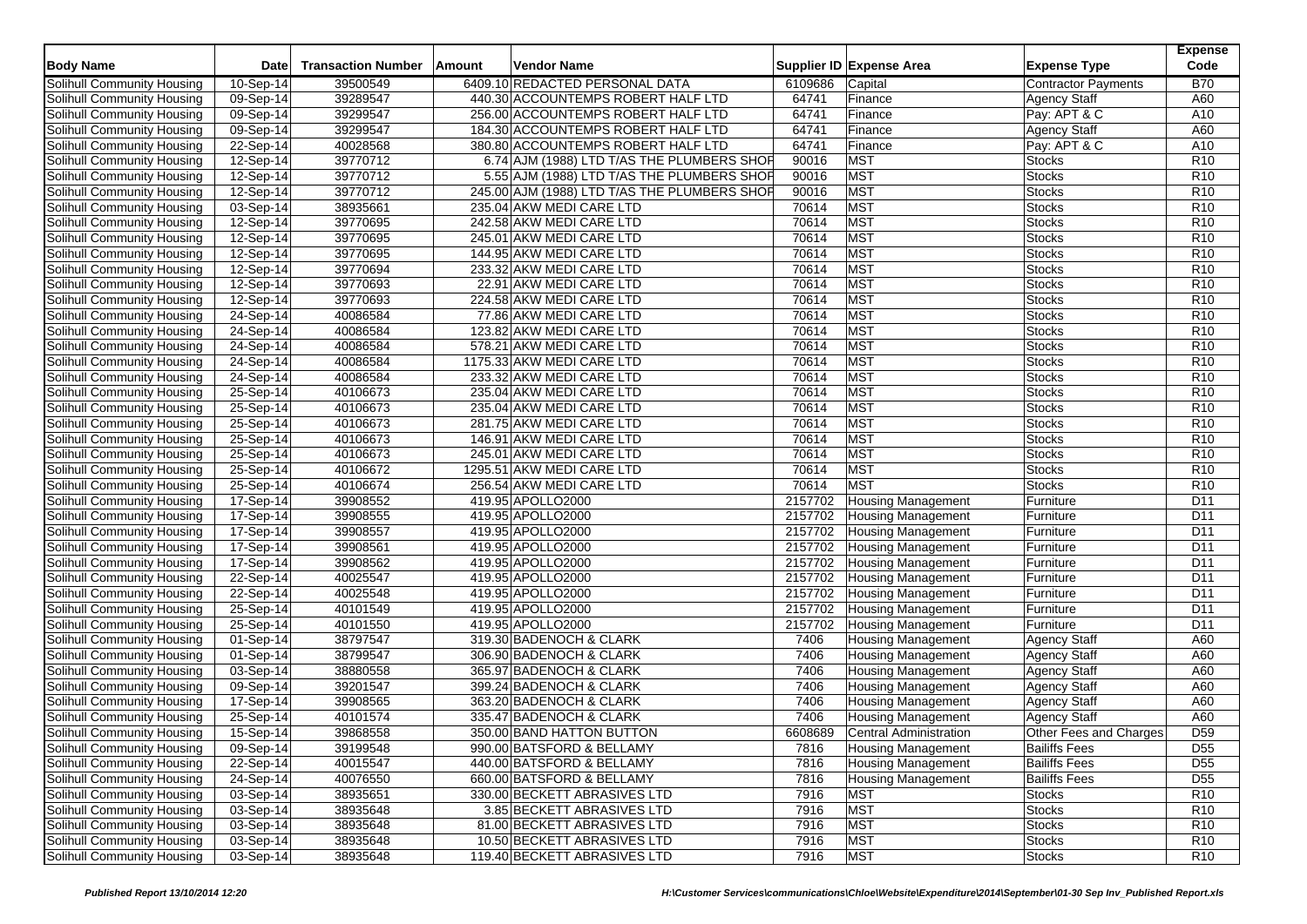| <b>Body Name</b>                                         | Date                   | <b>Transaction Number</b> | Amount<br>Vendor Name        |      | Supplier ID Expense Area | <b>Expense Type</b> | <b>Expense</b><br>Code |
|----------------------------------------------------------|------------------------|---------------------------|------------------------------|------|--------------------------|---------------------|------------------------|
| Solihull Community Housing                               | 03-Sep-14              | 38935648                  | 72.00 BECKETT ABRASIVES LTD  | 7916 | <b>MST</b>               | <b>Stocks</b>       | R <sub>10</sub>        |
| Solihull Community Housing                               | 03-Sep-14              | 38935648                  | 37.50 BECKETT ABRASIVES LTD  | 7916 | <b>MST</b>               | <b>Stocks</b>       | R <sub>10</sub>        |
| Solihull Community Housing                               | 03-Sep-14              | 38935648                  | 57.50 BECKETT ABRASIVES LTD  | 7916 | <b>MST</b>               | <b>Stocks</b>       | R <sub>10</sub>        |
| Solihull Community Housing                               | 03-Sep-14              | 38935648                  | 51.50 BECKETT ABRASIVES LTD  | 7916 | <b>MST</b>               | <b>Stocks</b>       | R <sub>10</sub>        |
| Solihull Community Housing                               | 03-Sep-14              | 38935648                  | 7.90 BECKETT ABRASIVES LTD   | 7916 | <b>MST</b>               | <b>Stocks</b>       | R <sub>10</sub>        |
| Solihull Community Housing                               | 03-Sep-14              | 38935648                  | 34.00 BECKETT ABRASIVES LTD  | 7916 | <b>MST</b>               | <b>Stocks</b>       | R <sub>10</sub>        |
| Solihull Community Housing                               | 03-Sep-14              | 38935648                  | 35.00 BECKETT ABRASIVES LTD  | 7916 | <b>MST</b>               | <b>Stocks</b>       | R <sub>10</sub>        |
| Solihull Community Housing                               | 03-Sep-14              | 38935648                  | 20.60 BECKETT ABRASIVES LTD  | 7916 | <b>MST</b>               | <b>Stocks</b>       | R <sub>10</sub>        |
| Solihull Community Housing                               | 03-Sep-14              | 38935648                  | 10.60 BECKETT ABRASIVES LTD  | 7916 | <b>MST</b>               | <b>Stocks</b>       | R <sub>10</sub>        |
| Solihull Community Housing                               | 03-Sep-14              | 38935648                  | 110.00 BECKETT ABRASIVES LTD | 7916 | <b>MST</b>               | <b>Stocks</b>       | R <sub>10</sub>        |
| Solihull Community Housing                               | 03-Sep-14              | 38935648                  | 8.10 BECKETT ABRASIVES LTD   | 7916 | <b>MST</b>               | <b>Stocks</b>       | R10                    |
| Solihull Community Housing                               | 03-Sep-14              | 38935648                  | 232.50 BECKETT ABRASIVES LTD | 7916 | <b>MST</b>               | <b>Stocks</b>       | R <sub>10</sub>        |
| Solihull Community Housing                               | 03-Sep-14              | 38935648                  | 8.60 BECKETT ABRASIVES LTD   | 7916 | <b>MST</b>               | <b>Stocks</b>       | R <sub>10</sub>        |
| Solihull Community Housing                               | 03-Sep-14              | 38935648                  | 69.00 BECKETT ABRASIVES LTD  | 7916 | <b>MST</b>               | <b>Stocks</b>       | R <sub>10</sub>        |
| Solihull Community Housing                               | 03-Sep-14              | 38935648                  | 43.00 BECKETT ABRASIVES LTD  | 7916 | <b>MST</b>               | <b>Stocks</b>       | R <sub>10</sub>        |
|                                                          |                        | 38935648                  | 34.65 BECKETT ABRASIVES LTD  | 7916 | <b>MST</b>               | <b>Stocks</b>       | R <sub>10</sub>        |
| Solihull Community Housing<br>Solihull Community Housing | 03-Sep-14<br>03-Sep-14 | 38935648                  | 7.00 BECKETT ABRASIVES LTD   | 7916 | <b>MST</b>               | <b>Stocks</b>       | R <sub>10</sub>        |
| Solihull Community Housing                               | $03-Sep-14$            | 38935648                  | 20.96 BECKETT ABRASIVES LTD  | 7916 | <b>MST</b>               | <b>Stocks</b>       | R <sub>10</sub>        |
| Solihull Community Housing                               |                        | 38935648                  | 7.90 BECKETT ABRASIVES LTD   | 7916 | <b>MST</b>               | <b>Stocks</b>       | R <sub>10</sub>        |
| Solihull Community Housing                               | 03-Sep-14<br>03-Sep-14 | 38935648                  | 109.40 BECKETT ABRASIVES LTD | 7916 | <b>MST</b>               | <b>Stocks</b>       | R <sub>10</sub>        |
|                                                          |                        |                           |                              | 7916 | <b>MST</b>               | <b>Stocks</b>       | R <sub>10</sub>        |
| Solihull Community Housing                               | 03-Sep-14              | 38935645                  | 44.60 BECKETT ABRASIVES LTD  |      |                          |                     |                        |
| Solihull Community Housing                               | 03-Sep-14              | 38935645                  | 26.10 BECKETT ABRASIVES LTD  | 7916 | <b>MST</b>               | <b>Stocks</b>       | R <sub>10</sub>        |
| Solihull Community Housing                               | 03-Sep-14              | 38935645                  | 29.96 BECKETT ABRASIVES LTD  | 7916 | <b>MST</b>               | <b>Stocks</b>       | R <sub>10</sub>        |
| Solihull Community Housing                               | 03-Sep-14              | 38935645                  | 329.00 BECKETT ABRASIVES LTD | 7916 | <b>MST</b>               | <b>Stocks</b>       | R <sub>10</sub>        |
| Solihull Community Housing                               | 03-Sep-14              | 38935645                  | 147.00 BECKETT ABRASIVES LTD | 7916 | <b>MST</b>               | <b>Stocks</b>       | R <sub>10</sub>        |
| Solihull Community Housing                               | 03-Sep-14              | 38935645                  | 27.25 BECKETT ABRASIVES LTD  | 7916 | <b>MST</b>               | <b>Stocks</b>       | R <sub>10</sub>        |
| Solihull Community Housing                               | 03-Sep-14              | 38935645                  | 145.60 BECKETT ABRASIVES LTD | 7916 | <b>MST</b>               | <b>Stocks</b>       | R <sub>10</sub>        |
| Solihull Community Housing                               | 03-Sep-14              | 38935643                  | 525.00 BECKETT ABRASIVES LTD | 7916 | <b>MST</b>               | <b>Stocks</b>       | R <sub>10</sub>        |
| Solihull Community Housing                               | 03-Sep-14              | 38935643                  | 28.80 BECKETT ABRASIVES LTD  | 7916 | <b>MST</b>               | <b>Stocks</b>       | R <sub>10</sub>        |
| Solihull Community Housing                               | $03-Sep-14$            | 38935643                  | 435.00 BECKETT ABRASIVES LTD | 7916 | <b>MST</b>               | <b>Stocks</b>       | R <sub>10</sub>        |
| <b>Solihull Community Housing</b>                        | 03-Sep-14              | 38935643                  | 69.95 BECKETT ABRASIVES LTD  | 7916 | <b>MST</b>               | <b>Stocks</b>       | R <sub>10</sub>        |
| Solihull Community Housing                               | 03-Sep-14              | 38935643                  | 61.50 BECKETT ABRASIVES LTD  | 7916 | <b>MST</b>               | <b>Stocks</b>       | R <sub>10</sub>        |
| Solihull Community Housing                               | $03-Sep-14$            | 38935643                  | 330.60 BECKETT ABRASIVES LTD | 7916 | <b>MST</b>               | <b>Stocks</b>       | R <sub>10</sub>        |
| Solihull Community Housing                               | 03-Sep-14              | 38935646                  | 22.40 BECKETT ABRASIVES LTD  | 7916 | <b>MST</b>               | <b>Stocks</b>       | R10                    |
| Solihull Community Housing                               | 03-Sep-14              | 38935646                  | 14.80 BECKETT ABRASIVES LTD  | 7916 | <b>MST</b>               | <b>Stocks</b>       | R <sub>10</sub>        |
| Solihull Community Housing                               | 03-Sep-14              | 38935646                  | 39.60 BECKETT ABRASIVES LTD  | 7916 | <b>MST</b>               | <b>Stocks</b>       | R <sub>10</sub>        |
| Solihull Community Housing                               | 03-Sep-14              | 38935646                  | 48.20 BECKETT ABRASIVES LTD  | 7916 | <b>MST</b>               | <b>Stocks</b>       | R <sub>10</sub>        |
| Solihull Community Housing                               | 03-Sep-14              | 38935646                  | 88.25 BECKETT ABRASIVES LTD  | 7916 | <b>MST</b>               | <b>Stocks</b>       | R <sub>10</sub>        |
| Solihull Community Housing                               | $12-Sep-14$            | 39770672                  | 3.10 BECKETT ABRASIVES LTD   | 7916 | <b>MST</b>               | <b>Stocks</b>       | R <sub>10</sub>        |
| Solihull Community Housing                               | 12-Sep-14              | 39770672                  | 58.90 BECKETT ABRASIVES LTD  | 7916 | <b>MST</b>               | <b>Stocks</b>       | R <sub>10</sub>        |
| Solihull Community Housing                               | 12-Sep-14              | 39770672                  | 115.00 BECKETT ABRASIVES LTD | 7916 | <b>MST</b>               | <b>Stocks</b>       | R <sub>10</sub>        |
| Solihull Community Housing                               | 12-Sep-14              | 39770672                  | 8.58 BECKETT ABRASIVES LTD   | 7916 | <b>MST</b>               | <b>Stocks</b>       | R <sub>10</sub>        |
| <b>Solihull Community Housing</b>                        | 12-Sep-14              | 39770672                  | 35.00 BECKETT ABRASIVES LTD  | 7916 | <b>MST</b>               | <b>Stocks</b>       | R <sub>10</sub>        |
| Solihull Community Housing                               | 12-Sep-14              | 39770672                  | 19.00 BECKETT ABRASIVES LTD  | 7916 | <b>MST</b>               | <b>Stocks</b>       | R <sub>10</sub>        |
| Solihull Community Housing                               | $12-Sep-14$            | 39770672                  | 7.50 BECKETT ABRASIVES LTD   | 7916 | <b>MST</b>               | <b>Stocks</b>       | R <sub>10</sub>        |
| Solihull Community Housing                               | 12-Sep-14              | 39770672                  | 7.00 BECKETT ABRASIVES LTD   | 7916 | <b>MST</b>               | <b>Stocks</b>       | R <sub>10</sub>        |
| Solihull Community Housing                               | 12-Sep-14              | 39770672                  | 31.44 BECKETT ABRASIVES LTD  | 7916 | <b>MST</b>               | <b>Stocks</b>       | R <sub>10</sub>        |
| Solihull Community Housing                               | 12-Sep-14              | 39770672                  | 43.00 BECKETT ABRASIVES LTD  | 7916 | <b>MST</b>               | <b>Stocks</b>       | R <sub>10</sub>        |
| Solihull Community Housing                               | 12-Sep-14              | 39770672                  | 7.50 BECKETT ABRASIVES LTD   | 7916 | <b>MST</b>               | Stocks              | R <sub>10</sub>        |
| Solihull Community Housing                               | 12-Sep-14              | 39770671                  | 201.88 BECKETT ABRASIVES LTD | 7916 | <b>MST</b>               | <b>Stocks</b>       | R <sub>10</sub>        |
| Solihull Community Housing                               | 12-Sep-14              | 39770671                  | 28.65 BECKETT ABRASIVES LTD  | 7916 | <b>MST</b>               | <b>Stocks</b>       | R <sub>10</sub>        |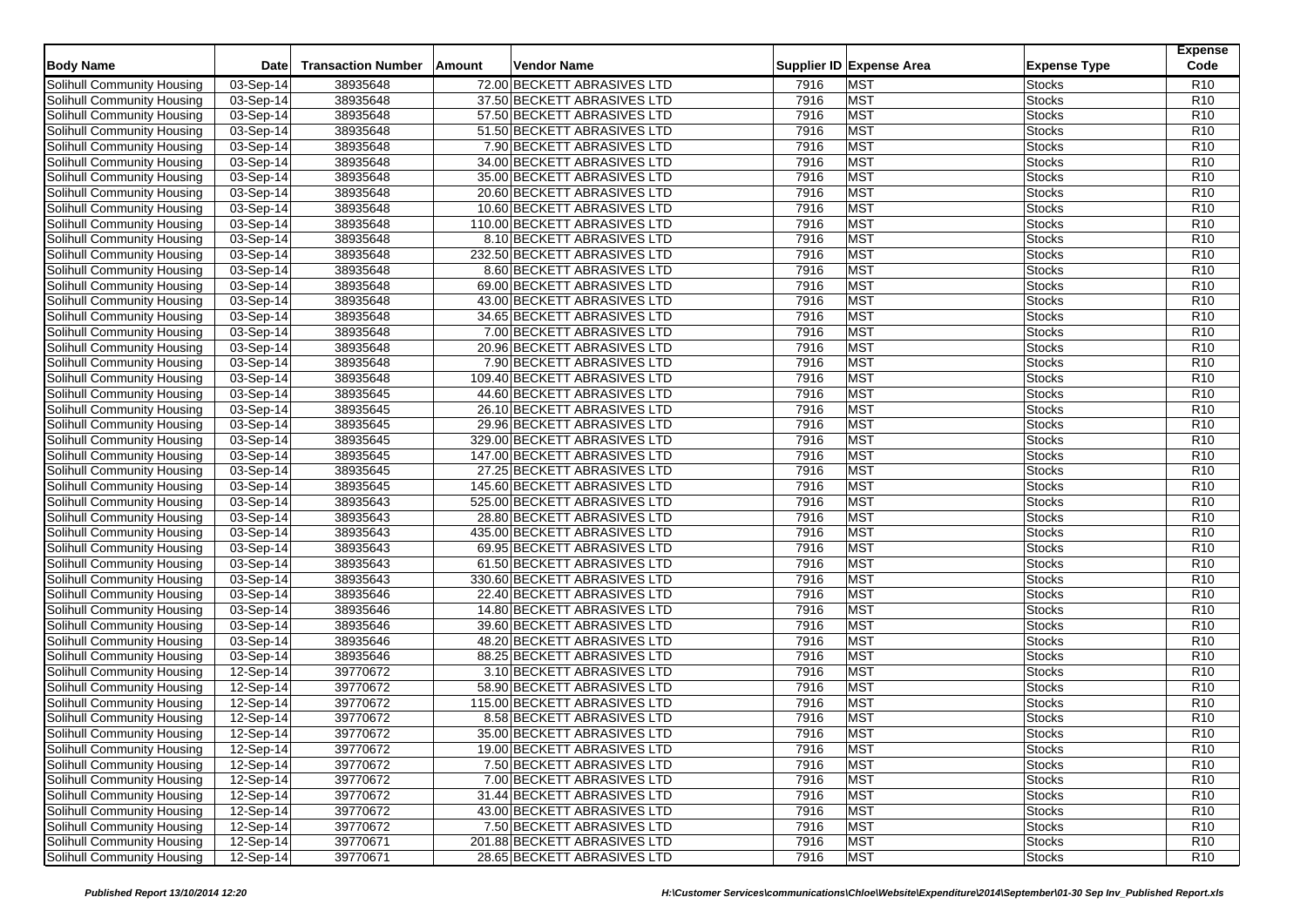| <b>Body Name</b>                  | <b>Date</b>            | <b>Transaction Number</b> | Amount<br>Vendor Name                                       |              | Supplier ID Expense Area | <b>Expense Type</b>     | <b>Expense</b><br>Code |
|-----------------------------------|------------------------|---------------------------|-------------------------------------------------------------|--------------|--------------------------|-------------------------|------------------------|
| Solihull Community Housing        | 12-Sep-14              | 39770671                  | 106.00 BECKETT ABRASIVES LTD                                | 7916         | <b>MST</b>               | <b>Stocks</b>           | R <sub>10</sub>        |
| Solihull Community Housing        | 12-Sep-14              | 39770671                  | 230.85 BECKETT ABRASIVES LTD                                | 7916         | <b>MST</b>               | <b>Stocks</b>           | R <sub>10</sub>        |
| Solihull Community Housing        | 12-Sep-14              | 39770671                  | 28.25 BECKETT ABRASIVES LTD                                 | 7916         | <b>MST</b>               | <b>Stocks</b>           | R <sub>10</sub>        |
| Solihull Community Housing        | 12-Sep-14              | 39770671                  | 28.25 BECKETT ABRASIVES LTD                                 | 7916         | <b>MST</b>               | <b>Stocks</b>           | R <sub>10</sub>        |
| Solihull Community Housing        | 12-Sep-14              | 39770670                  | 13.70 BECKETT ABRASIVES LTD                                 | 7916         | <b>MST</b>               | <b>Stocks</b>           | R <sub>10</sub>        |
| Solihull Community Housing        | 12-Sep-14              | 39770670                  | 48.60 BECKETT ABRASIVES LTD                                 | 7916         | <b>MST</b>               | <b>Stocks</b>           | R <sub>10</sub>        |
| Solihull Community Housing        | 12-Sep-14              | 39770670                  | 37.88 BECKETT ABRASIVES LTD                                 | 7916         | <b>MST</b>               | <b>Stocks</b>           | R <sub>10</sub>        |
| Solihull Community Housing        | 12-Sep-14              | 39770670                  | 132.00 BECKETT ABRASIVES LTD                                | 7916         | <b>MST</b>               | <b>Stocks</b>           | R <sub>10</sub>        |
| Solihull Community Housing        | 12-Sep-14              | 39770670                  | 19.50 BECKETT ABRASIVES LTD                                 | 7916         | <b>MST</b>               | <b>Stocks</b>           | R <sub>10</sub>        |
| Solihull Community Housing        | 12-Sep-14              | 39770670                  | 11.50 BECKETT ABRASIVES LTD                                 | 7916         | <b>MST</b>               | <b>Stocks</b>           | R <sub>10</sub>        |
| Solihull Community Housing        | 12-Sep-14              | 39770669                  | 45.96 BECKETT ABRASIVES LTD                                 | 7916         | <b>MST</b>               | <b>Stocks</b>           | R10                    |
| Solihull Community Housing        | 12-Sep-14              | 39770669                  | 329.00 BECKETT ABRASIVES LTD                                | 7916         | <b>MST</b>               | <b>Stocks</b>           | R <sub>10</sub>        |
| Solihull Community Housing        | 12-Sep-14              | 39770690                  | 525.00 BECKETT ABRASIVES LTD                                | 7916         | <b>MST</b>               | <b>Stocks</b>           | R <sub>10</sub>        |
| <b>Solihull Community Housing</b> | 12-Sep-14              | 39770690                  | 6.90 BECKETT ABRASIVES LTD                                  | 7916         | <b>MST</b>               | <b>Stocks</b>           | R <sub>10</sub>        |
| Solihull Community Housing        | 12-Sep-14              | 39770690                  | 1080.00 BECKETT ABRASIVES LTD                               | 7916         | <b>MST</b>               | <b>Stocks</b>           | R <sub>10</sub>        |
| Solihull Community Housing        | 12-Sep-14              | 39770683                  | 22.30 BECKETT ABRASIVES LTD                                 | 7916         | <b>MST</b>               | <b>Stocks</b>           | R <sub>10</sub>        |
| Solihull Community Housing        | 12-Sep-14              | 39770683                  | 11.20 BECKETT ABRASIVES LTD                                 | 7916         | <b>MST</b>               | <b>Stocks</b>           | R <sub>10</sub>        |
| Solihull Community Housing        | 12-Sep-14              | 39770683                  | 291.20 BECKETT ABRASIVES LTD                                | 7916         | <b>MST</b>               | Stocks                  | R <sub>10</sub>        |
| Solihull Community Housing        | 12-Sep-14              | 39770683                  | 329.00 BECKETT ABRASIVES LTD                                | 7916         | <b>MST</b>               | <b>Stocks</b>           | R <sub>10</sub>        |
| Solihull Community Housing        | 12-Sep-14              | 39770683                  | 1890.00 BECKETT ABRASIVES LTD                               | 7916         | <b>MST</b>               | Stocks                  | R <sub>10</sub>        |
| Solihull Community Housing        | 12-Sep-14              | 39770683                  | 987.00 BECKETT ABRASIVES LTD                                | 7916         | <b>MST</b>               | <b>Stocks</b>           | R <sub>10</sub>        |
| Solihull Community Housing        | 12-Sep-14              | 39770683                  | 190.00 BECKETT ABRASIVES LTD                                | 7916         | <b>MST</b>               | <b>Stocks</b>           | R <sub>10</sub>        |
| Solihull Community Housing        | 12-Sep-14              | 39770683                  | 525.00 BECKETT ABRASIVES LTD                                | 7916         | <b>MST</b>               | Stocks                  | R <sub>10</sub>        |
| Solihull Community Housing        |                        | 39770683                  |                                                             | 7916         | <b>MST</b>               |                         | R <sub>10</sub>        |
| Solihull Community Housing        | 12-Sep-14<br>12-Sep-14 | 39770683                  | 19.20 BECKETT ABRASIVES LTD<br>221.70 BECKETT ABRASIVES LTD | 7916         | <b>MST</b>               | Stocks<br><b>Stocks</b> | R <sub>10</sub>        |
|                                   |                        |                           |                                                             |              | <b>MST</b>               |                         | R <sub>10</sub>        |
| Solihull Community Housing        | 24-Sep-14<br>25-Sep-14 | 40086582<br>40106671      | 234.90 BECKETT ABRASIVES LTD<br>66.20 BECKETT ABRASIVES LTD | 7916<br>7916 | <b>MST</b>               | Stocks<br>Stocks        | R <sub>10</sub>        |
| Solihull Community Housing        |                        |                           |                                                             |              | <b>MST</b>               |                         | R <sub>10</sub>        |
| Solihull Community Housing        | 25-Sep-14              | 40106671<br>40106671      | 202.47 BECKETT ABRASIVES LTD                                | 7916         | <b>MST</b>               | <b>Stocks</b>           | R <sub>10</sub>        |
| Solihull Community Housing        | 25-Sep-14              |                           | 495.00 BECKETT ABRASIVES LTD                                | 7916         |                          | Stocks                  |                        |
| Solihull Community Housing        | $25-Sep-14$            | 40106670                  | 34.50 BECKETT ABRASIVES LTD                                 | 7916         | <b>MST</b>               | Stocks                  | R <sub>10</sub>        |
| Solihull Community Housing        | 25-Sep-14              | 40106670                  | 7.50 BECKETT ABRASIVES LTD                                  | 7916         | <b>MST</b>               | <b>Stocks</b>           | R <sub>10</sub>        |
| Solihull Community Housing        | 25-Sep-14              | 40106670                  | 36.00 BECKETT ABRASIVES LTD                                 | 7916         | <b>MST</b>               | Stocks                  | R <sub>10</sub>        |
| Solihull Community Housing        | $25-Sep-14$            | 40106670                  | 52.00 BECKETT ABRASIVES LTD                                 | 7916         | <b>MST</b>               | Stocks                  | R <sub>10</sub>        |
| Solihull Community Housing        | 25-Sep-14              | 40106670                  | 54.70 BECKETT ABRASIVES LTD                                 | 7916         | <b>MST</b>               | <b>Stocks</b>           | R10                    |
| Solihull Community Housing        | 25-Sep-14              | 40106670                  | 2.13 BECKETT ABRASIVES LTD                                  | 7916         | <b>MST</b>               | Stocks                  | R <sub>10</sub>        |
| Solihull Community Housing        | 25-Sep-14              | 40106670                  | 7.00 BECKETT ABRASIVES LTD                                  | 7916         | <b>MST</b>               | Stocks                  | R <sub>10</sub>        |
| Solihull Community Housing        | 25-Sep-14              | 40106670                  | 53.04 BECKETT ABRASIVES LTD                                 | 7916         | <b>MST</b>               | <b>Stocks</b>           | R <sub>10</sub>        |
| Solihull Community Housing        | 25-Sep-14              | 40106670                  | 31.44 BECKETT ABRASIVES LTD                                 | 7916         | <b>MST</b>               | Stocks                  | R <sub>10</sub>        |
| Solihull Community Housing        | 25-Sep-14              | 40106670                  | 18.96 BECKETT ABRASIVES LTD                                 | 7916         | <b>MST</b>               | <b>Stocks</b>           | R <sub>10</sub>        |
| Solihull Community Housing        | 25-Sep-14              | 40106670                  | 43.00 BECKETT ABRASIVES LTD                                 | 7916         | <b>MST</b>               | <b>Stocks</b>           | R <sub>10</sub>        |
| Solihull Community Housing        | 25-Sep-14              | 40106670                  | 31.00 BECKETT ABRASIVES LTD                                 | 7916         | <b>MST</b>               | Stocks                  | R <sub>10</sub>        |
| Solihull Community Housing        | 25-Sep-14              | 40106670                  | 18.00 BECKETT ABRASIVES LTD                                 | 7916         | <b>MST</b>               | Stocks                  | R <sub>10</sub>        |
| <b>Solihull Community Housing</b> | 25-Sep-14              | 40106670                  | 34.00 BECKETT ABRASIVES LTD                                 | 7916         | <b>MST</b>               | <b>Stocks</b>           | R <sub>10</sub>        |
| Solihull Community Housing        | 25-Sep-14              | 40106670                  | 35.00 BECKETT ABRASIVES LTD                                 | 7916         | <b>MST</b>               | <b>Stocks</b>           | R <sub>10</sub>        |
| Solihull Community Housing        | 25-Sep-14              | 40106670                  | 79.60 BECKETT ABRASIVES LTD                                 | 7916         | <b>MST</b>               | <b>Stocks</b>           | R <sub>10</sub>        |
| Solihull Community Housing        | 25-Sep-14              | 40106670                  | 55.00 BECKETT ABRASIVES LTD                                 | 7916         | <b>MST</b>               | <b>Stocks</b>           | R <sub>10</sub>        |
| Solihull Community Housing        | 25-Sep-14              | 40106670                  | 7.50 BECKETT ABRASIVES LTD                                  | 7916         | <b>MST</b>               | <b>Stocks</b>           | R <sub>10</sub>        |
| Solihull Community Housing        | 25-Sep-14              | 40106670                  | 35.00 BECKETT ABRASIVES LTD                                 | 7916         | <b>MST</b>               | <b>Stocks</b>           | R <sub>10</sub>        |
| Solihull Community Housing        | 25-Sep-14              | 40106670                  | 19.00 BECKETT ABRASIVES LTD                                 | 7916         | <b>MST</b>               | Stocks                  | R <sub>10</sub>        |
| Solihull Community Housing        | 25-Sep-14              | 40106670                  | 4.05 BECKETT ABRASIVES LTD                                  | 7916         | <b>MST</b>               | <b>Stocks</b>           | R <sub>10</sub>        |
| Solihull Community Housing        | 25-Sep-14              | 40106670                  | 5.60 BECKETT ABRASIVES LTD                                  | 7916         | <b>MST</b>               | <b>Stocks</b>           | R <sub>10</sub>        |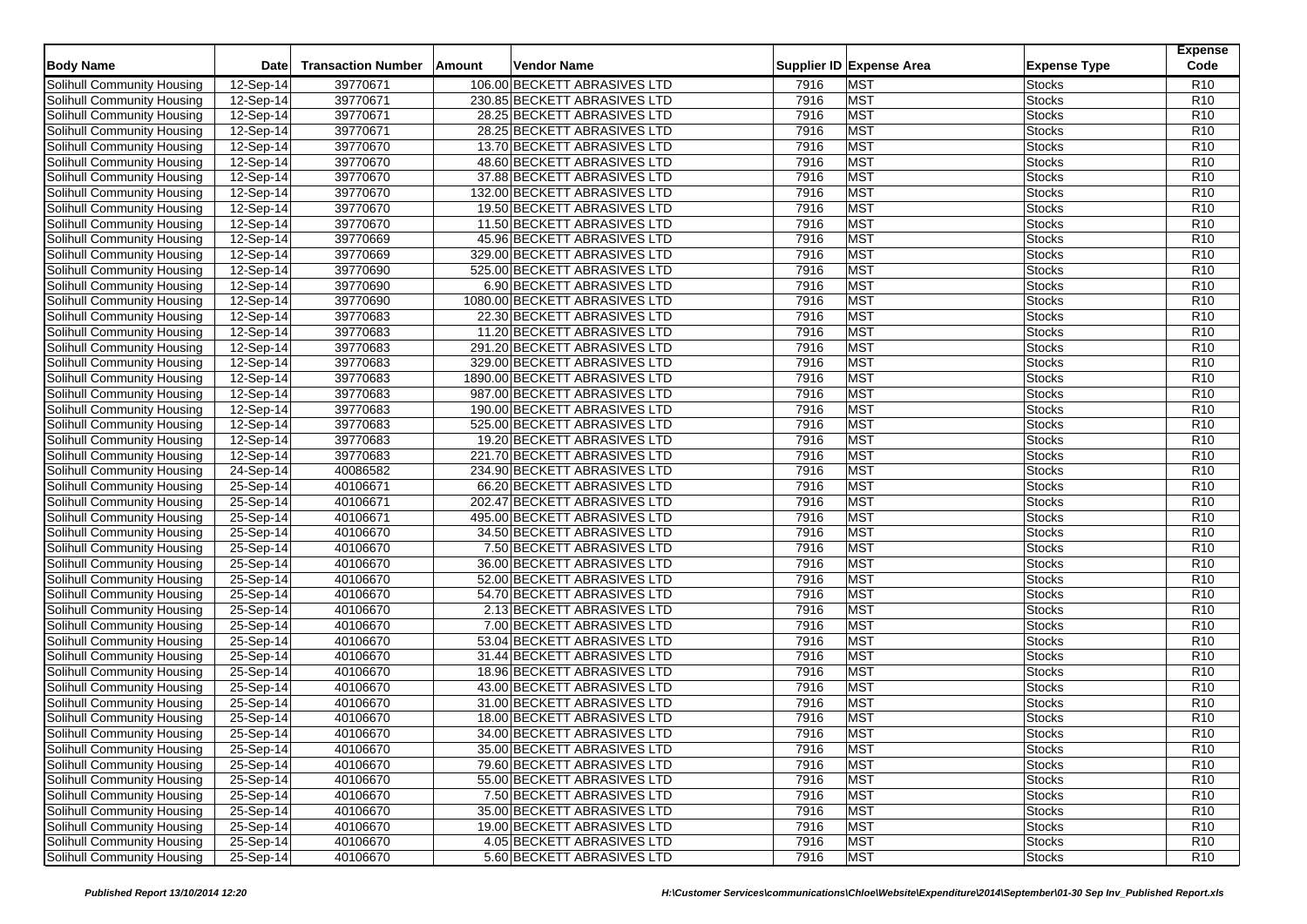| <b>Body Name</b>           | Date        | <b>Transaction Number</b> | Amount<br>Vendor Name            |       | Supplier ID Expense Area | <b>Expense Type</b>        | <b>Expense</b><br>Code |
|----------------------------|-------------|---------------------------|----------------------------------|-------|--------------------------|----------------------------|------------------------|
|                            |             |                           |                                  |       |                          |                            |                        |
| Solihull Community Housing | 25-Sep-14   | 40106670                  | 36.00 BECKETT ABRASIVES LTD      | 7916  | <b>MST</b>               | <b>Stocks</b>              | R <sub>10</sub>        |
| Solihull Community Housing | 25-Sep-14   | 40106670                  | 22.50 BECKETT ABRASIVES LTD      | 7916  | <b>MST</b>               | <b>Stocks</b>              | R <sub>10</sub>        |
| Solihull Community Housing | 25-Sep-14   | 40106670                  | 139.50 BECKETT ABRASIVES LTD     | 7916  | <b>MST</b>               | <b>Stocks</b>              | R <sub>10</sub>        |
| Solihull Community Housing | 25-Sep-14   | 40106670                  | 7.45 BECKETT ABRASIVES LTD       | 7916  | <b>MST</b>               | <b>Stocks</b>              | R <sub>10</sub>        |
| Solihull Community Housing | 25-Sep-14   | 40106665                  | 1190.00 BECKETT ABRASIVES LTD    | 7916  | <b>MST</b>               | <b>Stocks</b>              | R <sub>10</sub>        |
| Solihull Community Housing | $25-Sep-14$ | 40106665                  | 945.00 BECKETT ABRASIVES LTD     | 7916  | <b>MST</b>               | <b>Stocks</b>              | R <sub>10</sub>        |
| Solihull Community Housing | 25-Sep-14   | 40106661                  | 11.61 BECKETT ABRASIVES LTD      | 7916  | <b>MST</b>               | <b>Stocks</b>              | R <sub>10</sub>        |
| Solihull Community Housing | 25-Sep-14   | 40106661                  | 14.32 BECKETT ABRASIVES LTD      | 7916  | <b>MST</b>               | <b>Stocks</b>              | R <sub>10</sub>        |
| Solihull Community Housing | 25-Sep-14   | 40106661                  | 34.00 BECKETT ABRASIVES LTD      | 7916  | <b>MST</b>               | <b>Stocks</b>              | R <sub>10</sub>        |
| Solihull Community Housing | 25-Sep-14   | 40106661                  | 33.00 BECKETT ABRASIVES LTD      | 7916  | <b>MST</b>               | <b>Stocks</b>              | R <sub>10</sub>        |
| Solihull Community Housing | 25-Sep-14   | 40106661                  | 11.30 BECKETT ABRASIVES LTD      | 7916  | <b>MST</b>               | <b>Stocks</b>              | R <sub>10</sub>        |
| Solihull Community Housing | 25-Sep-14   | 40106661                  | 28.00 BECKETT ABRASIVES LTD      | 7916  | <b>MST</b>               | <b>Stocks</b>              | R <sub>10</sub>        |
| Solihull Community Housing | 25-Sep-14   | 40106661                  | 1.29 BECKETT ABRASIVES LTD       | 7916  | <b>MST</b>               | <b>Stocks</b>              | R <sub>10</sub>        |
| Solihull Community Housing | 25-Sep-14   | 40106661                  | 10.50 BECKETT ABRASIVES LTD      | 7916  | <b>MST</b>               | <b>Stocks</b>              | R <sub>10</sub>        |
| Solihull Community Housing | $25-Sep-14$ | 40106661                  | 55.00 BECKETT ABRASIVES LTD      | 7916  | <b>MST</b>               | <b>Stocks</b>              | R <sub>10</sub>        |
| Solihull Community Housing | 25-Sep-14   | 40106661                  | 5.60 BECKETT ABRASIVES LTD       | 7916  | <b>MST</b>               | <b>Stocks</b>              | R <sub>10</sub>        |
| Solihull Community Housing | 25-Sep-14   | 40106661                  | 7.50 BECKETT ABRASIVES LTD       | 7916  | <b>MST</b>               | <b>Stocks</b>              | R <sub>10</sub>        |
| Solihull Community Housing | 25-Sep-14   | 40106661                  | 139.50 BECKETT ABRASIVES LTD     | 7916  | <b>MST</b>               | <b>Stocks</b>              | R <sub>10</sub>        |
| Solihull Community Housing | 25-Sep-14   | 40106661                  | 3.56 BECKETT ABRASIVES LTD       | 7916  | <b>MST</b>               | <b>Stocks</b>              | R <sub>10</sub>        |
| Solihull Community Housing | 25-Sep-14   | 40106661                  | 36.00 BECKETT ABRASIVES LTD      | 7916  | <b>MST</b>               | <b>Stocks</b>              | R <sub>10</sub>        |
| Solihull Community Housing | 25-Sep-14   | 40106661                  | 7.00 BECKETT ABRASIVES LTD       | 7916  | <b>MST</b>               | <b>Stocks</b>              | R <sub>10</sub>        |
| Solihull Community Housing | 25-Sep-14   | 40106661                  | 18.00 BECKETT ABRASIVES LTD      | 7916  | <b>MST</b>               | <b>Stocks</b>              | R <sub>10</sub>        |
| Solihull Community Housing | 25-Sep-14   | 40106661                  | 11.30 BECKETT ABRASIVES LTD      | 7916  | <b>MST</b>               | <b>Stocks</b>              | R <sub>10</sub>        |
| Solihull Community Housing | 25-Sep-14   | 40106661                  | 21.48 BECKETT ABRASIVES LTD      | 7916  | <b>MST</b>               | <b>Stocks</b>              | R <sub>10</sub>        |
| Solihull Community Housing | 25-Sep-14   | 40106661                  | 54.60 BECKETT ABRASIVES LTD      | 7916  | <b>MST</b>               | <b>Stocks</b>              | R <sub>10</sub>        |
| Solihull Community Housing | 25-Sep-14   | 40106660                  | 73.50 BECKETT ABRASIVES LTD      | 7916  | <b>MST</b>               | <b>Stocks</b>              | R <sub>10</sub>        |
| Solihull Community Housing | 25-Sep-14   | 40106660                  | 12.90 BECKETT ABRASIVES LTD      | 7916  | <b>MST</b>               | <b>Stocks</b>              | R <sub>10</sub>        |
| Solihull Community Housing | 25-Sep-14   | 40106660                  | 11.10 BECKETT ABRASIVES LTD      | 7916  | <b>MST</b>               | <b>Stocks</b>              | R10                    |
| Solihull Community Housing | 25-Sep-14   | 40106660                  | 133.60 BECKETT ABRASIVES LTD     | 7916  | <b>MST</b>               | <b>Stocks</b>              | R <sub>10</sub>        |
| Solihull Community Housing | 25-Sep-14   | 40106660                  | 330.00 BECKETT ABRASIVES LTD     | 7916  | <b>MST</b>               | <b>Stocks</b>              | R <sub>10</sub>        |
| Solihull Community Housing | 25-Sep-14   | 40106660                  | 107.75 BECKETT ABRASIVES LTD     | 7916  | <b>MST</b>               | <b>Stocks</b>              | R <sub>10</sub>        |
| Solihull Community Housing | 25-Sep-14   | 40106660                  | 122.50 BECKETT ABRASIVES LTD     | 7916  | <b>MST</b>               | <b>Stocks</b>              | R <sub>10</sub>        |
| Solihull Community Housing | 25-Sep-14   | 40106660                  | 105.60 BECKETT ABRASIVES LTD     | 7916  | <b>MST</b>               | <b>Stocks</b>              | R <sub>10</sub>        |
| Solihull Community Housing | 25-Sep-14   | 40106660                  | 56.50 BECKETT ABRASIVES LTD      | 7916  | <b>MST</b>               | <b>Stocks</b>              | R10                    |
| Solihull Community Housing | 25-Sep-14   | 40106660                  | 22.90 BECKETT ABRASIVES LTD      | 7916  | <b>MST</b>               | <b>Stocks</b>              | R <sub>10</sub>        |
| Solihull Community Housing | 25-Sep-14   | 40106660                  | 7.97 BECKETT ABRASIVES LTD       | 7916  | <b>MST</b>               | <b>Stocks</b>              | R <sub>10</sub>        |
| Solihull Community Housing | 25-Sep-14   | 40106660                  | 6.20 BECKETT ABRASIVES LTD       | 7916  | <b>MST</b>               | <b>Stocks</b>              | R <sub>10</sub>        |
| Solihull Community Housing | 25-Sep-14   | 40106660                  | 214.90 BECKETT ABRASIVES LTD     | 7916  | <b>MST</b>               | <b>Stocks</b>              | R <sub>10</sub>        |
| Solihull Community Housing | $25-Sep-14$ | 40106660                  | 21.70 BECKETT ABRASIVES LTD      | 7916  | <b>MST</b>               | <b>Stocks</b>              | R <sub>10</sub>        |
| Solihull Community Housing | 25-Sep-14   | 40106660                  | 15.45 BECKETT ABRASIVES LTD      | 7916  | <b>MST</b>               | <b>Stocks</b>              | R <sub>10</sub>        |
| Solihull Community Housing | 25-Sep-14   | 40106660                  | 45.90 BECKETT ABRASIVES LTD      | 7916  | <b>MST</b>               | <b>Stocks</b>              | R <sub>10</sub>        |
| Solihull Community Housing | 25-Sep-14   | 40106660                  | 11.30 BECKETT ABRASIVES LTD      | 7916  | <b>MST</b>               | <b>Stocks</b>              | R <sub>10</sub>        |
| Solihull Community Housing | 25-Sep-14   | 40106660                  | 18.89 BECKETT ABRASIVES LTD      | 7916  | <b>MST</b>               | <b>Stocks</b>              | R <sub>10</sub>        |
| Solihull Community Housing | 10-Sep-14   | 39496634                  | 606.26 BERBEN INSTALLATIONS LTD  | 20346 | <b>MST</b>               | <b>External Structures</b> | <b>B33</b>             |
| Solihull Community Housing | $10-Sep-14$ | 39496633                  | 1581.05 BERBEN INSTALLATIONS LTD | 20346 | <b>MST</b>               | <b>External Structures</b> | <b>B33</b>             |
| Solihull Community Housing | $10-Sep-14$ | 39496630                  | 569.34 BERBEN INSTALLATIONS LTD  | 20346 | <b>MST</b>               | <b>External Structures</b> | <b>B33</b>             |
| Solihull Community Housing | 10-Sep-14   | 39496632                  | 602.44 BERBEN INSTALLATIONS LTD  | 20346 | <b>MST</b>               | <b>External Structures</b> | <b>B33</b>             |
| Solihull Community Housing | 10-Sep-14   | 39496631                  | 1007.34 BERBEN INSTALLATIONS LTD | 20346 | <b>MST</b>               | Voids                      | <b>B38</b>             |
| Solihull Community Housing | 15-Sep-14   | 39868553                  | 819.00 BERBEN INSTALLATIONS LTD  | 20346 | Capital                  | <b>Contractor Payments</b> | <b>B70</b>             |
| Solihull Community Housing | 16-Sep-14   | 39885556                  | 226.18 BERBEN INSTALLATIONS LTD  | 20346 | <b>MST</b>               | <b>External Structures</b> | <b>B33</b>             |
| Solihull Community Housing | 18-Sep-14   | 39994671                  | 572.92 BERBEN INSTALLATIONS LTD  | 20346 | <b>MST</b>               | <b>External Structures</b> | <b>B33</b>             |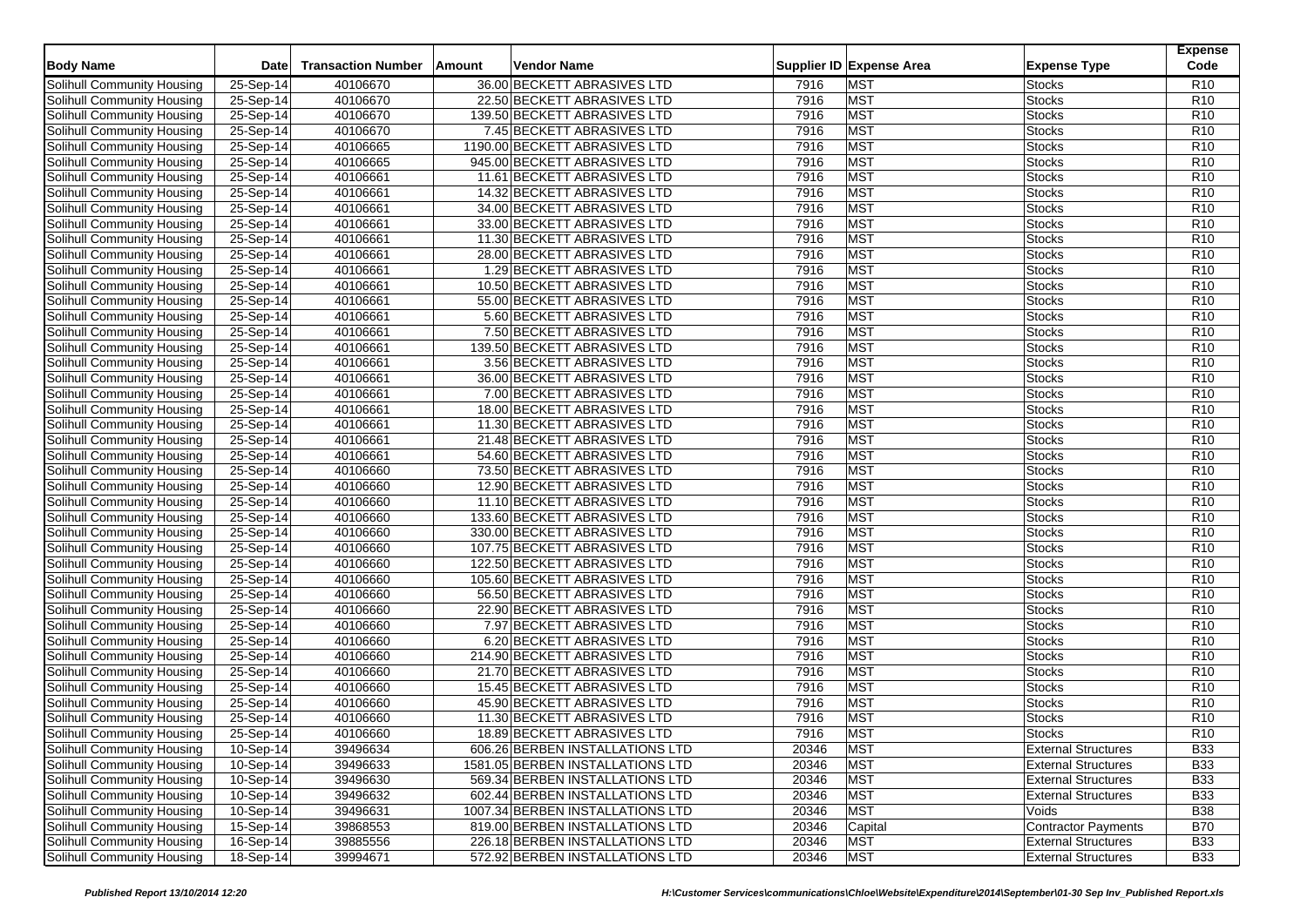| <b>Body Name</b>                  | Date        | <b>Transaction Number</b> | Amount | <b>Vendor Name</b>                |         | Supplier ID Expense Area  | <b>Expense Type</b>          | <b>Expense</b><br>Code |
|-----------------------------------|-------------|---------------------------|--------|-----------------------------------|---------|---------------------------|------------------------------|------------------------|
| Solihull Community Housing        | 18-Sep-14   | 39994672                  |        | 582.85 BERBEN INSTALLATIONS LTD   | 20346   | <b>MST</b>                | <b>External Structures</b>   | <b>B33</b>             |
| Solihull Community Housing        | 18-Sep-14   | 39994670                  |        | 676.92 BERBEN INSTALLATIONS LTD   | 20346   | <b>MST</b>                | Voids                        | <b>B38</b>             |
| <b>Solihull Community Housing</b> | 18-Sep-14   | 39994669                  |        | 326.99 BERBEN INSTALLATIONS LTD   | 20346   | <b>MST</b>                | Voids                        | <b>B</b> 38            |
| Solihull Community Housing        | 18-Sep-14   | 39994668                  |        | 723.17 BERBEN INSTALLATIONS LTD   | 20346   | <b>MST</b>                | Voids                        | <b>B38</b>             |
| Solihull Community Housing        | 18-Sep-14   | 39994667                  |        | 609.34 BERBEN INSTALLATIONS LTD   | 20346   | <b>MST</b>                | Voids                        | <b>B38</b>             |
| Solihull Community Housing        | 18-Sep-14   | 39994673                  |        | 1366.70 BERBEN INSTALLATIONS LTD  | 20346   | Capital                   | <b>Contractor Payments</b>   | <b>B70</b>             |
| Solihull Community Housing        | 26-Sep-14   | 40109601                  |        | 1116.03 BERBEN INSTALLATIONS LTD  | 20346   | Capital                   | <b>Contractor Payments</b>   | <b>B70</b>             |
| Solihull Community Housing        | 26-Sep-14   | 40109602                  |        | 18464.79 BERBEN INSTALLATIONS LTD | 20346   | Capital                   | <b>Contractor Payments</b>   | <b>B70</b>             |
| Solihull Community Housing        | 26-Sep-14   | 40112572                  |        | 763.24 BERBEN INSTALLATIONS LTD   | 20346   | <b>MST</b>                | <b>External Structures</b>   | <b>B33</b>             |
| Solihull Community Housing        | 26-Sep-14   | 40112570                  |        | 720.15 BERBEN INSTALLATIONS LTD   | 20346   | <b>MST</b>                | <b>External Structures</b>   | <b>B33</b>             |
| Solihull Community Housing        | 26-Sep-14   | 40112569                  |        | 304.75 BERBEN INSTALLATIONS LTD   | 20346   | <b>MST</b>                | <b>External Structures</b>   | <b>B33</b>             |
| Solihull Community Housing        | 26-Sep-14   | 40112567                  |        | 581.26 BERBEN INSTALLATIONS LTD   | 20346   | <b>MST</b>                | <b>External Structures</b>   | <b>B33</b>             |
| Solihull Community Housing        | 26-Sep-14   | 40112566                  |        | 663.31 BERBEN INSTALLATIONS LTD   | 20346   | <b>MST</b>                | <b>External Structures</b>   | <b>B33</b>             |
|                                   |             |                           |        |                                   | 20346   | <b>MST</b>                |                              | <b>B</b> 38            |
| Solihull Community Housing        | 26-Sep-14   | 40112573<br>40112571      |        | 539.22 BERBEN INSTALLATIONS LTD   | 20346   | <b>MST</b>                | Voids<br>Voids               | <b>B</b> 38            |
| Solihull Community Housing        | 26-Sep-14   |                           |        | 741.02 BERBEN INSTALLATIONS LTD   |         |                           |                              |                        |
| Solihull Community Housing        | $26-Sep-14$ | 40112568                  |        | 621.72 BERBEN INSTALLATIONS LTD   | 20346   | <b>MST</b>                | Voids                        | <b>B</b> 38            |
| Solihull Community Housing        | 26-Sep-14   | 40112574                  |        | 932.77 BERBEN INSTALLATIONS LTD   | 20346   | <b>MST</b>                | <b>Internal Works</b>        | <b>B31</b>             |
| Solihull Community Housing        | 24-Sep-14   | 40076566                  |        | 245.00 BIP SOLUTIONS LTD          | 104703  | <b>Customer Services</b>  | Training                     | A80                    |
| Solihull Community Housing        | 03-Sep-14   | 38879547                  |        | 5740.00 BLUEBELL GUEST HOUSE      | 4821686 | <b>Housing Management</b> | <b>B&amp;B Accommodation</b> | <b>B23</b>             |
| Solihull Community Housing        | 29-Sep-14   | 40118552                  |        | 407.00 BRITISH RED CROSS SOCIETY  | 9643    | <b>Customer Services</b>  | Training                     | A80                    |
| Solihull Community Housing        | 29-Sep-14   | 40118553                  |        | 1277.00 BRITISH RED CROSS SOCIETY | 9643    | <b>Customer Services</b>  | Training                     | A80                    |
| <b>Solihull Community Housing</b> | 22-Sep-14   | 40026553                  |        | 302.00 BRUEL & KJAER UK LIMITED   | 6454690 | <b>Housing Management</b> | Materials                    | D13                    |
| Solihull Community Housing        | 03-Sep-14   | 38935636                  |        | 85.50 BUILDBASE                   | 56468   | <b>MST</b>                | <b>Stocks</b>                | R <sub>10</sub>        |
| Solihull Community Housing        | 03-Sep-14   | 38935636                  |        | 142.50 BUILDBASE                  | 56468   | <b>MST</b>                | <b>Stocks</b>                | R <sub>10</sub>        |
| Solihull Community Housing        | 03-Sep-14   | 38935636                  |        | 136.80 BUILDBASE                  | 56468   | <b>MST</b>                | <b>Stocks</b>                | R <sub>10</sub>        |
| Solihull Community Housing        | 03-Sep-14   | 38935636                  |        | 425.00 BUILDBASE                  | 56468   | <b>MST</b>                | <b>Stocks</b>                | R <sub>10</sub>        |
| Solihull Community Housing        | 03-Sep-14   | 38935636                  |        | 64.80 BUILDBASE                   | 56468   | <b>MST</b>                | <b>Stocks</b>                | R <sub>10</sub>        |
| Solihull Community Housing        | 03-Sep-14   | 38935636                  |        | 24.36 BUILDBASE                   | 56468   | <b>MST</b>                | <b>Stocks</b>                | R <sub>10</sub>        |
| Solihull Community Housing        | 03-Sep-14   | 38935636                  |        | 99.90 BUILDBASE                   | 56468   | <b>MST</b>                | <b>Stocks</b>                | R <sub>10</sub>        |
| Solihull Community Housing        | 03-Sep-14   | 38935636                  |        | 61.44 BUILDBASE                   | 56468   | <b>MST</b>                | <b>Stocks</b>                | R <sub>10</sub>        |
| Solihull Community Housing        | 03-Sep-14   | 38935636                  |        | 139.68 BUILDBASE                  | 56468   | <b>MST</b>                | <b>Stocks</b>                | R <sub>10</sub>        |
| Solihull Community Housing        | 03-Sep-14   | 38935636                  |        | 61.92 BUILDBASE                   | 56468   | <b>MST</b>                | <b>Stocks</b>                | R <sub>10</sub>        |
| Solihull Community Housing        | 03-Sep-14   | 38935636                  |        | 92.40 BUILDBASE                   | 56468   | <b>MST</b>                | <b>Stocks</b>                | R <sub>10</sub>        |
| Solihull Community Housing        | 03-Sep-14   | 38935636                  |        | 24.81 BUILDBASE                   | 56468   | <b>MST</b>                | <b>Stocks</b>                | R <sub>10</sub>        |
| Solihull Community Housing        | 03-Sep-14   | 38935636                  |        | 48.72 BUILDBASE                   | 56468   | <b>MST</b>                | <b>Stocks</b>                | R <sub>10</sub>        |
| Solihull Community Housing        | 12-Sep-14   | 39770666                  |        | 79.90 BUILDBASE                   | 56468   | <b>MST</b>                | <b>Stocks</b>                | R <sub>10</sub>        |
| Solihull Community Housing        | 12-Sep-14   | 39770666                  |        | 69.93 BUILDBASE                   | 56468   | <b>MST</b>                | <b>Stocks</b>                | R <sub>10</sub>        |
| Solihull Community Housing        | 12-Sep-14   | 39770666                  |        | 49.00 BUILDBASE                   | 56468   | <b>MST</b>                | <b>Stocks</b>                | R <sub>10</sub>        |
| Solihull Community Housing        | 12-Sep-14   | 39770666                  |        | 111.18 BUILDBASE                  | 56468   | <b>MST</b>                | <b>Stocks</b>                | R <sub>10</sub>        |
| Solihull Community Housing        | $12-Sep-14$ | 39770666                  |        | 57.50 BUILDBASE                   | 56468   | <b>MST</b>                | <b>Stocks</b>                | R <sub>10</sub>        |
| Solihull Community Housing        | 12-Sep-14   | 39770666                  |        | 135.00 BUILDBASE                  | 56468   | <b>MST</b>                | <b>Stocks</b>                | R <sub>10</sub>        |
| Solihull Community Housing        | 12-Sep-14   | 39770666                  |        | 40.95 BUILDBASE                   | 56468   | <b>MST</b>                | <b>Stocks</b>                | R <sub>10</sub>        |
| Solihull Community Housing        | 12-Sep-14   | 39770666                  |        | 64.80 BUILDBASE                   | 56468   | <b>MST</b>                | <b>Stocks</b>                | R <sub>10</sub>        |
| <b>Solihull Community Housing</b> | 12-Sep-14   | 39770666                  |        | 99.54 BUILDBASE                   | 56468   | <b>MST</b>                | <b>Stocks</b>                | R <sub>10</sub>        |
| Solihull Community Housing        | 12-Sep-14   | 39770666                  |        | 195.06 BUILDBASE                  | 56468   | <b>MST</b>                | <b>Stocks</b>                | R <sub>10</sub>        |
| Solihull Community Housing        | 12-Sep-14   | 39770666                  |        | 23.76 BUILDBASE                   | 56468   | <b>MST</b>                | <b>Stocks</b>                | R <sub>10</sub>        |
| Solihull Community Housing        | 12-Sep-14   | 39770666                  |        | 232.80 BUILDBASE                  | 56468   | <b>MST</b>                | <b>Stocks</b>                | R <sub>10</sub>        |
| Solihull Community Housing        | 12-Sep-14   | 39770666                  |        | 154.80 BUILDBASE                  | 56468   | <b>MST</b>                | <b>Stocks</b>                | R <sub>10</sub>        |
| Solihull Community Housing        | 12-Sep-14   | 39770666                  |        | 92.40 BUILDBASE                   | 56468   | <b>MST</b>                | <b>Stocks</b>                | R <sub>10</sub>        |
| Solihull Community Housing        | 12-Sep-14   | 39770666                  |        | 99.90 BUILDBASE                   | 56468   | <b>MST</b>                | <b>Stocks</b>                | R <sub>10</sub>        |
| Solihull Community Housing        | 12-Sep-14   | 39770665                  |        | 65.00 BUILDBASE                   | 56468   | <b>MST</b>                | <b>Stocks</b>                | R <sub>10</sub>        |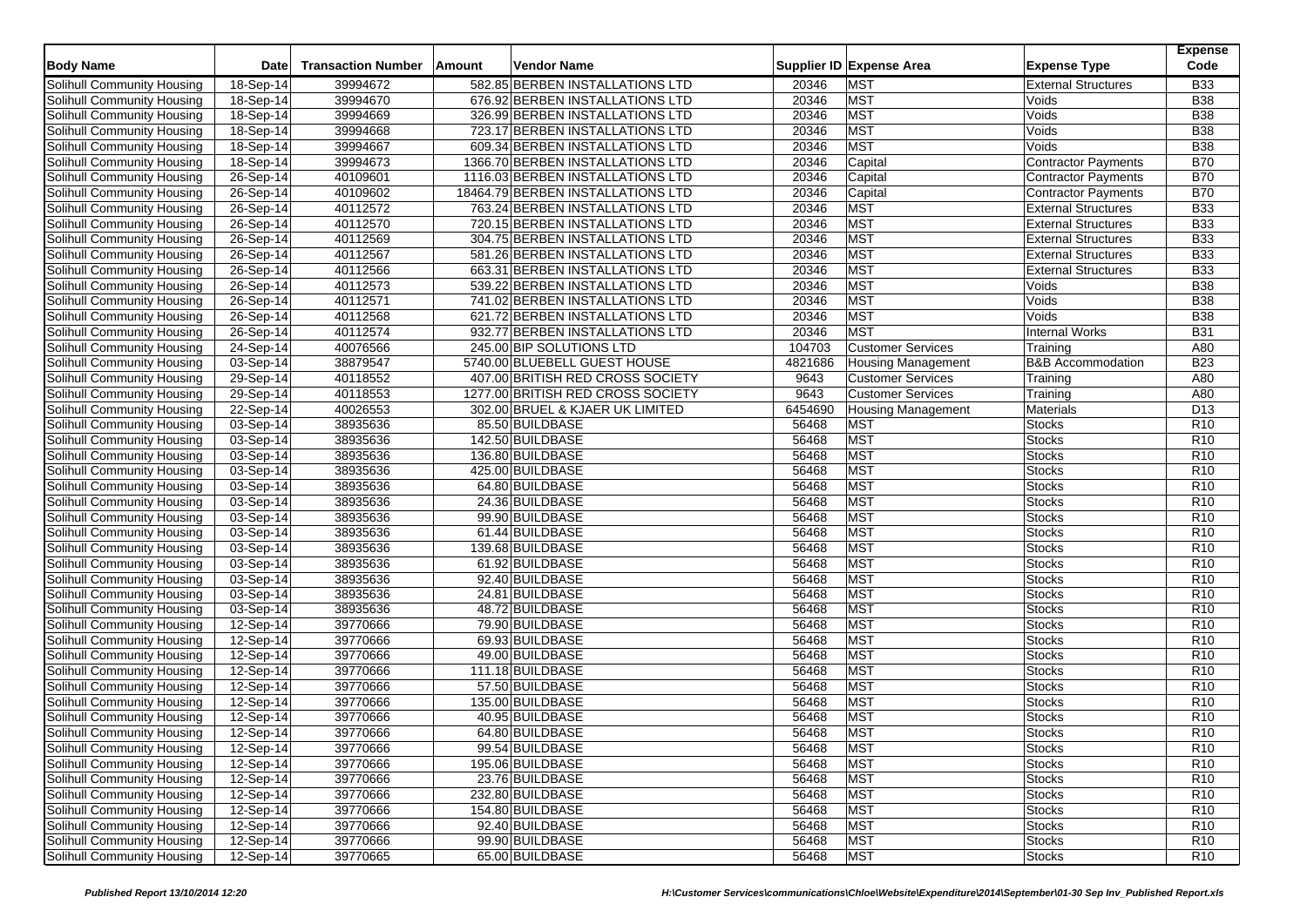|                                   |                         | <b>Transaction Number</b> |               |                  |       |                          |                     | <b>Expense</b><br>Code |
|-----------------------------------|-------------------------|---------------------------|---------------|------------------|-------|--------------------------|---------------------|------------------------|
| <b>Body Name</b>                  | <b>Date</b>             |                           | <b>Amount</b> | Vendor Name      |       | Supplier ID Expense Area | <b>Expense Type</b> |                        |
| Solihull Community Housing        | $\overline{12}$ -Sep-14 | 39770665                  |               | 61.44 BUILDBASE  | 56468 | <b>MST</b>               | <b>Stocks</b>       | R <sub>10</sub>        |
| Solihull Community Housing        | 12-Sep-14               | 39770665                  |               | 92.88 BUILDBASE  | 56468 | <b>MST</b>               | <b>Stocks</b>       | R <sub>10</sub>        |
| Solihull Community Housing        | 12-Sep-14               | 39770665                  |               | 48.72 BUILDBASE  | 56468 | <b>MST</b>               | <b>Stocks</b>       | R <sub>10</sub>        |
| Solihull Community Housing        | 12-Sep-14               | 39770665                  |               | 46.20 BUILDBASE  | 56468 | <b>MST</b>               | <b>Stocks</b>       | R <sub>10</sub>        |
| Solihull Community Housing        | 12-Sep-14               | 39770664                  |               | 54.18 BUILDBASE  | 56468 | <b>MST</b>               | <b>Stocks</b>       | R <sub>10</sub>        |
| Solihull Community Housing        | 12-Sep-14               | 39770664                  |               | 46.20 BUILDBASE  | 56468 | <b>MST</b>               | <b>Stocks</b>       | R <sub>10</sub>        |
| Solihull Community Housing        | 12-Sep-14               | 39770664                  |               | 92.51 BUILDBASE  | 56468 | <b>MST</b>               | <b>Stocks</b>       | R <sub>10</sub>        |
| Solihull Community Housing        | 12-Sep-14               | 39770664                  |               | 46.20 BUILDBASE  | 56468 | <b>MST</b>               | <b>Stocks</b>       | R <sub>10</sub>        |
| Solihull Community Housing        | 12-Sep-14               | 39770664                  |               | 57.00 BUILDBASE  | 56468 | <b>MST</b>               | <b>Stocks</b>       | R <sub>10</sub>        |
| Solihull Community Housing        | 12-Sep-14               | 39770664                  |               | 136.80 BUILDBASE | 56468 | <b>MST</b>               | <b>Stocks</b>       | R <sub>10</sub>        |
| Solihull Community Housing        | 12-Sep-14               | 39770664                  |               | 99.54 BUILDBASE  | 56468 | <b>MST</b>               | <b>Stocks</b>       | R <sub>10</sub>        |
| Solihull Community Housing        | 12-Sep-14               | 39770664                  |               | 195.00 BUILDBASE | 56468 | <b>MST</b>               | <b>Stocks</b>       | R <sub>10</sub>        |
| Solihull Community Housing        | 12-Sep-14               | 39770664                  |               | 337.46 BUILDBASE | 56468 | <b>MST</b>               | <b>Stocks</b>       | R <sub>10</sub>        |
| Solihull Community Housing        | $12-Sep-14$             | 39771547                  |               | 195.00 BUILDBASE | 56468 | <b>MST</b>               | <b>Stocks</b>       | R <sub>10</sub>        |
| <b>Solihull Community Housing</b> | 12-Sep-14               | 39771547                  |               | 46.20 BUILDBASE  | 56468 | <b>MST</b>               | <b>Stocks</b>       | R <sub>10</sub>        |
| Solihull Community Housing        | 12-Sep-14               | 39771547                  |               | 232.64 BUILDBASE | 56468 | <b>MST</b>               | <b>Stocks</b>       | R <sub>10</sub>        |
| Solihull Community Housing        | $12-Sep-14$             | 39771547                  |               | 99.90 BUILDBASE  | 56468 | <b>MST</b>               | <b>Stocks</b>       | R <sub>10</sub>        |
| Solihull Community Housing        | 12-Sep-14               | 39771547                  |               | 92.51 BUILDBASE  | 56468 | <b>MST</b>               | <b>Stocks</b>       | R <sub>10</sub>        |
| Solihull Community Housing        | $24-Sep-14$             | 40086597                  |               | 337.50 BUILDBASE | 56468 | <b>MST</b>               | <b>Stocks</b>       | R <sub>10</sub>        |
| Solihull Community Housing        | 24-Sep-14               | 40086597                  |               | 31.20 BUILDBASE  | 56468 | <b>MST</b>               | <b>Stocks</b>       | R <sub>10</sub>        |
| Solihull Community Housing        | 24-Sep-14               | 40086597                  |               | 162.50 BUILDBASE | 56468 | <b>MST</b>               | <b>Stocks</b>       | R <sub>10</sub>        |
| Solihull Community Housing        | 24-Sep-14               | 40086597                  |               | 58.80 BUILDBASE  | 56468 | <b>MST</b>               | <b>Stocks</b>       | R <sub>10</sub>        |
| Solihull Community Housing        | 24-Sep-14               | 40086597                  |               | 195.00 BUILDBASE | 56468 | <b>MST</b>               | <b>Stocks</b>       | R <sub>10</sub>        |
| Solihull Community Housing        | 24-Sep-14               | 40086597                  |               | 46.20 BUILDBASE  | 56468 | <b>MST</b>               | <b>Stocks</b>       | R <sub>10</sub>        |
| Solihull Community Housing        | 24-Sep-14               | 40086597                  |               | 154.80 BUILDBASE | 56468 | <b>MST</b>               | <b>Stocks</b>       | R <sub>10</sub>        |
| Solihull Community Housing        | 24-Sep-14               | 40086597                  |               | 92.51 BUILDBASE  | 56468 | <b>MST</b>               | <b>Stocks</b>       | R <sub>10</sub>        |
| Solihull Community Housing        | 24-Sep-14               | 40086597                  |               | 79.92 BUILDBASE  | 56468 | <b>MST</b>               | <b>Stocks</b>       | R <sub>10</sub>        |
| Solihull Community Housing        | 24-Sep-14               | 40086597                  |               | 69.93 BUILDBASE  | 56468 | <b>MST</b>               | <b>Stocks</b>       | R10                    |
| Solihull Community Housing        | 24-Sep-14               | 40086597                  |               | 24.50 BUILDBASE  | 56468 | <b>MST</b>               | <b>Stocks</b>       | R <sub>10</sub>        |
| Solihull Community Housing        | 24-Sep-14               | 40086597                  |               | 94.08 BUILDBASE  | 56468 | <b>MST</b>               | <b>Stocks</b>       | R <sub>10</sub>        |
| Solihull Community Housing        | 25-Sep-14               | 40106655                  |               | 56.16 BUILDBASE  | 56468 | <b>MST</b>               | <b>Stocks</b>       | R <sub>10</sub>        |
| Solihull Community Housing        | 25-Sep-14               | 40106655                  |               | 31.20 BUILDBASE  | 56468 | <b>MST</b>               | <b>Stocks</b>       | R <sub>10</sub>        |
| Solihull Community Housing        | 25-Sep-14               | 40106655                  |               | 109.08 BUILDBASE | 56468 | <b>MST</b>               | <b>Stocks</b>       | R <sub>10</sub>        |
| Solihull Community Housing        | 25-Sep-14               | 40106655                  |               | 149.85 BUILDBASE | 56468 | <b>MST</b>               | <b>Stocks</b>       | R <sub>10</sub>        |
| Solihull Community Housing        | 25-Sep-14               | 40106655                  |               | 122.88 BUILDBASE | 56468 | <b>MST</b>               | <b>Stocks</b>       | R <sub>10</sub>        |
| Solihull Community Housing        | 25-Sep-14               | 40106655                  |               | 92.88 BUILDBASE  | 56468 | <b>MST</b>               | <b>Stocks</b>       | R <sub>10</sub>        |
| Solihull Community Housing        | 25-Sep-14               | 40106655                  |               | 48.72 BUILDBASE  | 56468 | <b>MST</b>               | <b>Stocks</b>       | R <sub>10</sub>        |
| Solihull Community Housing        | 25-Sep-14               | 40106655                  |               | 46.20 BUILDBASE  | 56468 | <b>MST</b>               | <b>Stocks</b>       | R <sub>10</sub>        |
| Solihull Community Housing        | 25-Sep-14               | 40106655                  |               | 55.44 BUILDBASE  | 56468 | <b>MST</b>               | <b>Stocks</b>       | R <sub>10</sub>        |
| Solihull Community Housing        | 25-Sep-14               | 40106655                  |               | 49.08 BUILDBASE  | 56468 | <b>MST</b>               | <b>Stocks</b>       | R <sub>10</sub>        |
| Solihull Community Housing        | 25-Sep-14               | 40106655                  |               | 54.18 BUILDBASE  | 56468 | <b>MST</b>               | <b>Stocks</b>       | R <sub>10</sub>        |
| Solihull Community Housing        | 25-Sep-14               | 40106654                  |               | 57.00 BUILDBASE  | 56468 | <b>MST</b>               | <b>Stocks</b>       | R <sub>10</sub>        |
| Solihull Community Housing        | 25-Sep-14               | 40106654                  |               | 475.00 BUILDBASE | 56468 | <b>MST</b>               | <b>Stocks</b>       | R <sub>10</sub>        |
| Solihull Community Housing        | 25-Sep-14               | 40106654                  |               | 425.00 BUILDBASE | 56468 | <b>MST</b>               | <b>Stocks</b>       | R <sub>10</sub>        |
| Solihull Community Housing        | 25-Sep-14               | 40106654                  |               | 56.16 BUILDBASE  | 56468 | <b>MST</b>               | <b>Stocks</b>       | R <sub>10</sub>        |
| Solihull Community Housing        | 25-Sep-14               | 40106654                  |               | 39.50 BUILDBASE  | 56468 | <b>MST</b>               | <b>Stocks</b>       | R <sub>10</sub>        |
| Solihull Community Housing        | 25-Sep-14               | 40106654                  |               | 117.00 BUILDBASE | 56468 | <b>MST</b>               | <b>Stocks</b>       | R <sub>10</sub>        |
| Solihull Community Housing        | 25-Sep-14               | 40106654                  |               | 44.16 BUILDBASE  | 56468 | <b>MST</b>               | <b>Stocks</b>       | R <sub>10</sub>        |
| Solihull Community Housing        | 25-Sep-14               | 40106654                  |               | 54.18 BUILDBASE  | 56468 | <b>MST</b>               | <b>Stocks</b>       | R <sub>10</sub>        |
| <b>Solihull Community Housing</b> | 25-Sep-14               | 40106654                  |               | 46.20 BUILDBASE  | 56468 | <b>MST</b>               | <b>Stocks</b>       | R <sub>10</sub>        |
| Solihull Community Housing        | 25-Sep-14               | 40106654                  |               | 92.41 BUILDBASE  | 56468 | <b>MST</b>               | <b>Stocks</b>       | R <sub>10</sub>        |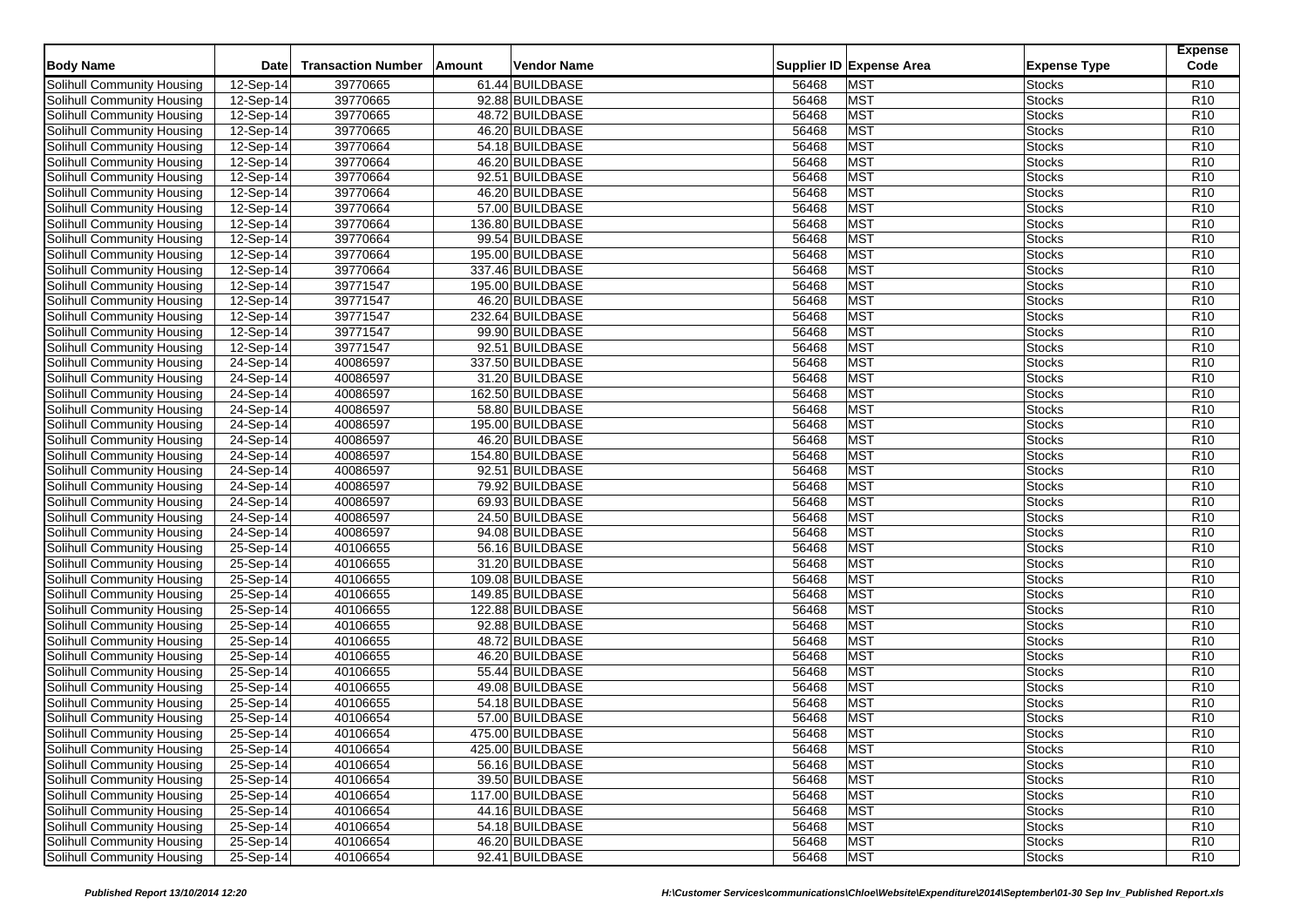| <b>Body Name</b>                  | <b>Date</b> | <b>Transaction Number</b> | Amount | <b>Vendor Name</b>                      |         | Supplier ID Expense Area                              | <b>Expense Type</b>             | <b>Expense</b><br>Code |
|-----------------------------------|-------------|---------------------------|--------|-----------------------------------------|---------|-------------------------------------------------------|---------------------------------|------------------------|
| Solihull Community Housing        | 25-Sep-14   | 40106654                  |        | 46.20 BUILDBASE                         | 56468   | <b>MST</b>                                            | Stocks                          | R <sub>10</sub>        |
| Solihull Community Housing        | 24-Sep-14   | 40076552                  |        | 300.48 BUILDING SUBSCRIPTIONS           | 2712697 | <b>Customer Services</b>                              | <b>Grants and Subscriptions</b> | D92                    |
| Solihull Community Housing        | 16-Sep-14   | 39885559                  |        | 280.00 BURROWS HOME COMFORTS LTD        | 273054  | <b>MST</b>                                            | Voids                           | <b>B38</b>             |
| Solihull Community Housing        | 22-Sep-14   | 40026554                  |        | 2421.00 BURROWS HOME COMFORTS LTD       | 273054  | Capital                                               | <b>Contractor Payments</b>      | <b>B70</b>             |
| Solihull Community Housing        | 22-Sep-14   | 40026555                  |        | 2421.00 BURROWS HOME COMFORTS LTD       | 273054  | Capital                                               | <b>Contractor Payments</b>      | <b>B70</b>             |
| Solihull Community Housing        | 03-Sep-14   | 38880559                  |        | 794.50 C & C FLOORING                   | 164498  | <b>Housing Management</b>                             | Furniture                       | D <sub>11</sub>        |
| Solihull Community Housing        | 03-Sep-14   | 38887551                  |        | 794.50 C & C FLOORING                   | 164498  | <b>MST</b>                                            | Voids                           | <b>B38</b>             |
| Solihull Community Housing        | 03-Sep-14   | 38887550                  |        | 345.28 C & C FLOORING                   | 164498  | <b>MST</b>                                            | Voids                           | <b>B38</b>             |
| Solihull Community Housing        | 03-Sep-14   | 38887549                  |        | 794.50 C & C FLOORING                   | 164498  | <b>MST</b>                                            | Voids                           | <b>B38</b>             |
| Solihull Community Housing        | 03-Sep-14   | 38887548                  |        | 794.50 C & C FLOORING                   | 164498  | <b>MST</b>                                            | Voids                           | <b>B38</b>             |
| Solihull Community Housing        | 03-Sep-14   | 38887547                  |        | 794.50 C & C FLOORING                   | 164498  | <b>MST</b>                                            | Voids                           | <b>B38</b>             |
| Solihull Community Housing        | 10-Sep-14   | 39496626                  |        | 217.96 C & C FLOORING                   | 164498  | <b>MST</b>                                            | <b>Internal Works</b>           | <b>B31</b>             |
| Solihull Community Housing        | 18-Sep-14   | 39994662                  |        | 953.40 C & C FLOORING                   | 164498  | <b>MST</b>                                            | Voids                           | <b>B38</b>             |
| Solihull Community Housing        | 18-Sep-14   | 39994661                  |        | 953.40 C & C FLOORING                   | 164498  | <b>MST</b>                                            | Voids                           | <b>B38</b>             |
| Solihull Community Housing        | 18-Sep-14   | 39994655                  |        | 324.80 C & C FLOORING                   | 164498  | <b>MST</b>                                            | Voids                           | <b>B38</b>             |
| Solihull Community Housing        | 18-Sep-14   | 39994654                  |        | 267.10 C & C FLOORING                   | 164498  | <b>MST</b>                                            | Voids                           | <b>B38</b>             |
| Solihull Community Housing        | 18-Sep-14   | 39994647                  |        | 1012.46 C & C FLOORING                  | 164498  | <b>MST</b>                                            | Voids                           | <b>B38</b>             |
| Solihull Community Housing        | 18-Sep-14   | 39994646                  |        | 926.57 C & C FLOORING                   | 164498  | <b>MST</b>                                            | Voids                           | <b>B38</b>             |
| Solihull Community Housing        | 18-Sep-14   | 39994663                  |        | 235.05 C & C FLOORING                   | 164498  | <b>MST</b>                                            | <b>Internal Works</b>           | <b>B31</b>             |
| Solihull Community Housing        | 26-Sep-14   | 40112555                  |        | 953.40 C & C FLOORING                   | 164498  | <b>MST</b>                                            | Voids                           | <b>B38</b>             |
| Solihull Community Housing        | 26-Sep-14   | 40112554                  |        | 953.40 C & C FLOORING                   | 164498  | <b>MST</b>                                            | Voids                           | <b>B38</b>             |
| Solihull Community Housing        | 26-Sep-14   | 40112556                  |        | 953.40 C & C FLOORING                   | 164498  | <b>MST</b>                                            | Voids                           | <b>B38</b>             |
| Solihull Community Housing        | 26-Sep-14   | 40112547                  |        | 208.34 C & C FLOORING                   | 164498  | <b>MST</b>                                            | <b>Internal Works</b>           | <b>B31</b>             |
| Solihull Community Housing        | 26-Sep-14   | 40112550                  |        | 256.42 C & C FLOORING                   | 164498  | <b>MST</b>                                            | <b>Internal Works</b>           | <b>B31</b>             |
| Solihull Community Housing        | 05-Sep-14   | 39055548                  |        | 487.50 CAPITA BUSINESS SERVICES LTD.    | 99513   | Capital                                               | ICT - General                   | D30                    |
| Solihull Community Housing        | 18-Sep-14   | 39980557                  |        | 100.00 CAPITA BUSINESS SERVICES LTD.    | 99513   | Capital                                               | ICT - General                   | D30                    |
| Solihull Community Housing        | $18-Sep-14$ | 39980557                  |        | 975.00 CAPITA BUSINESS SERVICES LTD.    | 99513   | Capital                                               | ICT - General                   | D30                    |
| Solihull Community Housing        | 18-Sep-14   | 39980717                  |        | 100.00 CAPITA BUSINESS SERVICES LTD.    | 99513   | Capital                                               | IT Services and consulta        | D38                    |
| Solihull Community Housing        | 18-Sep-14   | 39980717                  |        | 900.00 CAPITA BUSINESS SERVICES LTD.    | 99513   | Capital                                               | IT Services and consulta        | D38                    |
| Solihull Community Housing        | 03-Sep-14   | 38879548                  |        | 590.00 CAPITAL FURNISHINGS              | 2071841 | <b>Housing Management</b>                             | Furniture                       | D11                    |
| Solihull Community Housing        | 03-Sep-14   | 38879549                  |        | 495.00 CAPITAL FURNISHINGS              | 2071841 | Housing Management                                    | Furniture                       | D11                    |
| Solihull Community Housing        | 03-Sep-14   | 38879550                  |        | 305.00 CAPITAL FURNISHINGS              | 2071841 | <b>Housing Management</b>                             | Furniture                       | D11                    |
| Solihull Community Housing        | 03-Sep-14   | 38879551                  |        | 590.00 CAPITAL FURNISHINGS              | 2071841 | <b>Housing Management</b>                             | Furniture                       | D11                    |
| Solihull Community Housing        | 03-Sep-14   | 38879552                  |        | 850.00 CAPITAL FURNISHINGS              | 2071841 | Housing Management                                    | Furniture                       | D <sub>11</sub>        |
| Solihull Community Housing        | 03-Sep-14   | 38879553                  |        | 590.00 CAPITAL FURNISHINGS              | 2071841 | <b>Housing Management</b>                             | Furniture                       | D <sub>11</sub>        |
| <b>Solihull Community Housing</b> | 03-Sep-14   | 38879554                  |        | 590.00 CAPITAL FURNISHINGS              | 2071841 | <b>Housing Management</b>                             | Furniture                       | D11                    |
| Solihull Community Housing        | 03-Sep-14   | 38879555                  |        | 425.00 CAPITAL FURNISHINGS              | 2071841 | <b>Housing Management</b>                             | Furniture                       | D11                    |
| Solihull Community Housing        | 03-Sep-14   | 38879556                  |        | 720.00 CAPITAL FURNISHINGS              | 2071841 | <b>Housing Management</b>                             | Furniture                       | D11                    |
| Solihull Community Housing        | 03-Sep-14   | 38879557                  |        | 720.00 CAPITAL FURNISHINGS              | 2071841 | <b>Housing Management</b>                             | Furniture                       | D <sub>11</sub>        |
| Solihull Community Housing        | 17-Sep-14   | 39906550                  |        | 430.00 CAPITAL FURNISHINGS              | 2071841 | Housing Management                                    | Furniture                       | D <sub>11</sub>        |
| Solihull Community Housing        | 17-Sep-14   | 39906552                  |        | 590.00 CAPITAL FURNISHINGS              | 2071841 | <b>Housing Management</b>                             | Furniture                       | D <sub>11</sub>        |
| Solihull Community Housing        | 17-Sep-14   | 39906555                  |        | 275.00 CAPITAL FURNISHINGS              | 2071841 | <b>Housing Management</b>                             | Furniture                       | D <sub>11</sub>        |
| <b>Solihull Community Housing</b> | 24-Sep-14   | 40076553                  |        | 655.00 CAPITAL FURNISHINGS              | 2071841 | <b>Housing Management</b>                             | Furniture                       | D <sub>11</sub>        |
| Solihull Community Housing        | 24-Sep-14   | 40076555                  |        | 785.00 CAPITAL FURNISHINGS              | 2071841 | <b>Housing Management</b>                             | Furniture                       | D11                    |
| Solihull Community Housing        | 24-Sep-14   | 40076556                  |        | 590.00 CAPITAL FURNISHINGS              | 2071841 | <b>Housing Management</b>                             | Furniture                       | D11                    |
| Solihull Community Housing        | 24-Sep-14   | 40076558                  |        | 580.00 CAPITAL FURNISHINGS              | 2071841 | <b>Housing Management</b>                             | Furniture                       | D11                    |
| Solihull Community Housing        | 17-Sep-14   | 39910548                  |        | 2100.00 CDC TECHNICAL SERVICES LTD      | 2212688 | Capital                                               | <b>Contractor Payments</b>      | <b>B70</b>             |
| Solihull Community Housing        | 17-Sep-14   | 39910552                  |        | 336.50 CEL ELECTRICAL                   | 138018  | Investment, Planning & Services Utility Related Works |                                 | <b>B34</b>             |
| Solihull Community Housing        | 17-Sep-14   | 39910554                  |        | 250.00 CEL ELECTRICAL                   | 138018  | Investment, Planning & Services Utility Related Works |                                 | <b>B34</b>             |
| Solihull Community Housing        | 03-Sep-14   | 38880560                  |        | 240.00 CHARTERED INSTITUTE OF HOUSING   | 9889    | <b>Customer Services</b>                              | Training                        | A80                    |
| Solihull Community Housing        | 10-Sep-14   | 39487552                  |        | 25000.00 CHARTERED INSTITUTE OF HOUSING | 9889    | <b>Housing Management</b>                             | <b>Professional Fees</b>        | D <sub>50</sub>        |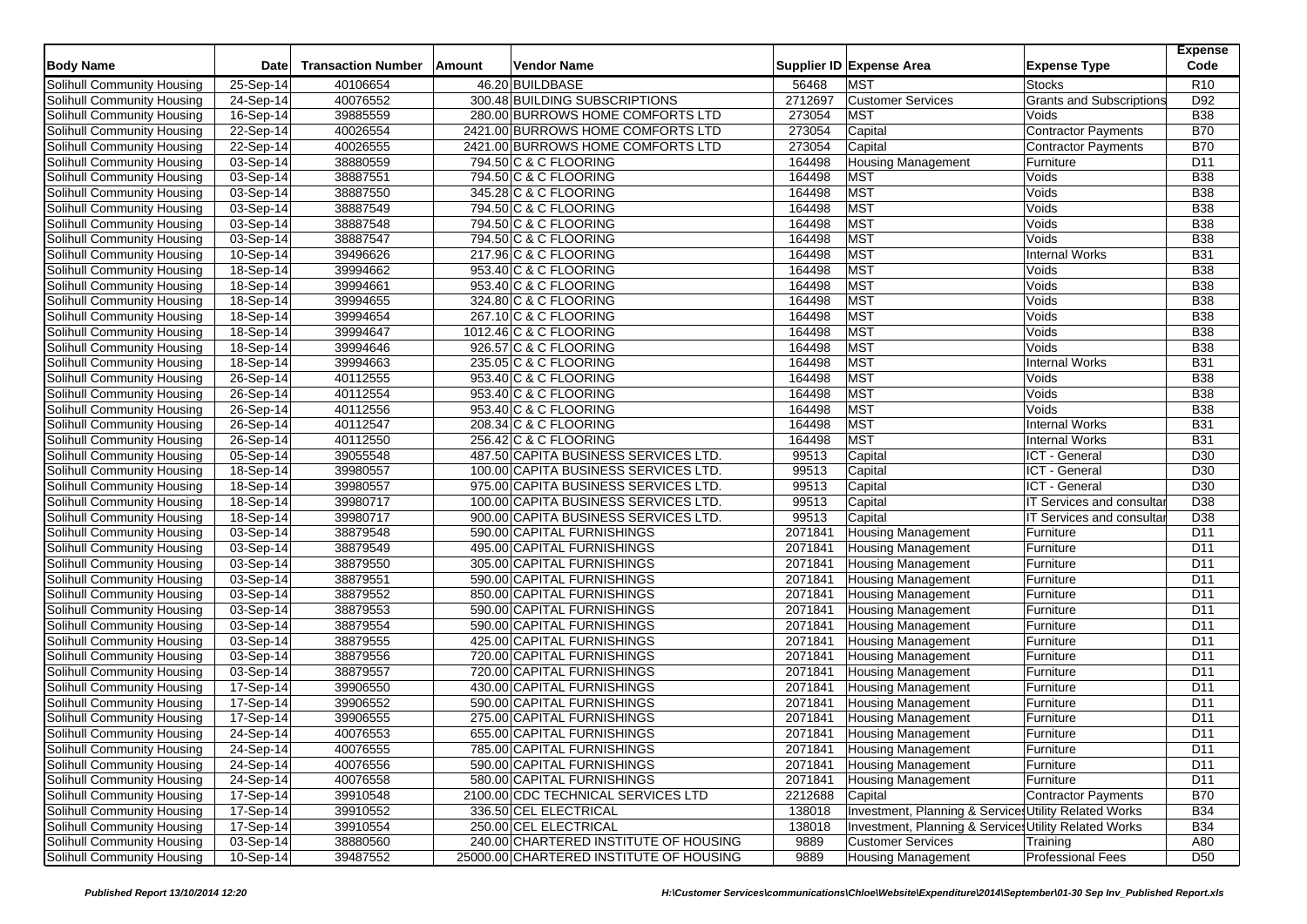| <b>Body Name</b>           | Date        | <b>Transaction Number</b> | Amount | <b>Vendor Name</b>                 |         | Supplier ID Expense Area                             | <b>Expense Type</b>          | <b>Expense</b><br>Code |
|----------------------------|-------------|---------------------------|--------|------------------------------------|---------|------------------------------------------------------|------------------------------|------------------------|
| Solihull Community Housing | 01-Sep-14   | 38800549                  |        | 11001.00 CHUBB FIRE LTD            | 11217   | Investment, Planning & Service: Other Building costs |                              | <b>B39</b>             |
| Solihull Community Housing | 18-Sep-14   | 39994666                  |        | 5907.24 CHUBB FIRE LTD             | 11217   | Investment, Planning & Service: Other Building costs |                              | <b>B39</b>             |
| Solihull Community Housing | 18-Sep-14   | 39994665                  |        | 3741.13 CHUBB FIRE LTD             | 11217   | Investment, Planning & Service: Other Building costs |                              | <b>B39</b>             |
| Solihull Community Housing | 24-Sep-14   | 40076567                  |        | 1634.87 CHUBB FIRE LTD             | 11217   | Finance                                              | Security                     | <b>B43</b>             |
| Solihull Community Housing | 26-Sep-14   | 40112560                  |        | 828.98 CHUBB FIRE LTD              | 11217   | Investment, Planning & Service: Other Building costs |                              | <b>B39</b>             |
| Solihull Community Housing | 02-Sep-14   | 38854560                  |        | -29.16 COLLECTIVE ENTERPRISE LTD   | 200600  | Finance                                              | Stationery                   | D <sub>25</sub>        |
| Solihull Community Housing | 02-Sep-14   | 38854560                  |        | 745.59 COLLECTIVE ENTERPRISE LTD   | 200600  | Finance                                              | Stationery                   | D <sub>25</sub>        |
| Solihull Community Housing | 02-Sep-14   | 38854560                  |        | 94.56 COLLECTIVE ENTERPRISE LTD    | 200600  | Finance                                              | <b>Catering Provisions</b>   | D75                    |
| Solihull Community Housing | 02-Sep-14   | 38854560                  |        | 1943.08 COLLECTIVE ENTERPRISE LTD  | 200600  | Finance                                              | <b>ICT Consumables</b>       | D33                    |
| Solihull Community Housing | 05-Sep-14   | 39055549                  |        | 46.50 CROWN CARS                   | 129277  | <b>Customer Services</b>                             | <b>Other Transport Costs</b> | C91                    |
| Solihull Community Housing | 05-Sep-14   | 39055549                  |        | 291.50 CROWN CARS                  | 129277  | <b>Customer Services</b>                             | <b>Public Transport</b>      | C <sub>20</sub>        |
| Solihull Community Housing | 25-Sep-14   | 40104547                  |        | 720.00 CTC KINGSHURST ACADEMY      | 10140   | <b>Customer Services</b>                             | <b>Catering Provisions</b>   | D75                    |
| Solihull Community Housing | 03-Sep-14   | 38880561                  |        | 3995.00 DATASTOX LTD               | 5881686 | <b>MST</b>                                           | Other Premises Costs         | <b>B90</b>             |
| Solihull Community Housing | 26-Sep-14   | 40109595                  |        | 287.50 DECISIVE MEDIATION          | 5324686 | <b>Customer Services</b>                             | Training                     | A80                    |
| Solihull Community Housing | 24-Sep-14   | 40086550                  |        | 165.00 DIRECT ROOFING SUPPLIES LTD | 11346   | <b>MST</b>                                           | <b>Stocks</b>                | R <sub>10</sub>        |
| Solihull Community Housing | 24-Sep-14   | 40086550                  |        | 245.00 DIRECT ROOFING SUPPLIES LTD | 11346   | <b>MST</b>                                           | <b>Stocks</b>                | R <sub>10</sub>        |
| Solihull Community Housing | 05-Sep-14   | 39055552                  |        | 1452.80 DLA PIPER UK LLP           | 147168  | <b>Customer Services</b>                             | <b>Professional Fees</b>     | D <sub>50</sub>        |
| Solihull Community Housing | $15-Sep-14$ | 39868645                  |        | 4138.30 DLA PIPER UK LLP           | 147168  | <b>Customer Services</b>                             | <b>Professional Fees</b>     | D <sub>50</sub>        |
| Solihull Community Housing | 29-Sep-14   | 40118555                  |        | 631.80 DME TYRES LTD               | 2176726 | <b>Housing Management</b>                            | <b>Materials</b>             | D <sub>13</sub>        |
| Solihull Community Housing | 03-Sep-14   | 38887557                  |        | 225.00 DMW ENVIRONMENTAL           | 281856  | Capital                                              | <b>Contractor Payments</b>   | <b>B70</b>             |
| Solihull Community Housing | 03-Sep-14   | 38887556                  |        | 225.00 DMW ENVIRONMENTAL           | 281856  | Capital                                              | <b>Contractor Payments</b>   | <b>B70</b>             |
| Solihull Community Housing | 03-Sep-14   | 38887555                  |        | 95.00 DMW ENVIRONMENTAL            | 281856  | <b>MST</b>                                           | <b>Internal Works</b>        | <b>B31</b>             |
| Solihull Community Housing | 03-Sep-14   | 38887555                  |        | 95.00 DMW ENVIRONMENTAL            | 281856  | <b>MST</b>                                           | <b>Internal Works</b>        | <b>B31</b>             |
| Solihull Community Housing | 03-Sep-14   | 38887556                  |        | 135.00 DMW ENVIRONMENTAL           | 281856  | <b>MST</b>                                           | <b>Internal Works</b>        | <b>B31</b>             |
| Solihull Community Housing | 03-Sep-14   | 38887555                  |        | 225.00 DMW ENVIRONMENTAL           | 281856  | <b>MST</b>                                           | <b>Internal Works</b>        | <b>B31</b>             |
| Solihull Community Housing | 03-Sep-14   | 38887555                  |        | 225.00 DMW ENVIRONMENTAL           | 281856  | <b>MST</b>                                           | <b>Internal Works</b>        | <b>B31</b>             |
| Solihull Community Housing | 03-Sep-14   | 38887555                  |        | 225.00 DMW ENVIRONMENTAL           | 281856  | <b>MST</b>                                           | <b>Internal Works</b>        | <b>B31</b>             |
| Solihull Community Housing | 03-Sep-14   | 38887555                  |        | 65.00 DMW ENVIRONMENTAL            | 281856  | <b>MST</b>                                           | <b>Internal Works</b>        | <b>B31</b>             |
| Solihull Community Housing | 03-Sep-14   | 38887555                  |        | 95.00 DMW ENVIRONMENTAL            | 281856  | <b>MST</b>                                           | <b>Internal Works</b>        | <b>B31</b>             |
| Solihull Community Housing | 03-Sep-14   | 38887555                  |        | 95.00 DMW ENVIRONMENTAL            | 281856  | <b>MST</b>                                           | <b>Internal Works</b>        | <b>B31</b>             |
| Solihull Community Housing | 03-Sep-14   | 38887554                  |        | 225.00 DMW ENVIRONMENTAL           | 281856  | <b>MST</b>                                           | <b>Internal Works</b>        | <b>B31</b>             |
| Solihull Community Housing | 03-Sep-14   | 38887554                  |        | 95.00 DMW ENVIRONMENTAL            | 281856  | <b>MST</b>                                           | <b>Internal Works</b>        | <b>B31</b>             |
| Solihull Community Housing | 03-Sep-14   | 38887554                  |        | 95.00 DMW ENVIRONMENTAL            | 281856  | <b>MST</b>                                           | <b>Internal Works</b>        | <b>B31</b>             |
| Solihull Community Housing | 03-Sep-14   | 38887554                  |        | 95.00 DMW ENVIRONMENTAL            | 281856  | <b>MST</b>                                           | <b>Internal Works</b>        | <b>B31</b>             |
| Solihull Community Housing | 03-Sep-14   | 38887554                  |        | 95.00 DMW ENVIRONMENTAL            | 281856  | <b>MST</b>                                           | <b>Internal Works</b>        | <b>B31</b>             |
| Solihull Community Housing | 03-Sep-14   | 38887554                  |        | 95.00 DMW ENVIRONMENTAL            | 281856  | <b>MST</b>                                           | <b>Internal Works</b>        | <b>B31</b>             |
| Solihull Community Housing | 03-Sep-14   | 38887554                  |        | 95.00 DMW ENVIRONMENTAL            | 281856  | <b>MST</b>                                           | <b>Internal Works</b>        | <b>B31</b>             |
| Solihull Community Housing | 03-Sep-14   | 38887554                  |        | 95.00 DMW ENVIRONMENTAL            | 281856  | <b>MST</b>                                           | <b>Internal Works</b>        | <b>B31</b>             |
| Solihull Community Housing | 03-Sep-14   | 38887554                  |        | 95.00 DMW ENVIRONMENTAL            | 281856  | <b>MST</b>                                           | <b>Internal Works</b>        | <b>B31</b>             |
| Solihull Community Housing | 03-Sep-14   | 38887554                  |        | 95.00 DMW ENVIRONMENTAL            | 281856  | <b>MST</b>                                           | <b>Internal Works</b>        | <b>B31</b>             |
| Solihull Community Housing | 03-Sep-14   | 38887554                  |        | 95.00 DMW ENVIRONMENTAL            | 281856  | <b>MST</b>                                           | <b>Internal Works</b>        | <b>B31</b>             |
| Solihull Community Housing | 03-Sep-14   | 38887554                  |        | 95.00 DMW ENVIRONMENTAL            | 281856  | <b>MST</b>                                           | <b>Internal Works</b>        | <b>B31</b>             |
| Solihull Community Housing | 03-Sep-14   | 38887554                  |        | 95.00 DMW ENVIRONMENTAL            | 281856  | <b>MST</b>                                           | <b>Internal Works</b>        | <b>B31</b>             |
| Solihull Community Housing | 03-Sep-14   | 38887554                  |        | 95.00 DMW ENVIRONMENTAL            | 281856  | <b>MST</b>                                           | <b>Internal Works</b>        | <b>B31</b>             |
| Solihull Community Housing | 03-Sep-14   | 38887554                  |        | 95.00 DMW ENVIRONMENTAL            | 281856  | <b>MST</b>                                           | <b>Internal Works</b>        | <b>B31</b>             |
| Solihull Community Housing | 03-Sep-14   | 38887554                  |        | 95.00 DMW ENVIRONMENTAL            | 281856  | <b>MST</b>                                           | <b>Internal Works</b>        | <b>B31</b>             |
| Solihull Community Housing | 03-Sep-14   | 38887554                  |        | 95.00 DMW ENVIRONMENTAL            | 281856  | <b>MST</b>                                           | <b>Internal Works</b>        | <b>B31</b>             |
| Solihull Community Housing | 03-Sep-14   | 38887554                  |        | 95.00 DMW ENVIRONMENTAL            | 281856  | <b>MST</b>                                           | <b>Internal Works</b>        | <b>B31</b>             |
| Solihull Community Housing | 03-Sep-14   | 38887554                  |        | 95.00 DMW ENVIRONMENTAL            | 281856  | <b>MST</b>                                           | <b>Internal Works</b>        | <b>B31</b>             |
| Solihull Community Housing | 03-Sep-14   | 38887664                  |        | 135.00 DMW ENVIRONMENTAL           | 281856  | <b>MST</b>                                           | <b>Internal Works</b>        | <b>B31</b>             |
| Solihull Community Housing | 03-Sep-14   | 38887664                  |        | 95.00 DMW ENVIRONMENTAL            | 281856  | <b>MST</b>                                           | <b>Internal Works</b>        | <b>B31</b>             |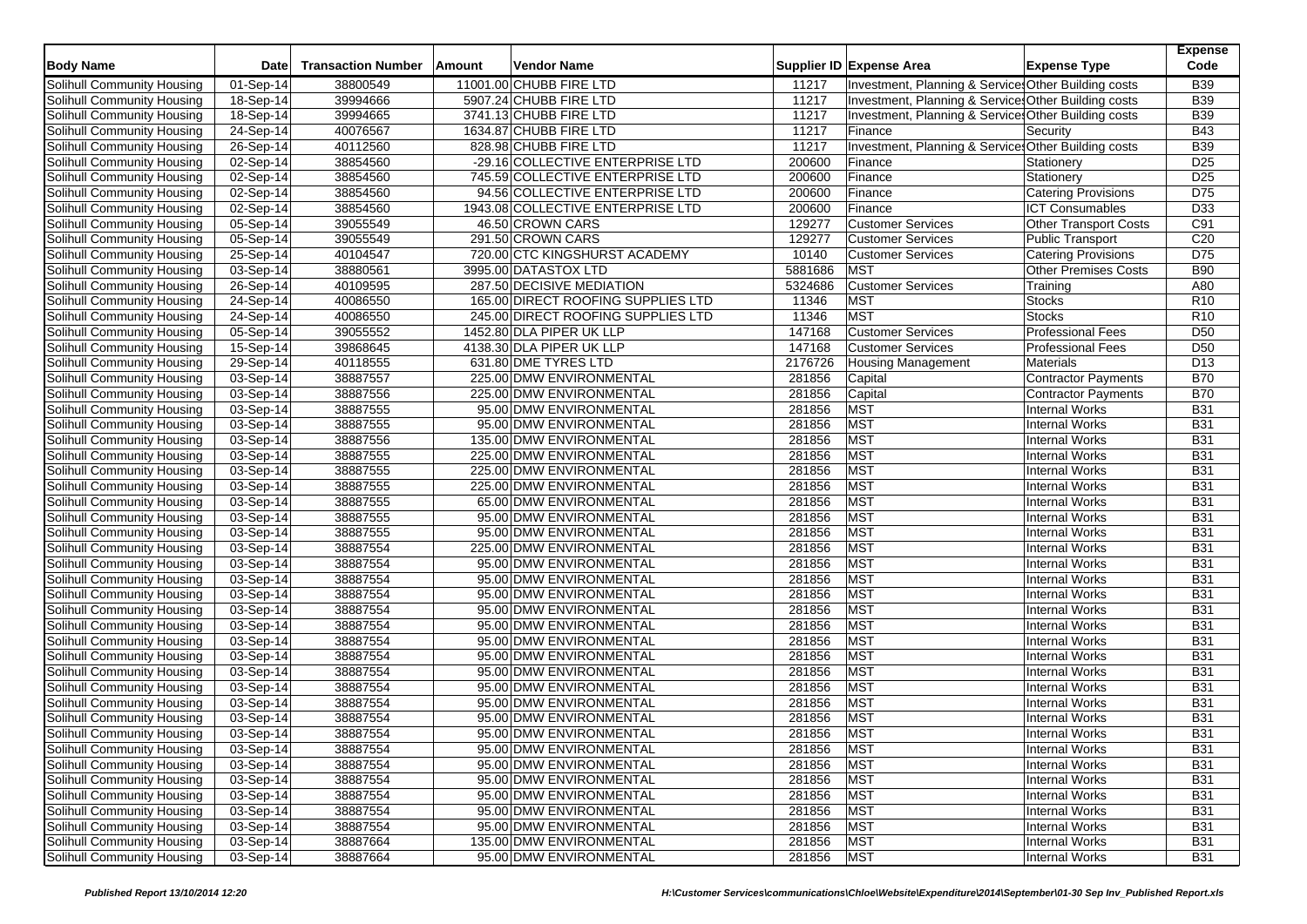| <b>Body Name</b>                  | <b>Date</b> | <b>Transaction Number</b> | Amount<br>Vendor Name                    |        | Supplier ID Expense Area<br><b>Expense Type</b>       | <b>Expense</b><br>Code |
|-----------------------------------|-------------|---------------------------|------------------------------------------|--------|-------------------------------------------------------|------------------------|
| Solihull Community Housing        | 03-Sep-14   | 38887664                  | 50.00 DMW ENVIRONMENTAL                  | 281856 | <b>MST</b><br><b>Internal Works</b>                   | <b>B31</b>             |
| Solihull Community Housing        | 15-Sep-14   | 39868559                  | 1000.00 DMW ENVIRONMENTAL                | 281856 | <b>MST</b><br><b>Internal Works</b>                   | <b>B31</b>             |
| Solihull Community Housing        | 15-Sep-14   | 39868560                  | 2045.00 DMW ENVIRONMENTAL                | 281856 | <b>MST</b><br><b>Internal Works</b>                   | <b>B31</b>             |
| Solihull Community Housing        | 01-Sep-14   | 38801549                  | 1751.27 DODD GROUP                       | 164798 | Investment, Planning & Services Utility Related Works | <b>B34</b>             |
| Solihull Community Housing        | 03-Sep-14   | 38935598                  | 6.50 DOORFIT PRODUCTS LTD                | 5228   | <b>MST</b><br><b>Stocks</b>                           | R <sub>10</sub>        |
| Solihull Community Housing        | 03-Sep-14   | 38935598                  | 13.50 DOORFIT PRODUCTS LTD               | 5228   | <b>MST</b><br><b>Stocks</b>                           | R <sub>10</sub>        |
| Solihull Community Housing        | 03-Sep-14   | 38935598                  | 45.00 DOORFIT PRODUCTS LTD               | 5228   | <b>MST</b><br>Stocks                                  | R <sub>10</sub>        |
| Solihull Community Housing        | 03-Sep-14   | 38935598                  | 42.50 DOORFIT PRODUCTS LTD               | 5228   | <b>MST</b><br><b>Stocks</b>                           | R <sub>10</sub>        |
| Solihull Community Housing        | 03-Sep-14   | 38935598                  | 45.00 DOORFIT PRODUCTS LTD               | 5228   | <b>MST</b><br><b>Stocks</b>                           | R <sub>10</sub>        |
| Solihull Community Housing        | 03-Sep-14   | 38935598                  | 239.90 DOORFIT PRODUCTS LTD              | 5228   | <b>MST</b><br>Stocks                                  | R <sub>10</sub>        |
| Solihull Community Housing        | 12-Sep-14   | 39770557                  | 40.50 DOORFIT PRODUCTS LTD               | 5228   | <b>MST</b><br><b>Stocks</b>                           | R <sub>10</sub>        |
| Solihull Community Housing        | 12-Sep-14   | 39770557                  | 40.50 DOORFIT PRODUCTS LTD               | 5228   | <b>MST</b><br><b>Stocks</b>                           | R <sub>10</sub>        |
| Solihull Community Housing        | 12-Sep-14   | 39770557                  | 73.00 DOORFIT PRODUCTS LTD               | 5228   | <b>MST</b><br>Stocks                                  | R <sub>10</sub>        |
| Solihull Community Housing        | 12-Sep-14   | 39770557                  | 18.00 DOORFIT PRODUCTS LTD               | 5228   | <b>MST</b><br><b>Stocks</b>                           | R <sub>10</sub>        |
| Solihull Community Housing        | 12-Sep-14   | 39770557                  | 42.00 DOORFIT PRODUCTS LTD               | 5228   | <b>MST</b><br><b>Stocks</b>                           | R <sub>10</sub>        |
| Solihull Community Housing        | 12-Sep-14   | 39770557                  | 69.00 DOORFIT PRODUCTS LTD               | 5228   | <b>MST</b><br><b>Stocks</b>                           | R <sub>10</sub>        |
| Solihull Community Housing        | 24-Sep-14   | 40086561                  | 258.00 DOORFIT PRODUCTS LTD              | 5228   | <b>MST</b><br><b>Stocks</b>                           | R <sub>10</sub>        |
| Solihull Community Housing        | 24-Sep-14   | 40086558                  | 39.00 DOORFIT PRODUCTS LTD               | 5228   | <b>MST</b><br><b>Stocks</b>                           | R <sub>10</sub>        |
| Solihull Community Housing        | 24-Sep-14   | 40086558                  | 45.00 DOORFIT PRODUCTS LTD               | 5228   | <b>MST</b><br><b>Stocks</b>                           | R <sub>10</sub>        |
| Solihull Community Housing        | 24-Sep-14   | 40086558                  | 42.50 DOORFIT PRODUCTS LTD               | 5228   | <b>MST</b><br><b>Stocks</b>                           | R <sub>10</sub>        |
| Solihull Community Housing        | 24-Sep-14   | 40086558                  | 38.50 DOORFIT PRODUCTS LTD               | 5228   | <b>MST</b><br><b>Stocks</b>                           | R <sub>10</sub>        |
| Solihull Community Housing        | 24-Sep-14   | 40086558                  | 36.50 DOORFIT PRODUCTS LTD               | 5228   | <b>MST</b><br><b>Stocks</b>                           | R <sub>10</sub>        |
| Solihull Community Housing        | 24-Sep-14   | 40086558                  | 50.00 DOORFIT PRODUCTS LTD               | 5228   | <b>MST</b><br><b>Stocks</b>                           | R <sub>10</sub>        |
| Solihull Community Housing        | 24-Sep-14   | 40086557                  | 840.00 DOORFIT PRODUCTS LTD              | 5228   | <b>MST</b><br><b>Stocks</b>                           | R <sub>10</sub>        |
| Solihull Community Housing        | 24-Sep-14   | 40086557                  | 172.00 DOORFIT PRODUCTS LTD              | 5228   | <b>MST</b><br><b>Stocks</b>                           | R <sub>10</sub>        |
| Solihull Community Housing        | 24-Sep-14   | 40086557                  | 125.00 DOORFIT PRODUCTS LTD              | 5228   | MST<br><b>Stocks</b>                                  | R <sub>10</sub>        |
| Solihull Community Housing        | 24-Sep-14   | 40086557                  | 225.00 DOORFIT PRODUCTS LTD              | 5228   | <b>MST</b><br><b>Stocks</b>                           | R <sub>10</sub>        |
| Solihull Community Housing        | 24-Sep-14   | 40086556                  | 27.00 DOORFIT PRODUCTS LTD               | 5228   | <b>MST</b><br><b>Stocks</b>                           | R <sub>10</sub>        |
| Solihull Community Housing        | 24-Sep-14   | 40086556                  | 13.00 DOORFIT PRODUCTS LTD               | 5228   | <b>MST</b><br><b>Stocks</b>                           | R <sub>10</sub>        |
| Solihull Community Housing        | $24-Sep-14$ | 40086556                  | 42.50 DOORFIT PRODUCTS LTD               | 5228   | <b>MST</b><br><b>Stocks</b>                           | R <sub>10</sub>        |
| <b>Solihull Community Housing</b> | 24-Sep-14   | 40086556                  | 36.50 DOORFIT PRODUCTS LTD               | 5228   | <b>MST</b><br><b>Stocks</b>                           | R <sub>10</sub>        |
| Solihull Community Housing        | 24-Sep-14   | 40086556                  | 34.50 DOORFIT PRODUCTS LTD               | 5228   | <b>MST</b><br><b>Stocks</b>                           | R <sub>10</sub>        |
| Solihull Community Housing        | $24-Sep-14$ | 40086556                  | 325.00 DOORFIT PRODUCTS LTD              | 5228   | <b>MST</b><br><b>Stocks</b>                           | R <sub>10</sub>        |
| Solihull Community Housing        | 24-Sep-14   | 40086556                  | 40.50 DOORFIT PRODUCTS LTD               | 5228   | <b>MST</b><br><b>Stocks</b>                           | R10                    |
| Solihull Community Housing        | 24-Sep-14   | 40086554                  | 325.00 DOORFIT PRODUCTS LTD              | 5228   | <b>MST</b><br><b>Stocks</b>                           | R <sub>10</sub>        |
| Solihull Community Housing        | 24-Sep-14   | 40086554                  | 110.00 DOORFIT PRODUCTS LTD              | 5228   | <b>MST</b><br><b>Stocks</b>                           | R <sub>10</sub>        |
| Solihull Community Housing        | 24-Sep-14   | 40086554                  | 43.00 DOORFIT PRODUCTS LTD               | 5228   | <b>MST</b><br><b>Stocks</b>                           | R <sub>10</sub>        |
| Solihull Community Housing        | 24-Sep-14   | 40086554                  | 119.95 DOORFIT PRODUCTS LTD              | 5228   | <b>MST</b><br><b>Stocks</b>                           | R <sub>10</sub>        |
| Solihull Community Housing        | 24-Sep-14   | 40086554                  | 12.60 DOORFIT PRODUCTS LTD               | 5228   | <b>MST</b><br><b>Stocks</b>                           | R <sub>10</sub>        |
| Solihull Community Housing        | 25-Sep-14   | 40106591                  | 840.00 DOORFIT PRODUCTS LTD              | 5228   | <b>MST</b><br><b>Stocks</b>                           | R <sub>10</sub>        |
| Solihull Community Housing        | 25-Sep-14   | 40106590                  | 225.00 DOORFIT PRODUCTS LTD              | 5228   | <b>MST</b><br><b>Stocks</b>                           | R <sub>10</sub>        |
| Solihull Community Housing        | 25-Sep-14   | 40106590                  | 100.00 DOORFIT PRODUCTS LTD              | 5228   | <b>MST</b><br><b>Stocks</b>                           | R <sub>10</sub>        |
| <b>Solihull Community Housing</b> | 25-Sep-14   | 40106590                  | 50.00 DOORFIT PRODUCTS LTD               | 5228   | <b>MST</b><br><b>Stocks</b>                           | R <sub>10</sub>        |
| Solihull Community Housing        | 25-Sep-14   | 40106592                  | 239.90 DOORFIT PRODUCTS LTD              | 5228   | <b>MST</b><br><b>Stocks</b>                           | R <sub>10</sub>        |
| Solihull Community Housing        | 25-Sep-14   | 40106592                  | 30.00 DOORFIT PRODUCTS LTD               | 5228   | <b>MST</b><br><b>Stocks</b>                           | R <sub>10</sub>        |
| Solihull Community Housing        | 25-Sep-14   | 40106592                  | 28.00 DOORFIT PRODUCTS LTD               | 5228   | <b>MST</b><br><b>Stocks</b>                           | R <sub>10</sub>        |
| Solihull Community Housing        | 25-Sep-14   | 40106592                  | 13.50 DOORFIT PRODUCTS LTD               | 5228   | <b>MST</b><br><b>Stocks</b>                           | R <sub>10</sub>        |
| Solihull Community Housing        | 16-Sep-14   | 39885582                  | 308.75 DRAINTECH SERVICES (MIDLANDS) LTD | 338596 | <b>MST</b><br><b>Other Works</b>                      | <b>B32</b>             |
| Solihull Community Housing        | 26-Sep-14   | 40112627                  | 240.00 DRAINTECH SERVICES (MIDLANDS) LTD | 338596 | <b>MST</b><br><b>Other Building costs</b>             | <b>B39</b>             |
| Solihull Community Housing        | 26-Sep-14   | 40112630                  | 242.50 DRAINTECH SERVICES (MIDLANDS) LTD | 338596 | <b>MST</b><br><b>Other Works</b>                      | <b>B32</b>             |
| Solihull Community Housing        | 26-Sep-14   | 40112618                  | 381.78 DRAINTECH SERVICES (MIDLANDS) LTD | 338596 | <b>MST</b><br><b>Other Works</b>                      | <b>B32</b>             |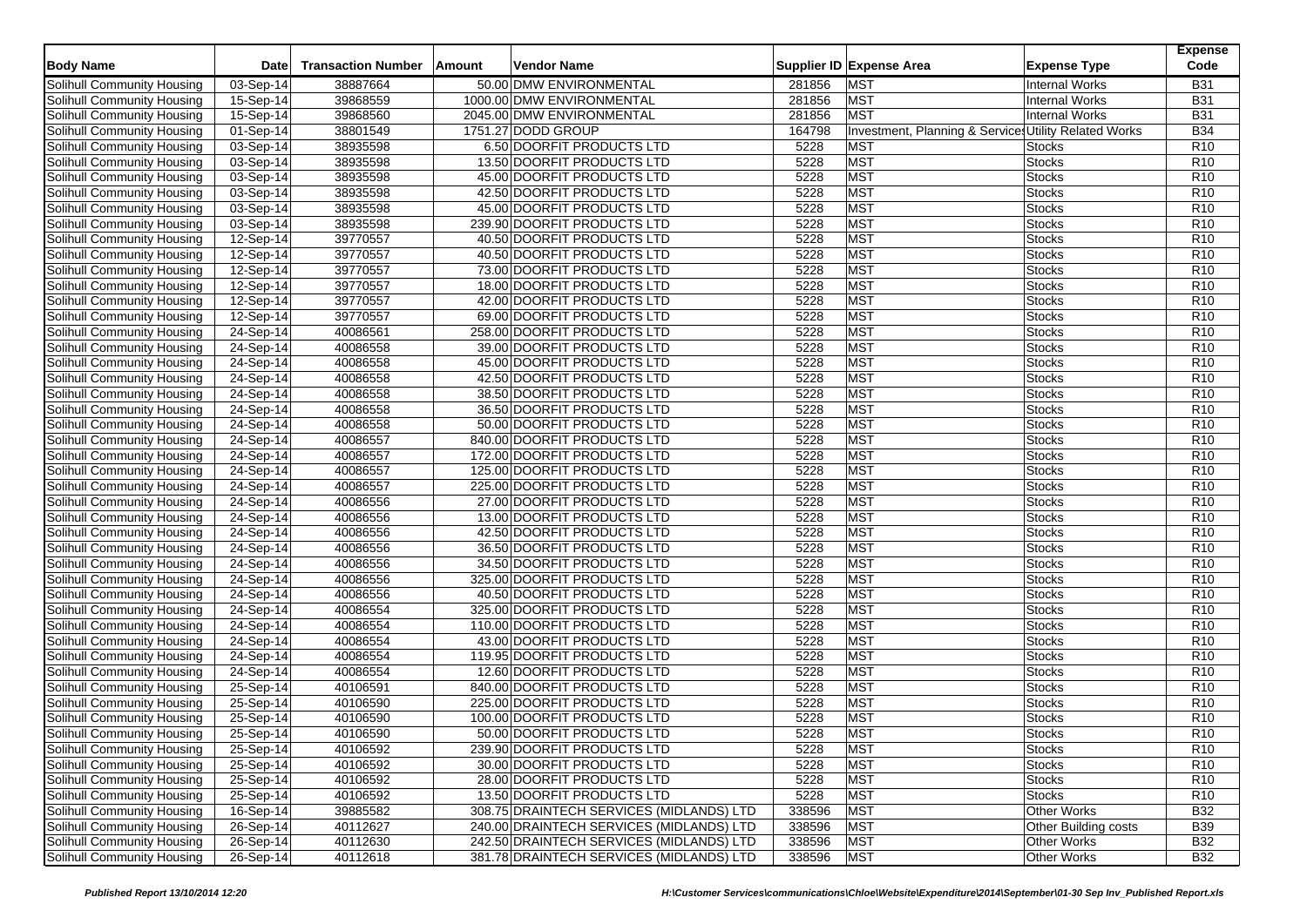|                            |                         |                           |        |                                              |         |                           |                            | <b>Expense</b><br>Code |
|----------------------------|-------------------------|---------------------------|--------|----------------------------------------------|---------|---------------------------|----------------------------|------------------------|
| <b>Body Name</b>           | <b>Date</b>             | <b>Transaction Number</b> | Amount | Vendor Name                                  |         | Supplier ID Expense Area  | <b>Expense Type</b>        |                        |
| Solihull Community Housing | 26-Sep-14               | 40112616                  |        | 237.50 DRAINTECH SERVICES (MIDLANDS) LTD     | 338596  | <b>MST</b>                | <b>Other Works</b>         | <b>B32</b>             |
| Solihull Community Housing | 26-Sep-14               | 40112608                  |        | 516.28 DRAINTECH SERVICES (MIDLANDS) LTD     | 338596  | <b>MST</b>                | <b>Other Works</b>         | <b>B32</b>             |
| Solihull Community Housing | 26-Sep-14               | 40112606                  |        | 332.50 DRAINTECH SERVICES (MIDLANDS) LTD     | 338596  | <b>MST</b>                | <b>Other Works</b>         | <b>B32</b>             |
| Solihull Community Housing | 26-Sep-14               | 40112614                  |        | 367.50 DRAINTECH SERVICES (MIDLANDS) LTD     | 338596  | <b>MST</b>                | <b>Other Works</b>         | <b>B32</b>             |
| Solihull Community Housing | 26-Sep-14               | 40112600                  |        | 260.00 DRAINTECH SERVICES (MIDLANDS) LTD     | 338596  | <b>MST</b>                | <b>Other Works</b>         | <b>B32</b>             |
| Solihull Community Housing | 02-Sep-14               | 38854556                  |        | 1261.18 DULUX DECORATOR CENTRES              | 69460   | <b>MST</b>                | <b>Internal Works</b>      | <b>B31</b>             |
| Solihull Community Housing | 02-Sep-14               | 38854557                  |        | 600.39 DULUX DECORATOR CENTRES               | 69460   | Capital                   | <b>Contractor Payments</b> | <b>B70</b>             |
| Solihull Community Housing | 05-Sep-14               | 39055588                  |        | 225762.31 E MANTON LTD                       | 5299    | Capital                   | <b>Contractor Payments</b> | <b>B70</b>             |
| Solihull Community Housing | 03-Sep-14               | 38880551                  |        | 444.13 E.ON ENERGY                           | 108799  | <b>Housing Management</b> | Electricity                | <b>B11</b>             |
| Solihull Community Housing | 03-Sep-14               | 38880563                  |        | 447.94 E.ON ENERGY                           | 108799  | <b>Housing Management</b> | Gas                        | <b>B10</b>             |
| Solihull Community Housing | $10-Sep-14$             | 39496759                  |        | 1792.97 ECLIPSE ACCESS SOLUTIONS LTD         | 141696  | Capital                   | <b>Contractor Payments</b> | <b>B70</b>             |
| Solihull Community Housing | 18-Sep-14               | 39994885                  |        | 2982.38 ECLIPSE ACCESS SOLUTIONS LTD         | 141696  | Capital                   | <b>Contractor Payments</b> | <b>B70</b>             |
| Solihull Community Housing | 18-Sep-14               | 39994884                  |        | 416.85 ECLIPSE ACCESS SOLUTIONS LTD          | 141696  | Capital                   | <b>Contractor Payments</b> | <b>B70</b>             |
| Solihull Community Housing | 18-Sep-14               | 39994883                  |        | 416.85 ECLIPSE ACCESS SOLUTIONS LTD          | 141696  | Capital                   | Contractor Payments        | <b>B70</b>             |
| Solihull Community Housing | 18-Sep-14               | 39994882                  |        | 2355.48 ECLIPSE ACCESS SOLUTIONS LTD         | 141696  | Capital                   | <b>Contractor Payments</b> | <b>B70</b>             |
| Solihull Community Housing | 10-Sep-14               | 39487554                  |        | 1265.63 EDEN ADAPTIONS LTD                   | 267999  | <b>Housing Management</b> | Security                   | <b>B43</b>             |
| Solihull Community Housing | $18-Sep-14$             | 39986550                  |        | 26164.80 EDEN BUILD LTD BUILDING CONTRACTORS | 5243773 | Capital                   | Contractor Payments        | <b>B70</b>             |
| Solihull Community Housing | 17-Sep-14               | 39910555                  |        | 2184.48 EDF ENERGY 1 LTD                     | 135472  | <b>Housing Management</b> | Electricity                | <b>B11</b>             |
| Solihull Community Housing | 05-Sep-14               | 39055553                  |        | 3840.22 ELDERCARE                            | 78964   | <b>Housing Management</b> | Other Supplies And Serv    | D90                    |
| Solihull Community Housing | 18-Sep-14               | 39980547                  |        | 360.00 ELMDON COURT MANAGEMENT CO            | 5381    | <b>Housing Management</b> | Rents                      | <b>B22</b>             |
| Solihull Community Housing | $03-Sep-14$             | 38887663                  |        | 525.30 ENVIROCALL LTD                        | 105902  | <b>MST</b>                | <b>Internal Works</b>      | <b>B31</b>             |
| Solihull Community Housing | 03-Sep-14               | 38887660                  |        | 50.00 ENVIROCALL LTD                         | 105902  | <b>MST</b>                | <b>Internal Works</b>      | <b>B31</b>             |
| Solihull Community Housing | 03-Sep-14               | 38887660                  |        | 37.80 ENVIROCALL LTD                         | 105902  | <b>MST</b>                | <b>Internal Works</b>      | <b>B31</b>             |
| Solihull Community Housing | 03-Sep-14               | 38887660                  |        | 37.80 ENVIROCALL LTD                         | 105902  | <b>MST</b>                | <b>Internal Works</b>      | <b>B31</b>             |
| Solihull Community Housing | 03-Sep-14               | 38887660                  |        | 37.80 ENVIROCALL LTD                         | 105902  | <b>MST</b>                | <b>Internal Works</b>      | <b>B31</b>             |
| Solihull Community Housing | 03-Sep-14               | 38887660                  |        | 117.30 ENVIROCALL LTD                        | 105902  | <b>MST</b>                | <b>Internal Works</b>      | <b>B31</b>             |
| Solihull Community Housing | 03-Sep-14               | 38887660                  |        | 74.40 ENVIROCALL LTD                         | 105902  | <b>MST</b>                | <b>Internal Works</b>      | <b>B31</b>             |
| Solihull Community Housing | $\overline{03}$ -Sep-14 | 38887660                  |        | 87.55 ENVIROCALL LTD                         | 105902  | <b>MST</b>                | <b>Internal Works</b>      | <b>B31</b>             |
| Solihull Community Housing | 03-Sep-14               | 38887660                  |        | 37.80 ENVIROCALL LTD                         | 105902  | <b>MST</b>                | <b>Internal Works</b>      | <b>B31</b>             |
| Solihull Community Housing | 03-Sep-14               | 38887660                  |        | 348.30 ENVIROCALL LTD                        | 105902  | <b>MST</b>                | <b>Internal Works</b>      | <b>B31</b>             |
| Solihull Community Housing | 03-Sep-14               | 38887660                  |        | 584.80 ENVIROCALL LTD                        | 105902  | <b>MST</b>                | <b>Internal Works</b>      | <b>B31</b>             |
| Solihull Community Housing | 03-Sep-14               | 38887660                  |        | 473.05 ENVIROCALL LTD                        | 105902  | <b>MST</b>                | <b>Internal Works</b>      | <b>B31</b>             |
| Solihull Community Housing | 03-Sep-14               | 38887660                  |        | 411.80 ENVIROCALL LTD                        | 105902  | <b>MST</b>                | <b>Internal Works</b>      | <b>B31</b>             |
| Solihull Community Housing | 03-Sep-14               | 38887660                  |        | 74.80 ENVIROCALL LTD                         | 105902  | <b>MST</b>                | <b>Internal Works</b>      | <b>B31</b>             |
| Solihull Community Housing | 03-Sep-14               | 38887660                  |        | 77.10 ENVIROCALL LTD                         | 105902  | MST                       | <b>Internal Works</b>      | <b>B31</b>             |
| Solihull Community Housing | 03-Sep-14               | 38887660                  |        | 411.80 ENVIROCALL LTD                        | 105902  | <b>MST</b>                | <b>Internal Works</b>      | <b>B31</b>             |
| Solihull Community Housing | 03-Sep-14               | 38887660                  |        | 40.80 ENVIROCALL LTD                         | 105902  | <b>MST</b>                | <b>Internal Works</b>      | <b>B31</b>             |
| Solihull Community Housing | 03-Sep-14               | 38887660                  |        | 121.10 ENVIROCALL LTD                        | 105902  | <b>MST</b>                | <b>Internal Works</b>      | <b>B31</b>             |
| Solihull Community Housing | $03-Sep-14$             | 38887660                  |        | 74.80 ENVIROCALL LTD                         | 105902  | <b>MST</b>                | <b>Internal Works</b>      | <b>B31</b>             |
| Solihull Community Housing | 03-Sep-14               | 38887660                  |        | 299.20 ENVIROCALL LTD                        | 105902  | <b>MST</b>                | <b>Internal Works</b>      | <b>B31</b>             |
| Solihull Community Housing | 03-Sep-14               | 38887660                  |        | 264.30 ENVIROCALL LTD                        | 105902  | <b>MST</b>                | Internal Works             | <b>B31</b>             |
| Solihull Community Housing | 03-Sep-14               | 38887660                  |        | 740.30 ENVIROCALL LTD                        | 105902  | <b>MST</b>                | Internal Works             | <b>B31</b>             |
| Solihull Community Housing | 03-Sep-14               | 38887660                  |        | 53.55 ENVIROCALL LTD                         | 105902  | <b>MST</b>                | <b>Internal Works</b>      | <b>B31</b>             |
| Solihull Community Housing | 03-Sep-14               | 38887660                  |        | 361.50 ENVIROCALL LTD                        | 105902  | <b>MST</b>                | Internal Works             | <b>B31</b>             |
| Solihull Community Housing | 03-Sep-14               | 38887660                  |        | 8.95 ENVIROCALL LTD                          | 105902  | <b>MST</b>                | <b>Internal Works</b>      | <b>B31</b>             |
| Solihull Community Housing | 03-Sep-14               | 38887660                  |        | 37.80 ENVIROCALL LTD                         | 105902  | <b>MST</b>                | Internal Works             | <b>B31</b>             |
| Solihull Community Housing | 03-Sep-14               | 38887660                  |        | 100.30 ENVIROCALL LTD                        | 105902  | <b>MST</b>                | <b>Internal Works</b>      | <b>B31</b>             |
| Solihull Community Housing | 03-Sep-14               | 38887660                  |        | 40.80 ENVIROCALL LTD                         | 105902  | <b>MST</b>                | <b>Internal Works</b>      | <b>B31</b>             |
| Solihull Community Housing | 03-Sep-14               | 38887660                  |        | 143.40 ENVIROCALL LTD                        | 105902  | <b>MST</b>                | Internal Works             | <b>B31</b>             |
| Solihull Community Housing | 03-Sep-14               | 38887660                  |        | 431.00 ENVIROCALL LTD                        | 105902  | <b>MST</b>                | Internal Works             | <b>B31</b>             |
| Solihull Community Housing | 03-Sep-14               | 38887660                  |        | 550.50 ENVIROCALL LTD                        | 105902  | <b>MST</b>                | Internal Works             | <b>B31</b>             |
|                            |                         |                           |        |                                              |         |                           |                            |                        |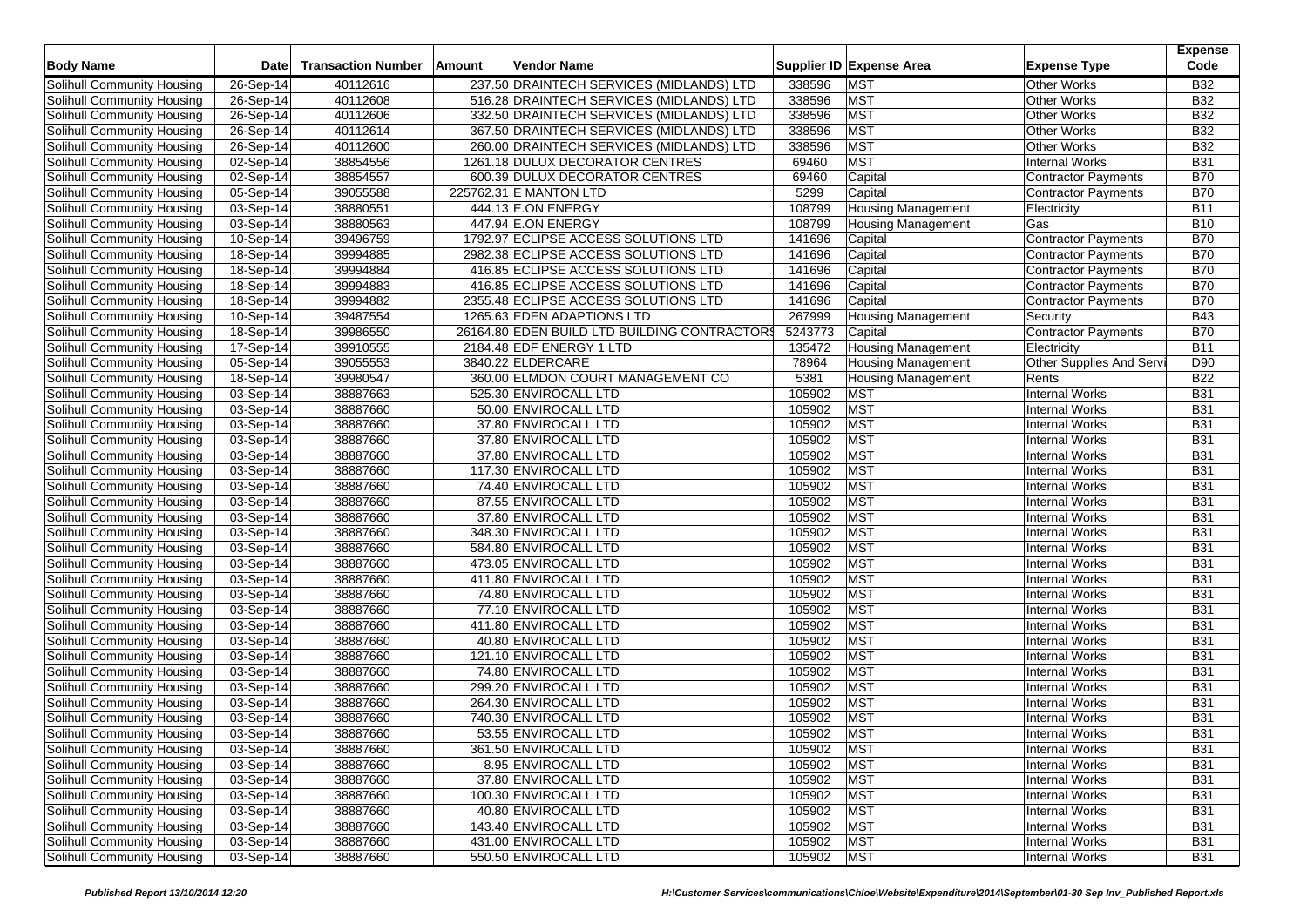| <b>Body Name</b>                                         | Date                     | <b>Transaction Number</b> | Amount | Vendor Name                                   |                  | Supplier ID Expense Area | <b>Expense Type</b>        | <b>Expense</b><br>Code   |
|----------------------------------------------------------|--------------------------|---------------------------|--------|-----------------------------------------------|------------------|--------------------------|----------------------------|--------------------------|
| <b>Solihull Community Housing</b>                        | 03-Sep-14                | 38887660                  |        | 82.80 ENVIROCALL LTD                          | 105902           | <b>MST</b>               | <b>Internal Works</b>      | <b>B31</b>               |
| Solihull Community Housing                               | 05-Sep-14                | 39101624                  |        | 37.80 ENVIROCALL LTD                          | 105902           | Capital                  | <b>Contractor Payments</b> | <b>B70</b>               |
| Solihull Community Housing                               | 05-Sep-14                | 39101624                  |        | 74.90 ENVIROCALL LTD                          | 105902           |                          | Contractor Payments        | <b>B70</b>               |
| Solihull Community Housing                               |                          |                           |        |                                               | 105902           | Capital                  |                            | <b>B70</b>               |
|                                                          | 05-Sep-14<br>05-Sep-14   | 39101624                  |        | 902.20 ENVIROCALL LTD                         |                  | Capital                  | <b>Contractor Payments</b> | <b>B70</b>               |
| Solihull Community Housing                               |                          | 39101624<br>39101624      |        | 657.10 ENVIROCALL LTD                         | 105902<br>105902 | Capital                  | <b>Contractor Payments</b> | <b>B70</b>               |
| Solihull Community Housing                               | 05-Sep-14                |                           |        | 86.25 ENVIROCALL LTD<br>121.55 ENVIROCALL LTD | 105902           | Capital                  | <b>Contractor Payments</b> | <b>B70</b>               |
| Solihull Community Housing                               | 05-Sep-14                | 39101624                  |        |                                               |                  | Capital                  | <b>Contractor Payments</b> | <b>B70</b>               |
| Solihull Community Housing                               | 05-Sep-14                | 39101624<br>39101624      |        | 56.20 ENVIROCALL LTD                          | 105902<br>105902 | Capital                  | <b>Contractor Payments</b> | <b>B70</b>               |
| Solihull Community Housing<br>Solihull Community Housing | 05-Sep-14                |                           |        | 404.70 ENVIROCALL LTD<br>93.65 ENVIROCALL LTD | 105902           | Capital                  | <b>Contractor Payments</b> | <b>B31</b>               |
|                                                          | 05-Sep-14<br>$05-Sep-14$ | 39101623                  |        |                                               |                  | <b>MST</b><br><b>MST</b> | <b>Internal Works</b>      | <b>B31</b>               |
| Solihull Community Housing                               |                          | 39101623                  |        | 107.80 ENVIROCALL LTD                         | 105902           |                          | <b>Internal Works</b>      |                          |
| Solihull Community Housing                               | 05-Sep-14                | 39101623<br>39101623      |        | 192.05 ENVIROCALL LTD                         | 105902<br>105902 | <b>MST</b><br><b>MST</b> | <b>Internal Works</b>      | <b>B31</b><br><b>B31</b> |
| Solihull Community Housing                               | 05-Sep-14                |                           |        | 230.70 ENVIROCALL LTD                         |                  |                          | <b>Internal Works</b>      |                          |
| Solihull Community Housing                               | 05-Sep-14                | 39101623<br>39101623      |        | 45.05 ENVIROCALL LTD<br>62.05 ENVIROCALL LTD  | 105902<br>105902 | <b>MST</b><br><b>MST</b> | <b>Internal Works</b>      | <b>B31</b><br><b>B31</b> |
| Solihull Community Housing                               | 05-Sep-14                |                           |        |                                               |                  |                          | <b>Internal Works</b>      |                          |
| Solihull Community Housing                               | 05-Sep-14                | 39101623                  |        | 108.80 ENVIROCALL LTD                         | 105902           | <b>MST</b>               | <b>Internal Works</b>      | <b>B31</b>               |
| Solihull Community Housing                               | $05-Sep-14$              | 39101623                  |        | 232.30 ENVIROCALL LTD                         | 105902           | <b>MST</b>               | <b>Internal Works</b>      | <b>B31</b>               |
| Solihull Community Housing                               | 05-Sep-14                | 39101623                  |        | 83.30 ENVIROCALL LTD                          | 105902           | <b>MST</b>               | <b>Internal Works</b>      | <b>B31</b>               |
| Solihull Community Housing                               | 05-Sep-14                | 39101623                  |        | 64.90 ENVIROCALL LTD                          | 105902           | <b>MST</b>               | <b>Internal Works</b>      | <b>B31</b>               |
| Solihull Community Housing                               | 05-Sep-14                | 39101623                  |        | 37.80 ENVIROCALL LTD                          | 105902           | <b>MST</b>               | <b>Internal Works</b>      | <b>B31</b>               |
| Solihull Community Housing                               | 05-Sep-14                | 39101623                  |        | 210.30 ENVIROCALL LTD                         | 105902           | <b>MST</b>               | <b>Internal Works</b>      | <b>B31</b>               |
| Solihull Community Housing                               | 05-Sep-14                | 39101623                  |        | 159.80 ENVIROCALL LTD                         | 105902           | <b>MST</b>               | <b>Internal Works</b>      | <b>B31</b>               |
| Solihull Community Housing                               | 05-Sep-14                | 39101623                  |        | 125.30 ENVIROCALL LTD                         | 105902           | <b>MST</b>               | <b>Internal Works</b>      | <b>B31</b>               |
| Solihull Community Housing                               | 05-Sep-14                | 39101623                  |        | 41.20 ENVIROCALL LTD                          | 105902           | <b>MST</b>               | <b>Internal Works</b>      | <b>B31</b>               |
| Solihull Community Housing                               | 05-Sep-14                | 39101623                  |        | 43.70 ENVIROCALL LTD                          | 105902           | <b>MST</b>               | <b>Internal Works</b>      | <b>B31</b>               |
| Solihull Community Housing                               | 05-Sep-14                | 39101623                  |        | 100.30 ENVIROCALL LTD                         | 105902           | <b>MST</b>               | <b>Internal Works</b>      | <b>B31</b>               |
| Solihull Community Housing                               | $05-Sep-14$              | 39101623                  |        | 87.40 ENVIROCALL LTD                          | 105902           | <b>MST</b>               | <b>Internal Works</b>      | <b>B31</b>               |
| Solihull Community Housing                               | 05-Sep-14                | 39101623                  |        | 56.15 ENVIROCALL LTD                          | 105902           | <b>MST</b>               | <b>Internal Works</b>      | <b>B31</b>               |
| Solihull Community Housing                               | 05-Sep-14                | 39101623                  |        | 93.00 ENVIROCALL LTD                          | 105902           | <b>MST</b>               | <b>Internal Works</b>      | <b>B31</b>               |
| Solihull Community Housing                               | 05-Sep-14                | 39101623                  |        | 127.50 ENVIROCALL LTD                         | 105902           | <b>MST</b>               | <b>Internal Works</b>      | <b>B31</b>               |
| Solihull Community Housing                               | 05-Sep-14                | 39101623                  |        | 49.90 ENVIROCALL LTD                          | 105902           | <b>MST</b>               | <b>Internal Works</b>      | <b>B31</b>               |
| Solihull Community Housing                               | 05-Sep-14                | 39101623                  |        | 6.25 ENVIROCALL LTD                           | 105902           | <b>MST</b>               | <b>Internal Works</b>      | <b>B31</b>               |
| Solihull Community Housing                               | 05-Sep-14                | 39101623                  |        | 225.00 ENVIROCALL LTD                         | 105902           | <b>MST</b>               | <b>Internal Works</b>      | <b>B31</b>               |
| Solihull Community Housing                               | 05-Sep-14                | 39101623                  |        | 243.80 ENVIROCALL LTD                         | 105902           | <b>MST</b>               | <b>Internal Works</b>      | <b>B31</b>               |
| Solihull Community Housing                               | 05-Sep-14                | 39101623                  |        | 117.30 ENVIROCALL LTD                         | 105902           | <b>MST</b>               | <b>Internal Works</b>      | <b>B31</b>               |
| Solihull Community Housing                               | 05-Sep-14                | 39101623                  |        | 114.50 ENVIROCALL LTD                         | 105902           | <b>MST</b>               | <b>Internal Works</b>      | <b>B31</b>               |
| Solihull Community Housing                               | 05-Sep-14                | 39101623                  |        | 726.30 ENVIROCALL LTD                         | 105902           | <b>MST</b>               | <b>Internal Works</b>      | <b>B31</b>               |
| Solihull Community Housing                               | 05-Sep-14                | 39101623                  |        | 180.00 ENVIROCALL LTD                         | 105902           | <b>MST</b>               | <b>Internal Works</b>      | <b>B31</b>               |
| Solihull Community Housing                               | $\overline{05}$ -Sep-14  | 39101623                  |        | 163.95 ENVIROCALL LTD                         | 105902           | <b>MST</b>               | <b>Internal Works</b>      | <b>B31</b>               |
| Solihull Community Housing                               | 05-Sep-14                | 39101623                  |        | 344.70 ENVIROCALL LTD                         | 105902           | <b>MST</b>               | <b>Internal Works</b>      | <b>B31</b>               |
| Solihull Community Housing                               | 05-Sep-14                | 39101623                  |        | 349.30 ENVIROCALL LTD                         | 105902           | <b>MST</b>               | Internal Works             | <b>B31</b>               |
| Solihull Community Housing                               | 05-Sep-14                | 39101623                  |        | 488.70 ENVIROCALL LTD                         | 105902           | <b>MST</b>               | <b>Internal Works</b>      | <b>B31</b>               |
| Solihull Community Housing                               | 05-Sep-14                | 39101625                  |        | 41.20 ENVIROCALL LTD                          | 105902           | <b>MST</b>               | <b>Internal Works</b>      | <b>B31</b>               |
| Solihull Community Housing                               | 05-Sep-14                | 39101625                  |        | 690.30 ENVIROCALL LTD                         | 105902           | <b>MST</b>               | <b>Internal Works</b>      | <b>B31</b>               |
| Solihull Community Housing                               | 05-Sep-14                | 39101625                  |        | 43.65 ENVIROCALL LTD                          | 105902           | <b>MST</b>               | <b>Internal Works</b>      | <b>B31</b>               |
| Solihull Community Housing                               | 05-Sep-14                | 39101625                  |        | 373.30 ENVIROCALL LTD                         | 105902           | <b>MST</b>               | <b>Internal Works</b>      | <b>B31</b>               |
| Solihull Community Housing                               | 10-Sep-14                | 39496758                  |        | 23.65 ENVIROCALL LTD                          | 105902           | <b>MST</b>               | <b>Internal Works</b>      | <b>B31</b>               |
| Solihull Community Housing                               | 10-Sep-14                | 39496758                  |        | 67.90 ENVIROCALL LTD                          | 105902           | <b>MST</b>               | <b>Internal Works</b>      | <b>B31</b>               |
| Solihull Community Housing                               | 10-Sep-14                | 39496758                  |        | 12.50 ENVIROCALL LTD                          | 105902           | <b>MST</b>               | <b>Internal Works</b>      | <b>B31</b>               |
| Solihull Community Housing                               | 10-Sep-14                | 39496758                  |        | 196.80 ENVIROCALL LTD                         | 105902           | <b>MST</b>               | <b>Internal Works</b>      | <b>B31</b>               |
| Solihull Community Housing                               | 10-Sep-14                | 39496758                  |        | 90.30 ENVIROCALL LTD                          | 105902           | <b>MST</b>               | <b>Internal Works</b>      | <b>B31</b>               |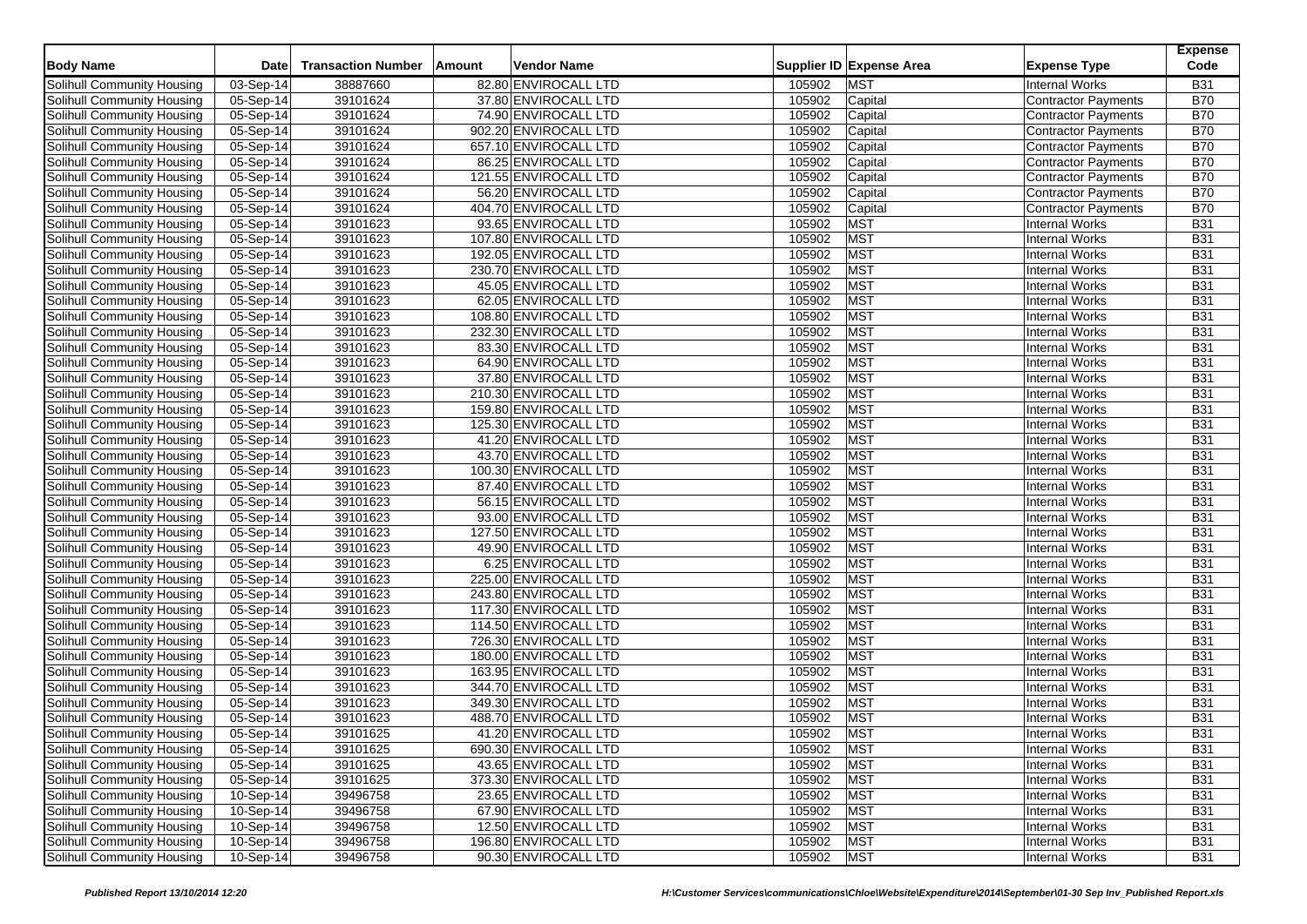| <b>Body Name</b>                  | Date                    | <b>Transaction Number</b> | Amount | Vendor Name                                |         | Supplier ID Expense Area      | <b>Expense Type</b>        | <b>Expense</b><br>Code |
|-----------------------------------|-------------------------|---------------------------|--------|--------------------------------------------|---------|-------------------------------|----------------------------|------------------------|
| Solihull Community Housing        | 10-Sep-14               | 39496758                  |        | 336.90 ENVIROCALL LTD                      | 105902  | <b>MST</b>                    | <b>Internal Works</b>      | <b>B31</b>             |
| Solihull Community Housing        | 10-Sep-14               | 39496758                  |        | 91.80 ENVIROCALL LTD                       | 105902  | <b>MST</b>                    | <b>Internal Works</b>      | <b>B31</b>             |
| Solihull Community Housing        | 10-Sep-14               | 39496758                  |        | 166.15 ENVIROCALL LTD                      | 105902  | <b>MST</b>                    | <b>Internal Works</b>      | <b>B31</b>             |
|                                   |                         |                           |        | 236.40 ENVIROCALL LTD                      |         | <b>MST</b>                    |                            | <b>B31</b>             |
| Solihull Community Housing        | 10-Sep-14               | 39496758                  |        |                                            | 105902  |                               | <b>Internal Works</b>      |                        |
| Solihull Community Housing        | 10-Sep-14               | 39496758                  |        | 363.70 ENVIROCALL LTD                      | 105902  | <b>MST</b>                    | <b>Internal Works</b>      | <b>B31</b>             |
| Solihull Community Housing        | 10-Sep-14               | 39496758                  |        | 256.50 ENVIROCALL LTD                      | 105902  | <b>MST</b>                    | <b>Internal Works</b>      | <b>B31</b>             |
| Solihull Community Housing        | 10-Sep-14               | 39496758                  |        | 105.40 ENVIROCALL LTD                      | 105902  | <b>MST</b>                    | <b>Internal Works</b>      | <b>B31</b>             |
| Solihull Community Housing        | 10-Sep-14               | 39496758                  |        | 37.80 ENVIROCALL LTD                       | 105902  | <b>MST</b>                    | <b>Internal Works</b>      | <b>B31</b>             |
| Solihull Community Housing        | 10-Sep-14               | 39496758                  |        | 262.30 ENVIROCALL LTD                      | 105902  | <b>MST</b>                    | <b>Internal Works</b>      | <b>B31</b>             |
| Solihull Community Housing        | 10-Sep-14               | 39496758                  |        | 95.70 ENVIROCALL LTD                       | 105902  | <b>MST</b>                    | <b>Internal Works</b>      | <b>B31</b>             |
| Solihull Community Housing        | 10-Sep-14               | 39496758                  |        | 37.80 ENVIROCALL LTD                       | 105902  | <b>MST</b>                    | <b>Internal Works</b>      | <b>B31</b>             |
| Solihull Community Housing        | 15-Sep-14               | 39868555                  |        | 750.00 FAMILY CARE TRUST (SOLIHULL)        | 5472    | <b>MST</b>                    | Voids                      | <b>B38</b>             |
| Solihull Community Housing        | 15-Sep-14               | 39868556                  |        | 440.00 FAMILY CARE TRUST (SOLIHULL)        | 5472    | <b>MST</b>                    | Voids                      | <b>B38</b>             |
| Solihull Community Housing        | 17-Sep-14               | 39907547                  |        | 967.70 FAMILY CARE TRUST (SOLIHULL)        | 5472    | <b>Housing Management</b>     | <b>Grounds Maintenance</b> | <b>B40</b>             |
| Solihull Community Housing        | 17-Sep-14               | 39908547                  |        | 250.00 FAMILY CARE TRUST (SOLIHULL)        | 5472    | <b>Housing Management</b>     | Grounds Maintenance        | <b>B40</b>             |
| Solihull Community Housing        | 25-Sep-14               | 40101573                  |        | 275.00 FAMILY CARE TRUST (SOLIHULL)        | 5472    | Housing Management            | Grounds Maintenance        | <b>B40</b>             |
| Solihull Community Housing        | 05-Sep-14               | 39055555                  |        | 850.00 GLENDALE COUNTRYSIDE                | 24505   | Capital                       | <b>Contractor Payments</b> | <b>B70</b>             |
| Solihull Community Housing        | 09-Sep-14               | 39216548                  |        | 1811.00 GLENDALE COUNTRYSIDE               | 24505   | <b>MST</b>                    | Other Works                | <b>B32</b>             |
| Solihull Community Housing        | 03-Sep-14               | 38883553                  |        | 230.00 GRANGE REMOVAL CO LTD               | 5676    | <b>Balance Sheet</b>          | Movement Incentive Sch     | U32                    |
| Solihull Community Housing        | 03-Sep-14               | 38886555                  |        | 240.00 GRANGE REMOVAL CO LTD               | 5676    | <b>Housing Management</b>     | Furniture                  | D11                    |
| Solihull Community Housing        | 03-Sep-14               | 38886556                  |        | 240.00 GRANGE REMOVAL CO LTD               | 5676    | Housing Management            | Furniture                  | D <sub>11</sub>        |
| Solihull Community Housing        | 03-Sep-14               | 38888550                  |        | 240.00 GRANGE REMOVAL CO LTD               | 5676    | <b>Housing Management</b>     | Furniture                  | D <sub>11</sub>        |
| Solihull Community Housing        | 17-Sep-14               | 39916547                  |        | 230.00 GRANGE REMOVAL CO LTD               | 5676    | <b>Central Administration</b> | <b>Professional Fees</b>   | D <sub>50</sub>        |
| Solihull Community Housing        | 22-Sep-14               | 40028573                  |        | 230.00 GRANGE REMOVAL CO LTD               | 5676    | <b>Central Administration</b> | <b>Professional Fees</b>   | D <sub>50</sub>        |
| Solihull Community Housing        | 22-Sep-14               | 40028574                  |        | 230.00 GRANGE REMOVAL CO LTD               | 5676    | <b>Central Administration</b> | <b>Professional Fees</b>   | D50                    |
| Solihull Community Housing        | 22-Sep-14               | 40028575                  |        | 230.00 GRANGE REMOVAL CO LTD               | 5676    | <b>Central Administration</b> | <b>Professional Fees</b>   | D <sub>50</sub>        |
| Solihull Community Housing        | 22-Sep-14               | 40028578                  |        | 230.00 GRANGE REMOVAL CO LTD               | 5676    | <b>Central Administration</b> | <b>Professional Fees</b>   | D <sub>50</sub>        |
| Solihull Community Housing        | 22-Sep-14               | 40028583                  |        | 1341.80 GRANGE REMOVAL CO LTD              | 5676    | <b>Housing Management</b>     | Other Supplies And Serv    | D90                    |
| Solihull Community Housing        | 22-Sep-14               | 40028591                  |        | 230.00 GRANGE REMOVAL CO LTD               | 5676    | <b>Balance Sheet</b>          | Movement Incentive Sch     | U32                    |
| Solihull Community Housing        | $25-Sep-14$             | 40101576                  |        | 1074.97 HAMMOND LUBRICANTS & CHEMICALS LTD | 1120597 | <b>Housing Management</b>     | <b>Materials</b>           | D <sub>13</sub>        |
| Solihull Community Housing        | 16-Sep-14               | 39885578                  |        | 3804.00 HANDICARE ACCESSIBILITY LTD        | 277953  | Capital                       | <b>Contractor Payments</b> | <b>B70</b>             |
| Solihull Community Housing        | 16-Sep-14               | 39885577                  |        | 2043.00 HANDICARE ACCESSIBILITY LTD        | 277953  | Capital                       | Contractor Payments        | <b>B70</b>             |
| Solihull Community Housing        | $16-Sep-14$             | 39885574                  |        | 2045.55 HANDICARE ACCESSIBILITY LTD        | 277953  | Capital                       | <b>Contractor Payments</b> | <b>B70</b>             |
| Solihull Community Housing        | 16-Sep-14               | 39885573                  |        | 1930.00 HANDICARE ACCESSIBILITY LTD        | 277953  | Capital                       | <b>Contractor Payments</b> | <b>B70</b>             |
| Solihull Community Housing        | 16-Sep-14               | 39885569                  |        | 2251.00 HANDICARE ACCESSIBILITY LTD        | 277953  | Capital                       | Contractor Payments        | <b>B70</b>             |
| <b>Solihull Community Housing</b> | 16-Sep-14               | 39885576                  |        | 3461.00 HANDICARE ACCESSIBILITY LTD        | 277953  | Capital                       | Contractor Payments        | <b>B70</b>             |
| Solihull Community Housing        | 16-Sep-14               | 39885575                  |        | 3597.00 HANDICARE ACCESSIBILITY LTD        | 277953  | Capital                       | <b>Contractor Payments</b> | <b>B70</b>             |
| Solihull Community Housing        | 16-Sep-14               | 39885571                  |        | 1940.00 HANDICARE ACCESSIBILITY LTD        | 277953  | Capital                       | <b>Contractor Payments</b> | <b>B70</b>             |
| Solihull Community Housing        | $\overline{16}$ -Sep-14 | 39885570                  |        | 2131.00 HANDICARE ACCESSIBILITY LTD        | 277953  | Capital                       | Contractor Payments        | <b>B70</b>             |
| Solihull Community Housing        | 16-Sep-14               | 39885568                  |        | 1877.00 HANDICARE ACCESSIBILITY LTD        | 277953  | Capital                       | <b>Contractor Payments</b> | B70                    |
| Solihull Community Housing        | 16-Sep-14               | 39885572                  |        | 2116.00 HANDICARE ACCESSIBILITY LTD        | 277953  | Capital                       | <b>Contractor Payments</b> | <b>B70</b>             |
| Solihull Community Housing        | 16-Sep-14               | 39885567                  |        | 2299.00 HANDICARE ACCESSIBILITY LTD        | 277953  | Capital                       | <b>Contractor Payments</b> | <b>B70</b>             |
| Solihull Community Housing        | 16-Sep-14               | 39885565                  |        | 3316.00 HANDICARE ACCESSIBILITY LTD        | 277953  | Capital                       | <b>Contractor Payments</b> | <b>B70</b>             |
| Solihull Community Housing        | 16-Sep-14               | 39885566                  |        | 4016.00 HANDICARE ACCESSIBILITY LTD        | 277953  | Capital                       | Contractor Payments        | <b>B70</b>             |
| Solihull Community Housing        | 03-Sep-14               | 38880581                  |        | 5063.73 HARROLD-JONES SERVICES             | 5768    | Capital                       | Contractor Payments        | <b>B70</b>             |
| Solihull Community Housing        | 03-Sep-14               | 38880582                  |        | 433.20 HARROLD-JONES SERVICES              | 5768    | Capital                       | Contractor Payments        | <b>B70</b>             |
| Solihull Community Housing        | 03-Sep-14               | 38880583                  |        | 5063.73 HARROLD-JONES SERVICES             | 5768    | Capital                       | Contractor Payments        | <b>B70</b>             |
| Solihull Community Housing        | 03-Sep-14               | 38880584                  |        | 5063.73 HARROLD-JONES SERVICES             | 5768    | Capital                       | Contractor Payments        | <b>B70</b>             |
| Solihull Community Housing        | 03-Sep-14               | 38880585                  |        | 10066.20 HARROLD-JONES SERVICES            | 5768    | Capital                       | <b>Contractor Payments</b> | <b>B70</b>             |
| Solihull Community Housing        | 17-Sep-14               | 39910557                  |        | 7185.63 HARROLD-JONES SERVICES             | 5768    | Capital                       | Contractor Payments        | <b>B70</b>             |
| Solihull Community Housing        | 25-Sep-14               | 40101555                  |        | 296.56 HAYS ACCOUNTANCY PERSONNEL          | 5787    | <b>Housing Management</b>     | Agency Staff               | A60                    |
|                                   |                         |                           |        |                                            |         |                               |                            |                        |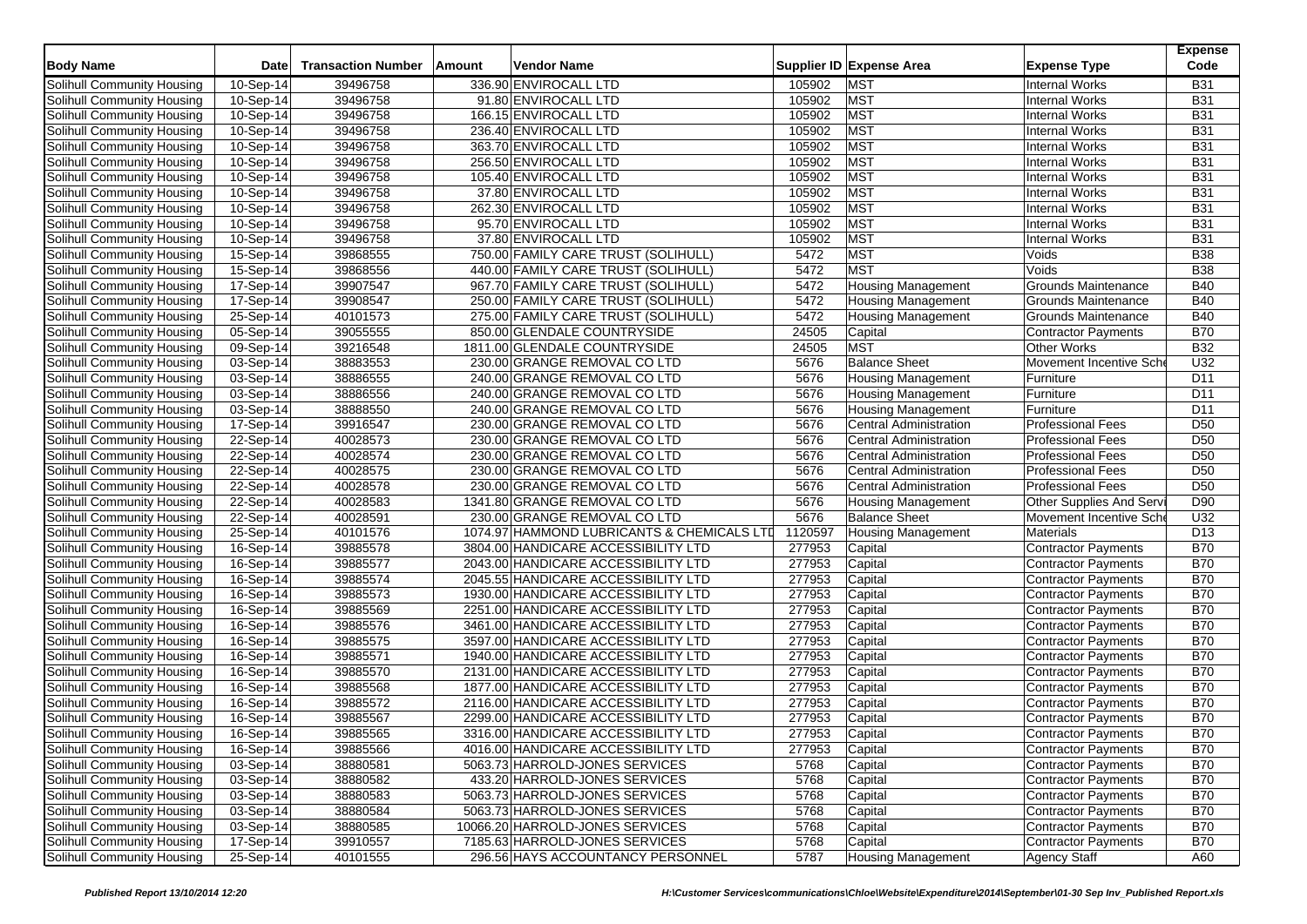| <b>Body Name</b>                  | <b>Date</b>             | <b>Transaction Number</b> | Amount | <b>Vendor Name</b>                       |         | Supplier ID Expense Area                              | <b>Expense Type</b>             | <b>Expense</b><br>Code |
|-----------------------------------|-------------------------|---------------------------|--------|------------------------------------------|---------|-------------------------------------------------------|---------------------------------|------------------------|
|                                   |                         |                           |        |                                          |         |                                                       |                                 |                        |
| <b>Solihull Community Housing</b> | 05-Sep-14               | 39055575                  |        | 245.00 HEALTH RESPONSE UK LTD            | 193762  | <b>Customer Services</b>                              | <b>Other Employee Costs</b>     | A90                    |
| Solihull Community Housing        | 03-Sep-14               | 38880580                  |        | 230.00 HERON PRESS                       | 42709   | <b>Customer Services</b>                              | Furniture                       | D <sub>11</sub>        |
| Solihull Community Housing        | 18-Sep-14               | 39980718                  |        | 5910.00 HOME LOG BOOK                    | 3686691 | Capital                                               | ICT - General                   | D <sub>30</sub>        |
| Solihull Community Housing        | 10-Sep-14               | 39492547                  |        | 325.00 HOUSEMARK LTD                     | 103535  | Central Administration                                | <b>Professional Fees</b>        | D <sub>50</sub>        |
| Solihull Community Housing        | 03-Sep-14               | 38880586                  |        | 378.00 HQN LTD                           | 120599  | <b>Customer Services</b>                              | Training                        | A80                    |
| Solihull Community Housing        | 18-Sep-14               | 39980719                  |        | 4394.65 HUB SOLUTIONS                    | 210859  | <b>Customer Services</b>                              | <b>ICT Software</b>             | D31                    |
| Solihull Community Housing        | 05-Sep-14               | 39055576                  |        | 784.00 ICOM                              | 273353  | <b>Customer Services</b>                              | Other Employee Costs            | A90                    |
| Solihull Community Housing        | 10-Sep-14               | 39493547                  |        | 792.00 ILLUMINATION                      | 232938  | Investment, Planning & Service: Utility Related Works |                                 | <b>B34</b>             |
| Solihull Community Housing        | 10-Sep-14               | 39494547                  |        | 220.00 INDEPENDENT SURVEYING SUPPLIES    | 1165606 | <b>MST</b>                                            | Tools                           | D <sub>16</sub>        |
| Solihull Community Housing        | 24-Sep-14               | 40076559                  |        | 268.20 INSIDE HOUSING                    | 103534  | Central Administration                                | <b>Grants and Subscriptions</b> | D92                    |
| Solihull Community Housing        | 05-Sep-14               | 39055581                  |        | 7310.23 J C S COCHRANE ELECTRICAL LTD    | 4056686 | Capital                                               | <b>Contractor Payments</b>      | <b>B70</b>             |
| Solihull Community Housing        | 26-Sep-14               | 40109605                  |        | 10148.96 J C S COCHRANE ELECTRICAL LTD   | 4056686 | Capital                                               | <b>Contractor Payments</b>      | <b>B70</b>             |
| Solihull Community Housing        | 26-Sep-14               | 40109610                  |        | 1222.44 J C S COCHRANE ELECTRICAL LTD    | 4056686 | Capital                                               | <b>Contractor Payments</b>      | <b>B70</b>             |
| Solihull Community Housing        | 26-Sep-14               | 40109612                  |        | 600.36 J C S COCHRANE ELECTRICAL LTD     | 4056686 | Capital                                               | <b>Contractor Payments</b>      | <b>B70</b>             |
| Solihull Community Housing        | 26-Sep-14               | 40109613                  |        | 6524.92 J C S COCHRANE ELECTRICAL LTD    | 4056686 | Capital                                               | <b>Contractor Payments</b>      | <b>B70</b>             |
| Solihull Community Housing        | 09-Sep-14               | 39218547                  |        | 621.56 JAMES ANDREWS RECRUITMENT SOLUTIC | 673596  | <b>Housing Management</b>                             | <b>Agency Staff</b>             | A60                    |
| Solihull Community Housing        | $09-Sep-14$             | 39218547                  |        | 68.44 JAMES ANDREWS RECRUITMENT SOLUTIC  | 673596  | <b>Housing Management</b>                             | <b>Agency Staff</b>             | A60                    |
| Solihull Community Housing        | 09-Sep-14               | 39222547                  |        | 701.50 JAMES ANDREWS RECRUITMENT SOLUTIO | 673596  | <b>Housing Management</b>                             | <b>Agency Staff</b>             | A60                    |
| Solihull Community Housing        | 25-Sep-14               | 40101563                  |        | 690.00 JAMES ANDREWS RECRUITMENT SOLUTIO | 673596  | <b>Housing Management</b>                             | <b>Agency Staff</b>             | A60                    |
| Solihull Community Housing        | $25-Sep-14$             | 40101564                  |        | 782.00 JAMES ANDREWS RECRUITMENT SOLUTIO | 673596  | <b>Housing Management</b>                             | <b>Agency Staff</b>             | A60                    |
| Solihull Community Housing        | 25-Sep-14               | 40101565                  |        | 747.50 JAMES ANDREWS RECRUITMENT SOLUTIO | 673596  | <b>Housing Management</b>                             | Agency Staff                    | A60                    |
| Solihull Community Housing        | 25-Sep-14               | 40101566                  |        | 885.50 JAMES ANDREWS RECRUITMENT SOLUTIO | 673596  | Housing Management                                    | <b>Agency Staff</b>             | A60                    |
| Solihull Community Housing        | $25-Sep-14$             | 40101567                  |        | 598.00 JAMES ANDREWS RECRUITMENT SOLUTIC | 673596  | <b>Housing Management</b>                             | <b>Agency Staff</b>             | A60                    |
| Solihull Community Housing        | 25-Sep-14               | 40101568                  |        | 862.50 JAMES ANDREWS RECRUITMENT SOLUTIO | 673596  | <b>Housing Management</b>                             | <b>Agency Staff</b>             | A60                    |
| Solihull Community Housing        | 25-Sep-14               | 40101569                  |        | 621.00 JAMES ANDREWS RECRUITMENT SOLUTIO | 673596  | <b>Housing Management</b>                             | <b>Agency Staff</b>             | A60                    |
| Solihull Community Housing        | 25-Sep-14               | 40101570                  |        | 822.25 JAMES ANDREWS RECRUITMENT SOLUTIO | 673596  | <b>Housing Management</b>                             | <b>Agency Staff</b>             | A60                    |
| Solihull Community Housing        | 25-Sep-14               | 40101571                  |        | 845.25 JAMES ANDREWS RECRUITMENT SOLUTIO | 673596  | <b>Housing Management</b>                             | <b>Agency Staff</b>             | A60                    |
| Solihull Community Housing        | 25-Sep-14               | 40101572                  |        | 799.25 JAMES ANDREWS RECRUITMENT SOLUTIO | 673596  | <b>Housing Management</b>                             | <b>Agency Staff</b>             | A60                    |
| Solihull Community Housing        | 09-Sep-14               | 39200547                  |        | 38856.27 JESSUP BROTHERS LTD             | 3190686 | Capital                                               | <b>Contractor Payments</b>      | <b>B70</b>             |
| Solihull Community Housing        | 10-Sep-14               | 39487547                  |        | 53161.13 JESSUP BROTHERS LTD             | 3190686 | Capital                                               | <b>Contractor Payments</b>      | <b>B70</b>             |
| Solihull Community Housing        | $\overline{18}$ -Sep-14 | 39986548                  |        | 728.00 JESSUP BROTHERS LTD               | 3190686 | Capital                                               | <b>Contractor Payments</b>      | <b>B70</b>             |
| Solihull Community Housing        | 18-Sep-14               | 39986548                  |        | 2500.00 JESSUP BROTHERS LTD              | 3190686 | Capital                                               | <b>Contractor Payments</b>      | <b>B70</b>             |
| Solihull Community Housing        | 03-Sep-14               | 38935631                  |        | 379.20 JEWSON LTD                        | 6111    | <b>MST</b>                                            | <b>Stocks</b>                   | R <sub>10</sub>        |
| Solihull Community Housing        | 03-Sep-14               | 38935630                  |        | 1212.50 JEWSON LTD                       | 6111    | <b>MST</b>                                            | <b>Stocks</b>                   | R <sub>10</sub>        |
| Solihull Community Housing        | 03-Sep-14               | 38935628                  |        | 174.60 JEWSON LTD                        | 6111    | <b>MST</b>                                            | <b>Stocks</b>                   | R <sub>10</sub>        |
| Solihull Community Housing        | 03-Sep-14               | 38935628                  |        | 1028.50 JEWSON LTD                       | 6111    | <b>MST</b>                                            | <b>Stocks</b>                   | R <sub>10</sub>        |
| Solihull Community Housing        | 03-Sep-14               | 38935628                  |        | 316.00 JEWSON LTD                        | 6111    | <b>MST</b>                                            | <b>Stocks</b>                   | R <sub>10</sub>        |
| Solihull Community Housing        | 03-Sep-14               | 38935627                  |        | 563.50 JEWSON LTD                        | 6111    | <b>MST</b>                                            | <b>Stocks</b>                   | R <sub>10</sub>        |
| Solihull Community Housing        | $03-Sep-14$             | 38935626                  |        | 155.00 JEWSON LTD                        | 6111    | <b>MST</b>                                            | <b>Stocks</b>                   | R <sub>10</sub>        |
| Solihull Community Housing        | 03-Sep-14               | 38935626                  |        | 139.80 JEWSON LTD                        | 6111    | <b>MST</b>                                            | <b>Stocks</b>                   | R <sub>10</sub>        |
| Solihull Community Housing        | 03-Sep-14               | 38935626                  |        | 139.80 JEWSON LTD                        | 6111    | <b>MST</b>                                            | <b>Stocks</b>                   | R <sub>10</sub>        |
| Solihull Community Housing        | 03-Sep-14               | 38935626                  |        | 975.00 JEWSON LTD                        | 6111    | <b>MST</b>                                            | <b>Stocks</b>                   | R <sub>10</sub>        |
| Solihull Community Housing        | 03-Sep-14               | 38935626                  |        | 19.20 JEWSON LTD                         | 6111    | <b>MST</b>                                            | <b>Stocks</b>                   | R10                    |
| Solihull Community Housing        | 03-Sep-14               | 38935626                  |        | 159.60 JEWSON LTD                        | 6111    | <b>MST</b>                                            | <b>Stocks</b>                   | R <sub>10</sub>        |
| Solihull Community Housing        | 03-Sep-14               | 38935626                  |        | 62.55 JEWSON LTD                         | 6111    | <b>MST</b>                                            | <b>Stocks</b>                   | R <sub>10</sub>        |
| Solihull Community Housing        | 03-Sep-14               | 38935626                  |        | 727.50 JEWSON LTD                        | 6111    | <b>MST</b>                                            | <b>Stocks</b>                   | R <sub>10</sub>        |
| Solihull Community Housing        | 03-Sep-14               | 38935626                  |        | 729.60 JEWSON LTD                        | 6111    | <b>MST</b>                                            | <b>Stocks</b>                   | R <sub>10</sub>        |
| Solihull Community Housing        | 03-Sep-14               | 38935626                  |        | 75.50 JEWSON LTD                         | 6111    | <b>MST</b>                                            | <b>Stocks</b>                   | R <sub>10</sub>        |
| Solihull Community Housing        | 03-Sep-14               | 38935626                  |        | 62.55 JEWSON LTD                         | 6111    | <b>MST</b>                                            | <b>Stocks</b>                   | R <sub>10</sub>        |
| <b>Solihull Community Housing</b> | 03-Sep-14               | 38935625                  |        | 505.00 JEWSON LTD                        | 6111    | <b>MST</b>                                            | <b>Stocks</b>                   | R <sub>10</sub>        |
| Solihull Community Housing        | 03-Sep-14               | 38935623                  |        | 244.68 JEWSON LTD                        | 6111    | <b>MST</b>                                            | <b>Stocks</b>                   | R <sub>10</sub>        |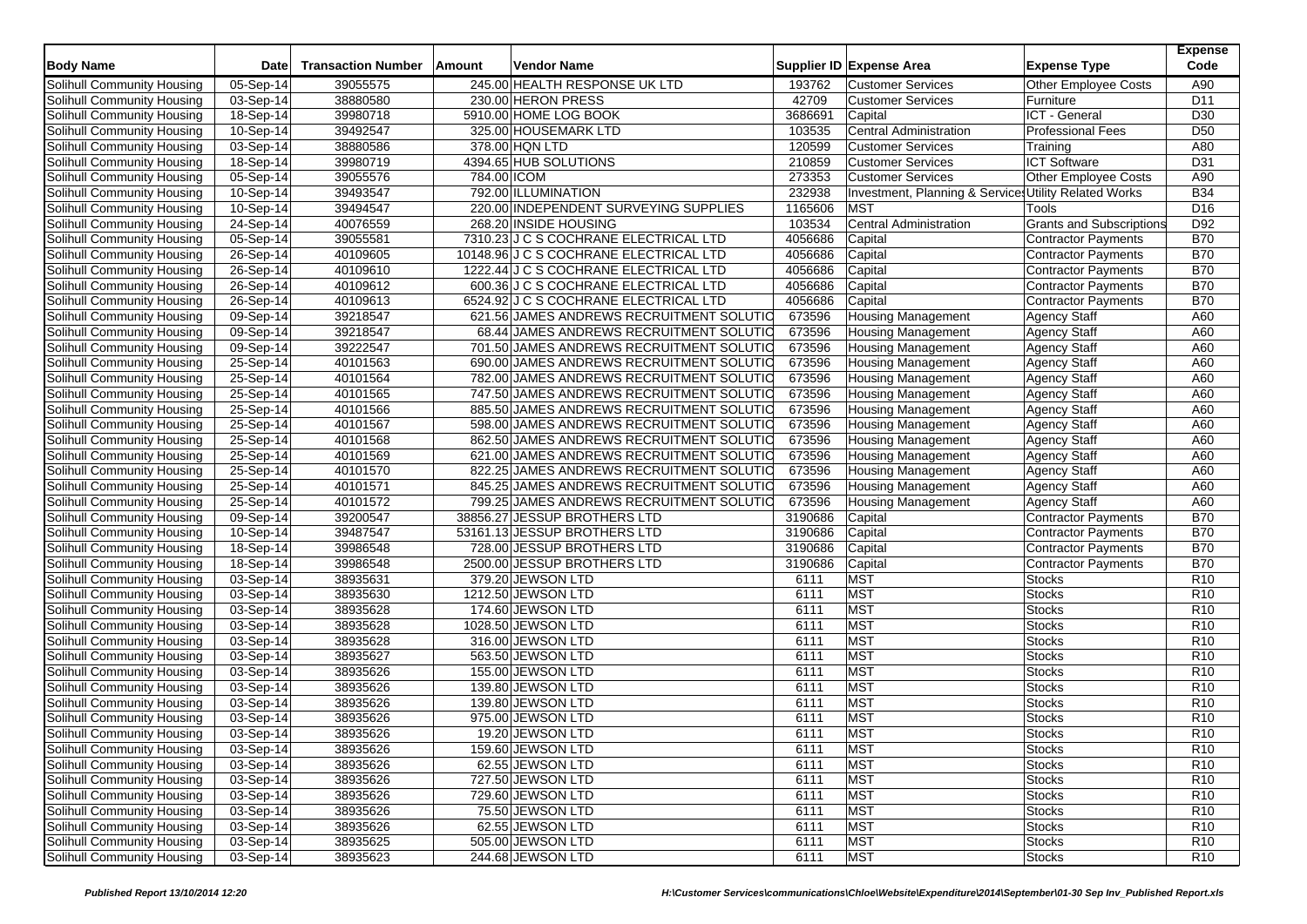| <b>Body Name</b>                                                | Date                     | <b>Transaction Number</b> | Amount | Vendor Name                            |              | Supplier ID Expense Area | <b>Expense Type</b>            | <b>Expense</b><br>Code             |
|-----------------------------------------------------------------|--------------------------|---------------------------|--------|----------------------------------------|--------------|--------------------------|--------------------------------|------------------------------------|
| Solihull Community Housing                                      |                          |                           |        | 252.80 JEWSON LTD                      | 6111         | <b>MST</b>               |                                | R <sub>10</sub>                    |
|                                                                 | 03-Sep-14                | 38935623                  |        | 52.35 JEWSON LTD                       |              | <b>MST</b>               | <b>Stocks</b>                  | R <sub>10</sub>                    |
| Solihull Community Housing<br><b>Solihull Community Housing</b> | 03-Sep-14<br>03-Sep-14   | 38935623<br>38935622      |        | 173.50 JEWSON LTD                      | 6111<br>6111 | <b>MST</b>               | <b>Stocks</b><br><b>Stocks</b> | R <sub>10</sub>                    |
| Solihull Community Housing                                      |                          |                           |        |                                        |              | <b>MST</b>               |                                | R <sub>10</sub>                    |
|                                                                 | 03-Sep-14                | 38935622                  |        | 173.50 JEWSON LTD                      | 6111         | <b>MST</b>               | <b>Stocks</b>                  |                                    |
| Solihull Community Housing                                      | $03-Sep-14$              | 38935615                  |        | 430.43 JEWSON LTD                      | 6111<br>6111 | <b>MST</b>               | <b>Stocks</b><br><b>Stocks</b> | R <sub>10</sub><br>R <sub>10</sub> |
| Solihull Community Housing<br>Solihull Community Housing        | 03-Sep-14<br>$03-Sep-14$ | 38935613<br>38935613      |        | 15.21 JEWSON LTD                       | 6111         | <b>MST</b>               |                                | R <sub>10</sub>                    |
|                                                                 | 03-Sep-14                | 38935613                  |        | 147.44 JEWSON LTD<br>114.48 JEWSON LTD | 6111         | <b>MST</b>               | <b>Stocks</b><br><b>Stocks</b> | R <sub>10</sub>                    |
| Solihull Community Housing                                      |                          |                           |        |                                        | 6111         | <b>MST</b>               | <b>Stocks</b>                  | R <sub>10</sub>                    |
| Solihull Community Housing                                      | 03-Sep-14                | 38935613                  |        | 363.30 JEWSON LTD                      |              |                          |                                |                                    |
| Solihull Community Housing                                      | 03-Sep-14                | 38935613<br>38935613      |        | 427.55 JEWSON LTD<br>55.77 JEWSON LTD  | 6111         | <b>MST</b><br><b>MST</b> | <b>Stocks</b>                  | R <sub>10</sub><br>R <sub>10</sub> |
| Solihull Community Housing                                      | 03-Sep-14                |                           |        |                                        | 6111         |                          | <b>Stocks</b>                  |                                    |
| Solihull Community Housing                                      | 03-Sep-14                | 38935613                  |        | 34.79 JEWSON LTD                       | 6111<br>6111 | <b>MST</b><br><b>MST</b> | <b>Stocks</b>                  | R <sub>10</sub><br>R <sub>10</sub> |
| Solihull Community Housing                                      | 03-Sep-14                | 38935612<br>38935612      |        | 21.63 JEWSON LTD<br>55.60 JEWSON LTD   | 6111         | <b>MST</b>               | <b>Stocks</b>                  | R <sub>10</sub>                    |
| Solihull Community Housing                                      | 03-Sep-14                |                           |        |                                        | 6111         | <b>MST</b>               | <b>Stocks</b>                  | R <sub>10</sub>                    |
| Solihull Community Housing                                      | 03-Sep-14                | 38935612                  |        | 10.80 JEWSON LTD                       |              | <b>MST</b>               | <b>Stocks</b>                  |                                    |
| Solihull Community Housing                                      | $\overline{03}$ -Sep-14  | 38935612                  |        | 7.60 JEWSON LTD<br>38.40 JEWSON LTD    | 6111         | <b>MST</b>               | <b>Stocks</b>                  | R <sub>10</sub>                    |
| Solihull Community Housing                                      | 03-Sep-14                | 38935612<br>38935612      |        |                                        | 6111         | <b>MST</b>               | <b>Stocks</b>                  | R <sub>10</sub><br>R <sub>10</sub> |
| Solihull Community Housing                                      | 03-Sep-14                |                           |        | 1070.08 JEWSON LTD                     | 6111         |                          | <b>Stocks</b>                  |                                    |
| Solihull Community Housing                                      | 03-Sep-14                | 38935612                  |        | 15.00 JEWSON LTD                       | 6111         | <b>MST</b><br><b>MST</b> | <b>Stocks</b>                  | R <sub>10</sub><br>R <sub>10</sub> |
| Solihull Community Housing                                      | 03-Sep-14                | 38935612                  |        | 6.30 JEWSON LTD<br>75.50 JEWSON LTD    | 6111         |                          | <b>Stocks</b>                  |                                    |
| Solihull Community Housing<br>Solihull Community Housing        | 03-Sep-14                | 38935612                  |        |                                        | 6111<br>6111 | <b>MST</b><br><b>MST</b> | <b>Stocks</b>                  | R <sub>10</sub><br>R <sub>10</sub> |
|                                                                 | 03-Sep-14                | 38935612                  |        | 63.36 JEWSON LTD                       |              |                          | <b>Stocks</b>                  |                                    |
| Solihull Community Housing                                      | 03-Sep-14                | 38935612                  |        | 50.33 JEWSON LTD                       | 6111         | <b>MST</b>               | <b>Stocks</b>                  | R <sub>10</sub>                    |
| Solihull Community Housing                                      | 03-Sep-14                | 38935612                  |        | 230.00 JEWSON LTD                      | 6111<br>6111 | <b>MST</b><br><b>MST</b> | <b>Stocks</b>                  | R <sub>10</sub><br>R <sub>10</sub> |
| Solihull Community Housing                                      | 03-Sep-14                | 38935614<br>38935614      |        | 112.70 JEWSON LTD                      |              | <b>MST</b>               | <b>Stocks</b>                  | R <sub>10</sub>                    |
| Solihull Community Housing<br>Solihull Community Housing        | 03-Sep-14<br>03-Sep-14   | 38935614                  |        | 144.60 JEWSON LTD<br>75.50 JEWSON LTD  | 6111<br>6111 | <b>MST</b>               | <b>Stocks</b><br><b>Stocks</b> | R <sub>10</sub>                    |
| Solihull Community Housing                                      | 12-Sep-14                | 39770649                  |        | 470.00 JEWSON LTD                      | 6111         | <b>MST</b>               | <b>Stocks</b>                  | R <sub>10</sub>                    |
|                                                                 | 12-Sep-14                | 39770648                  |        | 470.00 JEWSON LTD                      | 6111         | <b>MST</b>               | <b>Stocks</b>                  | R <sub>10</sub>                    |
| Solihull Community Housing<br>Solihull Community Housing        | 12-Sep-14                | 39770647                  |        | 5.70 JEWSON LTD                        | 6111         | <b>MST</b>               | <b>Stocks</b>                  | R <sub>10</sub>                    |
|                                                                 |                          | 39770647                  |        | 23.90 JEWSON LTD                       | 6111         | <b>MST</b>               |                                | R <sub>10</sub>                    |
| Solihull Community Housing                                      | 12-Sep-14<br>12-Sep-14   | 39770647                  |        | 34.40 JEWSON LTD                       | 6111         | <b>MST</b>               | <b>Stocks</b><br><b>Stocks</b> | R <sub>10</sub>                    |
| Solihull Community Housing<br>Solihull Community Housing        | 12-Sep-14                | 39770647                  |        | 28.40 JEWSON LTD                       | 6111         | <b>MST</b>               | <b>Stocks</b>                  | R <sub>10</sub>                    |
| Solihull Community Housing                                      | 12-Sep-14                | 39770647                  |        | 22.50 JEWSON LTD                       | 6111         | <b>MST</b>               | <b>Stocks</b>                  | R <sub>10</sub>                    |
| Solihull Community Housing                                      | 12-Sep-14                | 39770647                  |        | 33.20 JEWSON LTD                       | 6111         | <b>MST</b>               | <b>Stocks</b>                  | R <sub>10</sub>                    |
| Solihull Community Housing                                      | 12-Sep-14                | 39770647                  |        | 18.40 JEWSON LTD                       | 6111         | <b>MST</b>               | <b>Stocks</b>                  | R <sub>10</sub>                    |
| Solihull Community Housing                                      | 12-Sep-14                | 39770647                  |        | 14.20 JEWSON LTD                       | 6111         | <b>MST</b>               | <b>Stocks</b>                  | R <sub>10</sub>                    |
| Solihull Community Housing                                      | 12-Sep-14                | 39770647                  |        | 15.80 JEWSON LTD                       | 6111         | <b>MST</b>               | <b>Stocks</b>                  | R <sub>10</sub>                    |
| Solihull Community Housing                                      | 12-Sep-14                | 39770647                  |        | 61.04 JEWSON LTD                       | 6111         | <b>MST</b>               | <b>Stocks</b>                  | R <sub>10</sub>                    |
| Solihull Community Housing                                      | 12-Sep-14                | 39770647                  |        | 59.97 JEWSON LTD                       | 6111         | <b>MST</b>               | <b>Stocks</b>                  | R <sub>10</sub>                    |
| Solihull Community Housing                                      | 12-Sep-14                | 39770647                  |        | 13.01 JEWSON LTD                       | 6111         | <b>MST</b>               | <b>Stocks</b>                  | R <sub>10</sub>                    |
| Solihull Community Housing                                      | 12-Sep-14                | 39770647                  |        | 90.00 JEWSON LTD                       | 6111         | <b>MST</b>               | <b>Stocks</b>                  | R <sub>10</sub>                    |
| Solihull Community Housing                                      | 12-Sep-14                | 39770645                  |        | 553.90 JEWSON LTD                      | 6111         | <b>MST</b>               | <b>Stocks</b>                  | R <sub>10</sub>                    |
| Solihull Community Housing                                      | 12-Sep-14                | 39770645                  |        | 58.50 JEWSON LTD                       | 6111         | MST                      | <b>Stocks</b>                  | R <sub>10</sub>                    |
| Solihull Community Housing                                      | $12-Sep-14$              | 39770645                  |        | 88.85 JEWSON LTD                       | 6111         | <b>MST</b>               | <b>Stocks</b>                  | R <sub>10</sub>                    |
| Solihull Community Housing                                      | 12-Sep-14                | 39770645                  |        | 159.00 JEWSON LTD                      | 6111         | <b>MST</b>               | <b>Stocks</b>                  | R <sub>10</sub>                    |
| Solihull Community Housing                                      | 12-Sep-14                | 39770645                  |        | 74.00 JEWSON LTD                       | 6111         | <b>MST</b>               | <b>Stocks</b>                  | R <sub>10</sub>                    |
| Solihull Community Housing                                      | 12-Sep-14                | 39770645                  |        | 192.40 JEWSON LTD                      | 6111         | <b>MST</b>               | <b>Stocks</b>                  | R <sub>10</sub>                    |
| Solihull Community Housing                                      | 12-Sep-14                | 39770641                  |        | 88.50 JEWSON LTD                       | 6111         | <b>MST</b>               | <b>Stocks</b>                  | R <sub>10</sub>                    |
| <b>Solihull Community Housing</b>                               | 12-Sep-14                | 39770641                  |        | 28.10 JEWSON LTD                       | 6111         | <b>MST</b>               | <b>Stocks</b>                  | R <sub>10</sub>                    |
| Solihull Community Housing                                      | 12-Sep-14                | 39770641                  |        | 30.00 JEWSON LTD                       | 6111         | <b>MST</b>               | <b>Stocks</b>                  | R <sub>10</sub>                    |
|                                                                 |                          |                           |        |                                        |              |                          |                                |                                    |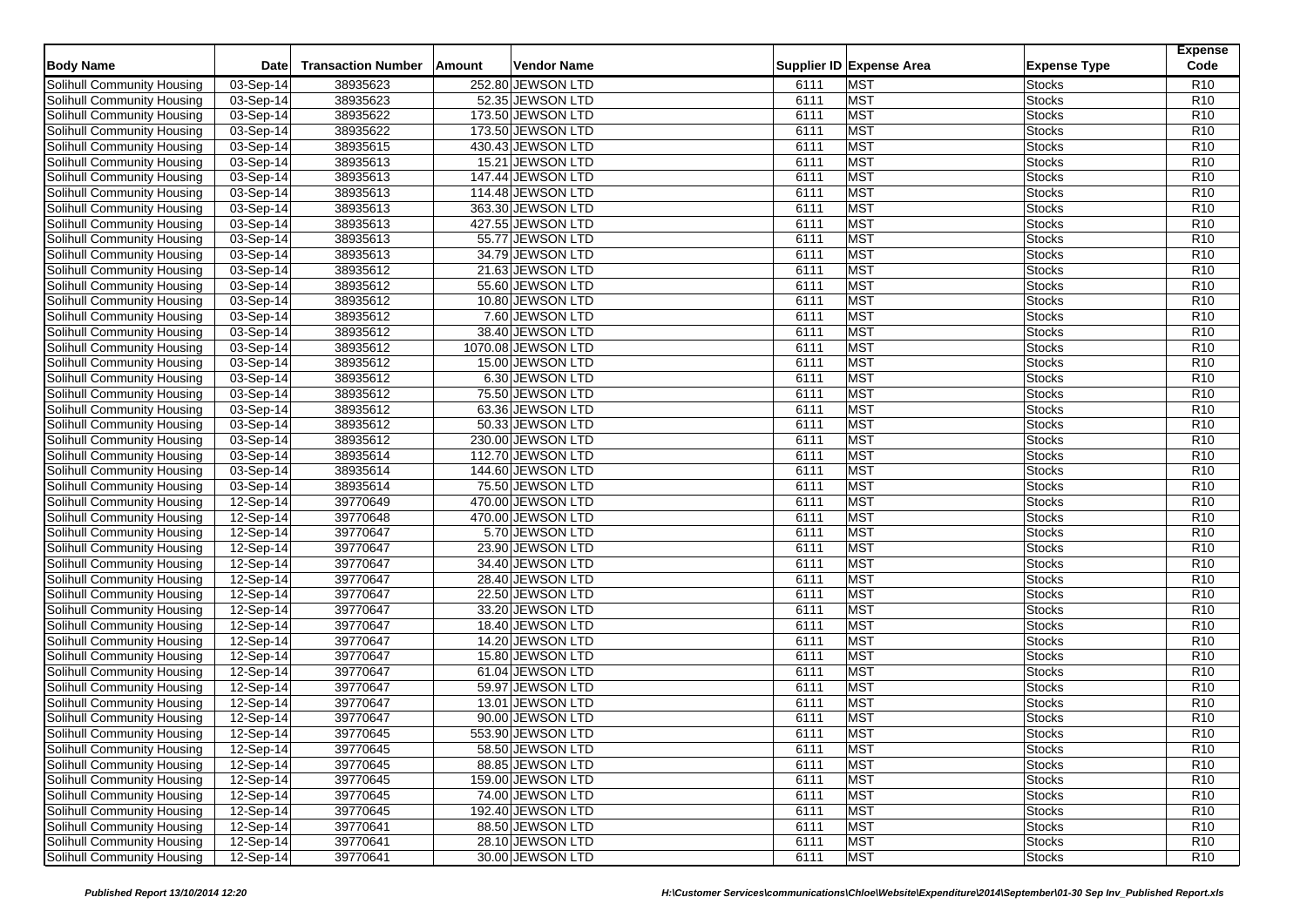| <b>Body Name</b>                  | <b>Date</b> | <b>Transaction Number</b> | <b>Amount</b> | Vendor Name        |      | Supplier ID Expense Area | <b>Expense Type</b> | <b>Expense</b><br>Code |
|-----------------------------------|-------------|---------------------------|---------------|--------------------|------|--------------------------|---------------------|------------------------|
| Solihull Community Housing        | 12-Sep-14   | 39770641                  |               | 18.60 JEWSON LTD   | 6111 | <b>MST</b>               | <b>Stocks</b>       | R <sub>10</sub>        |
| Solihull Community Housing        | 12-Sep-14   | 39770641                  |               | 24.90 JEWSON LTD   | 6111 | <b>MST</b>               | <b>Stocks</b>       | R <sub>10</sub>        |
| Solihull Community Housing        | 12-Sep-14   | 39770641                  |               | 83.70 JEWSON LTD   | 6111 | <b>MST</b>               | <b>Stocks</b>       | R <sub>10</sub>        |
| Solihull Community Housing        | 12-Sep-14   | 39770641                  |               | 156.40 JEWSON LTD  | 6111 | <b>MST</b>               | <b>Stocks</b>       | R <sub>10</sub>        |
| Solihull Community Housing        | 12-Sep-14   | 39770641                  |               | 22.00 JEWSON LTD   | 6111 | <b>MST</b>               | <b>Stocks</b>       | R <sub>10</sub>        |
| Solihull Community Housing        | 12-Sep-14   | 39770637                  |               | 304.00 JEWSON LTD  | 6111 | <b>MST</b>               | <b>Stocks</b>       | R <sub>10</sub>        |
| Solihull Community Housing        | 12-Sep-14   | 39770637                  |               | 39.00 JEWSON LTD   | 6111 | <b>MST</b>               | <b>Stocks</b>       | R <sub>10</sub>        |
| <b>Solihull Community Housing</b> | 12-Sep-14   | 39770637                  |               | 6.24 JEWSON LTD    | 6111 | <b>MST</b>               | Stocks              | R <sub>10</sub>        |
| Solihull Community Housing        | 12-Sep-14   | 39770637                  |               | 230.00 JEWSON LTD  | 6111 | <b>MST</b>               | Stocks              | R <sub>10</sub>        |
| Solihull Community Housing        | 12-Sep-14   | 39770636                  |               | 302.25 JEWSON LTD  | 6111 | <b>MST</b>               | Stocks              | R <sub>10</sub>        |
| Solihull Community Housing        | 12-Sep-14   | 39770636                  |               | 178.08 JEWSON LTD  | 6111 | <b>MST</b>               | Stocks              | R <sub>10</sub>        |
| Solihull Community Housing        | 12-Sep-14   | 39770633                  |               | 235.00 JEWSON LTD  | 6111 | <b>MST</b>               | <b>Stocks</b>       | R <sub>10</sub>        |
| Solihull Community Housing        | 12-Sep-14   | 39770633                  |               | 315.00 JEWSON LTD  | 6111 | <b>MST</b>               | Stocks              | R <sub>10</sub>        |
| Solihull Community Housing        | $12-Sep-14$ | 39770633                  |               | 189.00 JEWSON LTD  | 6111 | <b>MST</b>               | Stocks              | R <sub>10</sub>        |
| Solihull Community Housing        | 12-Sep-14   | 39770630                  |               | 255.50 JEWSON LTD  | 6111 | <b>MST</b>               | <b>Stocks</b>       | R <sub>10</sub>        |
| Solihull Community Housing        | 12-Sep-14   | 39770630                  |               | 118.72 JEWSON LTD  | 6111 | <b>MST</b>               | Stocks              | R <sub>10</sub>        |
| Solihull Community Housing        | 12-Sep-14   | 39770619                  |               | 277.74 JEWSON LTD  | 6111 | <b>MST</b>               | <b>Stocks</b>       | R <sub>10</sub>        |
| Solihull Community Housing        | 12-Sep-14   | 39770619                  |               | 216.02 JEWSON LTD  | 6111 | <b>MST</b>               | <b>Stocks</b>       | R <sub>10</sub>        |
| Solihull Community Housing        | 12-Sep-14   | 39770617                  |               | 61.04 JEWSON LTD   | 6111 | <b>MST</b>               | Stocks              | R <sub>10</sub>        |
| Solihull Community Housing        | 12-Sep-14   | 39770617                  |               | 470.00 JEWSON LTD  | 6111 | <b>MST</b>               | <b>Stocks</b>       | R <sub>10</sub>        |
| Solihull Community Housing        | 12-Sep-14   | 39770617                  |               | 82.45 JEWSON LTD   | 6111 | <b>MST</b>               | <b>Stocks</b>       | R <sub>10</sub>        |
| <b>Solihull Community Housing</b> | 12-Sep-14   | 39770614                  |               | 221.80 JEWSON LTD  | 6111 | <b>MST</b>               | Stocks              | R <sub>10</sub>        |
| Solihull Community Housing        | 12-Sep-14   | 39770617                  |               | 78.60 JEWSON LTD   | 6111 | <b>MST</b>               | <b>Stocks</b>       | R <sub>10</sub>        |
| Solihull Community Housing        | 12-Sep-14   | 39770615                  |               | 460.71 JEWSON LTD  | 6111 | <b>MST</b>               | <b>Stocks</b>       | R <sub>10</sub>        |
| Solihull Community Housing        | 12-Sep-14   | 39770605                  |               | 61.04 JEWSON LTD   | 6111 | <b>MST</b>               | Stocks              | R <sub>10</sub>        |
| Solihull Community Housing        | $12-Sep-14$ | 39770605                  |               | 78.60 JEWSON LTD   | 6111 | <b>MST</b>               | <b>Stocks</b>       | R <sub>10</sub>        |
| Solihull Community Housing        | 12-Sep-14   | 39770605                  |               | 75.00 JEWSON LTD   | 6111 | <b>MST</b>               | Stocks              | R <sub>10</sub>        |
| Solihull Community Housing        | 12-Sep-14   | 39770605                  |               | 1010.00 JEWSON LTD | 6111 | <b>MST</b>               | Stocks              | R <sub>10</sub>        |
| Solihull Community Housing        | 12-Sep-14   | 39770605                  |               | 126.00 JEWSON LTD  | 6111 | <b>MST</b>               | Stocks              | R <sub>10</sub>        |
| Solihull Community Housing        | 12-Sep-14   | 39770605                  |               | 156.40 JEWSON LTD  | 6111 | <b>MST</b>               | <b>Stocks</b>       | R <sub>10</sub>        |
| Solihull Community Housing        | 12-Sep-14   | 39770605                  |               | 235.00 JEWSON LTD  | 6111 | <b>MST</b>               | Stocks              | R <sub>10</sub>        |
| Solihull Community Housing        | 12-Sep-14   | 39770625                  |               | 101.00 JEWSON LTD  | 6111 | <b>MST</b>               | Stocks              | R <sub>10</sub>        |
| Solihull Community Housing        | 12-Sep-14   | 39770625                  |               | 486.40 JEWSON LTD  | 6111 | <b>MST</b>               | Stocks              | R <sub>10</sub>        |
| Solihull Community Housing        | $12-Sep-14$ | 39770625                  |               | 15.00 JEWSON LTD   | 6111 | <b>MST</b>               | <b>Stocks</b>       | R <sub>10</sub>        |
| Solihull Community Housing        | 12-Sep-14   | 39770625                  |               | 242.15 JEWSON LTD  | 6111 | <b>MST</b>               | Stocks              | R <sub>10</sub>        |
| Solihull Community Housing        | 12-Sep-14   | 39770625                  |               | 54.00 JEWSON LTD   | 6111 | <b>MST</b>               | Stocks              | R <sub>10</sub>        |
| Solihull Community Housing        | $12-Sep-14$ | 39770625                  |               | 17.70 JEWSON LTD   | 6111 | <b>MST</b>               | Stocks              | R <sub>10</sub>        |
| Solihull Community Housing        | 12-Sep-14   | 39770625                  |               | 139.80 JEWSON LTD  | 6111 | MST                      | Stocks              | R <sub>10</sub>        |
| Solihull Community Housing        | 12-Sep-14   | 39770625                  |               | 139.60 JEWSON LTD  | 6111 | <b>MST</b>               | Stocks              | R <sub>10</sub>        |
| Solihull Community Housing        | 12-Sep-14   | 39770622                  |               | 34.40 JEWSON LTD   | 6111 | <b>MST</b>               | <b>Stocks</b>       | R <sub>10</sub>        |
| Solihull Community Housing        | 12-Sep-14   | 39770622                  |               | 77.50 JEWSON LTD   | 6111 | <b>MST</b>               | Stocks              | R <sub>10</sub>        |
| Solihull Community Housing        | 12-Sep-14   | 39770622                  |               | 90.00 JEWSON LTD   | 6111 | <b>MST</b>               | Stocks              | R <sub>10</sub>        |
| Solihull Community Housing        | 12-Sep-14   | 39770622                  |               | 61.04 JEWSON LTD   | 6111 | <b>MST</b>               | <b>Stocks</b>       | R <sub>10</sub>        |
| Solihull Community Housing        | 12-Sep-14   | 39770622                  |               | 167.20 JEWSON LTD  | 6111 | <b>MST</b>               | <b>Stocks</b>       | R <sub>10</sub>        |
| Solihull Community Housing        | 12-Sep-14   | 39770622                  |               | 97.00 JEWSON LTD   | 6111 | <b>MST</b>               | Stocks              | R <sub>10</sub>        |
| Solihull Community Housing        | 12-Sep-14   | 39770622                  |               | 87.60 JEWSON LTD   | 6111 | <b>MST</b>               | <b>Stocks</b>       | R <sub>10</sub>        |
| Solihull Community Housing        | 12-Sep-14   | 39770622                  |               | 470.00 JEWSON LTD  | 6111 | <b>MST</b>               | <b>Stocks</b>       | R <sub>10</sub>        |
| Solihull Community Housing        | 12-Sep-14   | 39770622                  |               | 3.08 JEWSON LTD    | 6111 | <b>MST</b>               | <b>Stocks</b>       | R <sub>10</sub>        |
| Solihull Community Housing        | 12-Sep-14   | 39770622                  |               | 13.50 JEWSON LTD   | 6111 | <b>MST</b>               | <b>Stocks</b>       | R <sub>10</sub>        |
| Solihull Community Housing        | 12-Sep-14   | 39770622                  |               | 46.50 JEWSON LTD   | 6111 | <b>MST</b>               | <b>Stocks</b>       | R <sub>10</sub>        |
| Solihull Community Housing        | 12-Sep-14   | 39770622                  |               | 505.00 JEWSON LTD  | 6111 | <b>MST</b>               | <b>Stocks</b>       | R <sub>10</sub>        |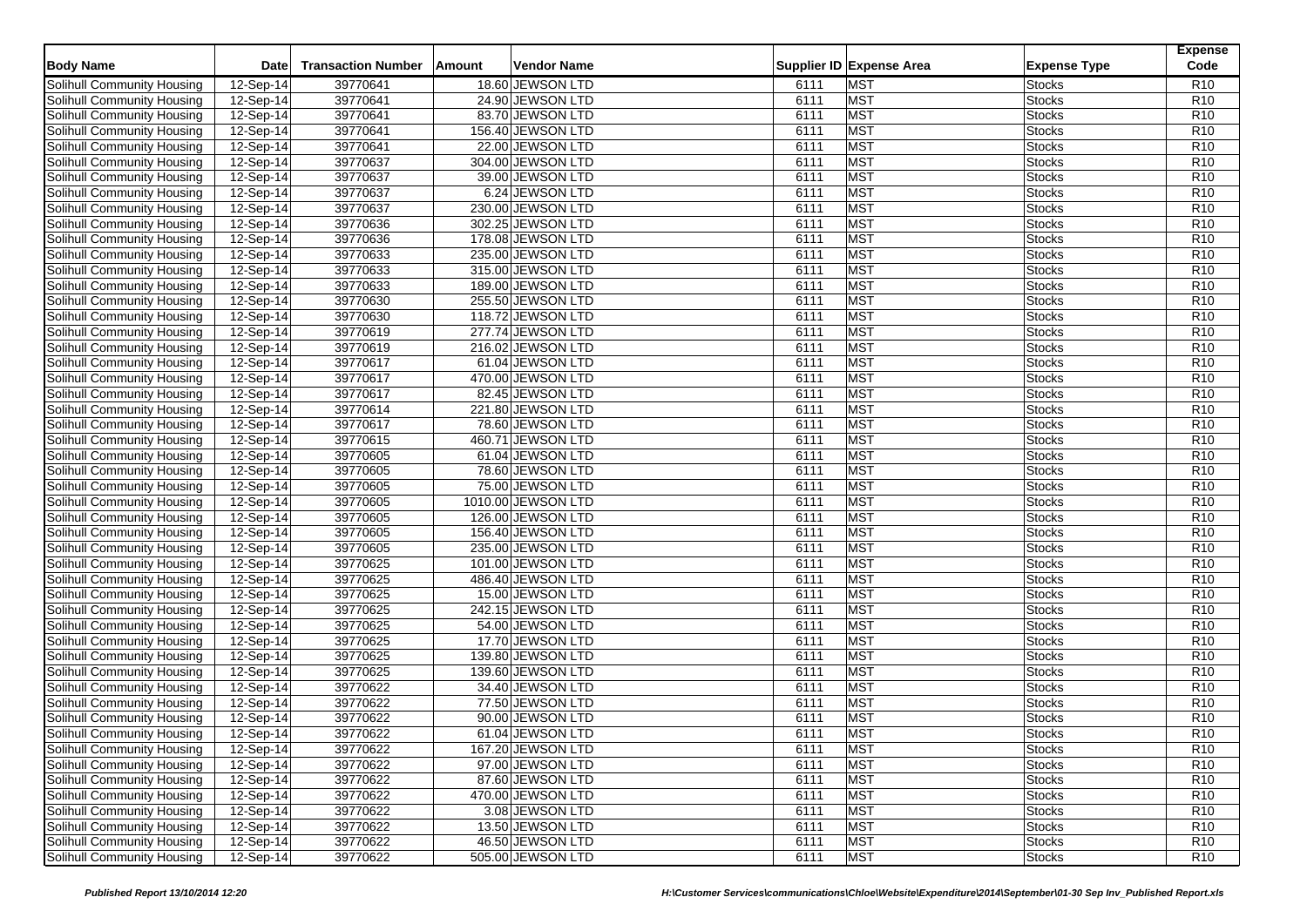|                                   |             |                           |        |                    |      |                          |                     | <b>Expense</b><br>Code |
|-----------------------------------|-------------|---------------------------|--------|--------------------|------|--------------------------|---------------------|------------------------|
| <b>Body Name</b>                  | <b>Date</b> | <b>Transaction Number</b> | Amount | Vendor Name        |      | Supplier ID Expense Area | <b>Expense Type</b> |                        |
| Solihull Community Housing        | 12-Sep-14   | 39770622                  |        | 156.40 JEWSON LTD  | 6111 | <b>MST</b>               | <b>Stocks</b>       | R <sub>10</sub>        |
| Solihull Community Housing        | 12-Sep-14   | 39770622                  |        | 15.00 JEWSON LTD   | 6111 | <b>MST</b>               | <b>Stocks</b>       | R <sub>10</sub>        |
| Solihull Community Housing        | 12-Sep-14   | 39770622                  |        | 91.80 JEWSON LTD   | 6111 | <b>MST</b>               | <b>Stocks</b>       | R <sub>10</sub>        |
| Solihull Community Housing        | 12-Sep-14   | 39770602                  |        | 670.98 JEWSON LTD  | 6111 | <b>MST</b>               | <b>Stocks</b>       | R <sub>10</sub>        |
| Solihull Community Housing        | 12-Sep-14   | 39770622                  |        | 71.16 JEWSON LTD   | 6111 | <b>MST</b>               | <b>Stocks</b>       | R <sub>10</sub>        |
| Solihull Community Housing        | 12-Sep-14   | 39770659                  |        | 461.76 JEWSON LTD  | 6111 | <b>MST</b>               | <b>Stocks</b>       | R <sub>10</sub>        |
| Solihull Community Housing        | 12-Sep-14   | 39770659                  |        | 1028.50 JEWSON LTD | 6111 | <b>MST</b>               | <b>Stocks</b>       | R <sub>10</sub>        |
| Solihull Community Housing        | 12-Sep-14   | 39770659                  |        | 355.80 JEWSON LTD  | 6111 | <b>MST</b>               | <b>Stocks</b>       | R <sub>10</sub>        |
| Solihull Community Housing        | 12-Sep-14   | 39770656                  |        | 154.26 JEWSON LTD  | 6111 | <b>MST</b>               | <b>Stocks</b>       | R <sub>10</sub>        |
| Solihull Community Housing        | 12-Sep-14   | 39770656                  |        | 505.00 JEWSON LTD  | 6111 | <b>MST</b>               | <b>Stocks</b>       | R <sub>10</sub>        |
| Solihull Community Housing        | 12-Sep-14   | 39770655                  |        | 59.97 JEWSON LTD   | 6111 | <b>MST</b>               | <b>Stocks</b>       | R <sub>10</sub>        |
| Solihull Community Housing        | 12-Sep-14   | 39770654                  |        | 527.50 JEWSON LTD  | 6111 | <b>MST</b>               | <b>Stocks</b>       | R <sub>10</sub>        |
| Solihull Community Housing        | 12-Sep-14   | 39770653                  |        | 211.00 JEWSON LTD  | 6111 | <b>MST</b>               | <b>Stocks</b>       | R <sub>10</sub>        |
| Solihull Community Housing        | $12-Sep-14$ | 39770655                  |        | 60.40 JEWSON LTD   | 6111 | <b>MST</b>               | <b>Stocks</b>       | R <sub>10</sub>        |
| Solihull Community Housing        | 12-Sep-14   | 39770655                  |        | 62.40 JEWSON LTD   | 6111 | <b>MST</b>               | <b>Stocks</b>       | R <sub>10</sub>        |
| Solihull Community Housing        | 12-Sep-14   | 39770655                  |        | 235.00 JEWSON LTD  | 6111 | <b>MST</b>               | <b>Stocks</b>       | R <sub>10</sub>        |
| Solihull Community Housing        | $12-Sep-14$ | 39770655                  |        | 49.47 JEWSON LTD   | 6111 | <b>MST</b>               | <b>Stocks</b>       | R <sub>10</sub>        |
| Solihull Community Housing        | 12-Sep-14   | 39770655                  |        | 13.50 JEWSON LTD   | 6111 | <b>MST</b>               | <b>Stocks</b>       | R <sub>10</sub>        |
| Solihull Community Housing        | $12-Sep-14$ | 39770655                  |        | 35.50 JEWSON LTD   | 6111 | <b>MST</b>               | <b>Stocks</b>       | R <sub>10</sub>        |
| Solihull Community Housing        | $12-Sep-14$ | 39770655                  |        | 29.94 JEWSON LTD   | 6111 | <b>MST</b>               | <b>Stocks</b>       | R <sub>10</sub>        |
| Solihull Community Housing        | 12-Sep-14   | 39770662                  |        | 63.04 JEWSON LTD   | 6111 | <b>MST</b>               | <b>Stocks</b>       | R <sub>10</sub>        |
| Solihull Community Housing        | 12-Sep-14   | 39770662                  |        | 63.20 JEWSON LTD   | 6111 | <b>MST</b>               | <b>Stocks</b>       | R <sub>10</sub>        |
| Solihull Community Housing        | $12-Sep-14$ | 39770662                  |        | 83.35 JEWSON LTD   | 6111 | <b>MST</b>               | <b>Stocks</b>       | R <sub>10</sub>        |
| Solihull Community Housing        | 24-Sep-14   | 40086579                  |        | 139.80 JEWSON LTD  | 6111 | <b>MST</b>               | <b>Stocks</b>       | R <sub>10</sub>        |
| Solihull Community Housing        | 24-Sep-14   | 40086579                  |        | 139.80 JEWSON LTD  | 6111 | <b>MST</b>               | <b>Stocks</b>       | R <sub>10</sub>        |
| Solihull Community Housing        | 24-Sep-14   | 40086579                  |        | 10.80 JEWSON LTD   | 6111 | <b>MST</b>               | <b>Stocks</b>       | R <sub>10</sub>        |
| Solihull Community Housing        | 24-Sep-14   | 40086579                  |        | 49.15 JEWSON LTD   | 6111 | <b>MST</b>               | <b>Stocks</b>       | R <sub>10</sub>        |
| Solihull Community Housing        | 24-Sep-14   | 40086579                  |        | 26.50 JEWSON LTD   | 6111 | <b>MST</b>               | <b>Stocks</b>       | R <sub>10</sub>        |
| Solihull Community Housing        | 24-Sep-14   | 40086579                  |        | 75.50 JEWSON LTD   | 6111 | <b>MST</b>               | <b>Stocks</b>       | R <sub>10</sub>        |
| Solihull Community Housing        | 24-Sep-14   | 40086579                  |        | 82.40 JEWSON LTD   | 6111 | <b>MST</b>               | <b>Stocks</b>       | R <sub>10</sub>        |
| Solihull Community Housing        | 24-Sep-14   | 40086579                  |        | 31.20 JEWSON LTD   | 6111 | <b>MST</b>               | <b>Stocks</b>       | R <sub>10</sub>        |
| Solihull Community Housing        | 24-Sep-14   | 40086579                  |        | 207.60 JEWSON LTD  | 6111 | <b>MST</b>               | <b>Stocks</b>       | R <sub>10</sub>        |
| Solihull Community Housing        | 24-Sep-14   | 40086579                  |        | 975.00 JEWSON LTD  | 6111 | <b>MST</b>               | <b>Stocks</b>       | R <sub>10</sub>        |
| Solihull Community Housing        | 24-Sep-14   | 40086577                  |        | 563.50 JEWSON LTD  | 6111 | <b>MST</b>               | <b>Stocks</b>       | R <sub>10</sub>        |
| Solihull Community Housing        | 24-Sep-14   | 40086575                  |        | 293.42 JEWSON LTD  | 6111 | <b>MST</b>               | <b>Stocks</b>       | R <sub>10</sub>        |
| Solihull Community Housing        | 24-Sep-14   | 40086568                  |        | 59.97 JEWSON LTD   | 6111 | <b>MST</b>               | <b>Stocks</b>       | R <sub>10</sub>        |
| Solihull Community Housing        | 24-Sep-14   | 40086568                  |        | 60.00 JEWSON LTD   | 6111 | <b>MST</b>               | <b>Stocks</b>       | R <sub>10</sub>        |
| Solihull Community Housing        | 24-Sep-14   | 40086568                  |        | 28.00 JEWSON LTD   | 6111 | <b>MST</b>               | <b>Stocks</b>       | R <sub>10</sub>        |
| Solihull Community Housing        | 24-Sep-14   | 40086568                  |        | 24.10 JEWSON LTD   | 6111 | <b>MST</b>               | <b>Stocks</b>       | R <sub>10</sub>        |
| Solihull Community Housing        | 24-Sep-14   | 40086568                  |        | 34.40 JEWSON LTD   | 6111 | <b>MST</b>               | <b>Stocks</b>       | R <sub>10</sub>        |
| Solihull Community Housing        | 24-Sep-14   | 40086568                  |        | 11.36 JEWSON LTD   | 6111 | <b>MST</b>               | <b>Stocks</b>       | R <sub>10</sub>        |
| Solihull Community Housing        | 24-Sep-14   | 40086568                  |        | 22.50 JEWSON LTD   | 6111 | <b>MST</b>               | <b>Stocks</b>       | R <sub>10</sub>        |
| Solihull Community Housing        | 24-Sep-14   | 40086568                  |        | 21.10 JEWSON LTD   | 6111 | <b>MST</b>               | <b>Stocks</b>       | R <sub>10</sub>        |
| Solihull Community Housing        | 24-Sep-14   | 40086568                  |        | 33.20 JEWSON LTD   | 6111 | <b>MST</b>               | <b>Stocks</b>       | R <sub>10</sub>        |
| Solihull Community Housing        | 24-Sep-14   | 40086568                  |        | 14.20 JEWSON LTD   | 6111 | <b>MST</b>               | <b>Stocks</b>       | R <sub>10</sub>        |
| Solihull Community Housing        | 24-Sep-14   | 40086568                  |        | 13.86 JEWSON LTD   | 6111 | <b>MST</b>               | <b>Stocks</b>       | R <sub>10</sub>        |
| Solihull Community Housing        | 24-Sep-14   | 40086568                  |        | 90.00 JEWSON LTD   | 6111 | <b>MST</b>               | <b>Stocks</b>       | R <sub>10</sub>        |
| Solihull Community Housing        | 24-Sep-14   | 40086568                  |        | 73.75 JEWSON LTD   | 6111 | <b>MST</b>               | <b>Stocks</b>       | R <sub>10</sub>        |
| Solihull Community Housing        | 24-Sep-14   | 40086568                  |        | 45.75 JEWSON LTD   | 6111 | <b>MST</b>               | <b>Stocks</b>       | R <sub>10</sub>        |
| <b>Solihull Community Housing</b> | 24-Sep-14   | 40086568                  |        | 22.10 JEWSON LTD   | 6111 | <b>MST</b>               | <b>Stocks</b>       | R <sub>10</sub>        |
| Solihull Community Housing        | 24-Sep-14   | 40086568                  |        | 46.00 JEWSON LTD   | 6111 | <b>MST</b>               | <b>Stocks</b>       | R <sub>10</sub>        |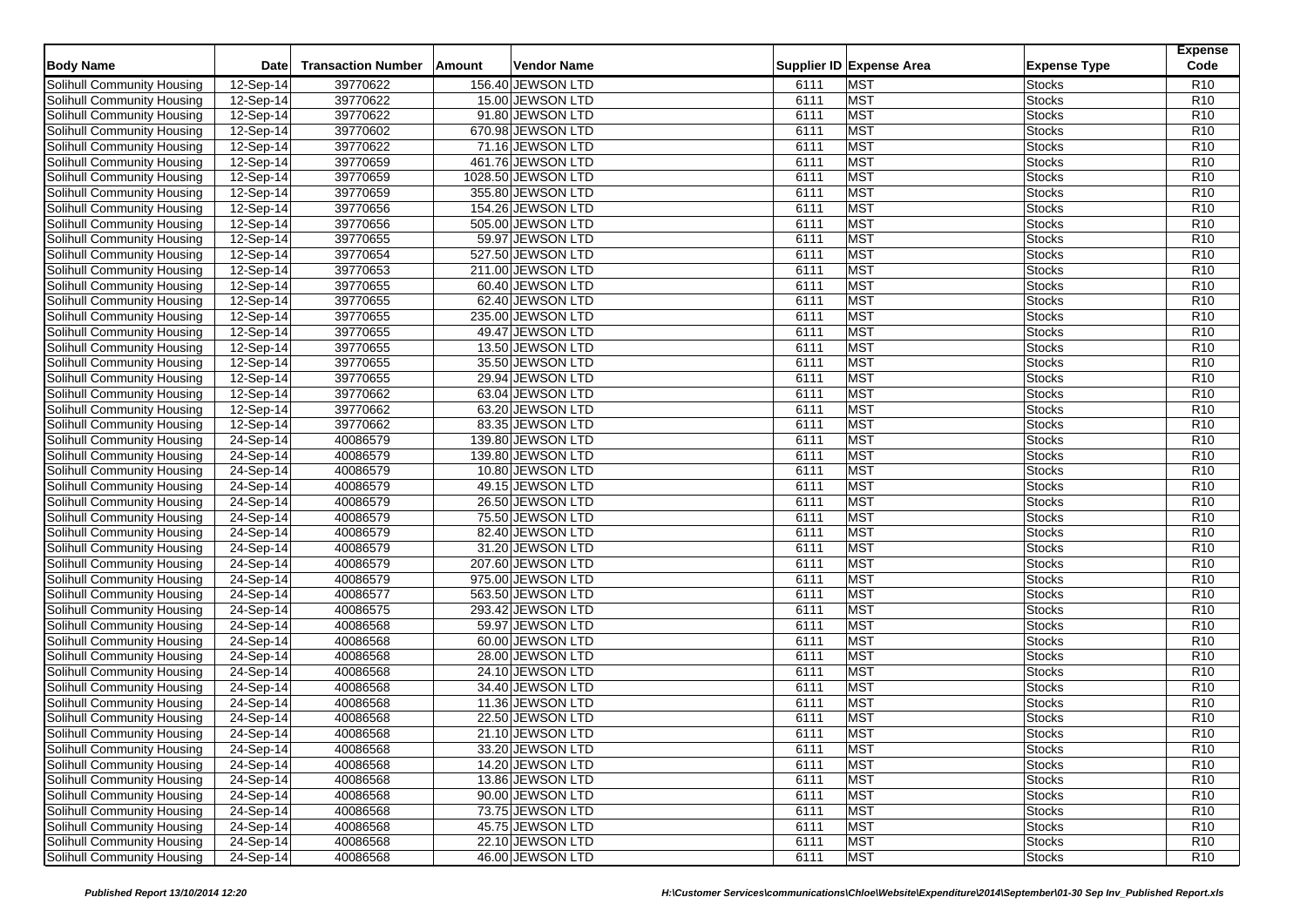|                                   |             |                           |        |                                 |         |                          |                            | <b>Expense</b>  |
|-----------------------------------|-------------|---------------------------|--------|---------------------------------|---------|--------------------------|----------------------------|-----------------|
| <b>Body Name</b>                  | <b>Date</b> | <b>Transaction Number</b> | Amount | Vendor Name                     |         | Supplier ID Expense Area | <b>Expense Type</b>        | Code            |
| Solihull Community Housing        | 24-Sep-14   | 40086568                  |        | 60.40 JEWSON LTD                | 6111    | <b>MST</b>               | <b>Stocks</b>              | R <sub>10</sub> |
| Solihull Community Housing        | 24-Sep-14   | 40086568                  |        | 14.00 JEWSON LTD                | 6111    | <b>MST</b>               | <b>Stocks</b>              | R <sub>10</sub> |
| <b>Solihull Community Housing</b> | 24-Sep-14   | 40086568                  |        | 92.00 JEWSON LTD                | 6111    | <b>MST</b>               | <b>Stocks</b>              | R <sub>10</sub> |
| Solihull Community Housing        | 24-Sep-14   | 40086568                  |        | 87.40 JEWSON LTD                | 6111    | <b>MST</b>               | <b>Stocks</b>              | R <sub>10</sub> |
| Solihull Community Housing        | 24-Sep-14   | 40086568                  |        | 140.76 JEWSON LTD               | 6111    | <b>MST</b>               | <b>Stocks</b>              | R <sub>10</sub> |
| Solihull Community Housing        | 25-Sep-14   | 40106646                  |        | 1212.50 JEWSON LTD              | 6111    | <b>MST</b>               | <b>Stocks</b>              | R <sub>10</sub> |
| Solihull Community Housing        | 25-Sep-14   | 40106646                  |        | 519.00 JEWSON LTD               | 6111    | <b>MST</b>               | <b>Stocks</b>              | R <sub>10</sub> |
| Solihull Community Housing        | 25-Sep-14   | 40106644                  |        | 37.50 JEWSON LTD                | 6111    | <b>MST</b>               | <b>Stocks</b>              | R <sub>10</sub> |
| Solihull Community Housing        | 25-Sep-14   | 40106644                  |        | 49.00 JEWSON LTD                | 6111    | <b>MST</b>               | <b>Stocks</b>              | R <sub>10</sub> |
| Solihull Community Housing        | 25-Sep-14   | 40106644                  |        | 91.50 JEWSON LTD                | 6111    | <b>MST</b>               | <b>Stocks</b>              | R <sub>10</sub> |
| Solihull Community Housing        | 25-Sep-14   | 40106644                  |        | 350.00 JEWSON LTD               | 6111    | <b>MST</b>               | <b>Stocks</b>              | R <sub>10</sub> |
| Solihull Community Housing        | 25-Sep-14   | 40106644                  |        | 82.45 JEWSON LTD                | 6111    | <b>MST</b>               | <b>Stocks</b>              | R <sub>10</sub> |
| Solihull Community Housing        | 25-Sep-14   | 40106644                  |        | 156.40 JEWSON LTD               | 6111    | <b>MST</b>               | <b>Stocks</b>              | R10             |
| Solihull Community Housing        | 25-Sep-14   | 40106643                  |        | 228.80 JEWSON LTD               | 6111    | <b>MST</b>               | <b>Stocks</b>              | R <sub>10</sub> |
| Solihull Community Housing        | 25-Sep-14   | 40106643                  |        | 12.00 JEWSON LTD                | 6111    | <b>MST</b>               | <b>Stocks</b>              | R <sub>10</sub> |
| Solihull Community Housing        | 25-Sep-14   | 40106643                  |        | 15.50 JEWSON LTD                | 6111    | <b>MST</b>               | <b>Stocks</b>              | R <sub>10</sub> |
| Solihull Community Housing        | 25-Sep-14   | 40106643                  |        | 975.00 JEWSON LTD               | 6111    | <b>MST</b>               | <b>Stocks</b>              | R <sub>10</sub> |
| Solihull Community Housing        | 25-Sep-14   | 40106631                  |        | 252.50 JEWSON LTD               | 6111    | <b>MST</b>               | <b>Stocks</b>              | R <sub>10</sub> |
| Solihull Community Housing        | 25-Sep-14   | 40106629                  |        | 380.00 JEWSON LTD               | 6111    | <b>MST</b>               | <b>Stocks</b>              | R <sub>10</sub> |
| Solihull Community Housing        | 25-Sep-14   | 40106622                  |        | 686.59 JEWSON LTD               | 6111    | <b>MST</b>               | <b>Stocks</b>              | R <sub>10</sub> |
| Solihull Community Housing        | 25-Sep-14   | 40106621                  |        | 343.20 JEWSON LTD               | 6111    | <b>MST</b>               | <b>Stocks</b>              | R <sub>10</sub> |
| Solihull Community Housing        | 25-Sep-14   | 40106621                  |        | 101.00 JEWSON LTD               | 6111    | <b>MST</b>               | <b>Stocks</b>              | R <sub>10</sub> |
| Solihull Community Housing        | 25-Sep-14   | 40106621                  |        | 7.60 JEWSON LTD                 | 6111    | <b>MST</b>               | <b>Stocks</b>              | R <sub>10</sub> |
| Solihull Community Housing        | 25-Sep-14   | 40106621                  |        | 96.00 JEWSON LTD                | 6111    | <b>MST</b>               | <b>Stocks</b>              | R <sub>10</sub> |
| Solihull Community Housing        | 25-Sep-14   | 40106621                  |        | 30.00 JEWSON LTD                | 6111    | <b>MST</b>               | <b>Stocks</b>              | R <sub>10</sub> |
| Solihull Community Housing        | 25-Sep-14   | 40106621                  |        | 19.20 JEWSON LTD                | 6111    | <b>MST</b>               | <b>Stocks</b>              | R <sub>10</sub> |
| Solihull Community Housing        | 25-Sep-14   | 40106621                  |        | 52.80 JEWSON LTD                | 6111    | <b>MST</b>               | <b>Stocks</b>              | R <sub>10</sub> |
| Solihull Community Housing        | 25-Sep-14   | 40106621                  |        | 563.50 JEWSON LTD               | 6111    | <b>MST</b>               | <b>Stocks</b>              | R <sub>10</sub> |
| Solihull Community Housing        | 25-Sep-14   | 40106621                  |        | 460.00 JEWSON LTD               | 6111    | <b>MST</b>               | <b>Stocks</b>              | R <sub>10</sub> |
| Solihull Community Housing        | 25-Sep-14   | 40106621                  |        | 975.00 JEWSON LTD               | 6111    | <b>MST</b>               | <b>Stocks</b>              | R <sub>10</sub> |
| Solihull Community Housing        | 25-Sep-14   | 40106621                  |        | 71.70 JEWSON LTD                | 6111    | <b>MST</b>               | <b>Stocks</b>              | R <sub>10</sub> |
| Solihull Community Housing        | 25-Sep-14   | 40106621                  |        | 311.40 JEWSON LTD               | 6111    | <b>MST</b>               | <b>Stocks</b>              | R <sub>10</sub> |
| Solihull Community Housing        | $25-Sep-14$ | 40106619                  |        | 602.50 JEWSON LTD               | 6111    | <b>MST</b>               | <b>Stocks</b>              | R <sub>10</sub> |
| Solihull Community Housing        | 25-Sep-14   | 40106617                  |        | 661.33 JEWSON LTD               | 6111    | <b>MST</b>               | <b>Stocks</b>              | R <sub>10</sub> |
| Solihull Community Housing        | 25-Sep-14   | 40106616                  |        | 17.60 JEWSON LTD                | 6111    | <b>MST</b>               | <b>Stocks</b>              | R <sub>10</sub> |
| Solihull Community Housing        | 25-Sep-14   | 40106616                  |        | 7.00 JEWSON LTD                 | 6111    | <b>MST</b>               | <b>Stocks</b>              | R <sub>10</sub> |
| Solihull Community Housing        | 25-Sep-14   | 40106616                  |        | 9.00 JEWSON LTD                 | 6111    | <b>MST</b>               | <b>Stocks</b>              | R <sub>10</sub> |
| Solihull Community Housing        | 25-Sep-14   | 40106616                  |        | 8.50 JEWSON LTD                 | 6111    | <b>MST</b>               | <b>Stocks</b>              | R <sub>10</sub> |
| Solihull Community Housing        | 25-Sep-14   | 40106616                  |        | 7.50 JEWSON LTD                 | 6111    | <b>MST</b>               | <b>Stocks</b>              | R <sub>10</sub> |
| Solihull Community Housing        | 25-Sep-14   | 40106616                  |        | 9.00 JEWSON LTD                 | 6111    | <b>MST</b>               | <b>Stocks</b>              | R <sub>10</sub> |
| Solihull Community Housing        | $25-Sep-14$ | 40106616                  |        | 32.40 JEWSON LTD                | 6111    | <b>MST</b>               | <b>Stocks</b>              | R <sub>10</sub> |
| Solihull Community Housing        | 25-Sep-14   | 40106616                  |        | 12.20 JEWSON LTD                | 6111    | <b>MST</b>               | <b>Stocks</b>              | R <sub>10</sub> |
| Solihull Community Housing        | 25-Sep-14   | 40106616                  |        | 97.00 JEWSON LTD                | 6111    | <b>MST</b>               | <b>Stocks</b>              | R <sub>10</sub> |
| Solihull Community Housing        | 25-Sep-14   | 40106616                  |        | 71.36 JEWSON LTD                | 6111    | <b>MST</b>               | <b>Stocks</b>              | R <sub>10</sub> |
| Solihull Community Housing        | $25-Sep-14$ | 40106616                  |        | 61.04 JEWSON LTD                | 6111    | <b>MST</b>               | <b>Stocks</b>              | R <sub>10</sub> |
| Solihull Community Housing        | 25-Sep-14   | 40106614                  |        | 333.31 JEWSON LTD               | 6111    | <b>MST</b>               | <b>Stocks</b>              | R <sub>10</sub> |
| Solihull Community Housing        | 26-Sep-14   | 40109603                  |        | 54514.80 JMG ROOFING LTD        | 2076651 | Capital                  | <b>Contractor Payments</b> | <b>B70</b>      |
| Solihull Community Housing        | 17-Sep-14   | 39893547                  |        | 7500.00 REDACTED PERSONAL DATA  | 6474686 | Capital                  | <b>Contractor Payments</b> | <b>B70</b>      |
| Solihull Community Housing        | 10-Sep-14   | 39498547                  |        | 10000.00 REDACTED PERSONAL DATA | 6269687 | Capital                  | <b>Contractor Payments</b> | <b>B70</b>      |
| Solihull Community Housing        | 10-Sep-14   | 39499547                  |        | 11132.31 REDACTED PERSONAL DATA | 6269687 | Capital                  | <b>Contractor Payments</b> | <b>B70</b>      |
| Solihull Community Housing        | 05-Sep-14   | 39053553                  |        | 3170.00 KENTON MANOR LTD        | 6216    | Capital                  | <b>Contractor Payments</b> | <b>B70</b>      |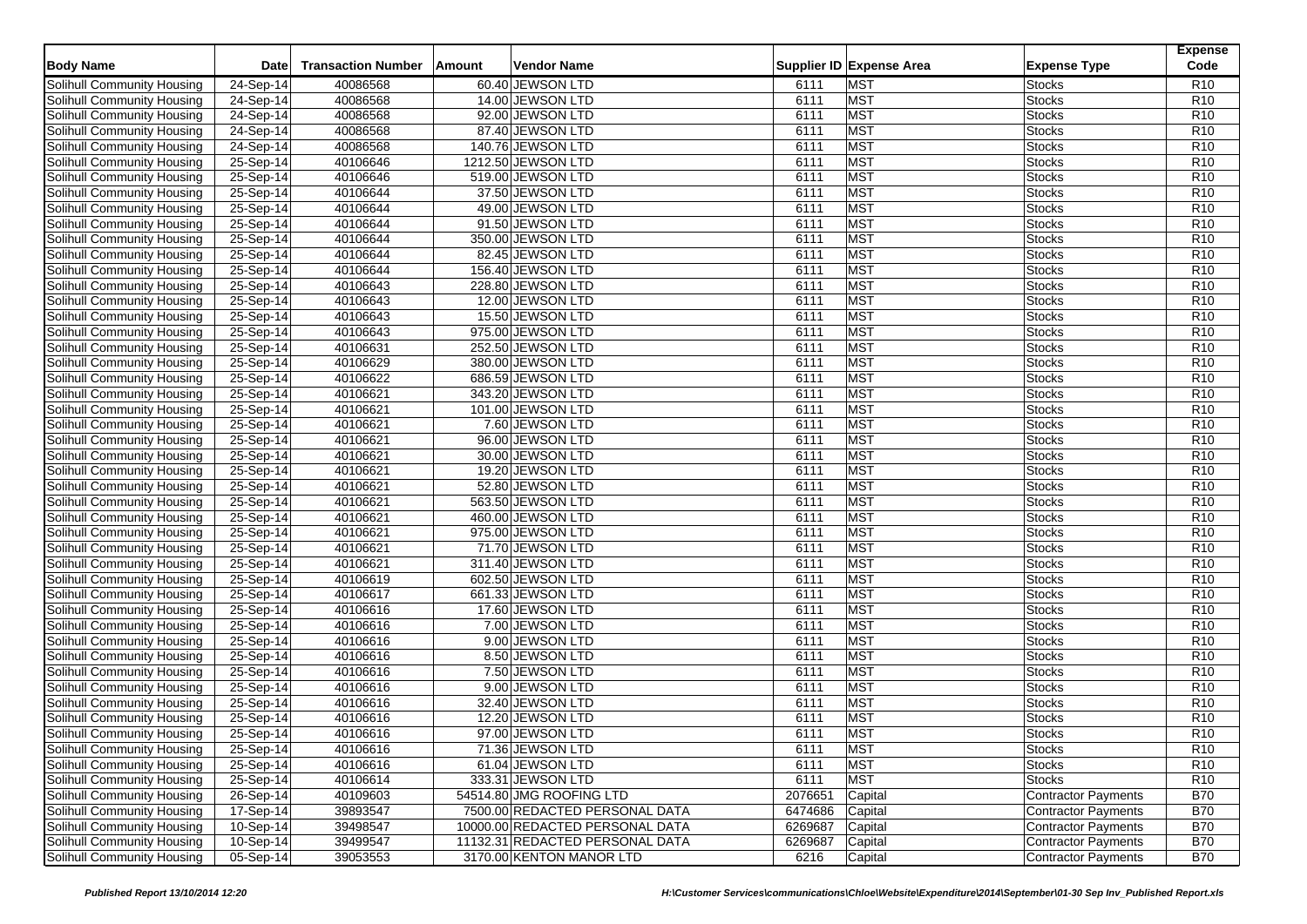| <b>Body Name</b>           | <b>Date</b> | <b>Transaction Number</b> | Amount | Vendor Name                               |         | Supplier ID Expense Area                                         | <b>Expense Type</b>          | <b>Expense</b><br>Code |
|----------------------------|-------------|---------------------------|--------|-------------------------------------------|---------|------------------------------------------------------------------|------------------------------|------------------------|
| Solihull Community Housing | 15-Sep-14   | 39868561                  |        | 263.38 LEX AUTOLEASE LIMITED              | 5540686 | <b>MST</b>                                                       | Vehicle Hire                 | C <sub>30</sub>        |
| Solihull Community Housing | 15-Sep-14   | 39868562                  |        | 589.93 LEX AUTOLEASE LIMITED              | 5540686 | <b>MST</b>                                                       | Vehicle Hire                 | C30                    |
| Solihull Community Housing | 15-Sep-14   | 39868563                  |        | 299.05 LEX AUTOLEASE LIMITED              | 5540686 | <b>MST</b>                                                       | Vehicle Hire                 | C <sub>30</sub>        |
| Solihull Community Housing | 15-Sep-14   | 39868564                  |        | 3051.12 LEX AUTOLEASE LIMITED             | 5540686 | <b>MST</b>                                                       | Vehicle Hire                 | C30                    |
| Solihull Community Housing | 15-Sep-14   | 39868565                  |        | 598.06 LEX AUTOLEASE LIMITED              | 5540686 | <b>MST</b>                                                       | Vehicle Hire                 | C <sub>30</sub>        |
| Solihull Community Housing | 15-Sep-14   | 39868566                  |        | 293.00 LEX AUTOLEASE LIMITED              | 5540686 | <b>MST</b>                                                       | Vehicle Hire                 | C <sub>30</sub>        |
| Solihull Community Housing | 15-Sep-14   | 39868567                  |        | 578.46 LEX AUTOLEASE LIMITED              | 5540686 | <b>MST</b>                                                       | Vehicle Hire                 | C30                    |
| Solihull Community Housing | 15-Sep-14   | 39868568                  |        | 614.64 LEX AUTOLEASE LIMITED              | 5540686 | <b>MST</b>                                                       | Vehicle Hire                 | C <sub>30</sub>        |
| Solihull Community Housing | 15-Sep-14   | 39868569                  |        | 3051.12 LEX AUTOLEASE LIMITED             | 5540686 | <b>MST</b>                                                       | Vehicle Hire                 | C <sub>30</sub>        |
| Solihull Community Housing | 15-Sep-14   | 39868570                  |        | 1793.43 LEX AUTOLEASE LIMITED             | 5540686 | <b>MST</b>                                                       | Vehicle Hire                 | C30                    |
| Solihull Community Housing | 15-Sep-14   | 39868571                  |        | 2690.50 LEX AUTOLEASE LIMITED             | 5540686 | <b>MST</b>                                                       | Vehicle Hire                 | C <sub>30</sub>        |
| Solihull Community Housing | $15-Sep-14$ | 39868573                  |        | 11142.20 LEX AUTOLEASE LIMITED            | 5540686 | <b>MST</b>                                                       | Vehicle Hire                 | C <sub>30</sub>        |
| Solihull Community Housing | 15-Sep-14   | 39868581                  |        | 271.48 LEX AUTOLEASE LIMITED              | 5540686 | <b>MST</b>                                                       | Vehicle Hire                 | C <sub>30</sub>        |
| Solihull Community Housing | 15-Sep-14   | 39868583                  |        | 1312.44 LEX AUTOLEASE LIMITED             | 5540686 | <b>MST</b>                                                       | Vehicle Hire                 | C <sub>30</sub>        |
| Solihull Community Housing | 15-Sep-14   | 39868585                  |        | 1241.42 LEX AUTOLEASE LIMITED             | 5540686 | <b>MST</b>                                                       | Vehicle Hire                 | C <sub>30</sub>        |
| Solihull Community Housing | 15-Sep-14   | 39868586                  |        | 264.03 LEX AUTOLEASE LIMITED              | 5540686 | <b>MST</b>                                                       | Vehicle Hire                 | C30                    |
| Solihull Community Housing | 15-Sep-14   | 39868587                  |        | 4835.83 LEX AUTOLEASE LIMITED             | 5540686 | <b>MST</b>                                                       | Vehicle Hire                 | C <sub>30</sub>        |
| Solihull Community Housing | 01-Sep-14   | 38803547                  |        | 4012.34 LIFT & ENGINEERING SERVICES       | 1656614 | Investment, Planning & Services Utility Related Works            |                              | <b>B34</b>             |
| Solihull Community Housing | 03-Sep-14   | 38887566                  |        | 1355.59 LIFT & ENGINEERING SERVICES       | 1656614 | Investment, Planning & Service Utility Related Works             |                              | <b>B34</b>             |
| Solihull Community Housing | 03-Sep-14   | 38887565                  |        | 1025.21 LIFT & ENGINEERING SERVICES       | 1656614 | <b>Investment, Planning &amp; Service, Utility Related Works</b> |                              | <b>B34</b>             |
| Solihull Community Housing | 05-Sep-14   | 39055582                  |        | 2870.00 LIFT & ENGINEERING SERVICES       | 1656614 | Capital                                                          | <b>Contractor Payments</b>   | <b>B70</b>             |
| Solihull Community Housing | 05-Sep-14   | 39055583                  |        | 811.70 LIFT & ENGINEERING SERVICES        | 1656614 | Capital                                                          | <b>Contractor Payments</b>   | <b>B70</b>             |
| Solihull Community Housing | 05-Sep-14   | 39055584                  |        | 811.70 LIFT & ENGINEERING SERVICES        | 1656614 | Capital                                                          | <b>Contractor Payments</b>   | <b>B70</b>             |
| Solihull Community Housing | 05-Sep-14   | 39055585                  |        | 50954.20 LIFT & ENGINEERING SERVICES      | 1656614 | Capital                                                          | <b>Contractor Payments</b>   | <b>B70</b>             |
| Solihull Community Housing | 05-Sep-14   | 39055586                  |        | 40061.50 LIFT & ENGINEERING SERVICES      | 1656614 | Capital                                                          | <b>Contractor Payments</b>   | <b>B70</b>             |
| Solihull Community Housing | 05-Sep-14   | 39055587                  |        | 279.91 LIFT & ENGINEERING SERVICES        | 1656614 | Capital                                                          | <b>Contractor Payments</b>   | <b>B70</b>             |
| Solihull Community Housing | 17-Sep-14   | 39910560                  |        | 3813.69 LIFT & ENGINEERING SERVICES       | 1656614 | Investment, Planning & Services Utility Related Works            |                              | <b>B34</b>             |
| Solihull Community Housing | 26-Sep-14   | 40112636                  |        | 558.41 LIFT & ENGINEERING SERVICES        | 1656614 | <b>MST</b>                                                       | Other Building costs         | <b>B39</b>             |
| Solihull Community Housing | 09-Sep-14   | 39242547                  |        | 333.35 LYRECO UK LTD                      | 74691   | Finance                                                          | Stationery                   | D <sub>25</sub>        |
| Solihull Community Housing | 03-Sep-14   | 38882563                  |        | 245.00 MATT HOUSING LTD T/A NORFOLK HOTEL | 3686690 | <b>Housing Management</b>                                        | <b>B&amp;B Accommodation</b> | <b>B23</b>             |
| Solihull Community Housing | 03-Sep-14   | 38883547                  |        | 245.00 MATT HOUSING LTD T/A NORFOLK HOTEL | 3686690 | Housing Management                                               | <b>B&amp;B Accommodation</b> | <b>B23</b>             |
| Solihull Community Housing | 10-Sep-14   | 39495557                  |        | 216.68 MATT HOUSING LTD T/A NORFOLK HOTEL | 3686690 | <b>Housing Management</b>                                        | <b>B&amp;B</b> Accommodation | <b>B23</b>             |
| Solihull Community Housing | 10-Sep-14   | 39495787                  |        | 245.00 MATT HOUSING LTD T/A NORFOLK HOTEL | 3686690 | <b>Housing Management</b>                                        | <b>B&amp;B Accommodation</b> | <b>B23</b>             |
| Solihull Community Housing | 10-Sep-14   | 39495788                  |        | 245.00 MATT HOUSING LTD T/A NORFOLK HOTEL | 3686690 | Housing Management                                               | <b>B&amp;B Accommodation</b> | <b>B23</b>             |
| Solihull Community Housing | 10-Sep-14   | 39495789                  |        | 245.00 MATT HOUSING LTD T/A NORFOLK HOTEL | 3686690 | <b>Housing Management</b>                                        | <b>B&amp;B Accommodation</b> | <b>B23</b>             |
| Solihull Community Housing | 10-Sep-14   | 39495790                  |        | 245.00 MATT HOUSING LTD T/A NORFOLK HOTEL | 3686690 | <b>Housing Management</b>                                        | <b>B&amp;B Accommodation</b> | <b>B23</b>             |
| Solihull Community Housing | 10-Sep-14   | 39495791                  |        | 245.00 MATT HOUSING LTD T/A NORFOLK HOTEL | 3686690 | <b>Housing Management</b>                                        | <b>B&amp;B Accommodation</b> | <b>B23</b>             |
| Solihull Community Housing | 10-Sep-14   | 39495792                  |        | 332.50 MATT HOUSING LTD T/A NORFOLK HOTEL | 3686690 | <b>Housing Management</b>                                        | <b>B&amp;B Accommodation</b> | <b>B23</b>             |
| Solihull Community Housing | 10-Sep-14   | 39495793                  |        | 332.50 MATT HOUSING LTD T/A NORFOLK HOTEL | 3686690 | <b>Housing Management</b>                                        | <b>B&amp;B Accommodation</b> | <b>B23</b>             |
| Solihull Community Housing | 24-Sep-14   | 40086596                  |        | 15.00 MOBILITY WORLD LTD                  | 278858  | <b>MST</b>                                                       | <b>Stocks</b>                | R <sub>10</sub>        |
| Solihull Community Housing | 24-Sep-14   | 40086596                  |        | 49.20 MOBILITY WORLD LTD                  | 278858  | <b>MST</b>                                                       | <b>Stocks</b>                | R <sub>10</sub>        |
| Solihull Community Housing | $24-Sep-14$ | 40086596                  |        | 225.60 MOBILITY WORLD LTD                 | 278858  | <b>MST</b>                                                       | <b>Stocks</b>                | R <sub>10</sub>        |
| Solihull Community Housing | 03-Sep-14   | 38887619                  |        | 304.69 MOSSVALE MAINTENANCE & SEALING SER | 48908   | Investment, Planning & Services Utility Related Works            |                              | <b>B34</b>             |
| Solihull Community Housing | 03-Sep-14   | 38887617                  |        | 47.01 MOSSVALE MAINTENANCE & SEALING SER  | 48908   | Investment, Planning & Services Utility Related Works            |                              | <b>B34</b>             |
| Solihull Community Housing | 03-Sep-14   | 38887617                  |        | 47.01 MOSSVALE MAINTENANCE & SEALING SER  | 48908   | Investment, Planning & Services Utility Related Works            |                              | <b>B34</b>             |
| Solihull Community Housing | 03-Sep-14   | 38887617                  |        | 47.01 MOSSVALE MAINTENANCE & SEALING SER  | 48908   | Investment, Planning & Services Utility Related Works            |                              | <b>B34</b>             |
| Solihull Community Housing | 03-Sep-14   | 38887617                  |        | 47.01 MOSSVALE MAINTENANCE & SEALING SER  | 48908   | Investment, Planning & Services Utility Related Works            |                              | <b>B34</b>             |
| Solihull Community Housing | 03-Sep-14   | 38887617                  |        | 47.01 MOSSVALE MAINTENANCE & SEALING SER  | 48908   | Investment, Planning & Services Utility Related Works            |                              | <b>B34</b>             |
| Solihull Community Housing | 03-Sep-14   | 38887617                  |        | 47.01 MOSSVALE MAINTENANCE & SEALING SER  | 48908   | Investment, Planning & Services Utility Related Works            |                              | <b>B34</b>             |
| Solihull Community Housing | 03-Sep-14   | 38887617                  |        | 47.01 MOSSVALE MAINTENANCE & SEALING SER  | 48908   | Investment, Planning & Services Utility Related Works            |                              | <b>B34</b>             |
| Solihull Community Housing | 03-Sep-14   | 38887617                  |        | 47.01 MOSSVALE MAINTENANCE & SEALING SER  | 48908   | Investment, Planning & Services Utility Related Works            |                              | <b>B34</b>             |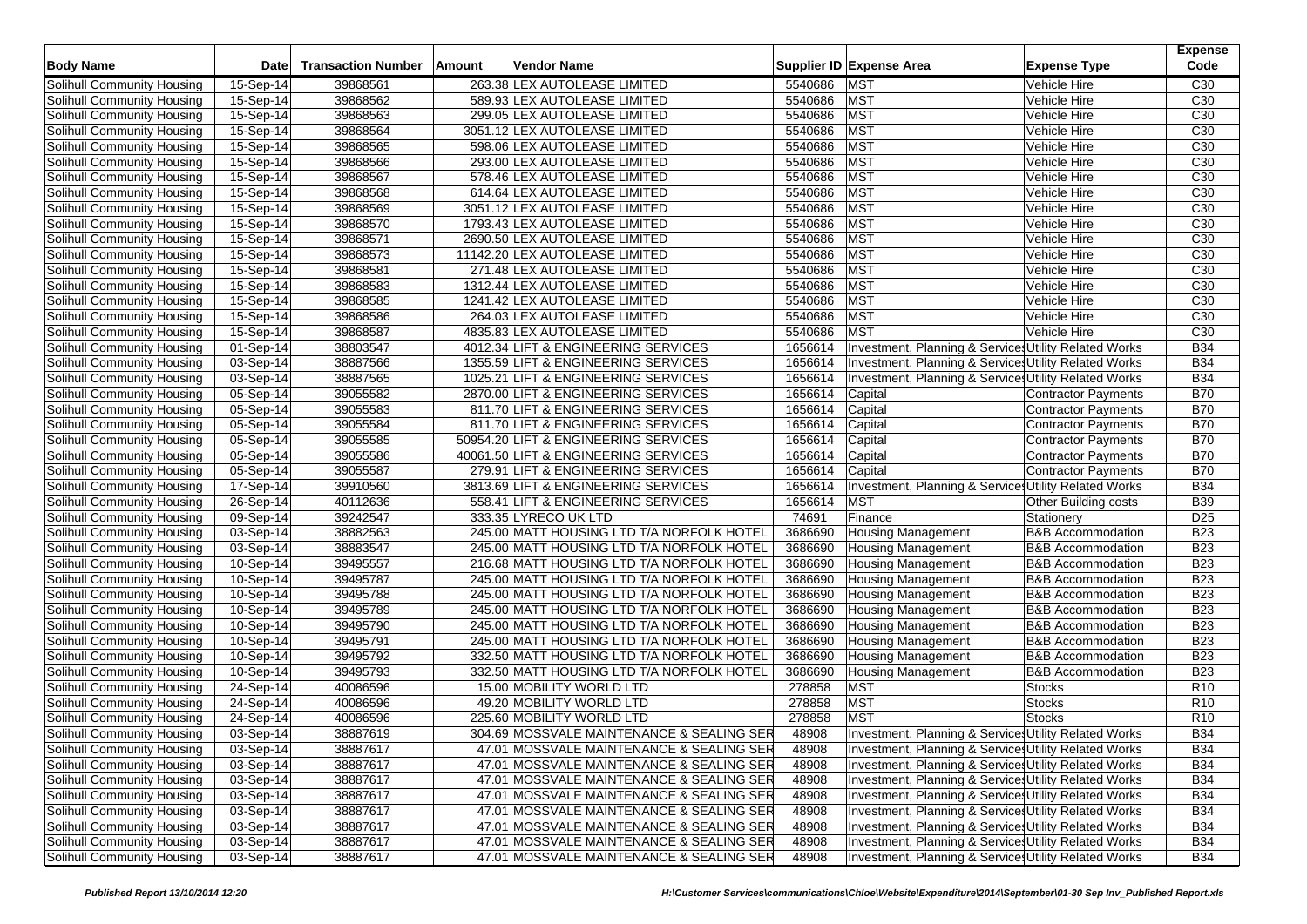| <b>Body Name</b>           | <b>Date</b> | <b>Transaction Number</b> | Amount | Vendor Name                              |       | Supplier ID Expense Area                                        | <b>Expense Type</b> | <b>Expense</b><br>Code |
|----------------------------|-------------|---------------------------|--------|------------------------------------------|-------|-----------------------------------------------------------------|---------------------|------------------------|
| Solihull Community Housing | 03-Sep-14   | 38887617                  |        | 47.01 MOSSVALE MAINTENANCE & SEALING SER | 48908 | Investment, Planning & Services Utility Related Works           |                     | <b>B34</b>             |
| Solihull Community Housing | 03-Sep-14   | 38887617                  |        | 47.01 MOSSVALE MAINTENANCE & SEALING SER | 48908 | Investment, Planning & Service, Utility Related Works           |                     | <b>B34</b>             |
| Solihull Community Housing | 03-Sep-14   | 38887617                  |        | 47.01 MOSSVALE MAINTENANCE & SEALING SER | 48908 | Investment, Planning & Service: Utility Related Works           |                     | <b>B34</b>             |
| Solihull Community Housing | 03-Sep-14   | 38887617                  |        | 47.01 MOSSVALE MAINTENANCE & SEALING SER | 48908 | Investment, Planning & Service: Utility Related Works           |                     | <b>B34</b>             |
| Solihull Community Housing | 03-Sep-14   | 38887617                  |        | 47.01 MOSSVALE MAINTENANCE & SEALING SER | 48908 | Investment, Planning & Service: Utility Related Works           |                     | <b>B34</b>             |
| Solihull Community Housing | 03-Sep-14   | 38887617                  |        | 47.01 MOSSVALE MAINTENANCE & SEALING SER | 48908 | Investment, Planning & Service: Utility Related Works           |                     | <b>B34</b>             |
| Solihull Community Housing | 03-Sep-14   | 38887617                  |        | 47.01 MOSSVALE MAINTENANCE & SEALING SER | 48908 | Investment, Planning & Service, Utility Related Works           |                     | <b>B34</b>             |
| Solihull Community Housing | 03-Sep-14   | 38887617                  |        | 16.80 MOSSVALE MAINTENANCE & SEALING SER | 48908 | Investment, Planning & Service: Utility Related Works           |                     | <b>B34</b>             |
| Solihull Community Housing | 03-Sep-14   | 38887617                  |        | 47.01 MOSSVALE MAINTENANCE & SEALING SER | 48908 | Investment, Planning & Service: Utility Related Works           |                     | <b>B34</b>             |
| Solihull Community Housing | 03-Sep-14   | 38887617                  |        | 47.01 MOSSVALE MAINTENANCE & SEALING SER | 48908 | Investment, Planning & Service: Utility Related Works           |                     | <b>B34</b>             |
| Solihull Community Housing | 03-Sep-14   | 38887617                  |        | 47.01 MOSSVALE MAINTENANCE & SEALING SER | 48908 | Investment, Planning & Service, Utility Related Works           |                     | <b>B34</b>             |
| Solihull Community Housing | 03-Sep-14   | 38887617                  |        | 47.01 MOSSVALE MAINTENANCE & SEALING SER | 48908 | Investment, Planning & Services Utility Related Works           |                     | <b>B34</b>             |
| Solihull Community Housing | 03-Sep-14   | 38887617                  |        | 44.58 MOSSVALE MAINTENANCE & SEALING SER | 48908 | Investment, Planning & Service: Utility Related Works           |                     | <b>B34</b>             |
| Solihull Community Housing | 03-Sep-14   | 38887617                  |        | 47.01 MOSSVALE MAINTENANCE & SEALING SER | 48908 | Investment, Planning & Service, Utility Related Works           |                     | <b>B34</b>             |
| Solihull Community Housing | 03-Sep-14   | 38887617                  |        | 59.18 MOSSVALE MAINTENANCE & SEALING SER | 48908 | Investment, Planning & Service, Utility Related Works           |                     | <b>B34</b>             |
| Solihull Community Housing | 03-Sep-14   | 38887617                  |        | 47.01 MOSSVALE MAINTENANCE & SEALING SER | 48908 | Investment, Planning & Service: Utility Related Works           |                     | <b>B34</b>             |
| Solihull Community Housing | 03-Sep-14   | 38887617                  |        | 16.80 MOSSVALE MAINTENANCE & SEALING SER | 48908 | Investment, Planning & Service: Utility Related Works           |                     | <b>B34</b>             |
| Solihull Community Housing | 03-Sep-14   | 38887617                  |        | 47.01 MOSSVALE MAINTENANCE & SEALING SER | 48908 | Investment, Planning & Service, Utility Related Works           |                     | <b>B34</b>             |
| Solihull Community Housing | 03-Sep-14   | 38887617                  |        | 47.01 MOSSVALE MAINTENANCE & SEALING SER | 48908 | Investment, Planning & Service: Utility Related Works           |                     | <b>B34</b>             |
| Solihull Community Housing | 03-Sep-14   | 38887617                  |        | 47.01 MOSSVALE MAINTENANCE & SEALING SER | 48908 | Investment, Planning & Service: Utility Related Works           |                     | <b>B34</b>             |
| Solihull Community Housing | 03-Sep-14   | 38887617                  |        | 47.01 MOSSVALE MAINTENANCE & SEALING SER | 48908 | <b>Investment, Planning &amp; Service Utility Related Works</b> |                     | <b>B34</b>             |
| Solihull Community Housing | 03-Sep-14   | 38887617                  |        | 47.01 MOSSVALE MAINTENANCE & SEALING SER | 48908 | Investment, Planning & Service: Utility Related Works           |                     | <b>B34</b>             |
| Solihull Community Housing | 03-Sep-14   | 38887617                  |        | 47.01 MOSSVALE MAINTENANCE & SEALING SER | 48908 | Investment, Planning & Service: Utility Related Works           |                     | <b>B34</b>             |
| Solihull Community Housing | 03-Sep-14   | 38887617                  |        | 47.01 MOSSVALE MAINTENANCE & SEALING SER | 48908 | Investment, Planning & Service Utility Related Works            |                     | <b>B34</b>             |
| Solihull Community Housing | 03-Sep-14   | 38887617                  |        | 47.01 MOSSVALE MAINTENANCE & SEALING SER | 48908 | Investment, Planning & Service: Utility Related Works           |                     | <b>B34</b>             |
| Solihull Community Housing | 03-Sep-14   | 38887617                  |        | 47.01 MOSSVALE MAINTENANCE & SEALING SER | 48908 | Investment, Planning & Service: Utility Related Works           |                     | <b>B34</b>             |
| Solihull Community Housing | 03-Sep-14   | 38887617                  |        | 47.01 MOSSVALE MAINTENANCE & SEALING SER | 48908 | Investment, Planning & Service, Utility Related Works           |                     | <b>B34</b>             |
| Solihull Community Housing | 03-Sep-14   | 38887617                  |        | 47.01 MOSSVALE MAINTENANCE & SEALING SER | 48908 | Investment, Planning & Service: Utility Related Works           |                     | <b>B34</b>             |
| Solihull Community Housing | 03-Sep-14   | 38887617                  |        | 47.01 MOSSVALE MAINTENANCE & SEALING SER | 48908 | Investment, Planning & Service: Utility Related Works           |                     | <b>B34</b>             |
| Solihull Community Housing | 03-Sep-14   | 38887617                  |        | 47.01 MOSSVALE MAINTENANCE & SEALING SER | 48908 | Investment, Planning & Service, Utility Related Works           |                     | <b>B34</b>             |
| Solihull Community Housing | 03-Sep-14   | 38887617                  |        | 47.01 MOSSVALE MAINTENANCE & SEALING SER | 48908 | Investment, Planning & Service: Utility Related Works           |                     | <b>B34</b>             |
| Solihull Community Housing | 03-Sep-14   | 38887617                  |        | 47.01 MOSSVALE MAINTENANCE & SEALING SER | 48908 | Investment, Planning & Service, Utility Related Works           |                     | B34                    |
| Solihull Community Housing | 03-Sep-14   | 38887617                  |        | 47.01 MOSSVALE MAINTENANCE & SEALING SER | 48908 | Investment, Planning & Service, Utility Related Works           |                     | <b>B34</b>             |
| Solihull Community Housing | 03-Sep-14   | 38887617                  |        | 47.01 MOSSVALE MAINTENANCE & SEALING SER | 48908 | Investment, Planning & Service: Utility Related Works           |                     | <b>B34</b>             |
| Solihull Community Housing | 03-Sep-14   | 38887617                  |        | 47.01 MOSSVALE MAINTENANCE & SEALING SER | 48908 | Investment, Planning & Service: Utility Related Works           |                     | <b>B34</b>             |
| Solihull Community Housing | 03-Sep-14   | 38887617                  |        | 47.01 MOSSVALE MAINTENANCE & SEALING SER | 48908 | Investment, Planning & Service, Utility Related Works           |                     | <b>B34</b>             |
| Solihull Community Housing | 03-Sep-14   | 38887617                  |        | 47.01 MOSSVALE MAINTENANCE & SEALING SER | 48908 | Investment, Planning & Service Utility Related Works            |                     | B34                    |
| Solihull Community Housing | 03-Sep-14   | 38887617                  |        | 47.01 MOSSVALE MAINTENANCE & SEALING SER | 48908 | Investment, Planning & Service: Utility Related Works           |                     | B34                    |
| Solihull Community Housing | 03-Sep-14   | 38887617                  |        | 47.01 MOSSVALE MAINTENANCE & SEALING SER | 48908 | Investment, Planning & Service, Utility Related Works           |                     | <b>B34</b>             |
| Solihull Community Housing | 03-Sep-14   | 38887617                  |        | 16.80 MOSSVALE MAINTENANCE & SEALING SER | 48908 | Investment, Planning & Service, Utility Related Works           |                     | <b>B34</b>             |
| Solihull Community Housing | 03-Sep-14   | 38887617                  |        | 47.01 MOSSVALE MAINTENANCE & SEALING SER | 48908 | Investment, Planning & Service: Utility Related Works           |                     | <b>B34</b>             |
| Solihull Community Housing | 03-Sep-14   | 38887617                  |        | 47.01 MOSSVALE MAINTENANCE & SEALING SER | 48908 | Investment, Planning & Service, Utility Related Works           |                     | <b>B34</b>             |
| Solihull Community Housing | 03-Sep-14   | 38887617                  |        | 47.01 MOSSVALE MAINTENANCE & SEALING SER | 48908 | Investment, Planning & Services Utility Related Works           |                     | B34                    |
| Solihull Community Housing | 03-Sep-14   | 38887617                  |        | 47.01 MOSSVALE MAINTENANCE & SEALING SER | 48908 | Investment, Planning & Services Utility Related Works           |                     | <b>B34</b>             |
| Solihull Community Housing | 03-Sep-14   | 38887617                  |        | 47.01 MOSSVALE MAINTENANCE & SEALING SER | 48908 | Investment, Planning & Services Utility Related Works           |                     | <b>B34</b>             |
| Solihull Community Housing | 03-Sep-14   | 38887617                  |        | 47.01 MOSSVALE MAINTENANCE & SEALING SER | 48908 | Investment, Planning & Service: Utility Related Works           |                     | <b>B34</b>             |
| Solihull Community Housing | 03-Sep-14   | 38887617                  |        | 47.01 MOSSVALE MAINTENANCE & SEALING SER | 48908 | Investment, Planning & Services Utility Related Works           |                     | <b>B34</b>             |
| Solihull Community Housing | 03-Sep-14   | 38887617                  |        | 47.01 MOSSVALE MAINTENANCE & SEALING SER | 48908 | Investment, Planning & Service Utility Related Works            |                     | <b>B34</b>             |
| Solihull Community Housing | 03-Sep-14   | 38887617                  |        | 47.01 MOSSVALE MAINTENANCE & SEALING SER | 48908 | Investment, Planning & Services Utility Related Works           |                     | <b>B34</b>             |
| Solihull Community Housing | 03-Sep-14   | 38887617                  |        | 47.01 MOSSVALE MAINTENANCE & SEALING SER | 48908 | Investment, Planning & Service Utility Related Works            |                     | <b>B34</b>             |
| Solihull Community Housing | 03-Sep-14   | 38887617                  |        | 16.80 MOSSVALE MAINTENANCE & SEALING SER | 48908 | Investment, Planning & Service Utility Related Works            |                     | <b>B34</b>             |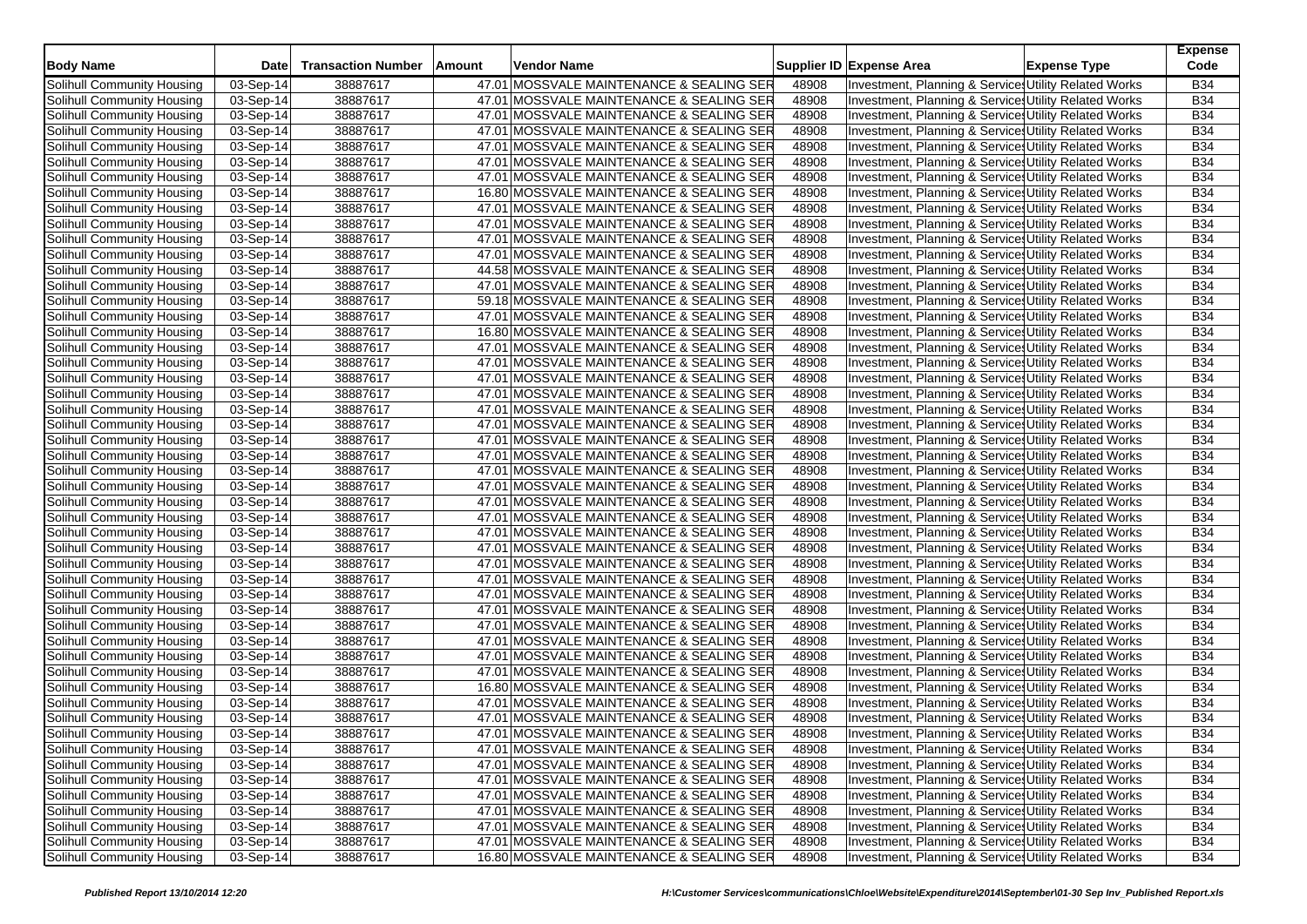| <b>Body Name</b>           | <b>Date</b> | <b>Transaction Number</b> | Amount | Vendor Name                               |       | Supplier ID Expense Area                              | <b>Expense Type</b> | <b>Expense</b><br>Code |
|----------------------------|-------------|---------------------------|--------|-------------------------------------------|-------|-------------------------------------------------------|---------------------|------------------------|
| Solihull Community Housing | 03-Sep-14   | 38887617                  |        | 47.01 MOSSVALE MAINTENANCE & SEALING SER  | 48908 | Investment, Planning & Service: Utility Related Works |                     | <b>B34</b>             |
| Solihull Community Housing | 03-Sep-14   | 38887616                  |        | 219.16 MOSSVALE MAINTENANCE & SEALING SER | 48908 | Investment, Planning & Service: Utility Related Works |                     | <b>B34</b>             |
| Solihull Community Housing | 03-Sep-14   | 38887617                  |        | 47.01 MOSSVALE MAINTENANCE & SEALING SER  | 48908 | Investment, Planning & Service: Utility Related Works |                     | <b>B34</b>             |
| Solihull Community Housing | 03-Sep-14   | 38887610                  |        | 219.16 MOSSVALE MAINTENANCE & SEALING SER | 48908 | Investment, Planning & Service: Utility Related Works |                     | <b>B34</b>             |
| Solihull Community Housing | 03-Sep-14   | 38887607                  |        | 219.16 MOSSVALE MAINTENANCE & SEALING SER | 48908 | Investment, Planning & Service: Utility Related Works |                     | <b>B34</b>             |
| Solihull Community Housing | 03-Sep-14   | 38887604                  |        | 384.97 MOSSVALE MAINTENANCE & SEALING SER | 48908 | Investment, Planning & Services Utility Related Works |                     | <b>B34</b>             |
| Solihull Community Housing | 03-Sep-14   | 38887601                  |        | 219.16 MOSSVALE MAINTENANCE & SEALING SER | 48908 | Investment, Planning & Service: Utility Related Works |                     | <b>B34</b>             |
| Solihull Community Housing | 03-Sep-14   | 38887593                  |        | 47.01 MOSSVALE MAINTENANCE & SEALING SER  | 48908 | Investment, Planning & Service Utility Related Works  |                     | <b>B34</b>             |
| Solihull Community Housing | 03-Sep-14   | 38887593                  |        | 47.01 MOSSVALE MAINTENANCE & SEALING SER  | 48908 | Investment, Planning & Service: Utility Related Works |                     | <b>B34</b>             |
| Solihull Community Housing | 03-Sep-14   | 38887593                  |        | 47.01 MOSSVALE MAINTENANCE & SEALING SER  | 48908 | Investment, Planning & Service: Utility Related Works |                     | <b>B34</b>             |
| Solihull Community Housing | 03-Sep-14   | 38887593                  |        | 47.01 MOSSVALE MAINTENANCE & SEALING SER  | 48908 | Investment, Planning & Service Utility Related Works  |                     | <b>B34</b>             |
| Solihull Community Housing | 03-Sep-14   | 38887593                  |        | 47.01 MOSSVALE MAINTENANCE & SEALING SER  | 48908 | Investment, Planning & Service: Utility Related Works |                     | <b>B34</b>             |
| Solihull Community Housing | 03-Sep-14   | 38887593                  |        | 47.01 MOSSVALE MAINTENANCE & SEALING SER  | 48908 | Investment, Planning & Services Utility Related Works |                     | <b>B34</b>             |
| Solihull Community Housing | 03-Sep-14   | 38887593                  |        | 47.01 MOSSVALE MAINTENANCE & SEALING SER  | 48908 | Investment, Planning & Service Utility Related Works  |                     | <b>B34</b>             |
| Solihull Community Housing | 03-Sep-14   | 38887593                  |        | 47.01 MOSSVALE MAINTENANCE & SEALING SER  | 48908 | Investment, Planning & Services Utility Related Works |                     | <b>B34</b>             |
| Solihull Community Housing | 03-Sep-14   | 38887593                  |        | 47.01 MOSSVALE MAINTENANCE & SEALING SER  | 48908 | Investment, Planning & Service Utility Related Works  |                     | <b>B34</b>             |
| Solihull Community Housing | 03-Sep-14   | 38887593                  |        | 47.01 MOSSVALE MAINTENANCE & SEALING SER  | 48908 | Investment, Planning & Service: Utility Related Works |                     | <b>B34</b>             |
| Solihull Community Housing | 03-Sep-14   | 38887593                  |        | 47.01 MOSSVALE MAINTENANCE & SEALING SER  | 48908 | Investment, Planning & Service: Utility Related Works |                     | <b>B34</b>             |
| Solihull Community Housing | 03-Sep-14   | 38887593                  |        | 47.01 MOSSVALE MAINTENANCE & SEALING SER  | 48908 | Investment, Planning & Service: Utility Related Works |                     | <b>B34</b>             |
| Solihull Community Housing | 03-Sep-14   | 38887593                  |        | 47.01 MOSSVALE MAINTENANCE & SEALING SER  | 48908 | Investment, Planning & Service: Utility Related Works |                     | <b>B34</b>             |
| Solihull Community Housing | 03-Sep-14   | 38887593                  |        | 47.01 MOSSVALE MAINTENANCE & SEALING SER  | 48908 | Investment, Planning & Service: Utility Related Works |                     | <b>B34</b>             |
| Solihull Community Housing | 03-Sep-14   | 38887593                  |        | 47.01 MOSSVALE MAINTENANCE & SEALING SER  | 48908 | Investment, Planning & Services Utility Related Works |                     | <b>B34</b>             |
| Solihull Community Housing | 03-Sep-14   | 38887593                  |        | 47.01 MOSSVALE MAINTENANCE & SEALING SER  | 48908 | Investment, Planning & Service: Utility Related Works |                     | <b>B34</b>             |
| Solihull Community Housing | 03-Sep-14   | 38887593                  |        | 16.80 MOSSVALE MAINTENANCE & SEALING SER  | 48908 | Investment, Planning & Service: Utility Related Works |                     | <b>B34</b>             |
| Solihull Community Housing | 03-Sep-14   | 38887593                  |        | 47.01 MOSSVALE MAINTENANCE & SEALING SER  | 48908 | Investment, Planning & Services Utility Related Works |                     | <b>B34</b>             |
| Solihull Community Housing | 03-Sep-14   | 38887593                  |        | 47.01 MOSSVALE MAINTENANCE & SEALING SER  | 48908 | Investment, Planning & Service: Utility Related Works |                     | <b>B34</b>             |
| Solihull Community Housing | 03-Sep-14   | 38887593                  |        | 47.01 MOSSVALE MAINTENANCE & SEALING SER  | 48908 | Investment, Planning & Service: Utility Related Works |                     | <b>B34</b>             |
| Solihull Community Housing | 03-Sep-14   | 38887593                  |        | 47.01 MOSSVALE MAINTENANCE & SEALING SER  | 48908 | Investment, Planning & Service: Utility Related Works |                     | <b>B34</b>             |
| Solihull Community Housing | 03-Sep-14   | 38887593                  |        | 47.01 MOSSVALE MAINTENANCE & SEALING SER  | 48908 | Investment, Planning & Services Utility Related Works |                     | <b>B34</b>             |
| Solihull Community Housing | 03-Sep-14   | 38887593                  |        | 47.01 MOSSVALE MAINTENANCE & SEALING SER  | 48908 | Investment, Planning & Service Utility Related Works  |                     | <b>B34</b>             |
| Solihull Community Housing | 03-Sep-14   | 38887593                  |        | 47.01 MOSSVALE MAINTENANCE & SEALING SER  | 48908 | Investment, Planning & Service: Utility Related Works |                     | <b>B34</b>             |
| Solihull Community Housing | 03-Sep-14   | 38887593                  |        | 47.01 MOSSVALE MAINTENANCE & SEALING SER  | 48908 | Investment, Planning & Service Utility Related Works  |                     | <b>B34</b>             |
| Solihull Community Housing | 03-Sep-14   | 38887593                  |        | 47.01 MOSSVALE MAINTENANCE & SEALING SER  | 48908 | Investment, Planning & Service Utility Related Works  |                     | <b>B34</b>             |
| Solihull Community Housing | 03-Sep-14   | 38887593                  |        | 16.80 MOSSVALE MAINTENANCE & SEALING SER  | 48908 | Investment, Planning & Service: Utility Related Works |                     | <b>B34</b>             |
| Solihull Community Housing | 03-Sep-14   | 38887593                  |        | 47.01 MOSSVALE MAINTENANCE & SEALING SER  | 48908 | Investment, Planning & Service: Utility Related Works |                     | <b>B34</b>             |
| Solihull Community Housing | 03-Sep-14   | 38887593                  |        | 47.01 MOSSVALE MAINTENANCE & SEALING SER  | 48908 | Investment, Planning & Services Utility Related Works |                     | <b>B34</b>             |
| Solihull Community Housing | 03-Sep-14   | 38887593                  |        | 47.01 MOSSVALE MAINTENANCE & SEALING SER  | 48908 | Investment, Planning & Service: Utility Related Works |                     | <b>B34</b>             |
| Solihull Community Housing | 03-Sep-14   | 38887593                  |        | 16.80 MOSSVALE MAINTENANCE & SEALING SER  | 48908 | Investment, Planning & Service: Utility Related Works |                     | <b>B34</b>             |
| Solihull Community Housing | 03-Sep-14   | 38887593                  |        | 47.01 MOSSVALE MAINTENANCE & SEALING SER  | 48908 | Investment, Planning & Services Utility Related Works |                     | <b>B34</b>             |
| Solihull Community Housing | 03-Sep-14   | 38887593                  |        | 47.01 MOSSVALE MAINTENANCE & SEALING SER  | 48908 | Investment, Planning & Service: Utility Related Works |                     | <b>B34</b>             |
| Solihull Community Housing | 03-Sep-14   | 38887593                  |        | 47.01 MOSSVALE MAINTENANCE & SEALING SER  | 48908 | Investment, Planning & Services Utility Related Works |                     | <b>B34</b>             |
| Solihull Community Housing | 03-Sep-14   | 38887593                  |        | 47.01 MOSSVALE MAINTENANCE & SEALING SER  | 48908 | Investment, Planning & Services Utility Related Works |                     | <b>B34</b>             |
| Solihull Community Housing | 03-Sep-14   | 38887593                  |        | 47.01 MOSSVALE MAINTENANCE & SEALING SER  | 48908 | Investment, Planning & Services Utility Related Works |                     | <b>B34</b>             |
| Solihull Community Housing | 03-Sep-14   | 38887593                  |        | 47.01 MOSSVALE MAINTENANCE & SEALING SER  | 48908 | Investment, Planning & Services Utility Related Works |                     | <b>B34</b>             |
| Solihull Community Housing | 03-Sep-14   | 38887593                  |        | 47.01 MOSSVALE MAINTENANCE & SEALING SER  | 48908 | Investment, Planning & Services Utility Related Works |                     | <b>B34</b>             |
| Solihull Community Housing | 03-Sep-14   | 38887593                  |        | 47.01 MOSSVALE MAINTENANCE & SEALING SER  | 48908 | Investment, Planning & Services Utility Related Works |                     | <b>B34</b>             |
| Solihull Community Housing | 03-Sep-14   | 38887593                  |        | 47.01 MOSSVALE MAINTENANCE & SEALING SER  | 48908 | Investment, Planning & Services Utility Related Works |                     | <b>B34</b>             |
| Solihull Community Housing | 03-Sep-14   | 38887600                  |        | 406.21 MOSSVALE MAINTENANCE & SEALING SER | 48908 | Investment, Planning & Services Utility Related Works |                     | <b>B34</b>             |
| Solihull Community Housing | 03-Sep-14   | 38887599                  |        | 219.16 MOSSVALE MAINTENANCE & SEALING SER | 48908 | Investment, Planning & Services Utility Related Works |                     | <b>B34</b>             |
| Solihull Community Housing | 03-Sep-14   | 38887596                  |        | 219.16 MOSSVALE MAINTENANCE & SEALING SER | 48908 | Investment, Planning & Service Utility Related Works  |                     | <b>B34</b>             |
| Solihull Community Housing | 03-Sep-14   | 38887593                  |        | 47.01 MOSSVALE MAINTENANCE & SEALING SER  | 48908 | Investment, Planning & Services Utility Related Works |                     | <b>B34</b>             |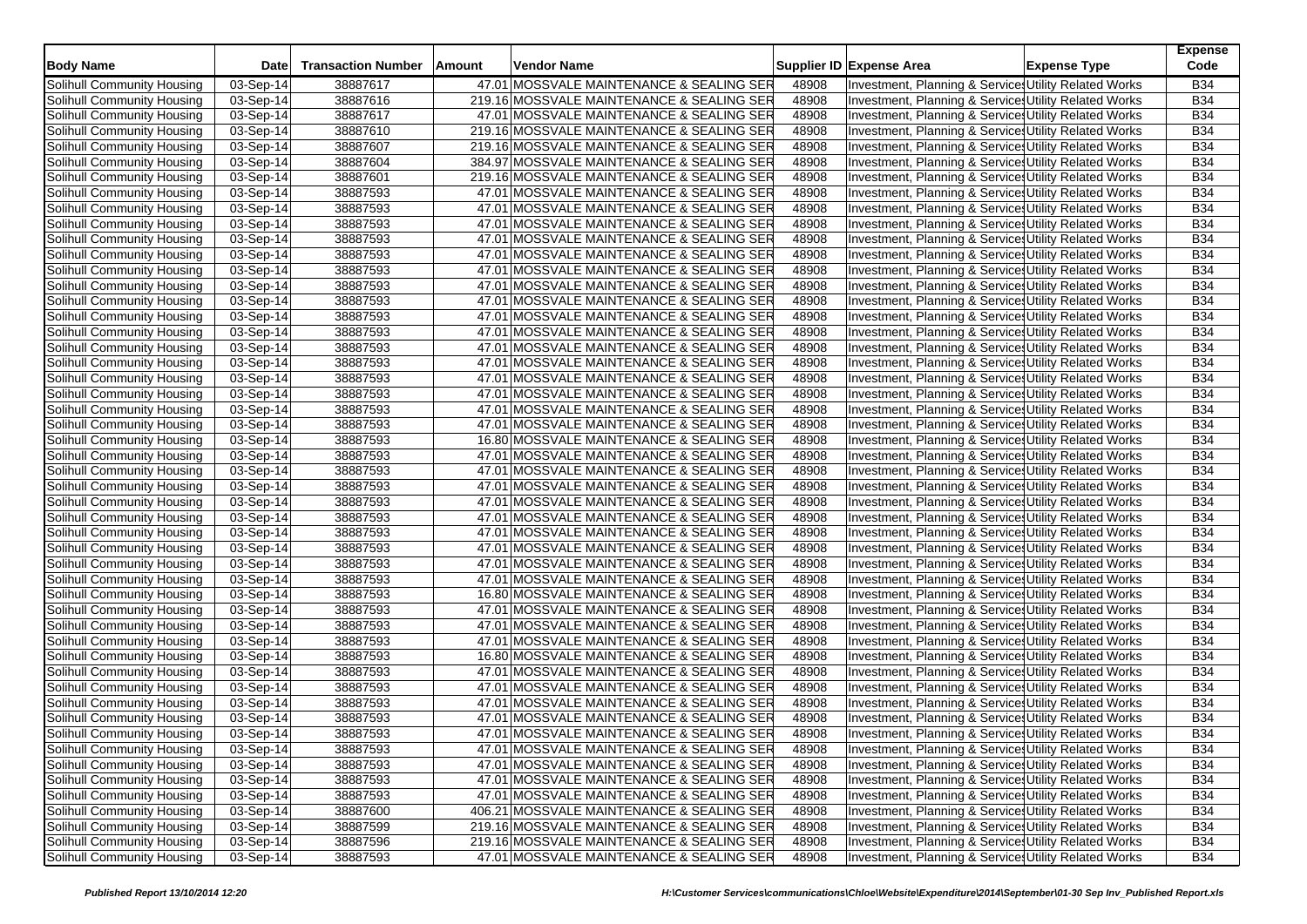| <b>Body Name</b>                  | <b>Date</b> | <b>Transaction Number</b> | Amount | Vendor Name                               |       | Supplier ID Expense Area                              | <b>Expense Type</b>   | <b>Expense</b><br>Code |
|-----------------------------------|-------------|---------------------------|--------|-------------------------------------------|-------|-------------------------------------------------------|-----------------------|------------------------|
| Solihull Community Housing        | 03-Sep-14   | 38887593                  |        | 47.01 MOSSVALE MAINTENANCE & SEALING SER  | 48908 | Investment, Planning & Services Utility Related Works |                       | <b>B34</b>             |
| Solihull Community Housing        | 03-Sep-14   | 38887593                  |        | 47.01 MOSSVALE MAINTENANCE & SEALING SER  | 48908 | Investment, Planning & Service, Utility Related Works |                       | <b>B34</b>             |
| Solihull Community Housing        | 03-Sep-14   | 38887593                  |        | 47.01 MOSSVALE MAINTENANCE & SEALING SER  | 48908 | Investment, Planning & Service: Utility Related Works |                       | <b>B34</b>             |
| Solihull Community Housing        | 03-Sep-14   | 38887593                  |        | 47.01 MOSSVALE MAINTENANCE & SEALING SER  | 48908 | Investment, Planning & Service: Utility Related Works |                       | <b>B34</b>             |
| Solihull Community Housing        | 03-Sep-14   | 38887593                  |        | 47.01 MOSSVALE MAINTENANCE & SEALING SER  | 48908 | Investment, Planning & Service: Utility Related Works |                       | <b>B34</b>             |
| Solihull Community Housing        | 03-Sep-14   | 38887593                  |        | 16.80 MOSSVALE MAINTENANCE & SEALING SER  | 48908 | Investment, Planning & Service: Utility Related Works |                       | <b>B34</b>             |
| Solihull Community Housing        | 03-Sep-14   | 38887593                  |        | 47.01 MOSSVALE MAINTENANCE & SEALING SER  | 48908 | Investment, Planning & Service: Utility Related Works |                       | <b>B34</b>             |
| Solihull Community Housing        | 03-Sep-14   | 38887593                  |        | 47.01 MOSSVALE MAINTENANCE & SEALING SER  | 48908 | Investment, Planning & Service: Utility Related Works |                       | <b>B34</b>             |
| Solihull Community Housing        | 03-Sep-14   | 38887593                  |        | 47.01 MOSSVALE MAINTENANCE & SEALING SER  | 48908 | Investment, Planning & Service: Utility Related Works |                       | <b>B34</b>             |
| Solihull Community Housing        | 03-Sep-14   | 38887593                  |        | 47.01 MOSSVALE MAINTENANCE & SEALING SER  | 48908 | Investment, Planning & Service: Utility Related Works |                       | <b>B34</b>             |
| Solihull Community Housing        | 03-Sep-14   | 38887593                  |        | 47.01 MOSSVALE MAINTENANCE & SEALING SER  | 48908 | Investment, Planning & Service, Utility Related Works |                       | <b>B34</b>             |
| Solihull Community Housing        | 03-Sep-14   | 38887593                  |        | 47.01 MOSSVALE MAINTENANCE & SEALING SER  | 48908 | Investment, Planning & Services Utility Related Works |                       | <b>B34</b>             |
| Solihull Community Housing        | 03-Sep-14   | 38887593                  |        | 47.01 MOSSVALE MAINTENANCE & SEALING SER  | 48908 | Investment, Planning & Service: Utility Related Works |                       | <b>B34</b>             |
| Solihull Community Housing        | 03-Sep-14   | 38887593                  |        | 47.01 MOSSVALE MAINTENANCE & SEALING SER  | 48908 | Investment, Planning & Service, Utility Related Works |                       | <b>B34</b>             |
| Solihull Community Housing        | 03-Sep-14   | 38887593                  |        | 47.01 MOSSVALE MAINTENANCE & SEALING SER  | 48908 | Investment, Planning & Service, Utility Related Works |                       | <b>B34</b>             |
| Solihull Community Housing        | 03-Sep-14   | 38887593                  |        | 47.01 MOSSVALE MAINTENANCE & SEALING SER  | 48908 | Investment, Planning & Service: Utility Related Works |                       | <b>B34</b>             |
| Solihull Community Housing        | 03-Sep-14   | 38887593                  |        | 63.89 MOSSVALE MAINTENANCE & SEALING SER  | 48908 | Investment, Planning & Service: Utility Related Works |                       | <b>B34</b>             |
| Solihull Community Housing        | 03-Sep-14   | 38887593                  |        | 47.01 MOSSVALE MAINTENANCE & SEALING SER  | 48908 | Investment, Planning & Service, Utility Related Works |                       | <b>B34</b>             |
| Solihull Community Housing        | 03-Sep-14   | 38887593                  |        | 63.89 MOSSVALE MAINTENANCE & SEALING SER  | 48908 | Investment, Planning & Service: Utility Related Works |                       | <b>B34</b>             |
| Solihull Community Housing        | 03-Sep-14   | 38887593                  |        | 47.01 MOSSVALE MAINTENANCE & SEALING SER  | 48908 | Investment, Planning & Service: Utility Related Works |                       | <b>B34</b>             |
| Solihull Community Housing        | 03-Sep-14   | 38887593                  |        | 47.01 MOSSVALE MAINTENANCE & SEALING SER  | 48908 | Investment, Planning & Service, Utility Related Works |                       | <b>B34</b>             |
| Solihull Community Housing        | 03-Sep-14   | 38887593                  |        | 47.01 MOSSVALE MAINTENANCE & SEALING SER  | 48908 | Investment, Planning & Service: Utility Related Works |                       | <b>B34</b>             |
| Solihull Community Housing        | 03-Sep-14   | 38887593                  |        | 47.01 MOSSVALE MAINTENANCE & SEALING SER  | 48908 | Investment, Planning & Service: Utility Related Works |                       | <b>B34</b>             |
| Solihull Community Housing        | 03-Sep-14   | 38887593                  |        | 47.01 MOSSVALE MAINTENANCE & SEALING SER  | 48908 | Investment, Planning & Service: Utility Related Works |                       | <b>B34</b>             |
| Solihull Community Housing        | 03-Sep-14   | 38887593                  |        | 47.01 MOSSVALE MAINTENANCE & SEALING SER  | 48908 | Investment, Planning & Service: Utility Related Works |                       | <b>B34</b>             |
| Solihull Community Housing        | 03-Sep-14   | 38887593                  |        | 47.01 MOSSVALE MAINTENANCE & SEALING SER  | 48908 | Investment, Planning & Service: Utility Related Works |                       | <b>B34</b>             |
| Solihull Community Housing        | 03-Sep-14   | 38887593                  |        | 47.01 MOSSVALE MAINTENANCE & SEALING SER  | 48908 | Investment, Planning & Service, Utility Related Works |                       | <b>B34</b>             |
| Solihull Community Housing        | 03-Sep-14   | 38887593                  |        | 47.01 MOSSVALE MAINTENANCE & SEALING SER  | 48908 | Investment, Planning & Service: Utility Related Works |                       | <b>B34</b>             |
| Solihull Community Housing        | 03-Sep-14   | 38887593                  |        | 47.01 MOSSVALE MAINTENANCE & SEALING SER  | 48908 | Investment, Planning & Service: Utility Related Works |                       | <b>B34</b>             |
| Solihull Community Housing        | 03-Sep-14   | 38887593                  |        | 47.01 MOSSVALE MAINTENANCE & SEALING SER  | 48908 | Investment, Planning & Service, Utility Related Works |                       | <b>B34</b>             |
| Solihull Community Housing        | 03-Sep-14   | 38887593                  |        | 47.01 MOSSVALE MAINTENANCE & SEALING SER  | 48908 | Investment, Planning & Service: Utility Related Works |                       | <b>B34</b>             |
| Solihull Community Housing        | 03-Sep-14   | 38887593                  |        | 47.01 MOSSVALE MAINTENANCE & SEALING SER  | 48908 | Investment, Planning & Service: Utility Related Works |                       | B34                    |
| Solihull Community Housing        | 03-Sep-14   | 38887593                  |        | 47.01 MOSSVALE MAINTENANCE & SEALING SER  | 48908 | Investment, Planning & Service, Utility Related Works |                       | <b>B34</b>             |
| Solihull Community Housing        | 03-Sep-14   | 38887593                  |        | 63.89 MOSSVALE MAINTENANCE & SEALING SER  | 48908 | Investment, Planning & Service: Utility Related Works |                       | <b>B34</b>             |
| Solihull Community Housing        | 03-Sep-14   | 38887593                  |        | 47.01 MOSSVALE MAINTENANCE & SEALING SER  | 48908 | Investment, Planning & Service: Utility Related Works |                       | <b>B34</b>             |
| Solihull Community Housing        | 03-Sep-14   | 38887593                  |        | 16.80 MOSSVALE MAINTENANCE & SEALING SER  | 48908 | Investment, Planning & Service, Utility Related Works |                       | <b>B34</b>             |
| Solihull Community Housing        | 03-Sep-14   | 38887593                  |        | 16.80 MOSSVALE MAINTENANCE & SEALING SER  | 48908 | Investment, Planning & Service Utility Related Works  |                       | B34                    |
| Solihull Community Housing        | 03-Sep-14   | 38887593                  |        | 47.01 MOSSVALE MAINTENANCE & SEALING SER  | 48908 | Investment, Planning & Service: Utility Related Works |                       | B34                    |
| Solihull Community Housing        | 03-Sep-14   | 38887593                  |        | 47.01 MOSSVALE MAINTENANCE & SEALING SER  | 48908 | Investment, Planning & Service: Utility Related Works |                       | <b>B34</b>             |
| Solihull Community Housing        | 03-Sep-14   | 38887593                  |        | 47.01 MOSSVALE MAINTENANCE & SEALING SER  | 48908 | Investment, Planning & Service, Utility Related Works |                       | <b>B34</b>             |
| Solihull Community Housing        | 03-Sep-14   | 38887593                  |        | 47.01 MOSSVALE MAINTENANCE & SEALING SER  | 48908 | Investment, Planning & Service: Utility Related Works |                       | <b>B34</b>             |
| Solihull Community Housing        | 03-Sep-14   | 38887593                  |        | 16.80 MOSSVALE MAINTENANCE & SEALING SER  | 48908 | Investment, Planning & Service, Utility Related Works |                       | <b>B34</b>             |
| Solihull Community Housing        | 03-Sep-14   | 38887591                  |        | 764.19 MOSSVALE MAINTENANCE & SEALING SER | 48908 | <b>MST</b>                                            | Internal Works        | <b>B31</b>             |
| Solihull Community Housing        | 03-Sep-14   | 38887590                  |        | 445.32 MOSSVALE MAINTENANCE & SEALING SER | 48908 | <b>MST</b>                                            | <b>Internal Works</b> | <b>B31</b>             |
| Solihull Community Housing        | 03-Sep-14   | 38887603                  |        | 390.40 MOSSVALE MAINTENANCE & SEALING SER | 48908 | <b>MST</b>                                            | <b>Internal Works</b> | <b>B31</b>             |
| Solihull Community Housing        | 03-Sep-14   | 38887589                  |        | 825.87 MOSSVALE MAINTENANCE & SEALING SER | 48908 | <b>MST</b>                                            | <b>Internal Works</b> | <b>B31</b>             |
| Solihull Community Housing        | 03-Sep-14   | 38887598                  |        | 641.88 MOSSVALE MAINTENANCE & SEALING SER | 48908 | <b>MST</b>                                            | <b>Internal Works</b> | <b>B31</b>             |
| Solihull Community Housing        | 05-Sep-14   | 39101615                  |        | 67.25 MOSSVALE MAINTENANCE & SEALING SER  | 48908 | <b>MST</b>                                            | Other Building costs  | <b>B39</b>             |
| Solihull Community Housing        | 05-Sep-14   | 39101615                  |        | 67.25 MOSSVALE MAINTENANCE & SEALING SER  | 48908 | <b>MST</b>                                            | Other Building costs  | <b>B39</b>             |
| <b>Solihull Community Housing</b> | 05-Sep-14   | 39101615                  |        | 67.25 MOSSVALE MAINTENANCE & SEALING SER  | 48908 | <b>MST</b>                                            | Other Building costs  | <b>B39</b>             |
| Solihull Community Housing        | 05-Sep-14   | 39101615                  |        | 67.25 MOSSVALE MAINTENANCE & SEALING SER  | 48908 | <b>MST</b>                                            | Other Building costs  | <b>B39</b>             |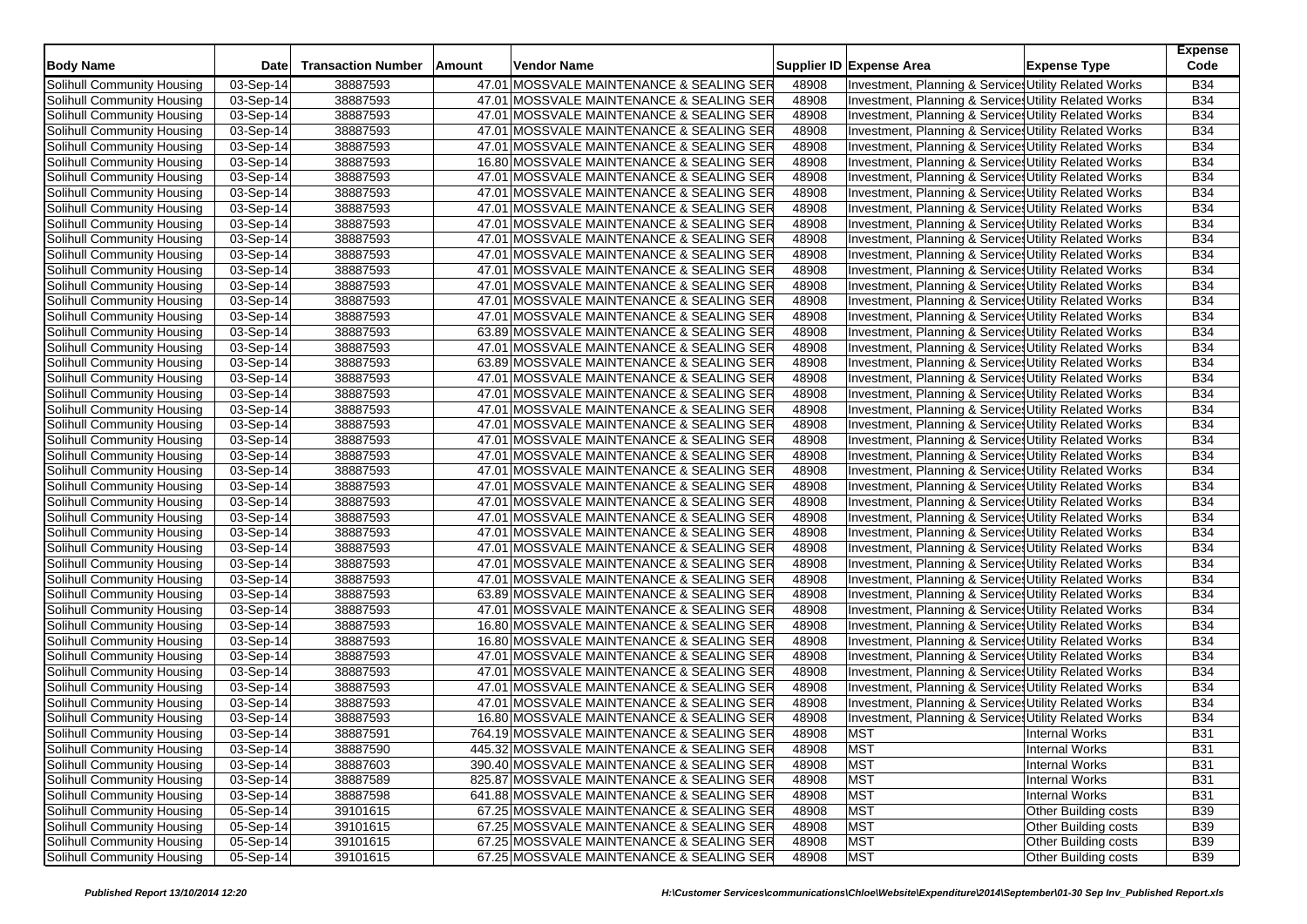|                            |             |                           |                                            |       |                          |                             | <b>Expense</b> |
|----------------------------|-------------|---------------------------|--------------------------------------------|-------|--------------------------|-----------------------------|----------------|
| <b>Body Name</b>           | <b>Date</b> | <b>Transaction Number</b> | Amount<br>Vendor Name                      |       | Supplier ID Expense Area | <b>Expense Type</b>         | Code           |
| Solihull Community Housing | 05-Sep-14   | 39101615                  | 67.25 MOSSVALE MAINTENANCE & SEALING SER   | 48908 | <b>MST</b>               | Other Building costs        | <b>B39</b>     |
| Solihull Community Housing | 05-Sep-14   | 39101615                  | 67.25 MOSSVALE MAINTENANCE & SEALING SER   | 48908 | <b>MST</b>               | Other Building costs        | <b>B39</b>     |
| Solihull Community Housing | 05-Sep-14   | 39101615                  | 67.25 MOSSVALE MAINTENANCE & SEALING SER   | 48908 | <b>MST</b>               | Other Building costs        | <b>B39</b>     |
| Solihull Community Housing | 05-Sep-14   | 39101615                  | 67.25 MOSSVALE MAINTENANCE & SEALING SER   | 48908 | <b>MST</b>               | Other Building costs        | <b>B39</b>     |
| Solihull Community Housing | 05-Sep-14   | 39101615                  | 67.25 MOSSVALE MAINTENANCE & SEALING SER   | 48908 | <b>MST</b>               | Other Building costs        | <b>B39</b>     |
| Solihull Community Housing | 05-Sep-14   | 39101615                  | 67.25 MOSSVALE MAINTENANCE & SEALING SER   | 48908 | <b>MST</b>               | Other Building costs        | <b>B39</b>     |
| Solihull Community Housing | 05-Sep-14   | 39101615                  | 67.25 MOSSVALE MAINTENANCE & SEALING SER   | 48908 | <b>MST</b>               | Other Building costs        | <b>B39</b>     |
| Solihull Community Housing | $05-Sep-14$ | 39101615                  | 67.25 MOSSVALE MAINTENANCE & SEALING SER   | 48908 | <b>MST</b>               | Other Building costs        | <b>B39</b>     |
| Solihull Community Housing | 05-Sep-14   | 39101615                  | 67.25 MOSSVALE MAINTENANCE & SEALING SER   | 48908 | <b>MST</b>               | Other Building costs        | <b>B39</b>     |
| Solihull Community Housing | 05-Sep-14   | 39101615                  | 67.25 MOSSVALE MAINTENANCE & SEALING SER   | 48908 | <b>MST</b>               | Other Building costs        | <b>B39</b>     |
| Solihull Community Housing | 05-Sep-14   | 39101615                  | 67.25 MOSSVALE MAINTENANCE & SEALING SER   | 48908 | <b>MST</b>               | Other Building costs        | B39            |
| Solihull Community Housing | 05-Sep-14   | 39101620                  | 67.25 MOSSVALE MAINTENANCE & SEALING SER   | 48908 | <b>MST</b>               | Other Building costs        | <b>B39</b>     |
| Solihull Community Housing | 05-Sep-14   | 39101620                  | 67.25 MOSSVALE MAINTENANCE & SEALING SER   | 48908 | <b>MST</b>               | Other Building costs        | <b>B39</b>     |
| Solihull Community Housing | 05-Sep-14   | 39101620                  | 67.25 MOSSVALE MAINTENANCE & SEALING SER   | 48908 | <b>MST</b>               | Other Building costs        | <b>B39</b>     |
| Solihull Community Housing | $05-Sep-14$ | 39101620                  | 67.25 MOSSVALE MAINTENANCE & SEALING SER   | 48908 | <b>MST</b>               | Other Building costs        | <b>B39</b>     |
| Solihull Community Housing | 05-Sep-14   | 39101620                  | 67.25 MOSSVALE MAINTENANCE & SEALING SER   | 48908 | <b>MST</b>               | Other Building costs        | <b>B39</b>     |
| Solihull Community Housing | 05-Sep-14   | 39101620                  | 67.25 MOSSVALE MAINTENANCE & SEALING SER   | 48908 | <b>MST</b>               | Other Building costs        | <b>B39</b>     |
| Solihull Community Housing | 05-Sep-14   | 39101620                  | 67.25 MOSSVALE MAINTENANCE & SEALING SER   | 48908 | <b>MST</b>               | Other Building costs        | <b>B39</b>     |
| Solihull Community Housing | 05-Sep-14   | 39101620                  | 67.25 MOSSVALE MAINTENANCE & SEALING SER   | 48908 | <b>MST</b>               | Other Building costs        | <b>B39</b>     |
| Solihull Community Housing | 05-Sep-14   | 39101620                  | 67.25 MOSSVALE MAINTENANCE & SEALING SER   | 48908 | <b>MST</b>               | Other Building costs        | <b>B39</b>     |
| Solihull Community Housing | 05-Sep-14   | 39101620                  | 67.25 MOSSVALE MAINTENANCE & SEALING SER   | 48908 | <b>MST</b>               | <b>Other Building costs</b> | <b>B39</b>     |
| Solihull Community Housing | 05-Sep-14   | 39101620                  | 67.25 MOSSVALE MAINTENANCE & SEALING SER   | 48908 | <b>MST</b>               | Other Building costs        | <b>B39</b>     |
| Solihull Community Housing | 05-Sep-14   | 39101620                  | 67.25 MOSSVALE MAINTENANCE & SEALING SER   | 48908 | <b>MST</b>               | Other Building costs        | <b>B39</b>     |
| Solihull Community Housing | 05-Sep-14   | 39101620                  | 67.25 MOSSVALE MAINTENANCE & SEALING SER   | 48908 | <b>MST</b>               | Other Building costs        | <b>B39</b>     |
| Solihull Community Housing | 05-Sep-14   | 39101620                  | 67.25 MOSSVALE MAINTENANCE & SEALING SER   | 48908 | <b>MST</b>               | Other Building costs        | <b>B39</b>     |
| Solihull Community Housing | 05-Sep-14   | 39101620                  | 67.25 MOSSVALE MAINTENANCE & SEALING SER   | 48908 | <b>MST</b>               | Other Building costs        | <b>B39</b>     |
| Solihull Community Housing | 05-Sep-14   | 39101620                  | 67.25 MOSSVALE MAINTENANCE & SEALING SER   | 48908 | <b>MST</b>               | Other Building costs        | <b>B39</b>     |
| Solihull Community Housing | 05-Sep-14   | 39101620                  | 67.25 MOSSVALE MAINTENANCE & SEALING SER   | 48908 | <b>MST</b>               | Other Building costs        | <b>B39</b>     |
| Solihull Community Housing | 05-Sep-14   | 39101620                  | 67.25 MOSSVALE MAINTENANCE & SEALING SER   | 48908 | <b>MST</b>               | Other Building costs        | <b>B39</b>     |
| Solihull Community Housing | $05-Sep-14$ | 39101620                  | 67.25 MOSSVALE MAINTENANCE & SEALING SER   | 48908 | <b>MST</b>               | Other Building costs        | <b>B39</b>     |
| Solihull Community Housing | 05-Sep-14   | 39101620                  | 67.25 MOSSVALE MAINTENANCE & SEALING SER   | 48908 | <b>MST</b>               | Other Building costs        | <b>B39</b>     |
| Solihull Community Housing | 05-Sep-14   | 39101620                  | 67.25 MOSSVALE MAINTENANCE & SEALING SER   | 48908 | <b>MST</b>               | Other Building costs        | <b>B39</b>     |
| Solihull Community Housing | 05-Sep-14   | 39101622                  | 93.11 MOSSVALE MAINTENANCE & SEALING SER   | 48908 | <b>MST</b>               | Voids                       | <b>B38</b>     |
| Solihull Community Housing | 05-Sep-14   | 39101622                  | 93.11 MOSSVALE MAINTENANCE & SEALING SER   | 48908 | <b>MST</b>               | Voids                       | <b>B38</b>     |
| Solihull Community Housing | 05-Sep-14   | 39101622                  | 93.11 MOSSVALE MAINTENANCE & SEALING SER   | 48908 | <b>MST</b>               | Voids                       | <b>B38</b>     |
| Solihull Community Housing | 05-Sep-14   | 39101622                  | 93.11 MOSSVALE MAINTENANCE & SEALING SER   | 48908 | <b>MST</b>               | Voids                       | <b>B38</b>     |
| Solihull Community Housing | 05-Sep-14   | 39101622                  | 93.11 MOSSVALE MAINTENANCE & SEALING SER   | 48908 | <b>MST</b>               | Voids                       | <b>B38</b>     |
| Solihull Community Housing | 05-Sep-14   | 39101622                  | 93.11 MOSSVALE MAINTENANCE & SEALING SER   | 48908 | <b>MST</b>               | Voids                       | <b>B38</b>     |
| Solihull Community Housing | $05-Sep-14$ | 39101622                  | 175.53 MOSSVALE MAINTENANCE & SEALING SER  | 48908 | <b>MST</b>               | Voids                       | <b>B38</b>     |
| Solihull Community Housing | 05-Sep-14   | 39101622                  | 318.79 MOSSVALE MAINTENANCE & SEALING SER  | 48908 | <b>MST</b>               | Voids                       | B38            |
| Solihull Community Housing | 05-Sep-14   | 39101622                  | 357.84 MOSSVALE MAINTENANCE & SEALING SER  | 48908 | <b>MST</b>               | Voids                       | <b>B38</b>     |
| Solihull Community Housing | 05-Sep-14   | 39101622                  | 393.56 MOSSVALE MAINTENANCE & SEALING SER  | 48908 | <b>MST</b>               | Voids                       | <b>B38</b>     |
| Solihull Community Housing | 05-Sep-14   | 39101622                  | 152.36 MOSSVALE MAINTENANCE & SEALING SER  | 48908 | <b>MST</b>               | Voids                       | <b>B38</b>     |
| Solihull Community Housing | 05-Sep-14   | 39101622                  | 427.67 MOSSVALE MAINTENANCE & SEALING SER  | 48908 | <b>MST</b>               | Voids                       | <b>B38</b>     |
| Solihull Community Housing | $05-Sep-14$ | 39101622                  | 236.70 MOSSVALE MAINTENANCE & SEALING SER  | 48908 | <b>MST</b>               | Voids                       | <b>B38</b>     |
| Solihull Community Housing | 05-Sep-14   | 39101622                  | 202.48 MOSSVALE MAINTENANCE & SEALING SER  | 48908 | <b>MST</b>               | Voids                       | <b>B38</b>     |
| Solihull Community Housing | 05-Sep-14   | 39101622                  | 93.11 MOSSVALE MAINTENANCE & SEALING SER   | 48908 | <b>MST</b>               | Voids                       | <b>B38</b>     |
| Solihull Community Housing | 05-Sep-14   | 39101622                  | 591.76 MOSSVALE MAINTENANCE & SEALING SER  | 48908 | <b>MST</b>               | Voids                       | <b>B38</b>     |
| Solihull Community Housing | 05-Sep-14   | 39101622                  | 606.37 MOSSVALE MAINTENANCE & SEALING SER  | 48908 | <b>MST</b>               | Voids                       | <b>B38</b>     |
| Solihull Community Housing | 05-Sep-14   | 39101622                  | 196.40 MOSSVALE MAINTENANCE & SEALING SER  | 48908 | <b>MST</b>               | Voids                       | B38            |
| Solihull Community Housing | 05-Sep-14   | 39101622                  | 2038.18 MOSSVALE MAINTENANCE & SEALING SER | 48908 | <b>MST</b>               | Voids                       | <b>B38</b>     |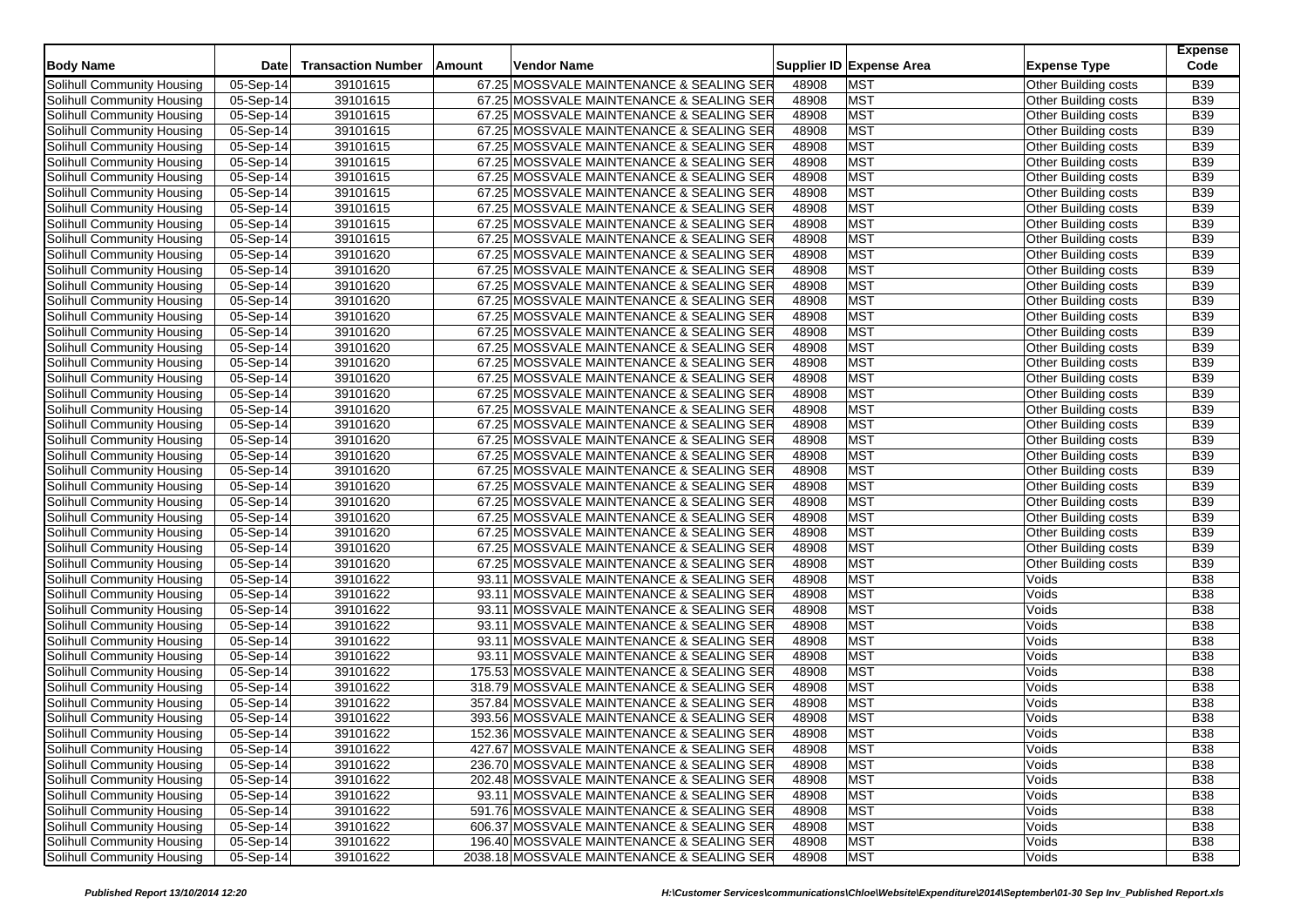|                            |             |                           |        |                                            |       | Supplier ID Expense Area                              | <b>Expense</b><br>Code |
|----------------------------|-------------|---------------------------|--------|--------------------------------------------|-------|-------------------------------------------------------|------------------------|
| <b>Body Name</b>           | <b>Date</b> | <b>Transaction Number</b> | Amount | Vendor Name                                |       | <b>Expense Type</b>                                   |                        |
| Solihull Community Housing | 05-Sep-14   | 39101614                  |        | 93.11 MOSSVALE MAINTENANCE & SEALING SER   | 48908 | <b>MST</b><br>Voids                                   | <b>B38</b>             |
| Solihull Community Housing | 05-Sep-14   | 39101614                  |        | 308.37 MOSSVALE MAINTENANCE & SEALING SER  | 48908 | <b>MST</b><br>Voids                                   | <b>B38</b>             |
| Solihull Community Housing | 05-Sep-14   | 39101614                  |        | 195.03 MOSSVALE MAINTENANCE & SEALING SER  | 48908 | <b>MST</b><br>Voids                                   | <b>B38</b>             |
| Solihull Community Housing | 05-Sep-14   | 39101614                  |        | 170.54 MOSSVALE MAINTENANCE & SEALING SER  | 48908 | <b>MST</b><br>Voids                                   | <b>B38</b>             |
| Solihull Community Housing | 05-Sep-14   | 39101614                  |        | 302.66 MOSSVALE MAINTENANCE & SEALING SER  | 48908 | <b>MST</b><br>Voids                                   | <b>B38</b>             |
| Solihull Community Housing | 05-Sep-14   | 39101614                  |        | 316.13 MOSSVALE MAINTENANCE & SEALING SER  | 48908 | <b>MST</b><br>Voids                                   | <b>B38</b>             |
| Solihull Community Housing | 05-Sep-14   | 39101614                  |        | 190.86 MOSSVALE MAINTENANCE & SEALING SER  | 48908 | <b>MST</b><br>Voids                                   | <b>B38</b>             |
| Solihull Community Housing | 05-Sep-14   | 39101614                  |        | 149.67 MOSSVALE MAINTENANCE & SEALING SER  | 48908 | <b>MST</b><br>Voids                                   | <b>B38</b>             |
| Solihull Community Housing | 05-Sep-14   | 39101614                  |        | 367.12 MOSSVALE MAINTENANCE & SEALING SER  | 48908 | <b>MST</b><br>Voids                                   | <b>B38</b>             |
| Solihull Community Housing | 05-Sep-14   | 39101614                  |        | 170.05 MOSSVALE MAINTENANCE & SEALING SER  | 48908 | <b>MST</b><br>Voids                                   | <b>B38</b>             |
| Solihull Community Housing | 05-Sep-14   | 39101614                  |        | 273.48 MOSSVALE MAINTENANCE & SEALING SER  | 48908 | <b>MST</b><br>Voids                                   | <b>B38</b>             |
| Solihull Community Housing | 05-Sep-14   | 39101614                  |        | 528.40 MOSSVALE MAINTENANCE & SEALING SER  | 48908 | <b>MST</b><br>Voids                                   | <b>B38</b>             |
| Solihull Community Housing | 05-Sep-14   | 39101614                  |        | 198.63 MOSSVALE MAINTENANCE & SEALING SER  | 48908 | <b>MST</b><br>Voids                                   | <b>B38</b>             |
| Solihull Community Housing | 05-Sep-14   | 39101614                  |        | 829.84 MOSSVALE MAINTENANCE & SEALING SER  | 48908 | <b>MST</b><br>Voids                                   | <b>B38</b>             |
| Solihull Community Housing | 05-Sep-14   | 39101614                  |        | 697.89 MOSSVALE MAINTENANCE & SEALING SER  | 48908 | <b>MST</b><br>Voids                                   | <b>B38</b>             |
| Solihull Community Housing | 05-Sep-14   | 39101614                  |        | 261.06 MOSSVALE MAINTENANCE & SEALING SER  | 48908 | <b>MST</b><br>Voids                                   | <b>B38</b>             |
| Solihull Community Housing | 05-Sep-14   | 39101614                  |        | 646.26 MOSSVALE MAINTENANCE & SEALING SER  | 48908 | <b>MST</b><br>Voids                                   | <b>B38</b>             |
| Solihull Community Housing | $05-Sep-14$ | 39101614                  |        | 365.56 MOSSVALE MAINTENANCE & SEALING SER  | 48908 | <b>MST</b><br>Voids                                   | <b>B38</b>             |
| Solihull Community Housing | 05-Sep-14   | 39101614                  |        | 728.82 MOSSVALE MAINTENANCE & SEALING SER  | 48908 | <b>MST</b><br>Voids                                   | <b>B38</b>             |
| Solihull Community Housing | 05-Sep-14   | 39101614                  |        | 996.37 MOSSVALE MAINTENANCE & SEALING SER  | 48908 | <b>MST</b><br>Voids                                   | <b>B38</b>             |
| Solihull Community Housing | 05-Sep-14   | 39101598                  |        | 93.11 MOSSVALE MAINTENANCE & SEALING SER   | 48908 | <b>MST</b><br>Voids                                   | <b>B38</b>             |
| Solihull Community Housing | 05-Sep-14   | 39101598                  |        | 93.11 MOSSVALE MAINTENANCE & SEALING SER   | 48908 | <b>MST</b><br>Voids                                   | <b>B38</b>             |
| Solihull Community Housing | 05-Sep-14   | 39101598                  |        | 93.11 MOSSVALE MAINTENANCE & SEALING SER   | 48908 | <b>MST</b><br>Voids                                   | <b>B38</b>             |
| Solihull Community Housing | 05-Sep-14   | 39101598                  |        | 176.84 MOSSVALE MAINTENANCE & SEALING SER  | 48908 | <b>MST</b><br>Voids                                   | <b>B38</b>             |
| Solihull Community Housing | 05-Sep-14   | 39101598                  |        | 145.14 MOSSVALE MAINTENANCE & SEALING SER  | 48908 | <b>MST</b><br>Voids                                   | <b>B38</b>             |
| Solihull Community Housing | 05-Sep-14   | 39101598                  |        | 174.47 MOSSVALE MAINTENANCE & SEALING SER  | 48908 | <b>MST</b><br>Voids                                   | <b>B38</b>             |
| Solihull Community Housing | 05-Sep-14   | 39101598                  |        | 93.11 MOSSVALE MAINTENANCE & SEALING SER   | 48908 | <b>MST</b><br>Voids                                   | <b>B38</b>             |
| Solihull Community Housing | 05-Sep-14   | 39101598                  |        | 93.11 MOSSVALE MAINTENANCE & SEALING SER   | 48908 | <b>MST</b><br>Voids                                   | <b>B38</b>             |
| Solihull Community Housing | 05-Sep-14   | 39101598                  |        | 601.51 MOSSVALE MAINTENANCE & SEALING SER  | 48908 | <b>MST</b><br>Voids                                   | <b>B38</b>             |
| Solihull Community Housing | $05-Sep-14$ | 39101598                  |        | 256.37 MOSSVALE MAINTENANCE & SEALING SER  | 48908 | <b>MST</b><br>Voids                                   | <b>B38</b>             |
| Solihull Community Housing | 05-Sep-14   | 39101598                  |        | 325.79 MOSSVALE MAINTENANCE & SEALING SER  | 48908 | <b>MST</b><br>Voids                                   | <b>B38</b>             |
| Solihull Community Housing | 05-Sep-14   | 39101598                  |        | 177.65 MOSSVALE MAINTENANCE & SEALING SER  | 48908 | <b>MST</b><br>Voids                                   | <b>B38</b>             |
| Solihull Community Housing | 05-Sep-14   | 39101598                  |        | 193.75 MOSSVALE MAINTENANCE & SEALING SER  | 48908 | <b>MST</b><br>Voids                                   | <b>B38</b>             |
| Solihull Community Housing | 05-Sep-14   | 39101598                  |        | 93.11 MOSSVALE MAINTENANCE & SEALING SER   | 48908 | <b>MST</b><br>Voids                                   | <b>B38</b>             |
| Solihull Community Housing | 05-Sep-14   | 39101598                  |        | 93.11 MOSSVALE MAINTENANCE & SEALING SER   | 48908 | <b>MST</b><br>Voids                                   | <b>B38</b>             |
| Solihull Community Housing | 05-Sep-14   | 39101598                  |        | 93.11 MOSSVALE MAINTENANCE & SEALING SER   | 48908 | <b>MST</b><br>Voids                                   | <b>B38</b>             |
| Solihull Community Housing | 05-Sep-14   | 39101598                  |        | 663.66 MOSSVALE MAINTENANCE & SEALING SER  | 48908 | <b>MST</b><br>Voids                                   | <b>B38</b>             |
| Solihull Community Housing | 05-Sep-14   | 39101598                  |        | 354.00 MOSSVALE MAINTENANCE & SEALING SER  | 48908 | <b>MST</b><br>Voids                                   | <b>B38</b>             |
| Solihull Community Housing | 05-Sep-14   | 39101598                  |        | 1008.19 MOSSVALE MAINTENANCE & SEALING SER | 48908 | <b>MST</b><br>Voids                                   | <b>B38</b>             |
| Solihull Community Housing | 05-Sep-14   | 39101598                  |        | 503.71 MOSSVALE MAINTENANCE & SEALING SER  | 48908 | <b>MST</b><br>Voids                                   | B38                    |
| Solihull Community Housing | 05-Sep-14   | 39101598                  |        | 911.67 MOSSVALE MAINTENANCE & SEALING SER  | 48908 | <b>MST</b><br>Voids                                   | <b>B38</b>             |
| Solihull Community Housing | 05-Sep-14   | 39101594                  |        | 219.16 MOSSVALE MAINTENANCE & SEALING SER  | 48908 | Investment, Planning & Service: Utility Related Works | <b>B34</b>             |
| Solihull Community Housing | 05-Sep-14   | 39101584                  |        | 230.64 MOSSVALE MAINTENANCE & SEALING SER  | 48908 | Investment, Planning & Service: Utility Related Works | <b>B34</b>             |
| Solihull Community Housing | 05-Sep-14   | 39101603                  |        | 384.97 MOSSVALE MAINTENANCE & SEALING SER  | 48908 | Investment, Planning & Services Utility Related Works | <b>B34</b>             |
| Solihull Community Housing | $05-Sep-14$ | 39101596                  |        | 219.16 MOSSVALE MAINTENANCE & SEALING SER  | 48908 | Investment, Planning & Services Utility Related Works | <b>B34</b>             |
| Solihull Community Housing | 05-Sep-14   | 39101610                  |        | 219.16 MOSSVALE MAINTENANCE & SEALING SER  | 48908 | Investment, Planning & Services Utility Related Works | <b>B34</b>             |
| Solihull Community Housing | 05-Sep-14   | 39101616                  |        | 651.09 MOSSVALE MAINTENANCE & SEALING SER  | 48908 | <b>MST</b><br><b>Internal Works</b>                   | <b>B31</b>             |
| Solihull Community Housing | 05-Sep-14   | 39101587                  |        | 516.01 MOSSVALE MAINTENANCE & SEALING SER  | 48908 | <b>MST</b><br><b>Internal Works</b>                   | <b>B31</b>             |
| Solihull Community Housing | 05-Sep-14   | 39101588                  |        | 390.40 MOSSVALE MAINTENANCE & SEALING SER  | 48908 | <b>MST</b><br><b>Internal Works</b>                   | <b>B31</b>             |
| Solihull Community Housing | 05-Sep-14   | 39101621                  |        | 554.66 MOSSVALE MAINTENANCE & SEALING SER  | 48908 | <b>MST</b><br><b>Internal Works</b>                   | <b>B31</b>             |
| Solihull Community Housing | 05-Sep-14   | 39101576                  |        | 390.40 MOSSVALE MAINTENANCE & SEALING SER  | 48908 | <b>MST</b><br><b>Internal Works</b>                   | <b>B31</b>             |
|                            |             |                           |        |                                            |       |                                                       |                        |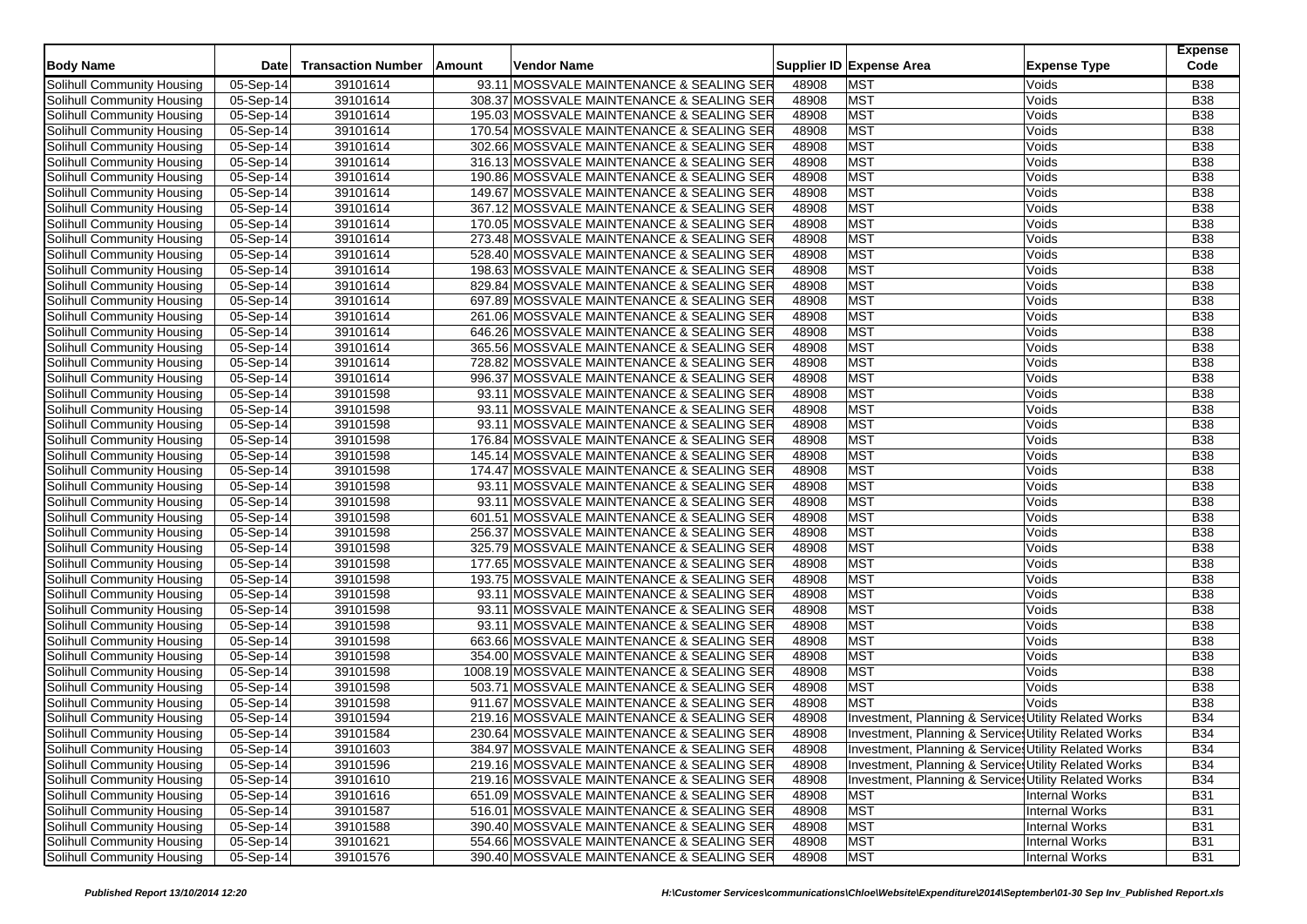| <b>Body Name</b>                                         | <b>Date</b>             | <b>Transaction Number</b> | Amount | Vendor Name |                                                                                        |       | Supplier ID Expense Area                              | <b>Expense Type</b>                            | <b>Expense</b><br>Code   |
|----------------------------------------------------------|-------------------------|---------------------------|--------|-------------|----------------------------------------------------------------------------------------|-------|-------------------------------------------------------|------------------------------------------------|--------------------------|
| Solihull Community Housing                               |                         |                           |        |             |                                                                                        | 48908 | <b>MST</b>                                            | <b>Internal Works</b>                          |                          |
|                                                          | 05-Sep-14               | 39101575<br>39101574      |        |             | 390.40 MOSSVALE MAINTENANCE & SEALING SER                                              | 48908 | <b>MST</b>                                            |                                                | <b>B31</b>               |
| Solihull Community Housing<br>Solihull Community Housing | 05-Sep-14<br>05-Sep-14  | 39101573                  |        |             | 445.32 MOSSVALE MAINTENANCE & SEALING SER<br>455.40 MOSSVALE MAINTENANCE & SEALING SER | 48908 | <b>MST</b>                                            | <b>Internal Works</b><br><b>Internal Works</b> | <b>B31</b><br><b>B31</b> |
|                                                          |                         |                           |        |             |                                                                                        |       | <b>MST</b>                                            |                                                | <b>B31</b>               |
| Solihull Community Housing                               | 05-Sep-14               | 39101572                  |        |             | 686.27 MOSSVALE MAINTENANCE & SEALING SER                                              | 48908 |                                                       | <b>Internal Works</b>                          |                          |
| Solihull Community Housing                               | 05-Sep-14               | 39101571                  |        |             | 400.48 MOSSVALE MAINTENANCE & SEALING SER                                              | 48908 | <b>MST</b>                                            | <b>Internal Works</b>                          | <b>B31</b>               |
| Solihull Community Housing                               | 05-Sep-14               | 39101589                  |        |             | 920.01 MOSSVALE MAINTENANCE & SEALING SER                                              | 48908 | <b>MST</b>                                            | <b>Internal Works</b>                          | <b>B31</b>               |
| Solihull Community Housing                               | 10-Sep-14               | 39496733                  |        |             | 204.09 MOSSVALE MAINTENANCE & SEALING SER                                              | 48908 | <b>MST</b>                                            | Voids                                          | <b>B38</b>               |
| Solihull Community Housing                               | $10-Sep-14$             | 39496733                  |        |             | 93.11 MOSSVALE MAINTENANCE & SEALING SER                                               | 48908 | <b>MST</b>                                            | Voids                                          | <b>B38</b>               |
| Solihull Community Housing                               | 10-Sep-14               | 39496733                  |        |             | 93.11 MOSSVALE MAINTENANCE & SEALING SER                                               | 48908 | <b>MST</b>                                            | Voids                                          | <b>B38</b>               |
| Solihull Community Housing                               | 10-Sep-14               | 39496733                  |        |             | 93.11 MOSSVALE MAINTENANCE & SEALING SER                                               | 48908 | <b>MST</b>                                            | Voids                                          | <b>B38</b>               |
| Solihull Community Housing                               | $\overline{10}$ -Sep-14 | 39496733                  |        |             | 317.00 MOSSVALE MAINTENANCE & SEALING SER                                              | 48908 | <b>MST</b>                                            | Voids                                          | B38                      |
| Solihull Community Housing                               | 10-Sep-14               | 39496733                  |        |             | 140.23 MOSSVALE MAINTENANCE & SEALING SER                                              | 48908 | <b>MST</b>                                            | Voids                                          | <b>B38</b>               |
| Solihull Community Housing                               | 10-Sep-14               | 39496733                  |        |             | 226.44 MOSSVALE MAINTENANCE & SEALING SER                                              | 48908 | <b>MST</b>                                            | Voids                                          | <b>B38</b>               |
| Solihull Community Housing                               | 10-Sep-14               | 39496733                  |        |             | 311.13 MOSSVALE MAINTENANCE & SEALING SER                                              | 48908 | <b>MST</b>                                            | Voids                                          | <b>B38</b>               |
| Solihull Community Housing                               | 10-Sep-14               | 39496733                  |        |             | 446.72 MOSSVALE MAINTENANCE & SEALING SER                                              | 48908 | <b>MST</b>                                            | Voids                                          | <b>B38</b>               |
| Solihull Community Housing                               | 10-Sep-14               | 39496733                  |        |             | 1712.68 MOSSVALE MAINTENANCE & SEALING SER                                             | 48908 | <b>MST</b>                                            | Voids                                          | <b>B38</b>               |
| Solihull Community Housing                               | 10-Sep-14               | 39496733                  |        |             | 800.57 MOSSVALE MAINTENANCE & SEALING SER                                              | 48908 | <b>MST</b>                                            | Voids                                          | <b>B38</b>               |
| Solihull Community Housing                               | 10-Sep-14               | 39496733                  |        |             | 184.17 MOSSVALE MAINTENANCE & SEALING SER                                              | 48908 | <b>MST</b>                                            | Voids                                          | <b>B38</b>               |
| Solihull Community Housing                               | 10-Sep-14               | 39496733                  |        |             | 409.26 MOSSVALE MAINTENANCE & SEALING SER                                              | 48908 | <b>MST</b>                                            | Voids                                          | <b>B38</b>               |
| Solihull Community Housing                               | 10-Sep-14               | 39496733                  |        |             | 1687.44 MOSSVALE MAINTENANCE & SEALING SER                                             | 48908 | <b>MST</b>                                            | Voids                                          | B38                      |
| Solihull Community Housing                               | 10-Sep-14               | 39496733                  |        |             | 3057.71 MOSSVALE MAINTENANCE & SEALING SER                                             | 48908 | <b>MST</b>                                            | Voids                                          | <b>B38</b>               |
| Solihull Community Housing                               | 10-Sep-14               | 39496733                  |        |             | 473.18 MOSSVALE MAINTENANCE & SEALING SER                                              | 48908 | <b>MST</b>                                            | Voids                                          | <b>B38</b>               |
| Solihull Community Housing                               | 10-Sep-14               | 39496718                  |        |             | 21.61 MOSSVALE MAINTENANCE & SEALING SER                                               | 48908 | <b>MST</b>                                            | Voids                                          | B38                      |
| Solihull Community Housing                               | 10-Sep-14               | 39496718                  |        |             | 21.61 MOSSVALE MAINTENANCE & SEALING SER                                               | 48908 | <b>MST</b>                                            | Voids                                          | <b>B38</b>               |
| Solihull Community Housing                               | 10-Sep-14               | 39496718                  |        |             | 21.61 MOSSVALE MAINTENANCE & SEALING SER                                               | 48908 | <b>MST</b>                                            | Voids                                          | <b>B38</b>               |
| Solihull Community Housing                               | 10-Sep-14               | 39496718                  |        |             | 21.61 MOSSVALE MAINTENANCE & SEALING SER                                               | 48908 | <b>MST</b>                                            | Voids                                          | B38                      |
| Solihull Community Housing                               | 10-Sep-14               | 39496718                  |        |             | 21.61 MOSSVALE MAINTENANCE & SEALING SER                                               | 48908 | <b>MST</b>                                            | Voids                                          | <b>B38</b>               |
| Solihull Community Housing                               | 10-Sep-14               | 39496718                  |        |             | 21.61 MOSSVALE MAINTENANCE & SEALING SER                                               | 48908 | <b>MST</b>                                            | Voids                                          | <b>B38</b>               |
| Solihull Community Housing                               | 10-Sep-14               | 39496718                  |        |             | 436.00 MOSSVALE MAINTENANCE & SEALING SER                                              | 48908 | <b>MST</b>                                            | Voids                                          | B38                      |
| Solihull Community Housing                               | 10-Sep-14               | 39496718                  |        |             | 21.61 MOSSVALE MAINTENANCE & SEALING SER                                               | 48908 | <b>MST</b>                                            | Voids                                          | <b>B38</b>               |
| Solihull Community Housing                               | 10-Sep-14               | 39496700                  |        |             | 384.97 MOSSVALE MAINTENANCE & SEALING SER                                              | 48908 | Investment, Planning & Service: Utility Related Works |                                                | <b>B34</b>               |
| Solihull Community Housing                               | 10-Sep-14               | 39496734                  |        |             | 302.25 MOSSVALE MAINTENANCE & SEALING SER                                              | 48908 | Investment, Planning & Service: Utility Related Works |                                                | <b>B34</b>               |
| Solihull Community Housing                               | 10-Sep-14               | 39496731                  |        |             | 47.01 MOSSVALE MAINTENANCE & SEALING SER                                               | 48908 | Investment, Planning & Service: Utility Related Works |                                                | <b>B34</b>               |
| Solihull Community Housing                               | 10-Sep-14               | 39496731                  |        |             | 47.01 MOSSVALE MAINTENANCE & SEALING SER                                               | 48908 | Investment, Planning & Service: Utility Related Works |                                                | <b>B34</b>               |
| Solihull Community Housing                               | 10-Sep-14               | 39496731                  |        |             | 237.96 MOSSVALE MAINTENANCE & SEALING SER                                              | 48908 | Investment, Planning & Service: Utility Related Works |                                                | <b>B34</b>               |
| Solihull Community Housing                               | 10-Sep-14               | 39496731                  |        |             | 47.01 MOSSVALE MAINTENANCE & SEALING SER                                               | 48908 | Investment, Planning & Service, Utility Related Works |                                                | <b>B34</b>               |
| Solihull Community Housing                               | 10-Sep-14               | 39496731                  |        |             | 47.01 MOSSVALE MAINTENANCE & SEALING SER                                               | 48908 | Investment, Planning & Service: Utility Related Works |                                                | <b>B34</b>               |
| Solihull Community Housing                               | 10-Sep-14               | 39496731                  |        |             | 47.01 MOSSVALE MAINTENANCE & SEALING SER                                               | 48908 | Investment, Planning & Service: Utility Related Works |                                                | <b>B34</b>               |
| Solihull Community Housing                               | 10-Sep-14               | 39496731                  |        |             | 47.01 MOSSVALE MAINTENANCE & SEALING SER                                               | 48908 | Investment, Planning & Services Utility Related Works |                                                | <b>B34</b>               |
| Solihull Community Housing                               | 10-Sep-14               | 39496731                  |        |             | 47.01 MOSSVALE MAINTENANCE & SEALING SER                                               | 48908 | Investment, Planning & Service: Utility Related Works |                                                | <b>B34</b>               |
| Solihull Community Housing                               | 10-Sep-14               | 39496731                  |        |             | 47.01 MOSSVALE MAINTENANCE & SEALING SER                                               | 48908 | Investment, Planning & Service: Utility Related Works |                                                | <b>B34</b>               |
| Solihull Community Housing                               | 10-Sep-14               | 39496731                  |        |             | 47.01 MOSSVALE MAINTENANCE & SEALING SER                                               | 48908 | Investment, Planning & Services Utility Related Works |                                                | <b>B34</b>               |
| Solihull Community Housing                               | 10-Sep-14               | 39496731                  |        |             | 47.01 MOSSVALE MAINTENANCE & SEALING SER                                               | 48908 | Investment, Planning & Services Utility Related Works |                                                | <b>B34</b>               |
| Solihull Community Housing                               | 10-Sep-14               | 39496731                  |        |             | 47.01 MOSSVALE MAINTENANCE & SEALING SER                                               | 48908 | Investment, Planning & Services Utility Related Works |                                                | <b>B34</b>               |
| Solihull Community Housing                               | 10-Sep-14               | 39496731                  |        |             | 47.01 MOSSVALE MAINTENANCE & SEALING SER                                               | 48908 | Investment, Planning & Services Utility Related Works |                                                | <b>B34</b>               |
| Solihull Community Housing                               | 10-Sep-14               | 39496731                  |        |             | 47.01 MOSSVALE MAINTENANCE & SEALING SER                                               | 48908 | Investment, Planning & Services Utility Related Works |                                                | <b>B34</b>               |
| Solihull Community Housing                               | 10-Sep-14               | 39496731                  |        |             | 47.01 MOSSVALE MAINTENANCE & SEALING SER                                               | 48908 | Investment, Planning & Services Utility Related Works |                                                | <b>B34</b>               |
| Solihull Community Housing                               | 10-Sep-14               | 39496731                  |        |             | 47.01 MOSSVALE MAINTENANCE & SEALING SER                                               | 48908 | Investment, Planning & Service Utility Related Works  |                                                | <b>B34</b>               |
| Solihull Community Housing                               | 10-Sep-14               | 39496731                  |        |             | 47.01 MOSSVALE MAINTENANCE & SEALING SER                                               | 48908 | Investment, Planning & Service: Utility Related Works |                                                | <b>B34</b>               |
| <b>Solihull Community Housing</b>                        | 10-Sep-14               | 39496731                  |        |             | 47.01 MOSSVALE MAINTENANCE & SEALING SER                                               | 48908 | Investment, Planning & Service, Utility Related Works |                                                | <b>B34</b>               |
| Solihull Community Housing                               | 10-Sep-14               | 39496731                  |        |             | 47.01 MOSSVALE MAINTENANCE & SEALING SER                                               | 48908 | Investment, Planning & Services Utility Related Works |                                                | <b>B34</b>               |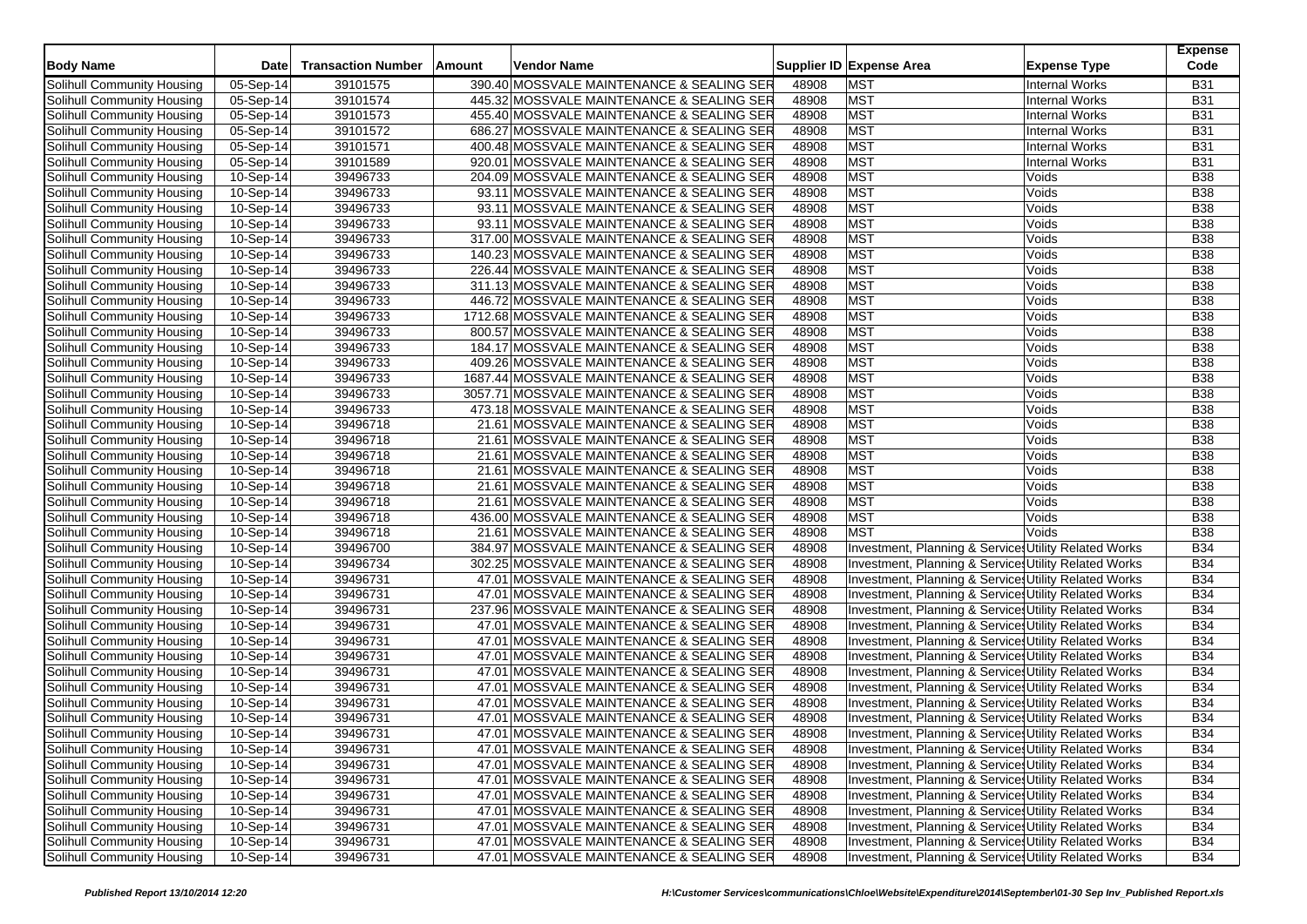| <b>Body Name</b>           | <b>Date</b>             | <b>Transaction Number</b> | Amount | Vendor Name                               |       | Supplier ID Expense Area                              | <b>Expense Type</b> | <b>Expense</b><br>Code |
|----------------------------|-------------------------|---------------------------|--------|-------------------------------------------|-------|-------------------------------------------------------|---------------------|------------------------|
| Solihull Community Housing | 10-Sep-14               | 39496731                  |        | 47.01 MOSSVALE MAINTENANCE & SEALING SER  | 48908 | Investment, Planning & Service: Utility Related Works |                     | <b>B34</b>             |
| Solihull Community Housing | 10-Sep-14               | 39496731                  |        | 47.01 MOSSVALE MAINTENANCE & SEALING SER  | 48908 | Investment, Planning & Service: Utility Related Works |                     | <b>B34</b>             |
| Solihull Community Housing | 10-Sep-14               | 39496731                  |        | 47.01 MOSSVALE MAINTENANCE & SEALING SER  | 48908 | Investment, Planning & Service: Utility Related Works |                     | <b>B34</b>             |
| Solihull Community Housing | 10-Sep-14               | 39496731                  |        | 16.80 MOSSVALE MAINTENANCE & SEALING SER  | 48908 | Investment, Planning & Service: Utility Related Works |                     | <b>B34</b>             |
| Solihull Community Housing | 10-Sep-14               | 39496731                  |        | 47.01 MOSSVALE MAINTENANCE & SEALING SER  | 48908 | Investment, Planning & Service: Utility Related Works |                     | <b>B34</b>             |
| Solihull Community Housing | $\overline{10}$ -Sep-14 | 39496731                  |        | 47.01 MOSSVALE MAINTENANCE & SEALING SER  | 48908 | Investment, Planning & Services Utility Related Works |                     | <b>B34</b>             |
| Solihull Community Housing | 10-Sep-14               | 39496731                  |        | 47.01 MOSSVALE MAINTENANCE & SEALING SER  | 48908 | Investment, Planning & Service: Utility Related Works |                     | <b>B34</b>             |
| Solihull Community Housing | 10-Sep-14               | 39496731                  |        | 47.01 MOSSVALE MAINTENANCE & SEALING SER  | 48908 | Investment, Planning & Service Utility Related Works  |                     | <b>B34</b>             |
| Solihull Community Housing | 10-Sep-14               | 39496731                  |        | 47.01 MOSSVALE MAINTENANCE & SEALING SER  | 48908 | Investment, Planning & Service: Utility Related Works |                     | <b>B34</b>             |
| Solihull Community Housing | 10-Sep-14               | 39496731                  |        | 47.01 MOSSVALE MAINTENANCE & SEALING SER  | 48908 | Investment, Planning & Service: Utility Related Works |                     | <b>B34</b>             |
| Solihull Community Housing | 10-Sep-14               | 39496731                  |        | 47.01 MOSSVALE MAINTENANCE & SEALING SER  | 48908 | Investment, Planning & Service Utility Related Works  |                     | <b>B34</b>             |
| Solihull Community Housing | 10-Sep-14               | 39496731                  |        | 47.01 MOSSVALE MAINTENANCE & SEALING SER  | 48908 | Investment, Planning & Service: Utility Related Works |                     | <b>B34</b>             |
| Solihull Community Housing | 10-Sep-14               | 39496731                  |        | 47.01 MOSSVALE MAINTENANCE & SEALING SER  | 48908 | Investment, Planning & Services Utility Related Works |                     | <b>B34</b>             |
| Solihull Community Housing | 10-Sep-14               | 39496731                  |        | 47.01 MOSSVALE MAINTENANCE & SEALING SER  | 48908 | Investment, Planning & Service Utility Related Works  |                     | <b>B34</b>             |
| Solihull Community Housing | 10-Sep-14               | 39496731                  |        | 47.01 MOSSVALE MAINTENANCE & SEALING SER  | 48908 | Investment, Planning & Services Utility Related Works |                     | <b>B34</b>             |
| Solihull Community Housing | 10-Sep-14               | 39496731                  |        | 47.01 MOSSVALE MAINTENANCE & SEALING SER  | 48908 | Investment, Planning & Service Utility Related Works  |                     | <b>B34</b>             |
| Solihull Community Housing | 10-Sep-14               | 39496731                  |        | 47.01 MOSSVALE MAINTENANCE & SEALING SER  | 48908 | Investment, Planning & Service: Utility Related Works |                     | <b>B34</b>             |
| Solihull Community Housing | 10-Sep-14               | 39496731                  |        | 47.01 MOSSVALE MAINTENANCE & SEALING SER  | 48908 | Investment, Planning & Service: Utility Related Works |                     | <b>B34</b>             |
| Solihull Community Housing | 10-Sep-14               | 39496731                  |        | 47.01 MOSSVALE MAINTENANCE & SEALING SER  | 48908 | Investment, Planning & Service: Utility Related Works |                     | <b>B34</b>             |
| Solihull Community Housing | 10-Sep-14               | 39496731                  |        | 47.01 MOSSVALE MAINTENANCE & SEALING SER  | 48908 | Investment, Planning & Service: Utility Related Works |                     | <b>B34</b>             |
| Solihull Community Housing | 10-Sep-14               | 39496731                  |        | 47.01 MOSSVALE MAINTENANCE & SEALING SER  | 48908 | Investment, Planning & Service: Utility Related Works |                     | <b>B34</b>             |
| Solihull Community Housing | 10-Sep-14               | 39496731                  |        | 47.01 MOSSVALE MAINTENANCE & SEALING SER  | 48908 | Investment, Planning & Services Utility Related Works |                     | <b>B34</b>             |
| Solihull Community Housing | 10-Sep-14               | 39496731                  |        | 47.01 MOSSVALE MAINTENANCE & SEALING SER  | 48908 | Investment, Planning & Service: Utility Related Works |                     | <b>B34</b>             |
| Solihull Community Housing | 10-Sep-14               | 39496731                  |        | 47.01 MOSSVALE MAINTENANCE & SEALING SER  | 48908 | Investment, Planning & Service: Utility Related Works |                     | <b>B34</b>             |
| Solihull Community Housing | 10-Sep-14               | 39496731                  |        | 47.01 MOSSVALE MAINTENANCE & SEALING SER  | 48908 | Investment, Planning & Services Utility Related Works |                     | <b>B34</b>             |
| Solihull Community Housing | 10-Sep-14               | 39496731                  |        | 47.01 MOSSVALE MAINTENANCE & SEALING SER  | 48908 | Investment, Planning & Service: Utility Related Works |                     | <b>B34</b>             |
| Solihull Community Housing | 10-Sep-14               | 39496731                  |        | 47.01 MOSSVALE MAINTENANCE & SEALING SER  | 48908 | Investment, Planning & Service Utility Related Works  |                     | <b>B34</b>             |
| Solihull Community Housing | 10-Sep-14               | 39496731                  |        | 47.01 MOSSVALE MAINTENANCE & SEALING SER  | 48908 | Investment, Planning & Service: Utility Related Works |                     | <b>B34</b>             |
| Solihull Community Housing | 10-Sep-14               | 39496731                  |        | 47.01 MOSSVALE MAINTENANCE & SEALING SER  | 48908 | Investment, Planning & Services Utility Related Works |                     | <b>B34</b>             |
| Solihull Community Housing | 10-Sep-14               | 39496731                  |        | 16.80 MOSSVALE MAINTENANCE & SEALING SER  | 48908 | Investment, Planning & Service Utility Related Works  |                     | <b>B34</b>             |
| Solihull Community Housing | 10-Sep-14               | 39496731                  |        | 47.01 MOSSVALE MAINTENANCE & SEALING SER  | 48908 | Investment, Planning & Service: Utility Related Works |                     | <b>B34</b>             |
| Solihull Community Housing | 10-Sep-14               | 39496731                  |        | 47.01 MOSSVALE MAINTENANCE & SEALING SER  | 48908 | Investment, Planning & Service Utility Related Works  |                     | <b>B34</b>             |
| Solihull Community Housing | 10-Sep-14               | 39496731                  |        | 47.01 MOSSVALE MAINTENANCE & SEALING SER  | 48908 | Investment, Planning & Service Utility Related Works  |                     | <b>B34</b>             |
| Solihull Community Housing | 10-Sep-14               | 39496731                  |        | 47.01 MOSSVALE MAINTENANCE & SEALING SER  | 48908 | Investment, Planning & Service Utility Related Works  |                     | <b>B34</b>             |
| Solihull Community Housing | 10-Sep-14               | 39496731                  |        | 63.89 MOSSVALE MAINTENANCE & SEALING SER  | 48908 | Investment, Planning & Service: Utility Related Works |                     | <b>B34</b>             |
| Solihull Community Housing | 10-Sep-14               | 39496731                  |        | 47.01 MOSSVALE MAINTENANCE & SEALING SER  | 48908 | Investment, Planning & Services Utility Related Works |                     | <b>B34</b>             |
| Solihull Community Housing | 10-Sep-14               | 39496731                  |        | 16.80 MOSSVALE MAINTENANCE & SEALING SER  | 48908 | Investment, Planning & Service: Utility Related Works |                     | <b>B34</b>             |
| Solihull Community Housing | 10-Sep-14               | 39496731                  |        | 47.01 MOSSVALE MAINTENANCE & SEALING SER  | 48908 | Investment, Planning & Service: Utility Related Works |                     | <b>B34</b>             |
| Solihull Community Housing | 10-Sep-14               | 39496727                  |        | 237.71 MOSSVALE MAINTENANCE & SEALING SER | 48908 | Investment, Planning & Services Utility Related Works |                     | <b>B34</b>             |
| Solihull Community Housing | 10-Sep-14               | 39496725                  |        | 234.57 MOSSVALE MAINTENANCE & SEALING SER | 48908 | Investment, Planning & Service: Utility Related Works |                     | <b>B34</b>             |
| Solihull Community Housing | 10-Sep-14               | 39496721                  |        | 219.16 MOSSVALE MAINTENANCE & SEALING SER | 48908 | Investment, Planning & Service: Utility Related Works |                     | <b>B34</b>             |
| Solihull Community Housing | 10-Sep-14               | 39496715                  |        | 223.46 MOSSVALE MAINTENANCE & SEALING SER | 48908 | Investment, Planning & Services Utility Related Works |                     | <b>B34</b>             |
| Solihull Community Housing | 10-Sep-14               | 39496710                  |        | 249.93 MOSSVALE MAINTENANCE & SEALING SER | 48908 | Investment, Planning & Services Utility Related Works |                     | <b>B34</b>             |
| Solihull Community Housing | 10-Sep-14               | 39496705                  |        | 226.93 MOSSVALE MAINTENANCE & SEALING SER | 48908 | Investment, Planning & Services Utility Related Works |                     | <b>B34</b>             |
| Solihull Community Housing | 10-Sep-14               | 39496704                  |        | 219.16 MOSSVALE MAINTENANCE & SEALING SER | 48908 | Investment, Planning & Services Utility Related Works |                     | <b>B34</b>             |
| Solihull Community Housing | 10-Sep-14               | 39496706                  |        | 47.01 MOSSVALE MAINTENANCE & SEALING SER  | 48908 | Investment, Planning & Services Utility Related Works |                     | <b>B34</b>             |
| Solihull Community Housing | 10-Sep-14               | 39496706                  |        | 47.01 MOSSVALE MAINTENANCE & SEALING SER  | 48908 | Investment, Planning & Services Utility Related Works |                     | <b>B34</b>             |
| Solihull Community Housing | 10-Sep-14               | 39496706                  |        | 47.01 MOSSVALE MAINTENANCE & SEALING SER  | 48908 | Investment, Planning & Service Utility Related Works  |                     | <b>B34</b>             |
| Solihull Community Housing | 10-Sep-14               | 39496706                  |        | 47.01 MOSSVALE MAINTENANCE & SEALING SER  | 48908 | Investment, Planning & Services Utility Related Works |                     | <b>B34</b>             |
| Solihull Community Housing | 10-Sep-14               | 39496706                  |        | 47.01 MOSSVALE MAINTENANCE & SEALING SER  | 48908 | Investment, Planning & Service Utility Related Works  |                     | <b>B34</b>             |
| Solihull Community Housing | 10-Sep-14               | 39496706                  |        | 47.01 MOSSVALE MAINTENANCE & SEALING SER  | 48908 | Investment, Planning & Services Utility Related Works |                     | <b>B34</b>             |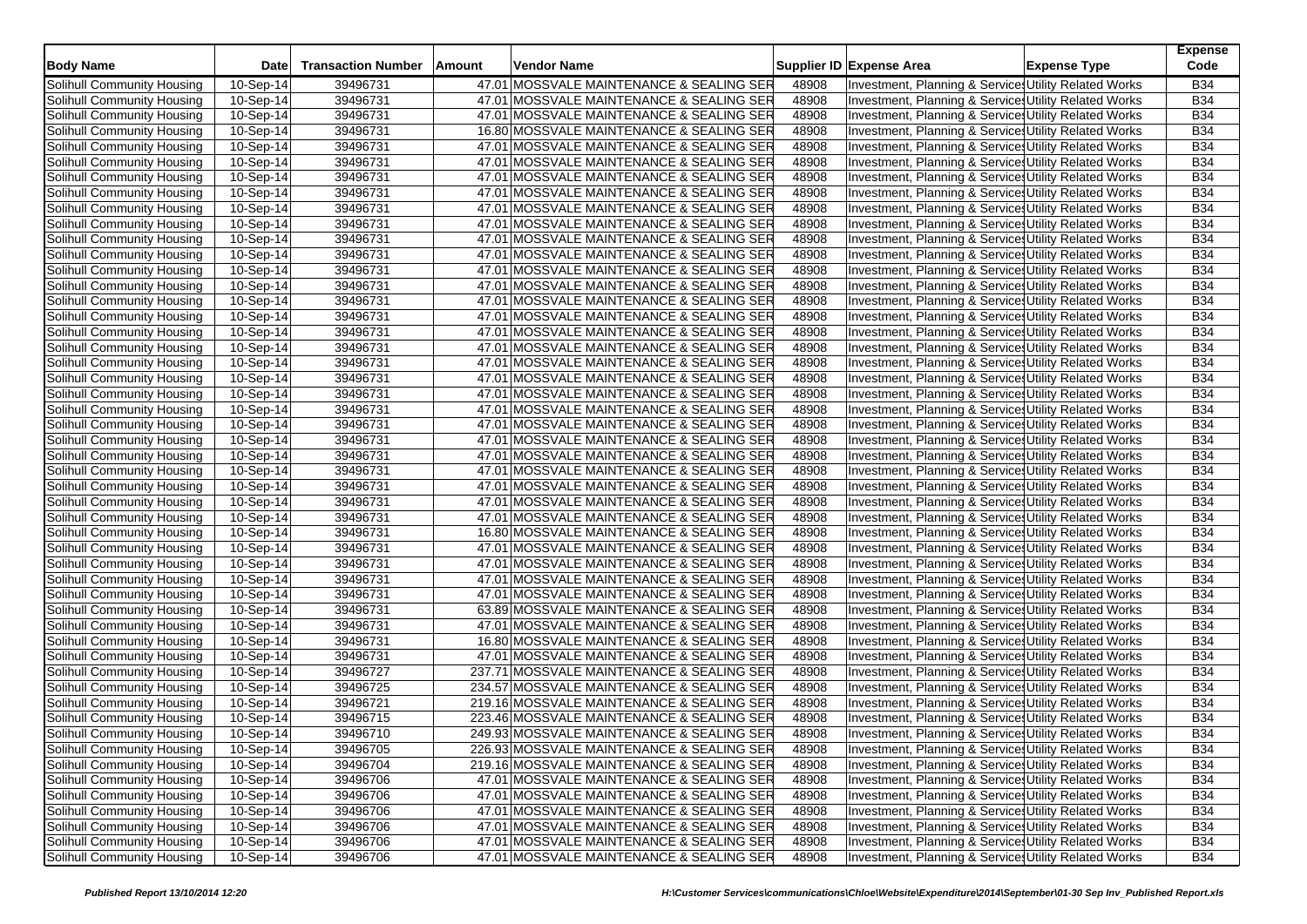| <b>Body Name</b>           | <b>Date</b> | <b>Transaction Number</b> | Amount | Vendor Name                              |       | Supplier ID Expense Area                              | <b>Expense Type</b> | <b>Expense</b><br>Code |
|----------------------------|-------------|---------------------------|--------|------------------------------------------|-------|-------------------------------------------------------|---------------------|------------------------|
| Solihull Community Housing | 10-Sep-14   | 39496706                  |        | 47.01 MOSSVALE MAINTENANCE & SEALING SER | 48908 | Investment, Planning & Service: Utility Related Works |                     | <b>B34</b>             |
| Solihull Community Housing | 10-Sep-14   | 39496706                  |        | 47.01 MOSSVALE MAINTENANCE & SEALING SER | 48908 | Investment, Planning & Service: Utility Related Works |                     | <b>B34</b>             |
| Solihull Community Housing | 10-Sep-14   | 39496706                  |        | 54.92 MOSSVALE MAINTENANCE & SEALING SER | 48908 | Investment, Planning & Service: Utility Related Works |                     | <b>B34</b>             |
| Solihull Community Housing | 10-Sep-14   | 39496706                  |        | 47.01 MOSSVALE MAINTENANCE & SEALING SER | 48908 | Investment, Planning & Service: Utility Related Works |                     | <b>B34</b>             |
| Solihull Community Housing | 10-Sep-14   | 39496706                  |        | 47.01 MOSSVALE MAINTENANCE & SEALING SER | 48908 | Investment, Planning & Service: Utility Related Works |                     | <b>B34</b>             |
| Solihull Community Housing | 10-Sep-14   | 39496706                  |        | 47.01 MOSSVALE MAINTENANCE & SEALING SER | 48908 | Investment, Planning & Services Utility Related Works |                     | <b>B34</b>             |
| Solihull Community Housing | 10-Sep-14   | 39496706                  |        | 47.01 MOSSVALE MAINTENANCE & SEALING SER | 48908 | Investment, Planning & Service: Utility Related Works |                     | <b>B34</b>             |
| Solihull Community Housing | 10-Sep-14   | 39496706                  |        | 47.01 MOSSVALE MAINTENANCE & SEALING SER | 48908 | Investment, Planning & Services Utility Related Works |                     | <b>B34</b>             |
| Solihull Community Housing | 10-Sep-14   | 39496706                  |        | 47.01 MOSSVALE MAINTENANCE & SEALING SER | 48908 | Investment, Planning & Service: Utility Related Works |                     | <b>B34</b>             |
| Solihull Community Housing | 10-Sep-14   | 39496706                  |        | 47.01 MOSSVALE MAINTENANCE & SEALING SER | 48908 | Investment, Planning & Service: Utility Related Works |                     | <b>B34</b>             |
| Solihull Community Housing | 10-Sep-14   | 39496706                  |        | 47.01 MOSSVALE MAINTENANCE & SEALING SER | 48908 | Investment, Planning & Service Utility Related Works  |                     | <b>B34</b>             |
| Solihull Community Housing | 10-Sep-14   | 39496706                  |        | 47.01 MOSSVALE MAINTENANCE & SEALING SER | 48908 | Investment, Planning & Service: Utility Related Works |                     | <b>B34</b>             |
| Solihull Community Housing | 10-Sep-14   | 39496706                  |        | 47.01 MOSSVALE MAINTENANCE & SEALING SER | 48908 | Investment, Planning & Services Utility Related Works |                     | <b>B34</b>             |
| Solihull Community Housing | 10-Sep-14   | 39496706                  |        | 47.01 MOSSVALE MAINTENANCE & SEALING SER | 48908 | Investment, Planning & Service Utility Related Works  |                     | <b>B34</b>             |
| Solihull Community Housing | 10-Sep-14   | 39496706                  |        | 47.01 MOSSVALE MAINTENANCE & SEALING SER | 48908 | Investment, Planning & Services Utility Related Works |                     | <b>B34</b>             |
| Solihull Community Housing | 10-Sep-14   | 39496706                  |        | 47.01 MOSSVALE MAINTENANCE & SEALING SER | 48908 | Investment, Planning & Service Utility Related Works  |                     | <b>B34</b>             |
| Solihull Community Housing | 10-Sep-14   | 39496706                  |        | 47.01 MOSSVALE MAINTENANCE & SEALING SER | 48908 | Investment, Planning & Service: Utility Related Works |                     | <b>B34</b>             |
| Solihull Community Housing | 10-Sep-14   | 39496706                  |        | 47.01 MOSSVALE MAINTENANCE & SEALING SER | 48908 | Investment, Planning & Service: Utility Related Works |                     | <b>B34</b>             |
| Solihull Community Housing | 10-Sep-14   | 39496706                  |        | 47.01 MOSSVALE MAINTENANCE & SEALING SER | 48908 | Investment, Planning & Service: Utility Related Works |                     | <b>B34</b>             |
| Solihull Community Housing | 10-Sep-14   | 39496706                  |        | 47.01 MOSSVALE MAINTENANCE & SEALING SER | 48908 | Investment, Planning & Service: Utility Related Works |                     | <b>B34</b>             |
| Solihull Community Housing | 10-Sep-14   | 39496706                  |        | 47.01 MOSSVALE MAINTENANCE & SEALING SER | 48908 | Investment, Planning & Service: Utility Related Works |                     | <b>B34</b>             |
| Solihull Community Housing | 10-Sep-14   | 39496706                  |        | 47.01 MOSSVALE MAINTENANCE & SEALING SER | 48908 | Investment, Planning & Services Utility Related Works |                     | <b>B34</b>             |
| Solihull Community Housing | 10-Sep-14   | 39496706                  |        | 47.01 MOSSVALE MAINTENANCE & SEALING SER | 48908 | Investment, Planning & Service: Utility Related Works |                     | <b>B34</b>             |
| Solihull Community Housing | 10-Sep-14   | 39496706                  |        | 47.01 MOSSVALE MAINTENANCE & SEALING SER | 48908 | Investment, Planning & Service: Utility Related Works |                     | <b>B34</b>             |
| Solihull Community Housing | 10-Sep-14   | 39496706                  |        | 47.01 MOSSVALE MAINTENANCE & SEALING SER | 48908 | Investment, Planning & Services Utility Related Works |                     | <b>B34</b>             |
| Solihull Community Housing | 10-Sep-14   | 39496706                  |        | 47.01 MOSSVALE MAINTENANCE & SEALING SER | 48908 | Investment, Planning & Service: Utility Related Works |                     | <b>B34</b>             |
| Solihull Community Housing | 10-Sep-14   | 39496706                  |        | 47.01 MOSSVALE MAINTENANCE & SEALING SER | 48908 | Investment, Planning & Service: Utility Related Works |                     | <b>B34</b>             |
| Solihull Community Housing | 10-Sep-14   | 39496706                  |        | 47.01 MOSSVALE MAINTENANCE & SEALING SER | 48908 | Investment, Planning & Service Utility Related Works  |                     | <b>B34</b>             |
| Solihull Community Housing | 10-Sep-14   | 39496706                  |        | 47.01 MOSSVALE MAINTENANCE & SEALING SER | 48908 | Investment, Planning & Services Utility Related Works |                     | <b>B34</b>             |
| Solihull Community Housing | 10-Sep-14   | 39496706                  |        | 47.01 MOSSVALE MAINTENANCE & SEALING SER | 48908 | Investment, Planning & Service Utility Related Works  |                     | <b>B34</b>             |
| Solihull Community Housing | 10-Sep-14   | 39496706                  |        | 47.01 MOSSVALE MAINTENANCE & SEALING SER | 48908 | Investment, Planning & Service: Utility Related Works |                     | <b>B34</b>             |
| Solihull Community Housing | 10-Sep-14   | 39496706                  |        | 47.01 MOSSVALE MAINTENANCE & SEALING SER | 48908 | Investment, Planning & Service Utility Related Works  |                     | <b>B34</b>             |
| Solihull Community Housing | 10-Sep-14   | 39496706                  |        | 47.01 MOSSVALE MAINTENANCE & SEALING SER | 48908 | Investment, Planning & Service Utility Related Works  |                     | <b>B34</b>             |
| Solihull Community Housing | 10-Sep-14   | 39496706                  |        | 47.01 MOSSVALE MAINTENANCE & SEALING SER | 48908 | Investment, Planning & Service Utility Related Works  |                     | <b>B34</b>             |
| Solihull Community Housing | 10-Sep-14   | 39496706                  |        | 47.01 MOSSVALE MAINTENANCE & SEALING SER | 48908 | Investment, Planning & Service: Utility Related Works |                     | <b>B34</b>             |
| Solihull Community Housing | 10-Sep-14   | 39496706                  |        | 47.01 MOSSVALE MAINTENANCE & SEALING SER | 48908 | Investment, Planning & Services Utility Related Works |                     | <b>B34</b>             |
| Solihull Community Housing | 10-Sep-14   | 39496706                  |        | 47.01 MOSSVALE MAINTENANCE & SEALING SER | 48908 | Investment, Planning & Service: Utility Related Works |                     | <b>B34</b>             |
| Solihull Community Housing | 10-Sep-14   | 39496706                  |        | 47.01 MOSSVALE MAINTENANCE & SEALING SER | 48908 | Investment, Planning & Service: Utility Related Works |                     | <b>B34</b>             |
| Solihull Community Housing | 10-Sep-14   | 39496706                  |        | 47.01 MOSSVALE MAINTENANCE & SEALING SER | 48908 | Investment, Planning & Services Utility Related Works |                     | <b>B34</b>             |
| Solihull Community Housing | 10-Sep-14   | 39496706                  |        | 47.01 MOSSVALE MAINTENANCE & SEALING SER | 48908 | Investment, Planning & Service: Utility Related Works |                     | <b>B34</b>             |
| Solihull Community Housing | 10-Sep-14   | 39496706                  |        | 47.01 MOSSVALE MAINTENANCE & SEALING SER | 48908 | Investment, Planning & Service: Utility Related Works |                     | <b>B34</b>             |
| Solihull Community Housing | 10-Sep-14   | 39496706                  |        | 47.01 MOSSVALE MAINTENANCE & SEALING SER | 48908 | Investment, Planning & Services Utility Related Works |                     | <b>B34</b>             |
| Solihull Community Housing | 10-Sep-14   | 39496706                  |        | 47.01 MOSSVALE MAINTENANCE & SEALING SER | 48908 | Investment, Planning & Services Utility Related Works |                     | <b>B34</b>             |
| Solihull Community Housing | 10-Sep-14   | 39496706                  |        | 47.01 MOSSVALE MAINTENANCE & SEALING SER | 48908 | Investment, Planning & Services Utility Related Works |                     | <b>B34</b>             |
| Solihull Community Housing | 10-Sep-14   | 39496706                  |        | 47.01 MOSSVALE MAINTENANCE & SEALING SER | 48908 | Investment, Planning & Services Utility Related Works |                     | <b>B34</b>             |
| Solihull Community Housing | 10-Sep-14   | 39496706                  |        | 47.01 MOSSVALE MAINTENANCE & SEALING SER | 48908 | Investment, Planning & Services Utility Related Works |                     | <b>B34</b>             |
| Solihull Community Housing | 10-Sep-14   | 39496706                  |        | 47.01 MOSSVALE MAINTENANCE & SEALING SER | 48908 | Investment, Planning & Services Utility Related Works |                     | <b>B34</b>             |
| Solihull Community Housing | 10-Sep-14   | 39496706                  |        | 16.80 MOSSVALE MAINTENANCE & SEALING SER | 48908 | Investment, Planning & Service Utility Related Works  |                     | <b>B34</b>             |
| Solihull Community Housing | 10-Sep-14   | 39496706                  |        | 47.01 MOSSVALE MAINTENANCE & SEALING SER | 48908 | Investment, Planning & Services Utility Related Works |                     | <b>B34</b>             |
| Solihull Community Housing | 10-Sep-14   | 39496706                  |        | 47.01 MOSSVALE MAINTENANCE & SEALING SER | 48908 | Investment, Planning & Service Utility Related Works  |                     | <b>B34</b>             |
| Solihull Community Housing | 10-Sep-14   | 39496706                  |        | 47.01 MOSSVALE MAINTENANCE & SEALING SER | 48908 | Investment, Planning & Services Utility Related Works |                     | <b>B34</b>             |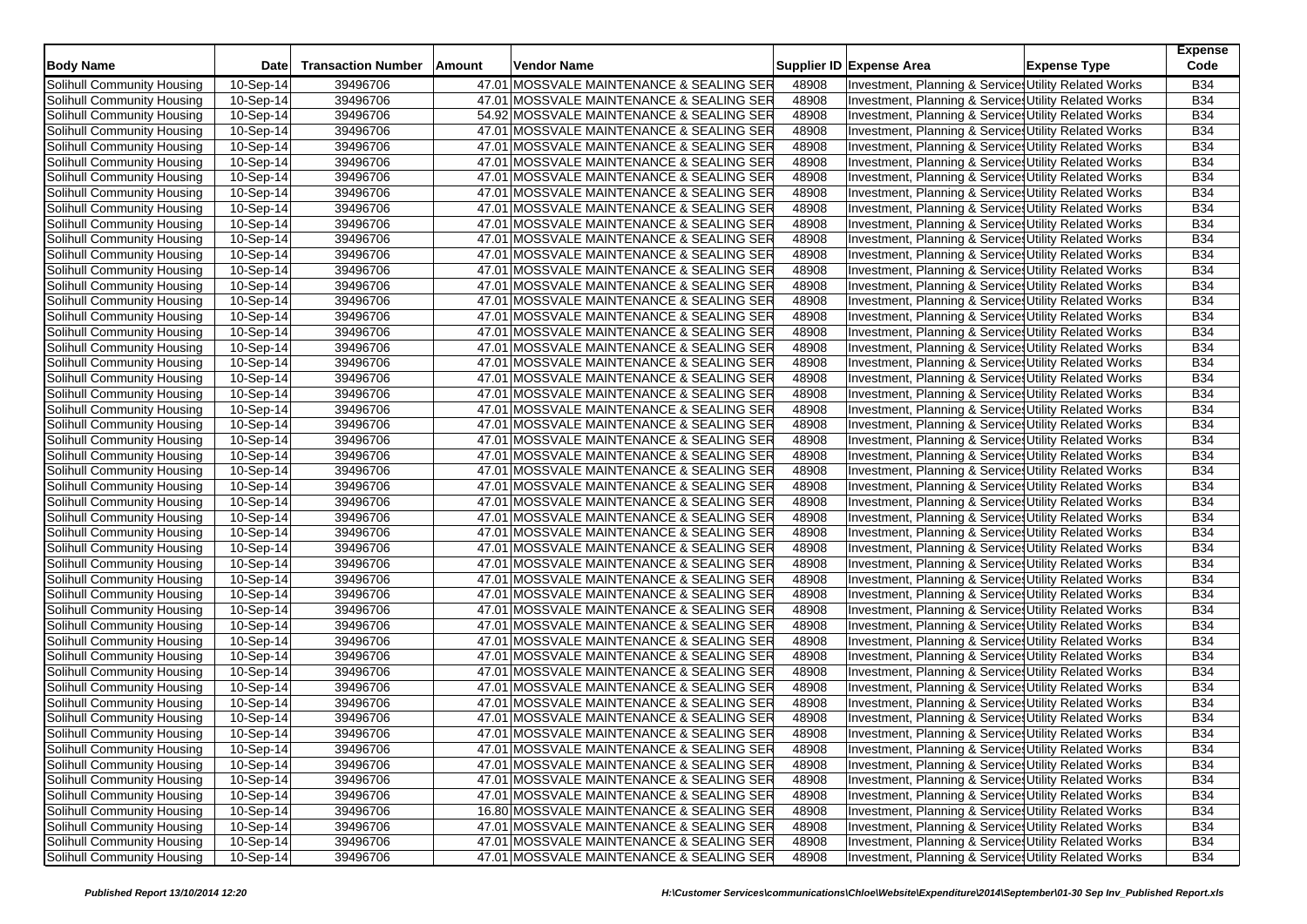| <b>Body Name</b>                                         | Date                    | <b>Transaction Number</b> | Amount | Vendor Name                                                                          |                | Supplier ID Expense Area                              | <b>Expense Type</b>                                 | <b>Expense</b><br>Code   |
|----------------------------------------------------------|-------------------------|---------------------------|--------|--------------------------------------------------------------------------------------|----------------|-------------------------------------------------------|-----------------------------------------------------|--------------------------|
| Solihull Community Housing                               | $10-Sep-14$             | 39496706                  |        | 63.89 MOSSVALE MAINTENANCE & SEALING SER                                             | 48908          | Investment, Planning & Service: Utility Related Works |                                                     | <b>B34</b>               |
| Solihull Community Housing                               | 10-Sep-14               | 39496706                  |        | 47.01 MOSSVALE MAINTENANCE & SEALING SER                                             | 48908          | Investment, Planning & Service: Utility Related Works |                                                     | <b>B34</b>               |
| Solihull Community Housing                               | 10-Sep-14               | 39496706                  |        | 47.01 MOSSVALE MAINTENANCE & SEALING SER                                             | 48908          | Investment, Planning & Service: Utility Related Works |                                                     | <b>B34</b>               |
| Solihull Community Housing                               | 10-Sep-14               | 39496706                  |        | 47.01 MOSSVALE MAINTENANCE & SEALING SER                                             | 48908          | Investment, Planning & Service: Utility Related Works |                                                     | <b>B34</b>               |
| Solihull Community Housing                               | 10-Sep-14               | 39496706                  |        | 16.80 MOSSVALE MAINTENANCE & SEALING SER                                             | 48908          | Investment, Planning & Service Utility Related Works  |                                                     | <b>B34</b>               |
| Solihull Community Housing                               | 10-Sep-14               | 39496706                  |        | 47.01 MOSSVALE MAINTENANCE & SEALING SER                                             | 48908          | Investment, Planning & Service: Utility Related Works |                                                     | <b>B34</b>               |
| Solihull Community Housing                               | 10-Sep-14               | 39496733                  |        | 93.11 MOSSVALE MAINTENANCE & SEALING SER                                             | 48908          | <b>MST</b>                                            | Voids                                               | <b>B38</b>               |
| Solihull Community Housing                               | 10-Sep-14               | 39496733                  |        | 93.11 MOSSVALE MAINTENANCE & SEALING SER                                             | 48908          | <b>MST</b>                                            | Voids                                               | <b>B38</b>               |
| Solihull Community Housing                               | 10-Sep-14               | 39496733                  |        | 93.11 MOSSVALE MAINTENANCE & SEALING SER                                             | 48908          | <b>MST</b>                                            | Voids                                               | <b>B38</b>               |
| Solihull Community Housing                               | 16-Sep-14               | 39885591                  |        | 219.16 MOSSVALE MAINTENANCE & SEALING SER                                            | 48908          | Investment, Planning & Service: Utility Related Works |                                                     | <b>B34</b>               |
| Solihull Community Housing                               | $\overline{16}$ -Sep-14 | 39885586                  |        | 232.72 MOSSVALE MAINTENANCE & SEALING SER                                            | 48908          | Capital                                               | Contractor Payments                                 | <b>B70</b>               |
| Solihull Community Housing                               | 16-Sep-14               | 39885587                  |        | 238.98 MOSSVALE MAINTENANCE & SEALING SER                                            | 48908          | Capital                                               | <b>Contractor Payments</b>                          | <b>B70</b>               |
| Solihull Community Housing                               | 18-Sep-14               | 39980548                  |        | 213.33 MOSSVALE MAINTENANCE & SEALING SER                                            | 48908          | Investment, Planning & Service: Utility Related Works |                                                     | <b>B34</b>               |
| Solihull Community Housing                               | 18-Sep-14               | 39994843                  |        | 885.00 MOSSVALE MAINTENANCE & SEALING SER                                            | 48908          | <b>MST</b>                                            | <b>Other Works</b>                                  | <b>B32</b>               |
| Solihull Community Housing                               | 18-Sep-14               | 39994849                  |        | 234.57 MOSSVALE MAINTENANCE & SEALING SER                                            | 48908          | Investment, Planning & Service Utility Related Works  |                                                     | <b>B34</b>               |
| Solihull Community Housing                               | 18-Sep-14               | 39994844                  |        | 234.57 MOSSVALE MAINTENANCE & SEALING SER                                            | 48908          | Investment, Planning & Service: Utility Related Works |                                                     | <b>B34</b>               |
| Solihull Community Housing                               | $\overline{18}$ -Sep-14 | 39994847                  |        | 220.65 MOSSVALE MAINTENANCE & SEALING SER                                            | 48908          | Investment, Planning & Services Utility Related Works |                                                     | <b>B34</b>               |
| Solihull Community Housing                               | 18-Sep-14               | 39994853                  |        | 390.40 MOSSVALE MAINTENANCE & SEALING SER                                            | 48908          | <b>MST</b>                                            | <b>Internal Works</b>                               | <b>B31</b>               |
|                                                          |                         | 40112656                  |        | 67.25 MOSSVALE MAINTENANCE & SEALING SER                                             | 48908          | <b>MST</b>                                            |                                                     | <b>B39</b>               |
| Solihull Community Housing<br>Solihull Community Housing | 26-Sep-14<br>26-Sep-14  | 40112656                  |        | 67.25 MOSSVALE MAINTENANCE & SEALING SER                                             | 48908          | <b>MST</b>                                            | Other Building costs<br><b>Other Building costs</b> | <b>B39</b>               |
|                                                          |                         |                           |        |                                                                                      |                | <b>MST</b>                                            |                                                     |                          |
| Solihull Community Housing                               | 26-Sep-14               | 40112656<br>40112656      |        | 67.25 MOSSVALE MAINTENANCE & SEALING SER<br>67.25 MOSSVALE MAINTENANCE & SEALING SER | 48908<br>48908 | <b>MST</b>                                            | <b>Other Building costs</b>                         | <b>B39</b><br><b>B39</b> |
| Solihull Community Housing                               | 26-Sep-14<br>26-Sep-14  |                           |        | 67.25 MOSSVALE MAINTENANCE & SEALING SER                                             | 48908          | <b>MST</b>                                            | Other Building costs                                |                          |
| Solihull Community Housing                               |                         | 40112656                  |        |                                                                                      |                |                                                       | Other Building costs                                | <b>B39</b>               |
| Solihull Community Housing                               | 26-Sep-14               | 40112656                  |        | 67.25 MOSSVALE MAINTENANCE & SEALING SER                                             | 48908          | <b>MST</b>                                            | <b>Other Building costs</b>                         | <b>B39</b>               |
| Solihull Community Housing                               | 26-Sep-14               | 40112656                  |        | 67.25 MOSSVALE MAINTENANCE & SEALING SER                                             | 48908          | <b>MST</b>                                            | Other Building costs                                | <b>B39</b>               |
| Solihull Community Housing                               | 26-Sep-14               | 40112656                  |        | 67.25 MOSSVALE MAINTENANCE & SEALING SER                                             | 48908          | <b>MST</b>                                            | Other Building costs                                | <b>B39</b>               |
| Solihull Community Housing                               | 26-Sep-14               | 40112656                  |        | 67.25 MOSSVALE MAINTENANCE & SEALING SER                                             | 48908          | <b>MST</b>                                            | Other Building costs                                | <b>B39</b>               |
| Solihull Community Housing                               | 26-Sep-14               | 40112656                  |        | 67.25 MOSSVALE MAINTENANCE & SEALING SER                                             | 48908          | <b>MST</b>                                            | <b>Other Building costs</b>                         | <b>B39</b>               |
| Solihull Community Housing                               | 26-Sep-14               | 40112656                  |        | 67.25 MOSSVALE MAINTENANCE & SEALING SER                                             | 48908          | <b>MST</b>                                            | <b>Other Building costs</b>                         | <b>B39</b>               |
| Solihull Community Housing                               | 26-Sep-14               | 40112656                  |        | 67.25 MOSSVALE MAINTENANCE & SEALING SER                                             | 48908          | <b>MST</b>                                            | <b>Other Building costs</b>                         | <b>B39</b>               |
| Solihull Community Housing                               | 26-Sep-14               | 40112656                  |        | 67.25 MOSSVALE MAINTENANCE & SEALING SER                                             | 48908          | <b>MST</b>                                            | <b>Other Building costs</b>                         | <b>B39</b>               |
| Solihull Community Housing                               | 26-Sep-14               | 40112656                  |        | 67.25 MOSSVALE MAINTENANCE & SEALING SER                                             | 48908          | <b>MST</b>                                            | <b>Other Building costs</b>                         | <b>B39</b>               |
| Solihull Community Housing                               | 26-Sep-14               | 40112656                  |        | 67.25 MOSSVALE MAINTENANCE & SEALING SER                                             | 48908          | <b>MST</b>                                            | <b>Other Building costs</b>                         | <b>B39</b>               |
| Solihull Community Housing                               | 26-Sep-14               | 40112656                  |        | 67.25 MOSSVALE MAINTENANCE & SEALING SER                                             | 48908          | <b>MST</b>                                            | Other Building costs                                | <b>B39</b>               |
| Solihull Community Housing                               | 26-Sep-14               | 40112645                  |        | 67.25 MOSSVALE MAINTENANCE & SEALING SER                                             | 48908          | <b>MST</b>                                            | Other Building costs                                | <b>B39</b>               |
| Solihull Community Housing                               | 26-Sep-14               | 40112645                  |        | 67.25 MOSSVALE MAINTENANCE & SEALING SER                                             | 48908          | <b>MST</b>                                            | <b>Other Building costs</b>                         | <b>B39</b>               |
| Solihull Community Housing                               | 26-Sep-14               | 40112645                  |        | 67.25 MOSSVALE MAINTENANCE & SEALING SER                                             | 48908          | <b>MST</b>                                            | <b>Other Building costs</b>                         | <b>B39</b>               |
| Solihull Community Housing                               | 26-Sep-14               | 40112645                  |        | 67.25 MOSSVALE MAINTENANCE & SEALING SER                                             | 48908          | <b>MST</b>                                            | Other Building costs                                | <b>B39</b>               |
| Solihull Community Housing                               | $26$ -Sep-14            | 40112645                  |        | 67.25 MOSSVALE MAINTENANCE & SEALING SER                                             | 48908          | <b>MST</b>                                            | <b>Other Building costs</b>                         | <b>B39</b>               |
| Solihull Community Housing                               | 26-Sep-14               | 40112645                  |        | 67.25 MOSSVALE MAINTENANCE & SEALING SER                                             | 48908          | <b>MST</b>                                            | <b>Other Building costs</b>                         | <b>B39</b>               |
| Solihull Community Housing                               | 26-Sep-14               | 40112645                  |        | 67.25 MOSSVALE MAINTENANCE & SEALING SER                                             | 48908          | <b>MST</b>                                            | Other Building costs                                | <b>B39</b>               |
| Solihull Community Housing                               | 26-Sep-14               | 40112645                  |        | 67.25 MOSSVALE MAINTENANCE & SEALING SER                                             | 48908          | <b>MST</b>                                            | <b>Other Building costs</b>                         | <b>B39</b>               |
| Solihull Community Housing                               | 26-Sep-14               | 40112645                  |        | 67.25 MOSSVALE MAINTENANCE & SEALING SER                                             | 48908          | <b>MST</b>                                            | Other Building costs                                | <b>B39</b>               |
| Solihull Community Housing                               | 26-Sep-14               | 40112645                  |        | 67.25 MOSSVALE MAINTENANCE & SEALING SER                                             | 48908          | <b>MST</b>                                            | Other Building costs                                | <b>B39</b>               |
| Solihull Community Housing                               | 26-Sep-14               | 40112645                  |        | 67.25 MOSSVALE MAINTENANCE & SEALING SER                                             | 48908          | <b>MST</b>                                            | Other Building costs                                | <b>B39</b>               |
| Solihull Community Housing                               | 26-Sep-14               | 40112645                  |        | 67.25 MOSSVALE MAINTENANCE & SEALING SER                                             | 48908          | <b>MST</b>                                            | Other Building costs                                | <b>B39</b>               |
| Solihull Community Housing                               | 26-Sep-14               | 40112645                  |        | 67.25 MOSSVALE MAINTENANCE & SEALING SER                                             | 48908          | <b>MST</b>                                            | Other Building costs                                | <b>B39</b>               |
| Solihull Community Housing                               | 26-Sep-14               | 40112645                  |        | 67.25 MOSSVALE MAINTENANCE & SEALING SER                                             | 48908          | <b>MST</b>                                            | Other Building costs                                | <b>B39</b>               |
| Solihull Community Housing                               | 26-Sep-14               | 40112645                  |        | 67.25 MOSSVALE MAINTENANCE & SEALING SER                                             | 48908          | <b>MST</b>                                            | Other Building costs                                | <b>B39</b>               |
| <b>Solihull Community Housing</b>                        | 26-Sep-14               | 40112645                  |        | 67.25 MOSSVALE MAINTENANCE & SEALING SER                                             | 48908          | <b>MST</b>                                            | Other Building costs                                | <b>B39</b>               |
| Solihull Community Housing                               | 26-Sep-14               | 40112645                  |        | 67.25 MOSSVALE MAINTENANCE & SEALING SER                                             | 48908          | <b>MST</b>                                            | Other Building costs                                | <b>B39</b>               |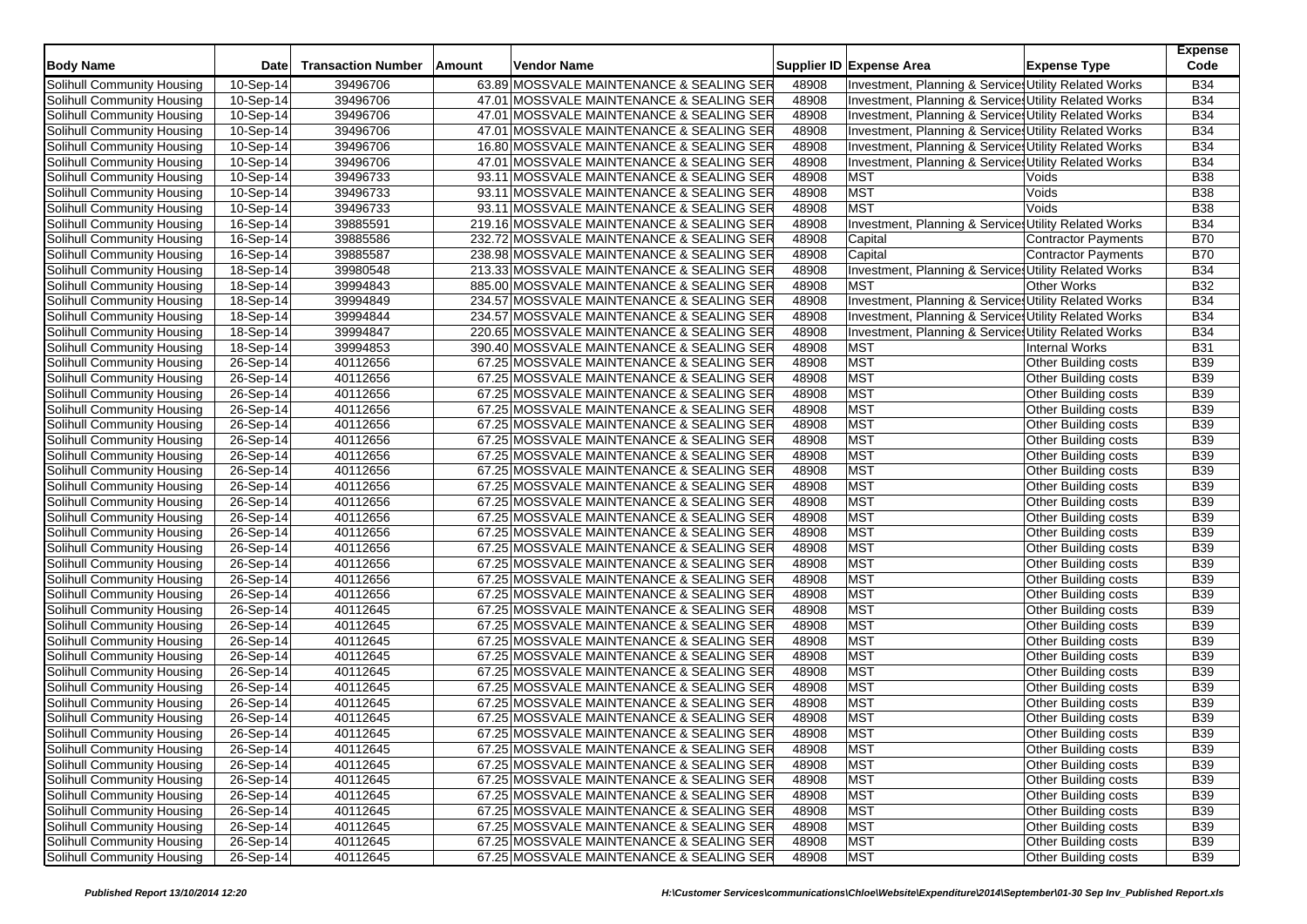|                            |             |                           |                                           |       |                                                       |                      | <b>Expense</b> |
|----------------------------|-------------|---------------------------|-------------------------------------------|-------|-------------------------------------------------------|----------------------|----------------|
| <b>Body Name</b>           | <b>Date</b> | <b>Transaction Number</b> | Vendor Name<br>Amount                     |       | Supplier ID Expense Area                              | <b>Expense Type</b>  | Code           |
| Solihull Community Housing | 26-Sep-14   | 40112645                  | 67.25 MOSSVALE MAINTENANCE & SEALING SER  | 48908 | <b>MST</b>                                            | Other Building costs | B39            |
| Solihull Community Housing | 26-Sep-14   | 40112689                  | 67.25 MOSSVALE MAINTENANCE & SEALING SER  | 48908 | <b>MST</b>                                            | Other Building costs | B39            |
| Solihull Community Housing | 26-Sep-14   | 40112689                  | 67.25 MOSSVALE MAINTENANCE & SEALING SER  | 48908 | <b>MST</b>                                            | Other Building costs | B39            |
| Solihull Community Housing | 26-Sep-14   | 40112689                  | 67.25 MOSSVALE MAINTENANCE & SEALING SER  | 48908 | <b>MST</b>                                            | Other Building costs | B39            |
| Solihull Community Housing | 26-Sep-14   | 40112689                  | 67.25 MOSSVALE MAINTENANCE & SEALING SER  | 48908 | <b>MST</b>                                            | Other Building costs | B39            |
| Solihull Community Housing | 26-Sep-14   | 40112689                  | 67.25 MOSSVALE MAINTENANCE & SEALING SER  | 48908 | <b>MST</b>                                            | Other Building costs | B39            |
| Solihull Community Housing | 26-Sep-14   | 40112689                  | 67.25 MOSSVALE MAINTENANCE & SEALING SER  | 48908 | <b>MST</b>                                            | Other Building costs | B39            |
| Solihull Community Housing | 26-Sep-14   | 40112689                  | 67.25 MOSSVALE MAINTENANCE & SEALING SER  | 48908 | <b>MST</b>                                            | Other Building costs | B39            |
| Solihull Community Housing | 26-Sep-14   | 40112689                  | 67.25 MOSSVALE MAINTENANCE & SEALING SER  | 48908 | <b>MST</b>                                            | Other Building costs | B39            |
| Solihull Community Housing | 26-Sep-14   | 40112689                  | 67.25 MOSSVALE MAINTENANCE & SEALING SER  | 48908 | <b>MST</b>                                            | Other Building costs | B39            |
| Solihull Community Housing | 26-Sep-14   | 40112658                  | 219.16 MOSSVALE MAINTENANCE & SEALING SER | 48908 | Investment, Planning & Services Utility Related Works |                      | <b>B34</b>     |
| Solihull Community Housing | 26-Sep-14   | 40112655                  | 47.01 MOSSVALE MAINTENANCE & SEALING SER  | 48908 | Investment, Planning & Service: Utility Related Works |                      | <b>B34</b>     |
| Solihull Community Housing | 26-Sep-14   | 40112655                  | 47.01 MOSSVALE MAINTENANCE & SEALING SER  | 48908 | Investment, Planning & Service: Utility Related Works |                      | <b>B34</b>     |
| Solihull Community Housing | 26-Sep-14   | 40112655                  | 47.01 MOSSVALE MAINTENANCE & SEALING SER  | 48908 | Investment, Planning & Service: Utility Related Works |                      | <b>B34</b>     |
| Solihull Community Housing | 26-Sep-14   | 40112655                  | 47.01 MOSSVALE MAINTENANCE & SEALING SER  | 48908 | Investment, Planning & Service, Utility Related Works |                      | <b>B34</b>     |
| Solihull Community Housing | 26-Sep-14   | 40112655                  | 47.01 MOSSVALE MAINTENANCE & SEALING SER  | 48908 | Investment, Planning & Service: Utility Related Works |                      | <b>B34</b>     |
| Solihull Community Housing | 26-Sep-14   | 40112655                  | 47.01 MOSSVALE MAINTENANCE & SEALING SER  | 48908 | Investment, Planning & Service: Utility Related Works |                      | <b>B34</b>     |
| Solihull Community Housing | 26-Sep-14   | 40112655                  | 47.01 MOSSVALE MAINTENANCE & SEALING SER  | 48908 | Investment, Planning & Service, Utility Related Works |                      | <b>B34</b>     |
| Solihull Community Housing | 26-Sep-14   | 40112655                  | 47.01 MOSSVALE MAINTENANCE & SEALING SER  | 48908 | Investment, Planning & Service: Utility Related Works |                      | <b>B34</b>     |
| Solihull Community Housing | 26-Sep-14   | 40112655                  | 47.01 MOSSVALE MAINTENANCE & SEALING SER  | 48908 | Investment, Planning & Service: Utility Related Works |                      | <b>B34</b>     |
| Solihull Community Housing | 26-Sep-14   | 40112655                  | 47.01 MOSSVALE MAINTENANCE & SEALING SER  | 48908 | Investment, Planning & Service, Utility Related Works |                      | <b>B34</b>     |
| Solihull Community Housing | 26-Sep-14   | 40112655                  | 47.01 MOSSVALE MAINTENANCE & SEALING SER  | 48908 | Investment, Planning & Service: Utility Related Works |                      | <b>B34</b>     |
| Solihull Community Housing | 26-Sep-14   | 40112655                  | 16.80 MOSSVALE MAINTENANCE & SEALING SER  | 48908 | Investment, Planning & Service: Utility Related Works |                      | <b>B34</b>     |
| Solihull Community Housing | 26-Sep-14   | 40112655                  | 47.01 MOSSVALE MAINTENANCE & SEALING SER  | 48908 | Investment, Planning & Service: Utility Related Works |                      | <b>B34</b>     |
| Solihull Community Housing | 26-Sep-14   | 40112655                  | 47.01 MOSSVALE MAINTENANCE & SEALING SER  | 48908 | Investment, Planning & Service: Utility Related Works |                      | <b>B34</b>     |
| Solihull Community Housing | 26-Sep-14   | 40112655                  | 47.01 MOSSVALE MAINTENANCE & SEALING SER  | 48908 | Investment, Planning & Service: Utility Related Works |                      | <b>B34</b>     |
| Solihull Community Housing | 26-Sep-14   | 40112655                  | 47.01 MOSSVALE MAINTENANCE & SEALING SER  | 48908 | Investment, Planning & Service, Utility Related Works |                      | <b>B34</b>     |
| Solihull Community Housing | 26-Sep-14   | 40112655                  | 47.01 MOSSVALE MAINTENANCE & SEALING SER  | 48908 | Investment, Planning & Service: Utility Related Works |                      | <b>B34</b>     |
| Solihull Community Housing | 26-Sep-14   | 40112655                  | 47.01 MOSSVALE MAINTENANCE & SEALING SER  | 48908 | Investment, Planning & Service: Utility Related Works |                      | <b>B34</b>     |
| Solihull Community Housing | 26-Sep-14   | 40112655                  | 47.01 MOSSVALE MAINTENANCE & SEALING SER  | 48908 | Investment, Planning & Service, Utility Related Works |                      | <b>B34</b>     |
| Solihull Community Housing | 26-Sep-14   | 40112655                  | 47.01 MOSSVALE MAINTENANCE & SEALING SER  | 48908 | Investment, Planning & Service: Utility Related Works |                      | <b>B34</b>     |
| Solihull Community Housing | 26-Sep-14   | 40112655                  | 47.01 MOSSVALE MAINTENANCE & SEALING SER  | 48908 | Investment, Planning & Service: Utility Related Works |                      | <b>B34</b>     |
| Solihull Community Housing | 26-Sep-14   | 40112655                  | 47.01 MOSSVALE MAINTENANCE & SEALING SER  | 48908 | Investment, Planning & Service, Utility Related Works |                      | <b>B34</b>     |
| Solihull Community Housing | 26-Sep-14   | 40112655                  | 47.01 MOSSVALE MAINTENANCE & SEALING SER  | 48908 | Investment, Planning & Service: Utility Related Works |                      | <b>B34</b>     |
| Solihull Community Housing | 26-Sep-14   | 40112655                  | 47.01 MOSSVALE MAINTENANCE & SEALING SER  | 48908 | Investment, Planning & Service: Utility Related Works |                      | <b>B34</b>     |
| Solihull Community Housing | 26-Sep-14   | 40112655                  | 47.01 MOSSVALE MAINTENANCE & SEALING SER  | 48908 | Investment, Planning & Service, Utility Related Works |                      | <b>B34</b>     |
| Solihull Community Housing | 26-Sep-14   | 40112655                  | 47.01 MOSSVALE MAINTENANCE & SEALING SER  | 48908 | Investment, Planning & Service: Utility Related Works |                      | <b>B34</b>     |
| Solihull Community Housing | 26-Sep-14   | 40112655                  | 47.01 MOSSVALE MAINTENANCE & SEALING SER  | 48908 | Investment, Planning & Service: Utility Related Works |                      | B34            |
| Solihull Community Housing | $26-Sep-14$ | 40112655                  | 47.01 MOSSVALE MAINTENANCE & SEALING SER  | 48908 | Investment, Planning & Service, Utility Related Works |                      | <b>B34</b>     |
| Solihull Community Housing | 26-Sep-14   | 40112655                  | 47.01 MOSSVALE MAINTENANCE & SEALING SER  | 48908 | Investment, Planning & Service: Utility Related Works |                      | <b>B34</b>     |
| Solihull Community Housing | 26-Sep-14   | 40112655                  | 47.01 MOSSVALE MAINTENANCE & SEALING SER  | 48908 | Investment, Planning & Service: Utility Related Works |                      | <b>B34</b>     |
| Solihull Community Housing | 26-Sep-14   | 40112655                  | 47.01 MOSSVALE MAINTENANCE & SEALING SER  | 48908 | Investment, Planning & Service, Utility Related Works |                      | <b>B34</b>     |
| Solihull Community Housing | 26-Sep-14   | 40112655                  | 47.01 MOSSVALE MAINTENANCE & SEALING SER  | 48908 | Investment, Planning & Services Utility Related Works |                      | B34            |
| Solihull Community Housing | 26-Sep-14   | 40112655                  | 47.01 MOSSVALE MAINTENANCE & SEALING SER  | 48908 | Investment, Planning & Services Utility Related Works |                      | <b>B34</b>     |
| Solihull Community Housing | 26-Sep-14   | 40112655                  | 47.01 MOSSVALE MAINTENANCE & SEALING SER  | 48908 | Investment, Planning & Services Utility Related Works |                      | <b>B34</b>     |
| Solihull Community Housing | 26-Sep-14   | 40112655                  | 47.01 MOSSVALE MAINTENANCE & SEALING SER  | 48908 | Investment, Planning & Service: Utility Related Works |                      | <b>B34</b>     |
| Solihull Community Housing | 26-Sep-14   | 40112655                  | 16.80 MOSSVALE MAINTENANCE & SEALING SER  | 48908 | Investment, Planning & Services Utility Related Works |                      | <b>B34</b>     |
| Solihull Community Housing | 26-Sep-14   | 40112655                  | 47.01 MOSSVALE MAINTENANCE & SEALING SER  | 48908 | Investment, Planning & Service Utility Related Works  |                      | <b>B34</b>     |
| Solihull Community Housing | 26-Sep-14   | 40112655                  | 47.01 MOSSVALE MAINTENANCE & SEALING SER  | 48908 | Investment, Planning & Service: Utility Related Works |                      | <b>B34</b>     |
| Solihull Community Housing | 26-Sep-14   | 40112655                  | 47.01 MOSSVALE MAINTENANCE & SEALING SER  | 48908 | Investment, Planning & Service, Utility Related Works |                      | <b>B34</b>     |
| Solihull Community Housing | 26-Sep-14   | 40112655                  | 47.01 MOSSVALE MAINTENANCE & SEALING SER  | 48908 | Investment, Planning & Services Utility Related Works |                      | <b>B34</b>     |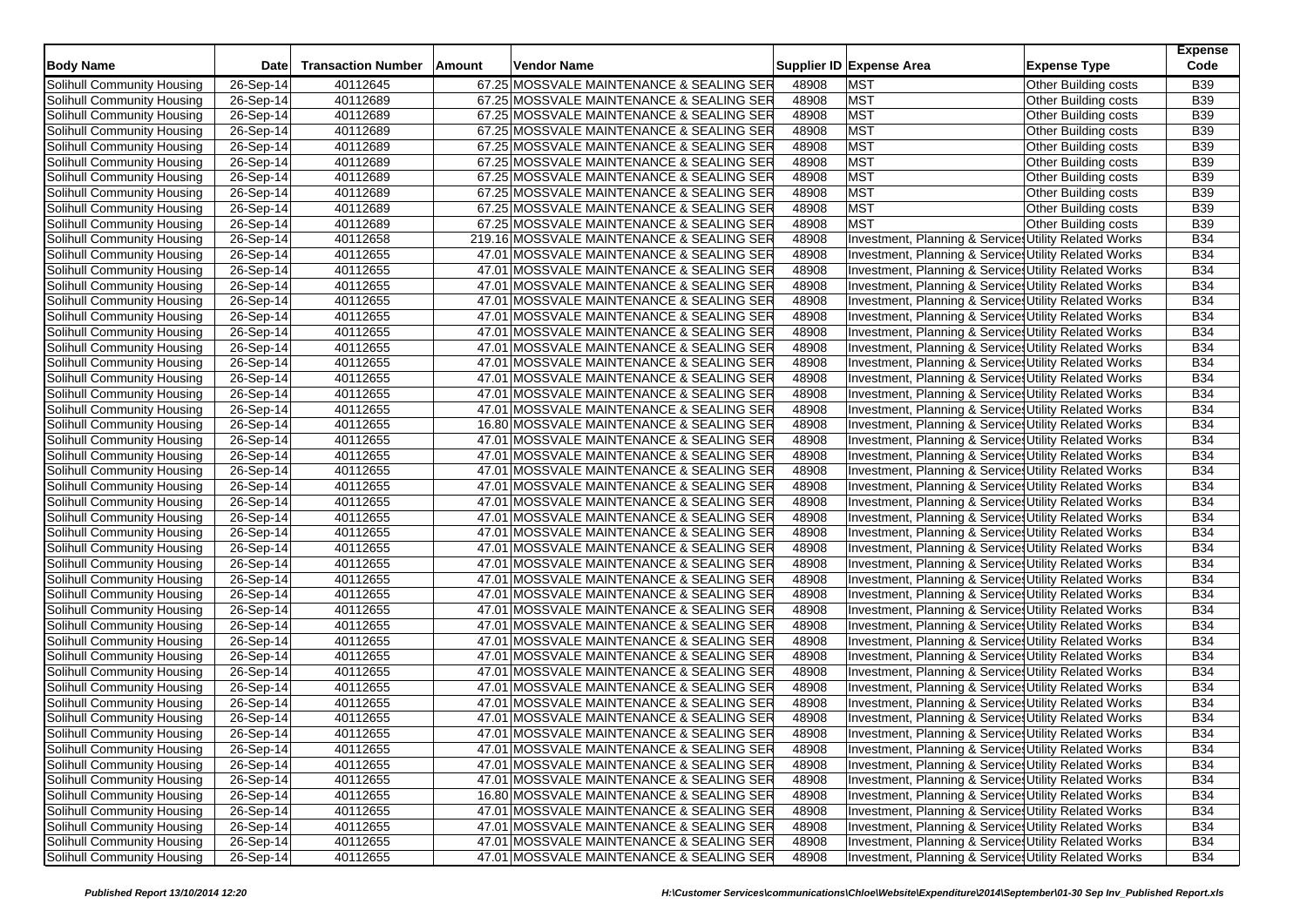| <b>Body Name</b>           | <b>Date</b> | <b>Transaction Number</b> | Vendor Name<br>Amount                     |       | Supplier ID Expense Area                                        | <b>Expense Type</b> | <b>Expense</b><br>Code |
|----------------------------|-------------|---------------------------|-------------------------------------------|-------|-----------------------------------------------------------------|---------------------|------------------------|
| Solihull Community Housing | 26-Sep-14   | 40112655                  | 47.01 MOSSVALE MAINTENANCE & SEALING SER  | 48908 | Investment, Planning & Service: Utility Related Works           |                     | <b>B34</b>             |
| Solihull Community Housing | 26-Sep-14   | 40112655                  | 47.01 MOSSVALE MAINTENANCE & SEALING SER  | 48908 | Investment, Planning & Service, Utility Related Works           |                     | <b>B34</b>             |
| Solihull Community Housing | 26-Sep-14   | 40112655                  | 47.01 MOSSVALE MAINTENANCE & SEALING SER  | 48908 | Investment, Planning & Service, Utility Related Works           |                     | <b>B34</b>             |
| Solihull Community Housing | 26-Sep-14   | 40112655                  | 47.01 MOSSVALE MAINTENANCE & SEALING SER  | 48908 | Investment, Planning & Service, Utility Related Works           |                     | <b>B34</b>             |
| Solihull Community Housing | 26-Sep-14   | 40112655                  | 47.01 MOSSVALE MAINTENANCE & SEALING SER  | 48908 | Investment, Planning & Service: Utility Related Works           |                     | <b>B34</b>             |
| Solihull Community Housing | 26-Sep-14   | 40112655                  | 16.80 MOSSVALE MAINTENANCE & SEALING SER  | 48908 | Investment, Planning & Service, Utility Related Works           |                     | <b>B34</b>             |
| Solihull Community Housing | 26-Sep-14   | 40112655                  | 47.01 MOSSVALE MAINTENANCE & SEALING SER  | 48908 | Investment, Planning & Service, Utility Related Works           |                     | <b>B34</b>             |
| Solihull Community Housing | 26-Sep-14   | 40112655                  | 47.01 MOSSVALE MAINTENANCE & SEALING SER  | 48908 | Investment, Planning & Service: Utility Related Works           |                     | <b>B34</b>             |
| Solihull Community Housing | 26-Sep-14   | 40112655                  | 47.01 MOSSVALE MAINTENANCE & SEALING SER  | 48908 | <b>Investment, Planning &amp; Service Utility Related Works</b> |                     | <b>B34</b>             |
| Solihull Community Housing | 26-Sep-14   | 40112655                  | 47.01 MOSSVALE MAINTENANCE & SEALING SER  | 48908 | Investment, Planning & Service: Utility Related Works           |                     | <b>B34</b>             |
| Solihull Community Housing | 26-Sep-14   | 40112655                  | 47.01 MOSSVALE MAINTENANCE & SEALING SER  | 48908 | Investment, Planning & Service: Utility Related Works           |                     | <b>B34</b>             |
| Solihull Community Housing | 26-Sep-14   | 40112655                  | 47.01 MOSSVALE MAINTENANCE & SEALING SER  | 48908 | Investment, Planning & Service, Utility Related Works           |                     | <b>B34</b>             |
| Solihull Community Housing | 26-Sep-14   | 40112655                  | 47.01 MOSSVALE MAINTENANCE & SEALING SER  | 48908 | Investment, Planning & Service: Utility Related Works           |                     | <b>B34</b>             |
| Solihull Community Housing | 26-Sep-14   | 40112655                  | 47.01 MOSSVALE MAINTENANCE & SEALING SER  | 48908 | Investment, Planning & Service: Utility Related Works           |                     | <b>B34</b>             |
| Solihull Community Housing | 26-Sep-14   | 40112655                  | 47.01 MOSSVALE MAINTENANCE & SEALING SER  | 48908 | Investment, Planning & Service, Utility Related Works           |                     | <b>B34</b>             |
| Solihull Community Housing | 26-Sep-14   | 40112655                  | 47.01 MOSSVALE MAINTENANCE & SEALING SER  | 48908 | Investment, Planning & Service, Utility Related Works           |                     | <b>B34</b>             |
| Solihull Community Housing | 26-Sep-14   | 40112655                  | 47.01 MOSSVALE MAINTENANCE & SEALING SER  | 48908 | Investment, Planning & Service: Utility Related Works           |                     | <b>B34</b>             |
| Solihull Community Housing | 26-Sep-14   | 40112655                  | 47.01 MOSSVALE MAINTENANCE & SEALING SER  | 48908 | Investment, Planning & Service, Utility Related Works           |                     | <b>B34</b>             |
| Solihull Community Housing | 26-Sep-14   | 40112655                  | 47.01 MOSSVALE MAINTENANCE & SEALING SER  | 48908 | Investment, Planning & Service: Utility Related Works           |                     | <b>B34</b>             |
| Solihull Community Housing | 26-Sep-14   | 40112655                  | 47.01 MOSSVALE MAINTENANCE & SEALING SER  | 48908 | Investment, Planning & Service: Utility Related Works           |                     | <b>B34</b>             |
| Solihull Community Housing | 26-Sep-14   | 40112655                  | 47.01 MOSSVALE MAINTENANCE & SEALING SER  | 48908 | Investment, Planning & Service: Utility Related Works           |                     | <b>B34</b>             |
| Solihull Community Housing | 26-Sep-14   | 40112655                  | 47.01 MOSSVALE MAINTENANCE & SEALING SER  | 48908 | Investment, Planning & Service: Utility Related Works           |                     | <b>B34</b>             |
| Solihull Community Housing | 26-Sep-14   | 40112655                  | 47.01 MOSSVALE MAINTENANCE & SEALING SER  | 48908 | Investment, Planning & Service Utility Related Works            |                     | <b>B34</b>             |
| Solihull Community Housing | 26-Sep-14   | 40112655                  | 47.01 MOSSVALE MAINTENANCE & SEALING SER  | 48908 | Investment, Planning & Service: Utility Related Works           |                     | <b>B34</b>             |
| Solihull Community Housing | 26-Sep-14   | 40112655                  | 63.89 MOSSVALE MAINTENANCE & SEALING SER  | 48908 | Investment, Planning & Service: Utility Related Works           |                     | <b>B34</b>             |
| Solihull Community Housing | 26-Sep-14   | 40112655                  | 16.80 MOSSVALE MAINTENANCE & SEALING SER  | 48908 | Investment, Planning & Service: Utility Related Works           |                     | B34                    |
| Solihull Community Housing | 26-Sep-14   | 40112655                  | 16.80 MOSSVALE MAINTENANCE & SEALING SER  | 48908 | Investment, Planning & Service, Utility Related Works           |                     | <b>B34</b>             |
| Solihull Community Housing | 26-Sep-14   | 40112655                  | 16.80 MOSSVALE MAINTENANCE & SEALING SER  | 48908 | Investment, Planning & Service, Utility Related Works           |                     | <b>B34</b>             |
| Solihull Community Housing | 26-Sep-14   | 40112655                  | 16.80 MOSSVALE MAINTENANCE & SEALING SER  | 48908 | Investment, Planning & Service: Utility Related Works           |                     | <b>B34</b>             |
| Solihull Community Housing | 26-Sep-14   | 40112655                  | 47.01 MOSSVALE MAINTENANCE & SEALING SER  | 48908 | Investment, Planning & Service: Utility Related Works           |                     | <b>B34</b>             |
| Solihull Community Housing | 26-Sep-14   | 40112655                  | 16.80 MOSSVALE MAINTENANCE & SEALING SER  | 48908 | Investment, Planning & Service: Utility Related Works           |                     | <b>B34</b>             |
| Solihull Community Housing | 26-Sep-14   | 40112655                  | 16.80 MOSSVALE MAINTENANCE & SEALING SER  | 48908 | Investment, Planning & Service: Utility Related Works           |                     | <b>B34</b>             |
| Solihull Community Housing | 26-Sep-14   | 40112655                  | 47.01 MOSSVALE MAINTENANCE & SEALING SER  | 48908 | Investment, Planning & Service: Utility Related Works           |                     | <b>B34</b>             |
| Solihull Community Housing | 26-Sep-14   | 40112651                  | 789.07 MOSSVALE MAINTENANCE & SEALING SER | 48908 | Investment, Planning & Service: Utility Related Works           |                     | B34                    |
| Solihull Community Housing | 26-Sep-14   | 40112649                  | 219.16 MOSSVALE MAINTENANCE & SEALING SER | 48908 | Investment, Planning & Service: Utility Related Works           |                     | <b>B34</b>             |
| Solihull Community Housing | 26-Sep-14   | 40112643                  | 339.86 MOSSVALE MAINTENANCE & SEALING SER | 48908 | Investment, Planning & Service: Utility Related Works           |                     | <b>B34</b>             |
| Solihull Community Housing | 26-Sep-14   | 40112684                  | 215.72 MOSSVALE MAINTENANCE & SEALING SER | 48908 | Investment, Planning & Service, Utility Related Works           |                     | <b>B34</b>             |
| Solihull Community Housing | 26-Sep-14   | 40112682                  | 219.16 MOSSVALE MAINTENANCE & SEALING SER | 48908 | Investment, Planning & Service: Utility Related Works           |                     | <b>B34</b>             |
| Solihull Community Housing | 26-Sep-14   | 40112686                  | 47.01 MOSSVALE MAINTENANCE & SEALING SER  | 48908 | Investment, Planning & Service: Utility Related Works           |                     | <b>B34</b>             |
| Solihull Community Housing | 26-Sep-14   | 40112686                  | 47.01 MOSSVALE MAINTENANCE & SEALING SER  | 48908 | Investment, Planning & Service, Utility Related Works           |                     | B34                    |
| Solihull Community Housing | 26-Sep-14   | 40112686                  | 47.01 MOSSVALE MAINTENANCE & SEALING SER  | 48908 | Investment, Planning & Service: Utility Related Works           |                     | <b>B34</b>             |
| Solihull Community Housing | 26-Sep-14   | 40112686                  | 47.01 MOSSVALE MAINTENANCE & SEALING SER  | 48908 | Investment, Planning & Service: Utility Related Works           |                     | <b>B34</b>             |
| Solihull Community Housing | 26-Sep-14   | 40112686                  | 47.01 MOSSVALE MAINTENANCE & SEALING SER  | 48908 | Investment, Planning & Service, Utility Related Works           |                     | <b>B34</b>             |
| Solihull Community Housing | 26-Sep-14   | 40112686                  | 47.01 MOSSVALE MAINTENANCE & SEALING SER  | 48908 | Investment, Planning & Services Utility Related Works           |                     | <b>B34</b>             |
| Solihull Community Housing | 26-Sep-14   | 40112686                  | 47.01 MOSSVALE MAINTENANCE & SEALING SER  | 48908 | Investment, Planning & Services Utility Related Works           |                     | <b>B34</b>             |
| Solihull Community Housing | 26-Sep-14   | 40112686                  | 47.01 MOSSVALE MAINTENANCE & SEALING SER  | 48908 | Investment, Planning & Service: Utility Related Works           |                     | <b>B34</b>             |
| Solihull Community Housing | 26-Sep-14   | 40112686                  | 47.01 MOSSVALE MAINTENANCE & SEALING SER  | 48908 | Investment, Planning & Service Utility Related Works            |                     | <b>B34</b>             |
| Solihull Community Housing | 26-Sep-14   | 40112686                  | 47.01 MOSSVALE MAINTENANCE & SEALING SER  | 48908 | Investment, Planning & Services Utility Related Works           |                     | <b>B34</b>             |
| Solihull Community Housing | 26-Sep-14   | 40112686                  | 47.01 MOSSVALE MAINTENANCE & SEALING SER  | 48908 | Investment, Planning & Services Utility Related Works           |                     | <b>B34</b>             |
| Solihull Community Housing | 26-Sep-14   | 40112686                  | 47.01 MOSSVALE MAINTENANCE & SEALING SER  | 48908 | Investment, Planning & Services Utility Related Works           |                     | <b>B34</b>             |
| Solihull Community Housing | 26-Sep-14   | 40112686                  | 47.01 MOSSVALE MAINTENANCE & SEALING SER  | 48908 | Investment, Planning & Services Utility Related Works           |                     | <b>B34</b>             |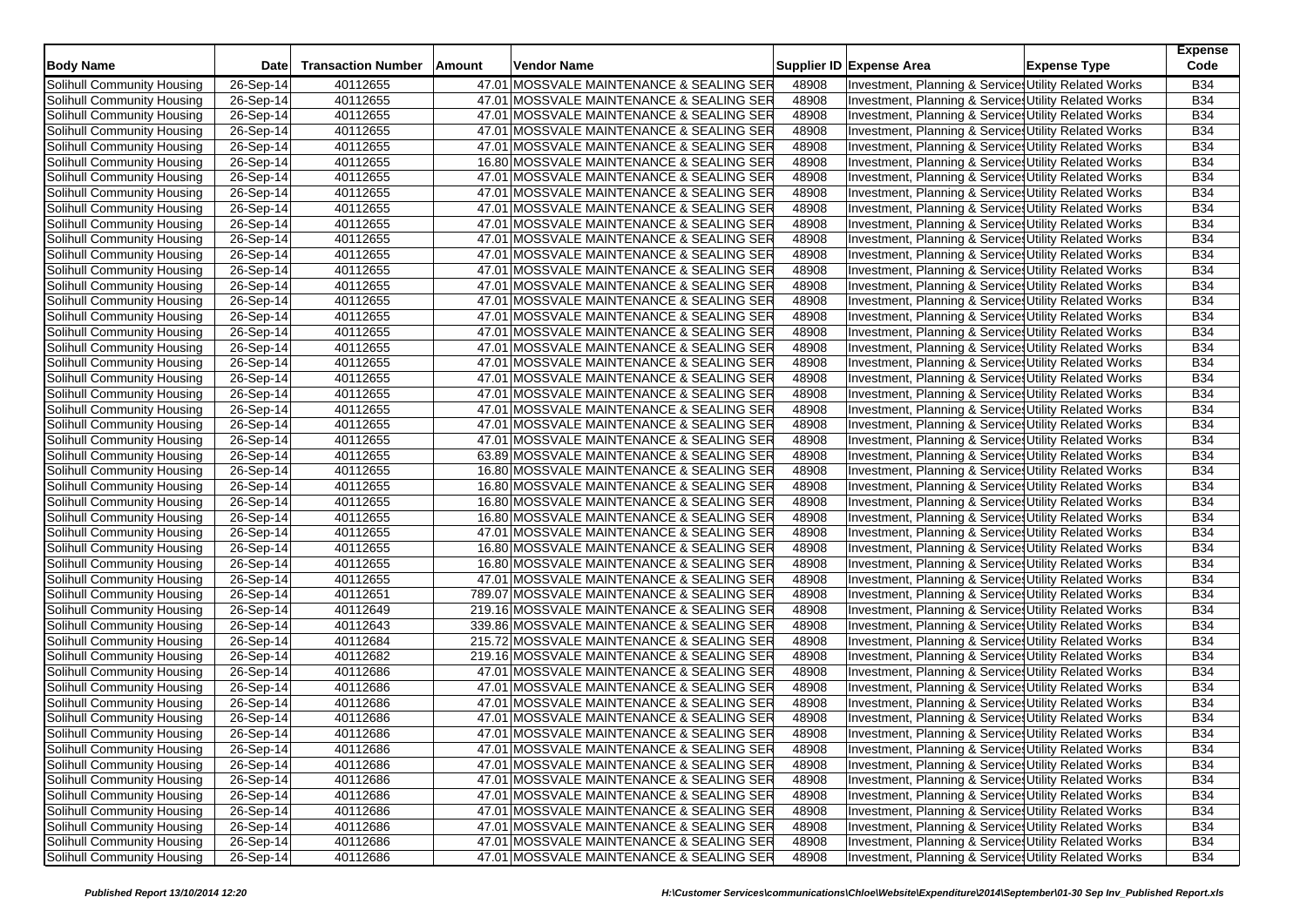| <b>Body Name</b>                  | <b>Date</b> | <b>Transaction Number</b> | Amount | Vendor Name                              |       | Supplier ID Expense Area                              | <b>Expense Type</b> | <b>Expense</b><br>Code |
|-----------------------------------|-------------|---------------------------|--------|------------------------------------------|-------|-------------------------------------------------------|---------------------|------------------------|
| Solihull Community Housing        | 26-Sep-14   | 40112686                  |        | 47.01 MOSSVALE MAINTENANCE & SEALING SER | 48908 | Investment, Planning & Services Utility Related Works |                     | <b>B34</b>             |
| Solihull Community Housing        | 26-Sep-14   | 40112686                  |        | 47.01 MOSSVALE MAINTENANCE & SEALING SER | 48908 | Investment, Planning & Service, Utility Related Works |                     | <b>B34</b>             |
| Solihull Community Housing        | 26-Sep-14   | 40112686                  |        | 47.01 MOSSVALE MAINTENANCE & SEALING SER | 48908 | Investment, Planning & Service: Utility Related Works |                     | <b>B34</b>             |
| Solihull Community Housing        | 26-Sep-14   | 40112686                  |        | 16.80 MOSSVALE MAINTENANCE & SEALING SER | 48908 | Investment, Planning & Service: Utility Related Works |                     | <b>B34</b>             |
| Solihull Community Housing        | 26-Sep-14   | 40112686                  |        | 47.01 MOSSVALE MAINTENANCE & SEALING SER | 48908 | Investment, Planning & Service: Utility Related Works |                     | <b>B34</b>             |
| Solihull Community Housing        | 26-Sep-14   | 40112686                  |        | 47.01 MOSSVALE MAINTENANCE & SEALING SER | 48908 | Investment, Planning & Service: Utility Related Works |                     | <b>B34</b>             |
| Solihull Community Housing        | 26-Sep-14   | 40112686                  |        | 47.01 MOSSVALE MAINTENANCE & SEALING SER | 48908 | Investment, Planning & Service, Utility Related Works |                     | <b>B34</b>             |
| Solihull Community Housing        | 26-Sep-14   | 40112686                  |        | 47.01 MOSSVALE MAINTENANCE & SEALING SER | 48908 | Investment, Planning & Service: Utility Related Works |                     | <b>B34</b>             |
| Solihull Community Housing        | 26-Sep-14   | 40112686                  |        | 47.01 MOSSVALE MAINTENANCE & SEALING SER | 48908 | Investment, Planning & Service: Utility Related Works |                     | <b>B34</b>             |
| Solihull Community Housing        | 26-Sep-14   | 40112686                  |        | 47.01 MOSSVALE MAINTENANCE & SEALING SER | 48908 | Investment, Planning & Service: Utility Related Works |                     | <b>B34</b>             |
| Solihull Community Housing        | 26-Sep-14   | 40112686                  |        | 47.01 MOSSVALE MAINTENANCE & SEALING SER | 48908 | Investment, Planning & Service, Utility Related Works |                     | <b>B34</b>             |
| Solihull Community Housing        | 26-Sep-14   | 40112686                  |        | 47.01 MOSSVALE MAINTENANCE & SEALING SER | 48908 | Investment, Planning & Service Utility Related Works  |                     | <b>B34</b>             |
| Solihull Community Housing        | 26-Sep-14   | 40112686                  |        | 47.01 MOSSVALE MAINTENANCE & SEALING SER | 48908 | Investment, Planning & Service: Utility Related Works |                     | <b>B34</b>             |
| Solihull Community Housing        | 26-Sep-14   | 40112686                  |        | 47.01 MOSSVALE MAINTENANCE & SEALING SER | 48908 | Investment, Planning & Service, Utility Related Works |                     | <b>B34</b>             |
| Solihull Community Housing        | 26-Sep-14   | 40112686                  |        | 47.01 MOSSVALE MAINTENANCE & SEALING SER | 48908 | Investment, Planning & Service, Utility Related Works |                     | <b>B34</b>             |
| Solihull Community Housing        | 26-Sep-14   | 40112686                  |        | 47.01 MOSSVALE MAINTENANCE & SEALING SER | 48908 | Investment, Planning & Service: Utility Related Works |                     | <b>B34</b>             |
| Solihull Community Housing        | 26-Sep-14   | 40112686                  |        | 47.01 MOSSVALE MAINTENANCE & SEALING SER | 48908 | Investment, Planning & Service: Utility Related Works |                     | <b>B34</b>             |
| Solihull Community Housing        | 26-Sep-14   | 40112686                  |        | 47.01 MOSSVALE MAINTENANCE & SEALING SER | 48908 | Investment, Planning & Service, Utility Related Works |                     | <b>B34</b>             |
| Solihull Community Housing        | 26-Sep-14   | 40112686                  |        | 47.01 MOSSVALE MAINTENANCE & SEALING SER | 48908 | Investment, Planning & Service: Utility Related Works |                     | <b>B34</b>             |
| Solihull Community Housing        | 26-Sep-14   | 40112686                  |        | 47.01 MOSSVALE MAINTENANCE & SEALING SER | 48908 | Investment, Planning & Service: Utility Related Works |                     | <b>B34</b>             |
| Solihull Community Housing        | 26-Sep-14   | 40112686                  |        | 16.80 MOSSVALE MAINTENANCE & SEALING SER | 48908 | Investment, Planning & Service, Utility Related Works |                     | <b>B34</b>             |
| Solihull Community Housing        | 26-Sep-14   | 40112686                  |        | 47.01 MOSSVALE MAINTENANCE & SEALING SER | 48908 | Investment, Planning & Service: Utility Related Works |                     | <b>B34</b>             |
| Solihull Community Housing        | 26-Sep-14   | 40112686                  |        | 47.01 MOSSVALE MAINTENANCE & SEALING SER | 48908 | Investment, Planning & Service: Utility Related Works |                     | <b>B34</b>             |
| Solihull Community Housing        | 26-Sep-14   | 40112686                  |        | 47.01 MOSSVALE MAINTENANCE & SEALING SER | 48908 | Investment, Planning & Service, Utility Related Works |                     | <b>B34</b>             |
| Solihull Community Housing        | 26-Sep-14   | 40112686                  |        | 47.01 MOSSVALE MAINTENANCE & SEALING SER | 48908 | Investment, Planning & Service: Utility Related Works |                     | <b>B34</b>             |
| Solihull Community Housing        | 26-Sep-14   | 40112686                  |        | 47.01 MOSSVALE MAINTENANCE & SEALING SER | 48908 | Investment, Planning & Service: Utility Related Works |                     | <b>B34</b>             |
| Solihull Community Housing        | 26-Sep-14   | 40112686                  |        | 47.01 MOSSVALE MAINTENANCE & SEALING SER | 48908 | Investment, Planning & Service, Utility Related Works |                     | <b>B34</b>             |
| Solihull Community Housing        | 26-Sep-14   | 40112686                  |        | 47.01 MOSSVALE MAINTENANCE & SEALING SER | 48908 | Investment, Planning & Service: Utility Related Works |                     | <b>B34</b>             |
| Solihull Community Housing        | 26-Sep-14   | 40112686                  |        | 47.01 MOSSVALE MAINTENANCE & SEALING SER | 48908 | Investment, Planning & Service: Utility Related Works |                     | <b>B34</b>             |
| Solihull Community Housing        | 26-Sep-14   | 40112686                  |        | 47.01 MOSSVALE MAINTENANCE & SEALING SER | 48908 | Investment, Planning & Service, Utility Related Works |                     | <b>B34</b>             |
| Solihull Community Housing        | 26-Sep-14   | 40112686                  |        | 47.01 MOSSVALE MAINTENANCE & SEALING SER | 48908 | Investment, Planning & Service: Utility Related Works |                     | <b>B34</b>             |
| Solihull Community Housing        | 26-Sep-14   | 40112686                  |        | 47.01 MOSSVALE MAINTENANCE & SEALING SER | 48908 | Investment, Planning & Service, Utility Related Works |                     | B34                    |
| Solihull Community Housing        | 26-Sep-14   | 40112686                  |        | 47.01 MOSSVALE MAINTENANCE & SEALING SER | 48908 | Investment, Planning & Service, Utility Related Works |                     | <b>B34</b>             |
| Solihull Community Housing        | 26-Sep-14   | 40112686                  |        | 47.01 MOSSVALE MAINTENANCE & SEALING SER | 48908 | Investment, Planning & Service: Utility Related Works |                     | <b>B34</b>             |
| Solihull Community Housing        | 26-Sep-14   | 40112686                  |        | 47.01 MOSSVALE MAINTENANCE & SEALING SER | 48908 | Investment, Planning & Service: Utility Related Works |                     | B34                    |
| Solihull Community Housing        | 26-Sep-14   | 40112686                  |        | 47.01 MOSSVALE MAINTENANCE & SEALING SER | 48908 | Investment, Planning & Service, Utility Related Works |                     | <b>B34</b>             |
| Solihull Community Housing        | 26-Sep-14   | 40112686                  |        | 47.01 MOSSVALE MAINTENANCE & SEALING SER | 48908 | Investment, Planning & Service: Utility Related Works |                     | <b>B34</b>             |
| Solihull Community Housing        | 26-Sep-14   | 40112686                  |        | 47.01 MOSSVALE MAINTENANCE & SEALING SER | 48908 | Investment, Planning & Service: Utility Related Works |                     | B34                    |
| Solihull Community Housing        | $26-Sep-14$ | 40112686                  |        | 47.01 MOSSVALE MAINTENANCE & SEALING SER | 48908 | Investment, Planning & Service, Utility Related Works |                     | <b>B34</b>             |
| Solihull Community Housing        | 26-Sep-14   | 40112686                  |        | 47.01 MOSSVALE MAINTENANCE & SEALING SER | 48908 | Investment, Planning & Service: Utility Related Works |                     | <b>B34</b>             |
| Solihull Community Housing        | 26-Sep-14   | 40112686                  |        | 47.01 MOSSVALE MAINTENANCE & SEALING SER | 48908 | Investment, Planning & Service: Utility Related Works |                     | <b>B34</b>             |
| Solihull Community Housing        | 26-Sep-14   | 40112686                  |        | 47.01 MOSSVALE MAINTENANCE & SEALING SER | 48908 | Investment, Planning & Service, Utility Related Works |                     | <b>B34</b>             |
| Solihull Community Housing        | 26-Sep-14   | 40112686                  |        | 47.01 MOSSVALE MAINTENANCE & SEALING SER | 48908 | Investment, Planning & Services Utility Related Works |                     | B34                    |
| Solihull Community Housing        | 26-Sep-14   | 40112686                  |        | 47.01 MOSSVALE MAINTENANCE & SEALING SER | 48908 | Investment, Planning & Services Utility Related Works |                     | <b>B34</b>             |
| Solihull Community Housing        | 26-Sep-14   | 40112686                  |        | 47.01 MOSSVALE MAINTENANCE & SEALING SER | 48908 | Investment, Planning & Services Utility Related Works |                     | <b>B34</b>             |
| Solihull Community Housing        | 26-Sep-14   | 40112686                  |        | 47.01 MOSSVALE MAINTENANCE & SEALING SER | 48908 | Investment, Planning & Service: Utility Related Works |                     | <b>B34</b>             |
| Solihull Community Housing        | 26-Sep-14   | 40112686                  |        | 47.01 MOSSVALE MAINTENANCE & SEALING SER | 48908 | Investment, Planning & Services Utility Related Works |                     | <b>B34</b>             |
| Solihull Community Housing        | 26-Sep-14   | 40112686                  |        | 47.01 MOSSVALE MAINTENANCE & SEALING SER | 48908 | Investment, Planning & Service Utility Related Works  |                     | <b>B34</b>             |
| Solihull Community Housing        | 26-Sep-14   | 40112686                  |        | 47.01 MOSSVALE MAINTENANCE & SEALING SER | 48908 | Investment, Planning & Service: Utility Related Works |                     | <b>B34</b>             |
| <b>Solihull Community Housing</b> | 26-Sep-14   | 40112686                  |        | 47.01 MOSSVALE MAINTENANCE & SEALING SER | 48908 | Investment, Planning & Service, Utility Related Works |                     | <b>B34</b>             |
| Solihull Community Housing        | 26-Sep-14   | 40112686                  |        | 47.01 MOSSVALE MAINTENANCE & SEALING SER | 48908 | Investment, Planning & Services Utility Related Works |                     | <b>B34</b>             |
|                                   |             |                           |        |                                          |       |                                                       |                     |                        |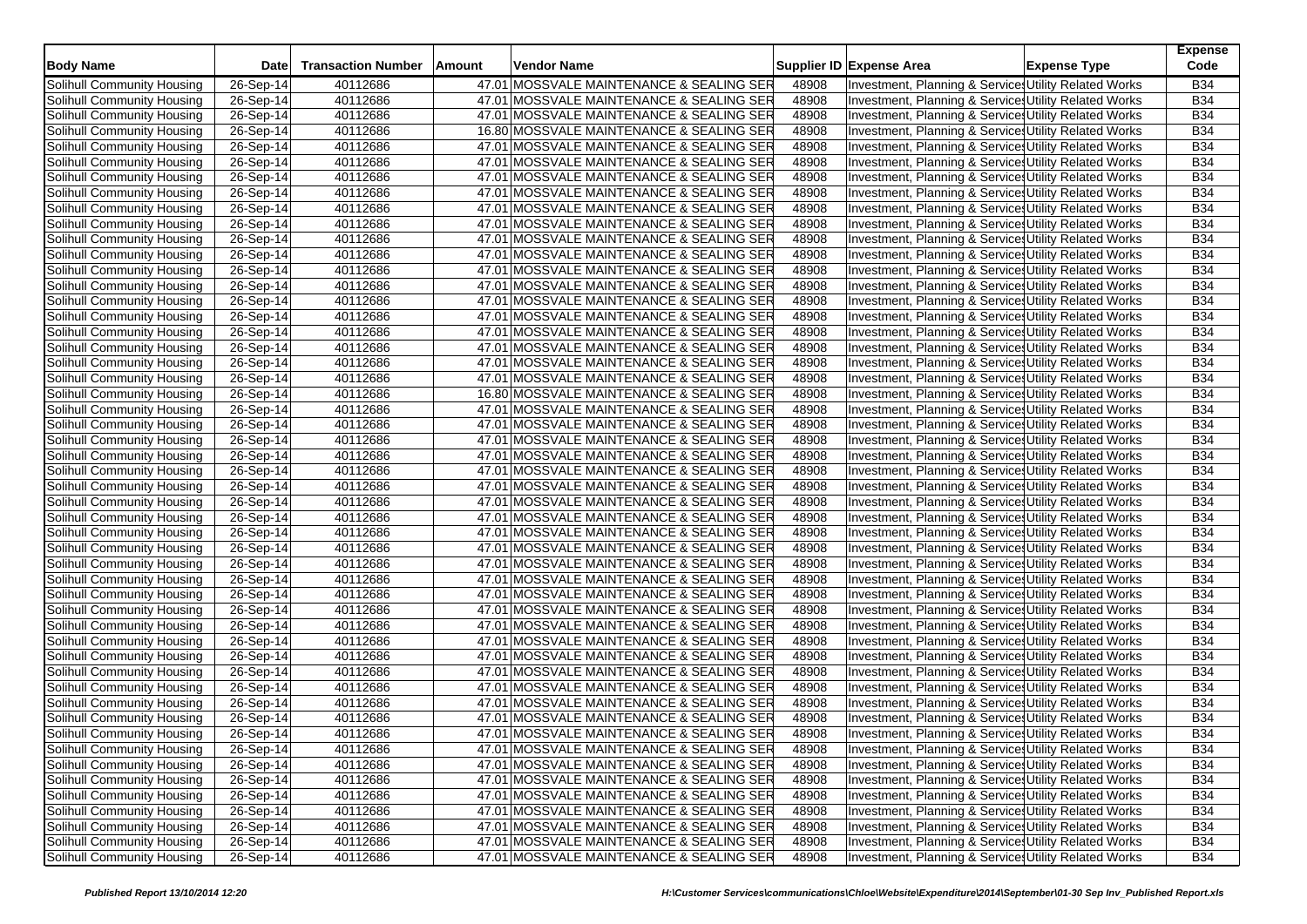| <b>Body Name</b>           | Date      | <b>Transaction Number</b> | Amount | Vendor Name                                |         | Supplier ID Expense Area                              | <b>Expense Type</b>        | <b>Expense</b><br>Code |
|----------------------------|-----------|---------------------------|--------|--------------------------------------------|---------|-------------------------------------------------------|----------------------------|------------------------|
| Solihull Community Housing | 26-Sep-14 | 40112686                  |        | 47.01 MOSSVALE MAINTENANCE & SEALING SER   | 48908   | Investment, Planning & Services Utility Related Works |                            | <b>B34</b>             |
| Solihull Community Housing | 26-Sep-14 | 40112686                  |        | 47.01 MOSSVALE MAINTENANCE & SEALING SER   | 48908   | Investment, Planning & Service: Utility Related Works |                            | <b>B34</b>             |
| Solihull Community Housing | 26-Sep-14 | 40112686                  |        | 47.01 MOSSVALE MAINTENANCE & SEALING SER   | 48908   | Investment, Planning & Service: Utility Related Works |                            | <b>B34</b>             |
| Solihull Community Housing | 26-Sep-14 | 40112686                  |        | 47.01 MOSSVALE MAINTENANCE & SEALING SER   | 48908   | Investment, Planning & Service: Utility Related Works |                            | <b>B34</b>             |
| Solihull Community Housing | 26-Sep-14 | 40112686                  |        | 47.01 MOSSVALE MAINTENANCE & SEALING SER   | 48908   | Investment, Planning & Service: Utility Related Works |                            | <b>B34</b>             |
| Solihull Community Housing | 26-Sep-14 | 40112686                  |        | 47.01 MOSSVALE MAINTENANCE & SEALING SER   | 48908   | Investment, Planning & Services Utility Related Works |                            | <b>B34</b>             |
| Solihull Community Housing | 26-Sep-14 | 40112686                  |        | 47.01 MOSSVALE MAINTENANCE & SEALING SER   | 48908   | Investment, Planning & Service: Utility Related Works |                            | <b>B34</b>             |
| Solihull Community Housing | 26-Sep-14 | 40112686                  |        | 47.01 MOSSVALE MAINTENANCE & SEALING SER   | 48908   | Investment, Planning & Services Utility Related Works |                            | <b>B34</b>             |
| Solihull Community Housing | 26-Sep-14 | 40112686                  |        | 47.01 MOSSVALE MAINTENANCE & SEALING SER   | 48908   | Investment, Planning & Services Utility Related Works |                            | <b>B34</b>             |
| Solihull Community Housing | 26-Sep-14 | 40112686                  |        | 63.89 MOSSVALE MAINTENANCE & SEALING SER   | 48908   | Investment, Planning & Service: Utility Related Works |                            | <b>B34</b>             |
| Solihull Community Housing | 26-Sep-14 | 40112686                  |        | 47.01 MOSSVALE MAINTENANCE & SEALING SER   | 48908   | Investment, Planning & Services Utility Related Works |                            | <b>B34</b>             |
| Solihull Community Housing | 26-Sep-14 | 40112686                  |        | 63.89 MOSSVALE MAINTENANCE & SEALING SER   | 48908   | Investment, Planning & Service: Utility Related Works |                            | <b>B34</b>             |
| Solihull Community Housing | 26-Sep-14 | 40112686                  |        | 16.80 MOSSVALE MAINTENANCE & SEALING SER   | 48908   | Investment, Planning & Services Utility Related Works |                            | <b>B34</b>             |
| Solihull Community Housing | 26-Sep-14 | 40112686                  |        | 16.80 MOSSVALE MAINTENANCE & SEALING SER   | 48908   | Investment, Planning & Service: Utility Related Works |                            | <b>B34</b>             |
| Solihull Community Housing | 26-Sep-14 | 40112686                  |        | 47.01 MOSSVALE MAINTENANCE & SEALING SER   | 48908   | Investment, Planning & Services Utility Related Works |                            | <b>B34</b>             |
| Solihull Community Housing | 26-Sep-14 | 40112681                  |        | 224.50 MOSSVALE MAINTENANCE & SEALING SER  | 48908   | Investment, Planning & Services Utility Related Works |                            | <b>B34</b>             |
| Solihull Community Housing | 26-Sep-14 | 40112680                  |        | 219.16 MOSSVALE MAINTENANCE & SEALING SER  | 48908   | Investment, Planning & Services Utility Related Works |                            | <b>B34</b>             |
| Solihull Community Housing | 26-Sep-14 | 40112679                  |        | 427.45 MOSSVALE MAINTENANCE & SEALING SER  | 48908   | Investment, Planning & Services Utility Related Works |                            | <b>B34</b>             |
| Solihull Community Housing | 26-Sep-14 | 40112675                  |        | 219.16 MOSSVALE MAINTENANCE & SEALING SER  | 48908   | Investment, Planning & Services Utility Related Works |                            | <b>B34</b>             |
| Solihull Community Housing | 26-Sep-14 | 40112667                  |        | 220.65 MOSSVALE MAINTENANCE & SEALING SER  | 48908   | Investment, Planning & Services Utility Related Works |                            | <b>B34</b>             |
| Solihull Community Housing | 26-Sep-14 | 40112663                  |        | 219.16 MOSSVALE MAINTENANCE & SEALING SER  | 48908   | Investment, Planning & Service: Utility Related Works |                            | <b>B34</b>             |
| Solihull Community Housing | 26-Sep-14 | 40112662                  |        | 219.16 MOSSVALE MAINTENANCE & SEALING SER  | 48908   | Investment, Planning & Services Utility Related Works |                            | <b>B34</b>             |
| Solihull Community Housing | 26-Sep-14 | 40112646                  |        | 1011.31 MOSSVALE MAINTENANCE & SEALING SER | 48908   | <b>MST</b>                                            | Internal Works             | <b>B31</b>             |
| Solihull Community Housing | 26-Sep-14 | 40112644                  |        | 832.76 MOSSVALE MAINTENANCE & SEALING SER  | 48908   | <b>MST</b>                                            | <b>Internal Works</b>      | <b>B31</b>             |
| Solihull Community Housing | 26-Sep-14 | 40112673                  |        | 581.77 MOSSVALE MAINTENANCE & SEALING SER  | 48908   | <b>MST</b>                                            | <b>Internal Works</b>      | <b>B31</b>             |
| Solihull Community Housing | 26-Sep-14 | 40112654                  |        | 493.52 MOSSVALE MAINTENANCE & SEALING SER  | 48908   | <b>MST</b>                                            | <b>Internal Works</b>      | <b>B31</b>             |
| Solihull Community Housing | 26-Sep-14 | 40112688                  |        | 503.60 MOSSVALE MAINTENANCE & SEALING SER  | 48908   | <b>MST</b>                                            | <b>Internal Works</b>      | <b>B31</b>             |
| Solihull Community Housing | 26-Sep-14 | 40112687                  |        | 445.32 MOSSVALE MAINTENANCE & SEALING SER  | 48908   | <b>MST</b>                                            | <b>Internal Works</b>      | <b>B31</b>             |
| Solihull Community Housing | 26-Sep-14 | 40112657                  |        | 408.96 MOSSVALE MAINTENANCE & SEALING SER  | 48908   | <b>MST</b>                                            | <b>Internal Works</b>      | <b>B31</b>             |
| Solihull Community Housing | 26-Sep-14 | 40112653                  |        | 642.69 MOSSVALE MAINTENANCE & SEALING SER  | 48908   | <b>MST</b>                                            | <b>Internal Works</b>      | <b>B31</b>             |
| Solihull Community Housing | 10-Sep-14 | 39500548                  |        | 15000.00 REDACTED PERSONAL DATA            | 3883687 | Capital                                               | <b>Contractor Payments</b> | <b>B70</b>             |
| Solihull Community Housing | 08-Sep-14 | 39110548                  |        | 2190.66 REDACTED PERSONAL DATA             | 6463686 | <b>Balance Sheet</b>                                  | Movement Incentive Sche    | U32                    |
| Solihull Community Housing | 25-Sep-14 | 40097548                  |        | 250.73 REDACTED PERSONAL DATA              | 6459686 | <b>Balance Sheet</b>                                  | Movement Incentive Sch     | U32                    |
| Solihull Community Housing | 10-Sep-14 | 39496656                  |        | 374.12 MTD SCAFFOLDING LTD                 | 233945  | <b>MST</b>                                            | <b>External Structures</b> | <b>B33</b>             |
| Solihull Community Housing | 10-Sep-14 | 39496655                  |        | 249.41 MTD SCAFFOLDING LTD                 | 233945  | <b>MST</b>                                            | <b>External Structures</b> | <b>B33</b>             |
| Solihull Community Housing | 10-Sep-14 | 39496654                  |        | 374.12 MTD SCAFFOLDING LTD                 | 233945  | <b>MST</b>                                            | <b>External Structures</b> | <b>B33</b>             |
| Solihull Community Housing | 10-Sep-14 | 39496653                  |        | 374.12 MTD SCAFFOLDING LTD                 | 233945  | MST                                                   | <b>External Structures</b> | <b>B33</b>             |
| Solihull Community Housing | 10-Sep-14 | 39496652                  |        | 374.12 MTD SCAFFOLDING LTD                 | 233945  | <b>MST</b>                                            | <b>External Structures</b> | <b>B33</b>             |
| Solihull Community Housing | 10-Sep-14 | 39496651                  |        | 374.12 MTD SCAFFOLDING LTD                 | 233945  | <b>MST</b>                                            | <b>External Structures</b> | <b>B33</b>             |
| Solihull Community Housing | 10-Sep-14 | 39496649                  |        | 374.12 MTD SCAFFOLDING LTD                 | 233945  | <b>MST</b>                                            | <b>External Structures</b> | <b>B33</b>             |
| Solihull Community Housing | 10-Sep-14 | 39496648                  |        | 374.12 MTD SCAFFOLDING LTD                 | 233945  | <b>MST</b>                                            | <b>External Structures</b> | <b>B33</b>             |
| Solihull Community Housing | 10-Sep-14 | 39496647                  |        | 560.65 MTD SCAFFOLDING LTD                 | 233945  | <b>MST</b>                                            | <b>External Structures</b> | <b>B33</b>             |
| Solihull Community Housing | 10-Sep-14 | 39496650                  |        | 249.41 MTD SCAFFOLDING LTD                 | 233945  | <b>MST</b>                                            | <b>External Structures</b> | <b>B33</b>             |
| Solihull Community Housing | 18-Sep-14 | 39994696                  |        | 748.24 MTD SCAFFOLDING LTD                 | 233945  | <b>MST</b>                                            | <b>External Structures</b> | <b>B33</b>             |
| Solihull Community Housing | 18-Sep-14 | 39994695                  |        | 560.65 MTD SCAFFOLDING LTD                 | 233945  | <b>MST</b>                                            | <b>External Structures</b> | <b>B33</b>             |
| Solihull Community Housing | 18-Sep-14 | 39994694                  |        | 374.12 MTD SCAFFOLDING LTD                 | 233945  | <b>MST</b>                                            | <b>External Structures</b> | <b>B33</b>             |
| Solihull Community Housing | 18-Sep-14 | 39994692                  |        | 419.18 MTD SCAFFOLDING LTD                 | 233945  | <b>MST</b>                                            | <b>External Structures</b> | <b>B33</b>             |
| Solihull Community Housing | 18-Sep-14 | 39994691                  |        | 249.41 MTD SCAFFOLDING LTD                 | 233945  | <b>MST</b>                                            | <b>External Structures</b> | <b>B33</b>             |
| Solihull Community Housing | 18-Sep-14 | 39994693                  |        | 561.71 MTD SCAFFOLDING LTD                 | 233945  | <b>MST</b>                                            | <b>External Structures</b> | <b>B33</b>             |
| Solihull Community Housing | 26-Sep-14 | 40112592                  |        | 419.18 MTD SCAFFOLDING LTD                 | 233945  | <b>MST</b>                                            | <b>External Structures</b> | <b>B33</b>             |
| Solihull Community Housing | 26-Sep-14 | 40112589                  |        | 748.24 MTD SCAFFOLDING LTD                 | 233945  | <b>MST</b>                                            | <b>External Structures</b> | <b>B33</b>             |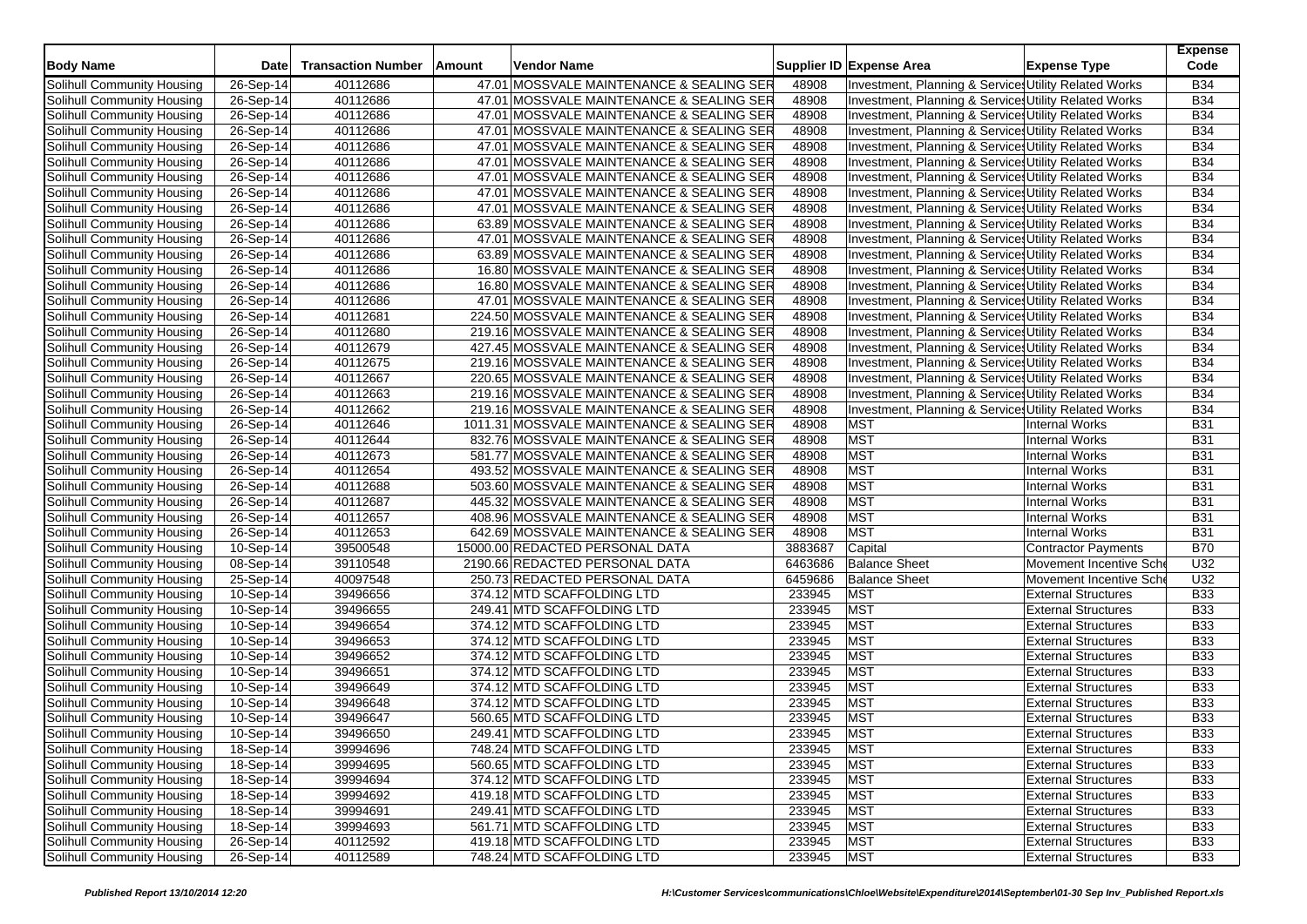| Solihull Community Housing<br>40112585<br>374.12 MTD SCAFFOLDING LTD<br>233945<br><b>MST</b><br><b>External Structures</b><br><b>B33</b><br>26-Sep-14<br>26-Sep-14<br>40112584<br>374.12 MTD SCAFFOLDING LTD<br>233945<br><b>MST</b><br><b>B33</b><br><b>External Structures</b><br><b>MST</b><br>40112583<br>374.12 MTD SCAFFOLDING LTD<br>233945<br><b>B33</b><br>Solihull Community Housing<br>26-Sep-14<br><b>External Structures</b><br><b>MST</b><br><b>B33</b><br>40112587<br>419.18 MTD SCAFFOLDING LTD<br>233945<br>26-Sep-14<br><b>External Structures</b><br><b>MST</b><br>26-Sep-14<br>40112582<br>374.12 MTD SCAFFOLDING LTD<br>233945<br><b>B33</b><br><b>External Structures</b><br><b>MST</b><br>40112581<br>380.11 MTD SCAFFOLDING LTD<br><b>B33</b><br>26-Sep-14<br>233945<br><b>External Structures</b><br>233945<br><b>MST</b><br><b>B33</b><br>26-Sep-14<br>40112580<br>374.12 MTD SCAFFOLDING LTD<br><b>External Structures</b><br><b>MST</b><br>40112579<br>233945<br><b>B33</b><br>$26-Sep-14$<br>374.12 MTD SCAFFOLDING LTD<br><b>External Structures</b><br><b>B70</b><br>39503547<br>2823.60 REDACTED PERSONAL DATA<br>5612687<br>Capital<br>10-Sep-14<br><b>Contractor Payments</b><br>25-Sep-14<br>40106608<br>25.11 NATIONAL PLASTICS<br>206818<br><b>MST</b><br>R <sub>10</sub><br><b>Stocks</b><br><b>MST</b><br>25-Sep-14<br>40106608<br>18.30 NATIONAL PLASTICS<br>206818<br>R <sub>10</sub><br><b>Stocks</b><br><b>MST</b><br>25-Sep-14<br>40106608<br>308.00 NATIONAL PLASTICS<br>206818<br><b>Stocks</b><br>R <sub>10</sub><br><b>MST</b><br>40106608<br>206818<br>R <sub>10</sub><br>25-Sep-14<br>142.29 NATIONAL PLASTICS<br><b>Stocks</b><br><b>MST</b><br>25-Sep-14<br>40106608<br>18.80 NATIONAL PLASTICS<br>206818<br>R <sub>10</sub><br><b>Stocks</b><br>09-Sep-14<br>39245548<br>320.00 NEOPOST FINANCE LTD<br>115406<br>D <sub>21</sub><br>Finance<br>Postages<br>40024547<br>15.00 NEOPOST LTD<br>6967<br>D <sub>21</sub><br>22-Sep-14<br>Finance<br>Postages<br>3400.00 NEOPOST LTD<br>6967<br>22-Sep-14<br>40024547<br>D <sub>21</sub><br>Finance<br>Postages<br>176278<br>03-Sep-14<br>38935592<br>412.96 NICHOLLS & CLARKE BUILDING PRODUCTS<br><b>MST</b><br>R <sub>10</sub><br><b>Stocks</b><br>176278<br><b>MST</b><br>38935591<br>412.96 NICHOLLS & CLARKE BUILDING PRODUCTS<br>R <sub>10</sub><br>Solihull Community Housing<br>03-Sep-14<br><b>Stocks</b><br><b>MST</b><br>39770551<br>176278<br><b>Stocks</b><br>R <sub>10</sub><br>Solihull Community Housing<br>12-Sep-14<br>50.08 NICHOLLS & CLARKE BUILDING PRODUCTS<br>176278<br><b>MST</b><br>Solihull Community Housing<br>12-Sep-14<br>39770551<br>27.17 NICHOLLS & CLARKE BUILDING PRODUCTS<br><b>Stocks</b><br>R <sub>10</sub><br><b>MST</b><br>39770551<br>176278<br>R <sub>10</sub><br>Solihull Community Housing<br>12-Sep-14<br>29.64 NICHOLLS & CLARKE BUILDING PRODUCTS<br><b>Stocks</b><br><b>MST</b><br>39770551<br>51.64 NICHOLLS & CLARKE BUILDING PRODUCTS<br>176278<br>R <sub>10</sub><br>Solihull Community Housing<br>12-Sep-14<br><b>Stocks</b><br>39770551<br>176278<br><b>MST</b><br>Solihull Community Housing<br>12-Sep-14<br>445.58 NICHOLLS & CLARKE BUILDING PRODUCTS<br>R <sub>10</sub><br><b>Stocks</b><br>176278<br><b>MST</b><br>39770551<br>206.46 NICHOLLS & CLARKE BUILDING PRODUCTS<br>R <sub>10</sub><br>Solihull Community Housing<br>12-Sep-14<br><b>Stocks</b><br><b>MST</b><br>39770549<br>176278<br><b>Stocks</b><br>R <sub>10</sub><br>Solihull Community Housing<br>12-Sep-14<br>261.83 NICHOLLS & CLARKE BUILDING PRODUCTS<br>12-Sep-14<br>39770548<br>176278<br><b>MST</b><br>R <sub>10</sub><br>Solihull Community Housing<br>60.68 NICHOLLS & CLARKE BUILDING PRODUCTS<br><b>Stocks</b><br><b>MST</b><br>39770548<br>176278<br>R <sub>10</sub><br>Solihull Community Housing<br>12-Sep-14<br>4.73 NICHOLLS & CLARKE BUILDING PRODUCTS<br><b>Stocks</b><br><b>MST</b><br>39770548<br>50.08 NICHOLLS & CLARKE BUILDING PRODUCTS<br>176278<br>R <sub>10</sub><br>Solihull Community Housing<br>12-Sep-14<br><b>Stocks</b><br>39770548<br>176278<br><b>MST</b><br>Solihull Community Housing<br>12-Sep-14<br>27.17 NICHOLLS & CLARKE BUILDING PRODUCTS<br>R <sub>10</sub><br><b>Stocks</b><br>176278<br><b>MST</b><br>39770548<br>R <sub>10</sub><br>Solihull Community Housing<br>12-Sep-14<br>206.48 NICHOLLS & CLARKE BUILDING PRODUCTS<br><b>Stocks</b><br>39770548<br>176278<br><b>MST</b><br>12-Sep-14<br>25.81 NICHOLLS & CLARKE BUILDING PRODUCTS<br>R <sub>10</sub><br>Solihull Community Housing<br><b>Stocks</b><br>39770547<br>176278<br><b>MST</b><br>12-Sep-14<br>412.96 NICHOLLS & CLARKE BUILDING PRODUCTS<br>R <sub>10</sub><br>Solihull Community Housing<br><b>Stocks</b><br><b>MST</b><br>176278<br>Solihull Community Housing<br>24-Sep-14<br>40086549<br>29.64 NICHOLLS & CLARKE BUILDING PRODUCTS<br><b>Stocks</b><br>R <sub>10</sub><br>40086549<br>176278<br><b>MST</b><br>24-Sep-14<br>27.17 NICHOLLS & CLARKE BUILDING PRODUCTS<br><b>Stocks</b><br>R <sub>10</sub><br>Solihull Community Housing<br>176278<br><b>MST</b><br>$24-Sep-14$<br>40086549<br>261.82 NICHOLLS & CLARKE BUILDING PRODUCTS<br>R <sub>10</sub><br>Solihull Community Housing<br><b>Stocks</b><br>176278<br><b>MST</b><br>4.73 NICHOLLS & CLARKE BUILDING PRODUCTS<br>R <sub>10</sub><br>Solihull Community Housing<br>24-Sep-14<br>40086549<br><b>Stocks</b><br>40086549<br>176278<br><b>MST</b><br>28.79 NICHOLLS & CLARKE BUILDING PRODUCTS<br><b>Stocks</b><br>R <sub>10</sub><br>Solihull Community Housing<br>24-Sep-14<br>176278<br><b>MST</b><br>R <sub>10</sub><br>24-Sep-14<br>40086549<br>29.64 NICHOLLS & CLARKE BUILDING PRODUCTS<br>Solihull Community Housing<br><b>Stocks</b><br><b>MST</b><br>176278<br>Solihull Community Housing<br>24-Sep-14<br>40086549<br>25.81 NICHOLLS & CLARKE BUILDING PRODUCTS<br><b>Stocks</b><br>R <sub>10</sub><br><b>MST</b><br>40086549<br>176278<br>R <sub>10</sub><br>Solihull Community Housing<br>24-Sep-14<br>58.52 NICHOLLS & CLARKE BUILDING PRODUCTS<br><b>Stocks</b><br>176278<br><b>MST</b><br>R <sub>10</sub><br>Solihull Community Housing<br>24-Sep-14<br>40086549<br>14.78 NICHOLLS & CLARKE BUILDING PRODUCTS<br><b>Stocks</b><br>24-Sep-14<br>40086549<br>412.96 NICHOLLS & CLARKE BUILDING PRODUCTS<br>176278<br><b>MST</b><br>R <sub>10</sub><br>Solihull Community Housing<br><b>Stocks</b><br>Solihull Community Housing<br>1238.88 NICHOLLS & CLARKE BUILDING PRODUCTS<br><b>MST</b><br>24-Sep-14<br>40086547<br>176278<br><b>Stocks</b><br>R <sub>10</sub><br>Solihull Community Housing<br>$24-Sep-14$<br>222.79 NICHOLLS & CLARKE BUILDING PRODUCTS<br>176278<br><b>MST</b><br>R <sub>10</sub><br>40086547<br><b>Stocks</b><br>Solihull Community Housing<br>25-Sep-14<br>40106582<br>206.48 NICHOLLS & CLARKE BUILDING PRODUCTS<br>176278<br>MST<br>Stocks<br>R <sub>10</sub><br><b>MST</b><br>Solihull Community Housing<br>25-Sep-14<br>40106582<br>210.00 NICHOLLS & CLARKE BUILDING PRODUCTS<br>176278<br><b>Stocks</b><br>R <sub>10</sub><br>Solihull Community Housing<br>25-Sep-14<br><b>MST</b><br>40106582<br>222.79 NICHOLLS & CLARKE BUILDING PRODUCTS<br>176278<br>R <sub>10</sub><br>Stocks<br>Solihull Community Housing<br>25-Sep-14<br>40106577<br>61.47 NICHOLLS & CLARKE BUILDING PRODUCTS<br>176278<br><b>MST</b><br>R <sub>10</sub><br><b>Stocks</b><br>25-Sep-14<br>40106577<br>29.64 NICHOLLS & CLARKE BUILDING PRODUCTS<br>176278<br><b>MST</b><br>Solihull Community Housing<br><b>Stocks</b><br>R <sub>10</sub> | <b>Body Name</b>           | Date | <b>Transaction Number</b> | <b>Amount</b> | Vendor Name | Supplier ID Expense Area | <b>Expense Type</b> | <b>Expense</b><br>Code |
|------------------------------------------------------------------------------------------------------------------------------------------------------------------------------------------------------------------------------------------------------------------------------------------------------------------------------------------------------------------------------------------------------------------------------------------------------------------------------------------------------------------------------------------------------------------------------------------------------------------------------------------------------------------------------------------------------------------------------------------------------------------------------------------------------------------------------------------------------------------------------------------------------------------------------------------------------------------------------------------------------------------------------------------------------------------------------------------------------------------------------------------------------------------------------------------------------------------------------------------------------------------------------------------------------------------------------------------------------------------------------------------------------------------------------------------------------------------------------------------------------------------------------------------------------------------------------------------------------------------------------------------------------------------------------------------------------------------------------------------------------------------------------------------------------------------------------------------------------------------------------------------------------------------------------------------------------------------------------------------------------------------------------------------------------------------------------------------------------------------------------------------------------------------------------------------------------------------------------------------------------------------------------------------------------------------------------------------------------------------------------------------------------------------------------------------------------------------------------------------------------------------------------------------------------------------------------------------------------------------------------------------------------------------------------------------------------------------------------------------------------------------------------------------------------------------------------------------------------------------------------------------------------------------------------------------------------------------------------------------------------------------------------------------------------------------------------------------------------------------------------------------------------------------------------------------------------------------------------------------------------------------------------------------------------------------------------------------------------------------------------------------------------------------------------------------------------------------------------------------------------------------------------------------------------------------------------------------------------------------------------------------------------------------------------------------------------------------------------------------------------------------------------------------------------------------------------------------------------------------------------------------------------------------------------------------------------------------------------------------------------------------------------------------------------------------------------------------------------------------------------------------------------------------------------------------------------------------------------------------------------------------------------------------------------------------------------------------------------------------------------------------------------------------------------------------------------------------------------------------------------------------------------------------------------------------------------------------------------------------------------------------------------------------------------------------------------------------------------------------------------------------------------------------------------------------------------------------------------------------------------------------------------------------------------------------------------------------------------------------------------------------------------------------------------------------------------------------------------------------------------------------------------------------------------------------------------------------------------------------------------------------------------------------------------------------------------------------------------------------------------------------------------------------------------------------------------------------------------------------------------------------------------------------------------------------------------------------------------------------------------------------------------------------------------------------------------------------------------------------------------------------------------------------------------------------------------------------------------------------------------------------------------------------------------------------------------------------------------------------------------------------------------------------------------------------------------------------------------------------------------------------------------------------------------------------------------------------------------------------------------------------------------------------------------------------------------------------------------------------------------------------------------------------------------------------------------------------------------------------------------------------------------------------------------------------------------------------------------------------------------------------------------------------------------------------------------------------------------------------------------------------------------------------------------------------------------------------------------------------------------------------------------------------------------------------------------------------------------------------------------------------------------------------------------------------------------------------------------------------------------------------------------------------------------------------------------------------------------------------------------------------------------------------------------------------------------------------------------------------------------------------------------------------------------------------------------------------------------------------------------------------------------------------------------------------------------|----------------------------|------|---------------------------|---------------|-------------|--------------------------|---------------------|------------------------|
|                                                                                                                                                                                                                                                                                                                                                                                                                                                                                                                                                                                                                                                                                                                                                                                                                                                                                                                                                                                                                                                                                                                                                                                                                                                                                                                                                                                                                                                                                                                                                                                                                                                                                                                                                                                                                                                                                                                                                                                                                                                                                                                                                                                                                                                                                                                                                                                                                                                                                                                                                                                                                                                                                                                                                                                                                                                                                                                                                                                                                                                                                                                                                                                                                                                                                                                                                                                                                                                                                                                                                                                                                                                                                                                                                                                                                                                                                                                                                                                                                                                                                                                                                                                                                                                                                                                                                                                                                                                                                                                                                                                                                                                                                                                                                                                                                                                                                                                                                                                                                                                                                                                                                                                                                                                                                                                                                                                                                                                                                                                                                                                                                                                                                                                                                                                                                                                                                                                                                                                                                                                                                                                                                                                                                                                                                                                                                                                                                                                                                                                                                                                                                                                                                                                                                                                                                                                                                                                                                                                                                                                                                                                                                                                                                                                                                                                                                                                                                                                                                                                                                                              |                            |      |                           |               |             |                          |                     |                        |
|                                                                                                                                                                                                                                                                                                                                                                                                                                                                                                                                                                                                                                                                                                                                                                                                                                                                                                                                                                                                                                                                                                                                                                                                                                                                                                                                                                                                                                                                                                                                                                                                                                                                                                                                                                                                                                                                                                                                                                                                                                                                                                                                                                                                                                                                                                                                                                                                                                                                                                                                                                                                                                                                                                                                                                                                                                                                                                                                                                                                                                                                                                                                                                                                                                                                                                                                                                                                                                                                                                                                                                                                                                                                                                                                                                                                                                                                                                                                                                                                                                                                                                                                                                                                                                                                                                                                                                                                                                                                                                                                                                                                                                                                                                                                                                                                                                                                                                                                                                                                                                                                                                                                                                                                                                                                                                                                                                                                                                                                                                                                                                                                                                                                                                                                                                                                                                                                                                                                                                                                                                                                                                                                                                                                                                                                                                                                                                                                                                                                                                                                                                                                                                                                                                                                                                                                                                                                                                                                                                                                                                                                                                                                                                                                                                                                                                                                                                                                                                                                                                                                                                              | Solihull Community Housing |      |                           |               |             |                          |                     |                        |
|                                                                                                                                                                                                                                                                                                                                                                                                                                                                                                                                                                                                                                                                                                                                                                                                                                                                                                                                                                                                                                                                                                                                                                                                                                                                                                                                                                                                                                                                                                                                                                                                                                                                                                                                                                                                                                                                                                                                                                                                                                                                                                                                                                                                                                                                                                                                                                                                                                                                                                                                                                                                                                                                                                                                                                                                                                                                                                                                                                                                                                                                                                                                                                                                                                                                                                                                                                                                                                                                                                                                                                                                                                                                                                                                                                                                                                                                                                                                                                                                                                                                                                                                                                                                                                                                                                                                                                                                                                                                                                                                                                                                                                                                                                                                                                                                                                                                                                                                                                                                                                                                                                                                                                                                                                                                                                                                                                                                                                                                                                                                                                                                                                                                                                                                                                                                                                                                                                                                                                                                                                                                                                                                                                                                                                                                                                                                                                                                                                                                                                                                                                                                                                                                                                                                                                                                                                                                                                                                                                                                                                                                                                                                                                                                                                                                                                                                                                                                                                                                                                                                                                              |                            |      |                           |               |             |                          |                     |                        |
|                                                                                                                                                                                                                                                                                                                                                                                                                                                                                                                                                                                                                                                                                                                                                                                                                                                                                                                                                                                                                                                                                                                                                                                                                                                                                                                                                                                                                                                                                                                                                                                                                                                                                                                                                                                                                                                                                                                                                                                                                                                                                                                                                                                                                                                                                                                                                                                                                                                                                                                                                                                                                                                                                                                                                                                                                                                                                                                                                                                                                                                                                                                                                                                                                                                                                                                                                                                                                                                                                                                                                                                                                                                                                                                                                                                                                                                                                                                                                                                                                                                                                                                                                                                                                                                                                                                                                                                                                                                                                                                                                                                                                                                                                                                                                                                                                                                                                                                                                                                                                                                                                                                                                                                                                                                                                                                                                                                                                                                                                                                                                                                                                                                                                                                                                                                                                                                                                                                                                                                                                                                                                                                                                                                                                                                                                                                                                                                                                                                                                                                                                                                                                                                                                                                                                                                                                                                                                                                                                                                                                                                                                                                                                                                                                                                                                                                                                                                                                                                                                                                                                                              | Solihull Community Housing |      |                           |               |             |                          |                     |                        |
|                                                                                                                                                                                                                                                                                                                                                                                                                                                                                                                                                                                                                                                                                                                                                                                                                                                                                                                                                                                                                                                                                                                                                                                                                                                                                                                                                                                                                                                                                                                                                                                                                                                                                                                                                                                                                                                                                                                                                                                                                                                                                                                                                                                                                                                                                                                                                                                                                                                                                                                                                                                                                                                                                                                                                                                                                                                                                                                                                                                                                                                                                                                                                                                                                                                                                                                                                                                                                                                                                                                                                                                                                                                                                                                                                                                                                                                                                                                                                                                                                                                                                                                                                                                                                                                                                                                                                                                                                                                                                                                                                                                                                                                                                                                                                                                                                                                                                                                                                                                                                                                                                                                                                                                                                                                                                                                                                                                                                                                                                                                                                                                                                                                                                                                                                                                                                                                                                                                                                                                                                                                                                                                                                                                                                                                                                                                                                                                                                                                                                                                                                                                                                                                                                                                                                                                                                                                                                                                                                                                                                                                                                                                                                                                                                                                                                                                                                                                                                                                                                                                                                                              | Solihull Community Housing |      |                           |               |             |                          |                     |                        |
|                                                                                                                                                                                                                                                                                                                                                                                                                                                                                                                                                                                                                                                                                                                                                                                                                                                                                                                                                                                                                                                                                                                                                                                                                                                                                                                                                                                                                                                                                                                                                                                                                                                                                                                                                                                                                                                                                                                                                                                                                                                                                                                                                                                                                                                                                                                                                                                                                                                                                                                                                                                                                                                                                                                                                                                                                                                                                                                                                                                                                                                                                                                                                                                                                                                                                                                                                                                                                                                                                                                                                                                                                                                                                                                                                                                                                                                                                                                                                                                                                                                                                                                                                                                                                                                                                                                                                                                                                                                                                                                                                                                                                                                                                                                                                                                                                                                                                                                                                                                                                                                                                                                                                                                                                                                                                                                                                                                                                                                                                                                                                                                                                                                                                                                                                                                                                                                                                                                                                                                                                                                                                                                                                                                                                                                                                                                                                                                                                                                                                                                                                                                                                                                                                                                                                                                                                                                                                                                                                                                                                                                                                                                                                                                                                                                                                                                                                                                                                                                                                                                                                                              | Solihull Community Housing |      |                           |               |             |                          |                     |                        |
|                                                                                                                                                                                                                                                                                                                                                                                                                                                                                                                                                                                                                                                                                                                                                                                                                                                                                                                                                                                                                                                                                                                                                                                                                                                                                                                                                                                                                                                                                                                                                                                                                                                                                                                                                                                                                                                                                                                                                                                                                                                                                                                                                                                                                                                                                                                                                                                                                                                                                                                                                                                                                                                                                                                                                                                                                                                                                                                                                                                                                                                                                                                                                                                                                                                                                                                                                                                                                                                                                                                                                                                                                                                                                                                                                                                                                                                                                                                                                                                                                                                                                                                                                                                                                                                                                                                                                                                                                                                                                                                                                                                                                                                                                                                                                                                                                                                                                                                                                                                                                                                                                                                                                                                                                                                                                                                                                                                                                                                                                                                                                                                                                                                                                                                                                                                                                                                                                                                                                                                                                                                                                                                                                                                                                                                                                                                                                                                                                                                                                                                                                                                                                                                                                                                                                                                                                                                                                                                                                                                                                                                                                                                                                                                                                                                                                                                                                                                                                                                                                                                                                                              | Solihull Community Housing |      |                           |               |             |                          |                     |                        |
|                                                                                                                                                                                                                                                                                                                                                                                                                                                                                                                                                                                                                                                                                                                                                                                                                                                                                                                                                                                                                                                                                                                                                                                                                                                                                                                                                                                                                                                                                                                                                                                                                                                                                                                                                                                                                                                                                                                                                                                                                                                                                                                                                                                                                                                                                                                                                                                                                                                                                                                                                                                                                                                                                                                                                                                                                                                                                                                                                                                                                                                                                                                                                                                                                                                                                                                                                                                                                                                                                                                                                                                                                                                                                                                                                                                                                                                                                                                                                                                                                                                                                                                                                                                                                                                                                                                                                                                                                                                                                                                                                                                                                                                                                                                                                                                                                                                                                                                                                                                                                                                                                                                                                                                                                                                                                                                                                                                                                                                                                                                                                                                                                                                                                                                                                                                                                                                                                                                                                                                                                                                                                                                                                                                                                                                                                                                                                                                                                                                                                                                                                                                                                                                                                                                                                                                                                                                                                                                                                                                                                                                                                                                                                                                                                                                                                                                                                                                                                                                                                                                                                                              | Solihull Community Housing |      |                           |               |             |                          |                     |                        |
|                                                                                                                                                                                                                                                                                                                                                                                                                                                                                                                                                                                                                                                                                                                                                                                                                                                                                                                                                                                                                                                                                                                                                                                                                                                                                                                                                                                                                                                                                                                                                                                                                                                                                                                                                                                                                                                                                                                                                                                                                                                                                                                                                                                                                                                                                                                                                                                                                                                                                                                                                                                                                                                                                                                                                                                                                                                                                                                                                                                                                                                                                                                                                                                                                                                                                                                                                                                                                                                                                                                                                                                                                                                                                                                                                                                                                                                                                                                                                                                                                                                                                                                                                                                                                                                                                                                                                                                                                                                                                                                                                                                                                                                                                                                                                                                                                                                                                                                                                                                                                                                                                                                                                                                                                                                                                                                                                                                                                                                                                                                                                                                                                                                                                                                                                                                                                                                                                                                                                                                                                                                                                                                                                                                                                                                                                                                                                                                                                                                                                                                                                                                                                                                                                                                                                                                                                                                                                                                                                                                                                                                                                                                                                                                                                                                                                                                                                                                                                                                                                                                                                                              | Solihull Community Housing |      |                           |               |             |                          |                     |                        |
|                                                                                                                                                                                                                                                                                                                                                                                                                                                                                                                                                                                                                                                                                                                                                                                                                                                                                                                                                                                                                                                                                                                                                                                                                                                                                                                                                                                                                                                                                                                                                                                                                                                                                                                                                                                                                                                                                                                                                                                                                                                                                                                                                                                                                                                                                                                                                                                                                                                                                                                                                                                                                                                                                                                                                                                                                                                                                                                                                                                                                                                                                                                                                                                                                                                                                                                                                                                                                                                                                                                                                                                                                                                                                                                                                                                                                                                                                                                                                                                                                                                                                                                                                                                                                                                                                                                                                                                                                                                                                                                                                                                                                                                                                                                                                                                                                                                                                                                                                                                                                                                                                                                                                                                                                                                                                                                                                                                                                                                                                                                                                                                                                                                                                                                                                                                                                                                                                                                                                                                                                                                                                                                                                                                                                                                                                                                                                                                                                                                                                                                                                                                                                                                                                                                                                                                                                                                                                                                                                                                                                                                                                                                                                                                                                                                                                                                                                                                                                                                                                                                                                                              | Solihull Community Housing |      |                           |               |             |                          |                     |                        |
|                                                                                                                                                                                                                                                                                                                                                                                                                                                                                                                                                                                                                                                                                                                                                                                                                                                                                                                                                                                                                                                                                                                                                                                                                                                                                                                                                                                                                                                                                                                                                                                                                                                                                                                                                                                                                                                                                                                                                                                                                                                                                                                                                                                                                                                                                                                                                                                                                                                                                                                                                                                                                                                                                                                                                                                                                                                                                                                                                                                                                                                                                                                                                                                                                                                                                                                                                                                                                                                                                                                                                                                                                                                                                                                                                                                                                                                                                                                                                                                                                                                                                                                                                                                                                                                                                                                                                                                                                                                                                                                                                                                                                                                                                                                                                                                                                                                                                                                                                                                                                                                                                                                                                                                                                                                                                                                                                                                                                                                                                                                                                                                                                                                                                                                                                                                                                                                                                                                                                                                                                                                                                                                                                                                                                                                                                                                                                                                                                                                                                                                                                                                                                                                                                                                                                                                                                                                                                                                                                                                                                                                                                                                                                                                                                                                                                                                                                                                                                                                                                                                                                                              | Solihull Community Housing |      |                           |               |             |                          |                     |                        |
|                                                                                                                                                                                                                                                                                                                                                                                                                                                                                                                                                                                                                                                                                                                                                                                                                                                                                                                                                                                                                                                                                                                                                                                                                                                                                                                                                                                                                                                                                                                                                                                                                                                                                                                                                                                                                                                                                                                                                                                                                                                                                                                                                                                                                                                                                                                                                                                                                                                                                                                                                                                                                                                                                                                                                                                                                                                                                                                                                                                                                                                                                                                                                                                                                                                                                                                                                                                                                                                                                                                                                                                                                                                                                                                                                                                                                                                                                                                                                                                                                                                                                                                                                                                                                                                                                                                                                                                                                                                                                                                                                                                                                                                                                                                                                                                                                                                                                                                                                                                                                                                                                                                                                                                                                                                                                                                                                                                                                                                                                                                                                                                                                                                                                                                                                                                                                                                                                                                                                                                                                                                                                                                                                                                                                                                                                                                                                                                                                                                                                                                                                                                                                                                                                                                                                                                                                                                                                                                                                                                                                                                                                                                                                                                                                                                                                                                                                                                                                                                                                                                                                                              | Solihull Community Housing |      |                           |               |             |                          |                     |                        |
|                                                                                                                                                                                                                                                                                                                                                                                                                                                                                                                                                                                                                                                                                                                                                                                                                                                                                                                                                                                                                                                                                                                                                                                                                                                                                                                                                                                                                                                                                                                                                                                                                                                                                                                                                                                                                                                                                                                                                                                                                                                                                                                                                                                                                                                                                                                                                                                                                                                                                                                                                                                                                                                                                                                                                                                                                                                                                                                                                                                                                                                                                                                                                                                                                                                                                                                                                                                                                                                                                                                                                                                                                                                                                                                                                                                                                                                                                                                                                                                                                                                                                                                                                                                                                                                                                                                                                                                                                                                                                                                                                                                                                                                                                                                                                                                                                                                                                                                                                                                                                                                                                                                                                                                                                                                                                                                                                                                                                                                                                                                                                                                                                                                                                                                                                                                                                                                                                                                                                                                                                                                                                                                                                                                                                                                                                                                                                                                                                                                                                                                                                                                                                                                                                                                                                                                                                                                                                                                                                                                                                                                                                                                                                                                                                                                                                                                                                                                                                                                                                                                                                                              | Solihull Community Housing |      |                           |               |             |                          |                     |                        |
|                                                                                                                                                                                                                                                                                                                                                                                                                                                                                                                                                                                                                                                                                                                                                                                                                                                                                                                                                                                                                                                                                                                                                                                                                                                                                                                                                                                                                                                                                                                                                                                                                                                                                                                                                                                                                                                                                                                                                                                                                                                                                                                                                                                                                                                                                                                                                                                                                                                                                                                                                                                                                                                                                                                                                                                                                                                                                                                                                                                                                                                                                                                                                                                                                                                                                                                                                                                                                                                                                                                                                                                                                                                                                                                                                                                                                                                                                                                                                                                                                                                                                                                                                                                                                                                                                                                                                                                                                                                                                                                                                                                                                                                                                                                                                                                                                                                                                                                                                                                                                                                                                                                                                                                                                                                                                                                                                                                                                                                                                                                                                                                                                                                                                                                                                                                                                                                                                                                                                                                                                                                                                                                                                                                                                                                                                                                                                                                                                                                                                                                                                                                                                                                                                                                                                                                                                                                                                                                                                                                                                                                                                                                                                                                                                                                                                                                                                                                                                                                                                                                                                                              | Solihull Community Housing |      |                           |               |             |                          |                     |                        |
|                                                                                                                                                                                                                                                                                                                                                                                                                                                                                                                                                                                                                                                                                                                                                                                                                                                                                                                                                                                                                                                                                                                                                                                                                                                                                                                                                                                                                                                                                                                                                                                                                                                                                                                                                                                                                                                                                                                                                                                                                                                                                                                                                                                                                                                                                                                                                                                                                                                                                                                                                                                                                                                                                                                                                                                                                                                                                                                                                                                                                                                                                                                                                                                                                                                                                                                                                                                                                                                                                                                                                                                                                                                                                                                                                                                                                                                                                                                                                                                                                                                                                                                                                                                                                                                                                                                                                                                                                                                                                                                                                                                                                                                                                                                                                                                                                                                                                                                                                                                                                                                                                                                                                                                                                                                                                                                                                                                                                                                                                                                                                                                                                                                                                                                                                                                                                                                                                                                                                                                                                                                                                                                                                                                                                                                                                                                                                                                                                                                                                                                                                                                                                                                                                                                                                                                                                                                                                                                                                                                                                                                                                                                                                                                                                                                                                                                                                                                                                                                                                                                                                                              | Solihull Community Housing |      |                           |               |             |                          |                     |                        |
|                                                                                                                                                                                                                                                                                                                                                                                                                                                                                                                                                                                                                                                                                                                                                                                                                                                                                                                                                                                                                                                                                                                                                                                                                                                                                                                                                                                                                                                                                                                                                                                                                                                                                                                                                                                                                                                                                                                                                                                                                                                                                                                                                                                                                                                                                                                                                                                                                                                                                                                                                                                                                                                                                                                                                                                                                                                                                                                                                                                                                                                                                                                                                                                                                                                                                                                                                                                                                                                                                                                                                                                                                                                                                                                                                                                                                                                                                                                                                                                                                                                                                                                                                                                                                                                                                                                                                                                                                                                                                                                                                                                                                                                                                                                                                                                                                                                                                                                                                                                                                                                                                                                                                                                                                                                                                                                                                                                                                                                                                                                                                                                                                                                                                                                                                                                                                                                                                                                                                                                                                                                                                                                                                                                                                                                                                                                                                                                                                                                                                                                                                                                                                                                                                                                                                                                                                                                                                                                                                                                                                                                                                                                                                                                                                                                                                                                                                                                                                                                                                                                                                                              | Solihull Community Housing |      |                           |               |             |                          |                     |                        |
|                                                                                                                                                                                                                                                                                                                                                                                                                                                                                                                                                                                                                                                                                                                                                                                                                                                                                                                                                                                                                                                                                                                                                                                                                                                                                                                                                                                                                                                                                                                                                                                                                                                                                                                                                                                                                                                                                                                                                                                                                                                                                                                                                                                                                                                                                                                                                                                                                                                                                                                                                                                                                                                                                                                                                                                                                                                                                                                                                                                                                                                                                                                                                                                                                                                                                                                                                                                                                                                                                                                                                                                                                                                                                                                                                                                                                                                                                                                                                                                                                                                                                                                                                                                                                                                                                                                                                                                                                                                                                                                                                                                                                                                                                                                                                                                                                                                                                                                                                                                                                                                                                                                                                                                                                                                                                                                                                                                                                                                                                                                                                                                                                                                                                                                                                                                                                                                                                                                                                                                                                                                                                                                                                                                                                                                                                                                                                                                                                                                                                                                                                                                                                                                                                                                                                                                                                                                                                                                                                                                                                                                                                                                                                                                                                                                                                                                                                                                                                                                                                                                                                                              | Solihull Community Housing |      |                           |               |             |                          |                     |                        |
|                                                                                                                                                                                                                                                                                                                                                                                                                                                                                                                                                                                                                                                                                                                                                                                                                                                                                                                                                                                                                                                                                                                                                                                                                                                                                                                                                                                                                                                                                                                                                                                                                                                                                                                                                                                                                                                                                                                                                                                                                                                                                                                                                                                                                                                                                                                                                                                                                                                                                                                                                                                                                                                                                                                                                                                                                                                                                                                                                                                                                                                                                                                                                                                                                                                                                                                                                                                                                                                                                                                                                                                                                                                                                                                                                                                                                                                                                                                                                                                                                                                                                                                                                                                                                                                                                                                                                                                                                                                                                                                                                                                                                                                                                                                                                                                                                                                                                                                                                                                                                                                                                                                                                                                                                                                                                                                                                                                                                                                                                                                                                                                                                                                                                                                                                                                                                                                                                                                                                                                                                                                                                                                                                                                                                                                                                                                                                                                                                                                                                                                                                                                                                                                                                                                                                                                                                                                                                                                                                                                                                                                                                                                                                                                                                                                                                                                                                                                                                                                                                                                                                                              | Solihull Community Housing |      |                           |               |             |                          |                     |                        |
|                                                                                                                                                                                                                                                                                                                                                                                                                                                                                                                                                                                                                                                                                                                                                                                                                                                                                                                                                                                                                                                                                                                                                                                                                                                                                                                                                                                                                                                                                                                                                                                                                                                                                                                                                                                                                                                                                                                                                                                                                                                                                                                                                                                                                                                                                                                                                                                                                                                                                                                                                                                                                                                                                                                                                                                                                                                                                                                                                                                                                                                                                                                                                                                                                                                                                                                                                                                                                                                                                                                                                                                                                                                                                                                                                                                                                                                                                                                                                                                                                                                                                                                                                                                                                                                                                                                                                                                                                                                                                                                                                                                                                                                                                                                                                                                                                                                                                                                                                                                                                                                                                                                                                                                                                                                                                                                                                                                                                                                                                                                                                                                                                                                                                                                                                                                                                                                                                                                                                                                                                                                                                                                                                                                                                                                                                                                                                                                                                                                                                                                                                                                                                                                                                                                                                                                                                                                                                                                                                                                                                                                                                                                                                                                                                                                                                                                                                                                                                                                                                                                                                                              |                            |      |                           |               |             |                          |                     |                        |
|                                                                                                                                                                                                                                                                                                                                                                                                                                                                                                                                                                                                                                                                                                                                                                                                                                                                                                                                                                                                                                                                                                                                                                                                                                                                                                                                                                                                                                                                                                                                                                                                                                                                                                                                                                                                                                                                                                                                                                                                                                                                                                                                                                                                                                                                                                                                                                                                                                                                                                                                                                                                                                                                                                                                                                                                                                                                                                                                                                                                                                                                                                                                                                                                                                                                                                                                                                                                                                                                                                                                                                                                                                                                                                                                                                                                                                                                                                                                                                                                                                                                                                                                                                                                                                                                                                                                                                                                                                                                                                                                                                                                                                                                                                                                                                                                                                                                                                                                                                                                                                                                                                                                                                                                                                                                                                                                                                                                                                                                                                                                                                                                                                                                                                                                                                                                                                                                                                                                                                                                                                                                                                                                                                                                                                                                                                                                                                                                                                                                                                                                                                                                                                                                                                                                                                                                                                                                                                                                                                                                                                                                                                                                                                                                                                                                                                                                                                                                                                                                                                                                                                              |                            |      |                           |               |             |                          |                     |                        |
|                                                                                                                                                                                                                                                                                                                                                                                                                                                                                                                                                                                                                                                                                                                                                                                                                                                                                                                                                                                                                                                                                                                                                                                                                                                                                                                                                                                                                                                                                                                                                                                                                                                                                                                                                                                                                                                                                                                                                                                                                                                                                                                                                                                                                                                                                                                                                                                                                                                                                                                                                                                                                                                                                                                                                                                                                                                                                                                                                                                                                                                                                                                                                                                                                                                                                                                                                                                                                                                                                                                                                                                                                                                                                                                                                                                                                                                                                                                                                                                                                                                                                                                                                                                                                                                                                                                                                                                                                                                                                                                                                                                                                                                                                                                                                                                                                                                                                                                                                                                                                                                                                                                                                                                                                                                                                                                                                                                                                                                                                                                                                                                                                                                                                                                                                                                                                                                                                                                                                                                                                                                                                                                                                                                                                                                                                                                                                                                                                                                                                                                                                                                                                                                                                                                                                                                                                                                                                                                                                                                                                                                                                                                                                                                                                                                                                                                                                                                                                                                                                                                                                                              |                            |      |                           |               |             |                          |                     |                        |
|                                                                                                                                                                                                                                                                                                                                                                                                                                                                                                                                                                                                                                                                                                                                                                                                                                                                                                                                                                                                                                                                                                                                                                                                                                                                                                                                                                                                                                                                                                                                                                                                                                                                                                                                                                                                                                                                                                                                                                                                                                                                                                                                                                                                                                                                                                                                                                                                                                                                                                                                                                                                                                                                                                                                                                                                                                                                                                                                                                                                                                                                                                                                                                                                                                                                                                                                                                                                                                                                                                                                                                                                                                                                                                                                                                                                                                                                                                                                                                                                                                                                                                                                                                                                                                                                                                                                                                                                                                                                                                                                                                                                                                                                                                                                                                                                                                                                                                                                                                                                                                                                                                                                                                                                                                                                                                                                                                                                                                                                                                                                                                                                                                                                                                                                                                                                                                                                                                                                                                                                                                                                                                                                                                                                                                                                                                                                                                                                                                                                                                                                                                                                                                                                                                                                                                                                                                                                                                                                                                                                                                                                                                                                                                                                                                                                                                                                                                                                                                                                                                                                                                              |                            |      |                           |               |             |                          |                     |                        |
|                                                                                                                                                                                                                                                                                                                                                                                                                                                                                                                                                                                                                                                                                                                                                                                                                                                                                                                                                                                                                                                                                                                                                                                                                                                                                                                                                                                                                                                                                                                                                                                                                                                                                                                                                                                                                                                                                                                                                                                                                                                                                                                                                                                                                                                                                                                                                                                                                                                                                                                                                                                                                                                                                                                                                                                                                                                                                                                                                                                                                                                                                                                                                                                                                                                                                                                                                                                                                                                                                                                                                                                                                                                                                                                                                                                                                                                                                                                                                                                                                                                                                                                                                                                                                                                                                                                                                                                                                                                                                                                                                                                                                                                                                                                                                                                                                                                                                                                                                                                                                                                                                                                                                                                                                                                                                                                                                                                                                                                                                                                                                                                                                                                                                                                                                                                                                                                                                                                                                                                                                                                                                                                                                                                                                                                                                                                                                                                                                                                                                                                                                                                                                                                                                                                                                                                                                                                                                                                                                                                                                                                                                                                                                                                                                                                                                                                                                                                                                                                                                                                                                                              |                            |      |                           |               |             |                          |                     |                        |
|                                                                                                                                                                                                                                                                                                                                                                                                                                                                                                                                                                                                                                                                                                                                                                                                                                                                                                                                                                                                                                                                                                                                                                                                                                                                                                                                                                                                                                                                                                                                                                                                                                                                                                                                                                                                                                                                                                                                                                                                                                                                                                                                                                                                                                                                                                                                                                                                                                                                                                                                                                                                                                                                                                                                                                                                                                                                                                                                                                                                                                                                                                                                                                                                                                                                                                                                                                                                                                                                                                                                                                                                                                                                                                                                                                                                                                                                                                                                                                                                                                                                                                                                                                                                                                                                                                                                                                                                                                                                                                                                                                                                                                                                                                                                                                                                                                                                                                                                                                                                                                                                                                                                                                                                                                                                                                                                                                                                                                                                                                                                                                                                                                                                                                                                                                                                                                                                                                                                                                                                                                                                                                                                                                                                                                                                                                                                                                                                                                                                                                                                                                                                                                                                                                                                                                                                                                                                                                                                                                                                                                                                                                                                                                                                                                                                                                                                                                                                                                                                                                                                                                              |                            |      |                           |               |             |                          |                     |                        |
|                                                                                                                                                                                                                                                                                                                                                                                                                                                                                                                                                                                                                                                                                                                                                                                                                                                                                                                                                                                                                                                                                                                                                                                                                                                                                                                                                                                                                                                                                                                                                                                                                                                                                                                                                                                                                                                                                                                                                                                                                                                                                                                                                                                                                                                                                                                                                                                                                                                                                                                                                                                                                                                                                                                                                                                                                                                                                                                                                                                                                                                                                                                                                                                                                                                                                                                                                                                                                                                                                                                                                                                                                                                                                                                                                                                                                                                                                                                                                                                                                                                                                                                                                                                                                                                                                                                                                                                                                                                                                                                                                                                                                                                                                                                                                                                                                                                                                                                                                                                                                                                                                                                                                                                                                                                                                                                                                                                                                                                                                                                                                                                                                                                                                                                                                                                                                                                                                                                                                                                                                                                                                                                                                                                                                                                                                                                                                                                                                                                                                                                                                                                                                                                                                                                                                                                                                                                                                                                                                                                                                                                                                                                                                                                                                                                                                                                                                                                                                                                                                                                                                                              |                            |      |                           |               |             |                          |                     |                        |
|                                                                                                                                                                                                                                                                                                                                                                                                                                                                                                                                                                                                                                                                                                                                                                                                                                                                                                                                                                                                                                                                                                                                                                                                                                                                                                                                                                                                                                                                                                                                                                                                                                                                                                                                                                                                                                                                                                                                                                                                                                                                                                                                                                                                                                                                                                                                                                                                                                                                                                                                                                                                                                                                                                                                                                                                                                                                                                                                                                                                                                                                                                                                                                                                                                                                                                                                                                                                                                                                                                                                                                                                                                                                                                                                                                                                                                                                                                                                                                                                                                                                                                                                                                                                                                                                                                                                                                                                                                                                                                                                                                                                                                                                                                                                                                                                                                                                                                                                                                                                                                                                                                                                                                                                                                                                                                                                                                                                                                                                                                                                                                                                                                                                                                                                                                                                                                                                                                                                                                                                                                                                                                                                                                                                                                                                                                                                                                                                                                                                                                                                                                                                                                                                                                                                                                                                                                                                                                                                                                                                                                                                                                                                                                                                                                                                                                                                                                                                                                                                                                                                                                              |                            |      |                           |               |             |                          |                     |                        |
|                                                                                                                                                                                                                                                                                                                                                                                                                                                                                                                                                                                                                                                                                                                                                                                                                                                                                                                                                                                                                                                                                                                                                                                                                                                                                                                                                                                                                                                                                                                                                                                                                                                                                                                                                                                                                                                                                                                                                                                                                                                                                                                                                                                                                                                                                                                                                                                                                                                                                                                                                                                                                                                                                                                                                                                                                                                                                                                                                                                                                                                                                                                                                                                                                                                                                                                                                                                                                                                                                                                                                                                                                                                                                                                                                                                                                                                                                                                                                                                                                                                                                                                                                                                                                                                                                                                                                                                                                                                                                                                                                                                                                                                                                                                                                                                                                                                                                                                                                                                                                                                                                                                                                                                                                                                                                                                                                                                                                                                                                                                                                                                                                                                                                                                                                                                                                                                                                                                                                                                                                                                                                                                                                                                                                                                                                                                                                                                                                                                                                                                                                                                                                                                                                                                                                                                                                                                                                                                                                                                                                                                                                                                                                                                                                                                                                                                                                                                                                                                                                                                                                                              |                            |      |                           |               |             |                          |                     |                        |
|                                                                                                                                                                                                                                                                                                                                                                                                                                                                                                                                                                                                                                                                                                                                                                                                                                                                                                                                                                                                                                                                                                                                                                                                                                                                                                                                                                                                                                                                                                                                                                                                                                                                                                                                                                                                                                                                                                                                                                                                                                                                                                                                                                                                                                                                                                                                                                                                                                                                                                                                                                                                                                                                                                                                                                                                                                                                                                                                                                                                                                                                                                                                                                                                                                                                                                                                                                                                                                                                                                                                                                                                                                                                                                                                                                                                                                                                                                                                                                                                                                                                                                                                                                                                                                                                                                                                                                                                                                                                                                                                                                                                                                                                                                                                                                                                                                                                                                                                                                                                                                                                                                                                                                                                                                                                                                                                                                                                                                                                                                                                                                                                                                                                                                                                                                                                                                                                                                                                                                                                                                                                                                                                                                                                                                                                                                                                                                                                                                                                                                                                                                                                                                                                                                                                                                                                                                                                                                                                                                                                                                                                                                                                                                                                                                                                                                                                                                                                                                                                                                                                                                              |                            |      |                           |               |             |                          |                     |                        |
|                                                                                                                                                                                                                                                                                                                                                                                                                                                                                                                                                                                                                                                                                                                                                                                                                                                                                                                                                                                                                                                                                                                                                                                                                                                                                                                                                                                                                                                                                                                                                                                                                                                                                                                                                                                                                                                                                                                                                                                                                                                                                                                                                                                                                                                                                                                                                                                                                                                                                                                                                                                                                                                                                                                                                                                                                                                                                                                                                                                                                                                                                                                                                                                                                                                                                                                                                                                                                                                                                                                                                                                                                                                                                                                                                                                                                                                                                                                                                                                                                                                                                                                                                                                                                                                                                                                                                                                                                                                                                                                                                                                                                                                                                                                                                                                                                                                                                                                                                                                                                                                                                                                                                                                                                                                                                                                                                                                                                                                                                                                                                                                                                                                                                                                                                                                                                                                                                                                                                                                                                                                                                                                                                                                                                                                                                                                                                                                                                                                                                                                                                                                                                                                                                                                                                                                                                                                                                                                                                                                                                                                                                                                                                                                                                                                                                                                                                                                                                                                                                                                                                                              |                            |      |                           |               |             |                          |                     |                        |
|                                                                                                                                                                                                                                                                                                                                                                                                                                                                                                                                                                                                                                                                                                                                                                                                                                                                                                                                                                                                                                                                                                                                                                                                                                                                                                                                                                                                                                                                                                                                                                                                                                                                                                                                                                                                                                                                                                                                                                                                                                                                                                                                                                                                                                                                                                                                                                                                                                                                                                                                                                                                                                                                                                                                                                                                                                                                                                                                                                                                                                                                                                                                                                                                                                                                                                                                                                                                                                                                                                                                                                                                                                                                                                                                                                                                                                                                                                                                                                                                                                                                                                                                                                                                                                                                                                                                                                                                                                                                                                                                                                                                                                                                                                                                                                                                                                                                                                                                                                                                                                                                                                                                                                                                                                                                                                                                                                                                                                                                                                                                                                                                                                                                                                                                                                                                                                                                                                                                                                                                                                                                                                                                                                                                                                                                                                                                                                                                                                                                                                                                                                                                                                                                                                                                                                                                                                                                                                                                                                                                                                                                                                                                                                                                                                                                                                                                                                                                                                                                                                                                                                              |                            |      |                           |               |             |                          |                     |                        |
|                                                                                                                                                                                                                                                                                                                                                                                                                                                                                                                                                                                                                                                                                                                                                                                                                                                                                                                                                                                                                                                                                                                                                                                                                                                                                                                                                                                                                                                                                                                                                                                                                                                                                                                                                                                                                                                                                                                                                                                                                                                                                                                                                                                                                                                                                                                                                                                                                                                                                                                                                                                                                                                                                                                                                                                                                                                                                                                                                                                                                                                                                                                                                                                                                                                                                                                                                                                                                                                                                                                                                                                                                                                                                                                                                                                                                                                                                                                                                                                                                                                                                                                                                                                                                                                                                                                                                                                                                                                                                                                                                                                                                                                                                                                                                                                                                                                                                                                                                                                                                                                                                                                                                                                                                                                                                                                                                                                                                                                                                                                                                                                                                                                                                                                                                                                                                                                                                                                                                                                                                                                                                                                                                                                                                                                                                                                                                                                                                                                                                                                                                                                                                                                                                                                                                                                                                                                                                                                                                                                                                                                                                                                                                                                                                                                                                                                                                                                                                                                                                                                                                                              |                            |      |                           |               |             |                          |                     |                        |
|                                                                                                                                                                                                                                                                                                                                                                                                                                                                                                                                                                                                                                                                                                                                                                                                                                                                                                                                                                                                                                                                                                                                                                                                                                                                                                                                                                                                                                                                                                                                                                                                                                                                                                                                                                                                                                                                                                                                                                                                                                                                                                                                                                                                                                                                                                                                                                                                                                                                                                                                                                                                                                                                                                                                                                                                                                                                                                                                                                                                                                                                                                                                                                                                                                                                                                                                                                                                                                                                                                                                                                                                                                                                                                                                                                                                                                                                                                                                                                                                                                                                                                                                                                                                                                                                                                                                                                                                                                                                                                                                                                                                                                                                                                                                                                                                                                                                                                                                                                                                                                                                                                                                                                                                                                                                                                                                                                                                                                                                                                                                                                                                                                                                                                                                                                                                                                                                                                                                                                                                                                                                                                                                                                                                                                                                                                                                                                                                                                                                                                                                                                                                                                                                                                                                                                                                                                                                                                                                                                                                                                                                                                                                                                                                                                                                                                                                                                                                                                                                                                                                                                              |                            |      |                           |               |             |                          |                     |                        |
|                                                                                                                                                                                                                                                                                                                                                                                                                                                                                                                                                                                                                                                                                                                                                                                                                                                                                                                                                                                                                                                                                                                                                                                                                                                                                                                                                                                                                                                                                                                                                                                                                                                                                                                                                                                                                                                                                                                                                                                                                                                                                                                                                                                                                                                                                                                                                                                                                                                                                                                                                                                                                                                                                                                                                                                                                                                                                                                                                                                                                                                                                                                                                                                                                                                                                                                                                                                                                                                                                                                                                                                                                                                                                                                                                                                                                                                                                                                                                                                                                                                                                                                                                                                                                                                                                                                                                                                                                                                                                                                                                                                                                                                                                                                                                                                                                                                                                                                                                                                                                                                                                                                                                                                                                                                                                                                                                                                                                                                                                                                                                                                                                                                                                                                                                                                                                                                                                                                                                                                                                                                                                                                                                                                                                                                                                                                                                                                                                                                                                                                                                                                                                                                                                                                                                                                                                                                                                                                                                                                                                                                                                                                                                                                                                                                                                                                                                                                                                                                                                                                                                                              |                            |      |                           |               |             |                          |                     |                        |
|                                                                                                                                                                                                                                                                                                                                                                                                                                                                                                                                                                                                                                                                                                                                                                                                                                                                                                                                                                                                                                                                                                                                                                                                                                                                                                                                                                                                                                                                                                                                                                                                                                                                                                                                                                                                                                                                                                                                                                                                                                                                                                                                                                                                                                                                                                                                                                                                                                                                                                                                                                                                                                                                                                                                                                                                                                                                                                                                                                                                                                                                                                                                                                                                                                                                                                                                                                                                                                                                                                                                                                                                                                                                                                                                                                                                                                                                                                                                                                                                                                                                                                                                                                                                                                                                                                                                                                                                                                                                                                                                                                                                                                                                                                                                                                                                                                                                                                                                                                                                                                                                                                                                                                                                                                                                                                                                                                                                                                                                                                                                                                                                                                                                                                                                                                                                                                                                                                                                                                                                                                                                                                                                                                                                                                                                                                                                                                                                                                                                                                                                                                                                                                                                                                                                                                                                                                                                                                                                                                                                                                                                                                                                                                                                                                                                                                                                                                                                                                                                                                                                                                              |                            |      |                           |               |             |                          |                     |                        |
|                                                                                                                                                                                                                                                                                                                                                                                                                                                                                                                                                                                                                                                                                                                                                                                                                                                                                                                                                                                                                                                                                                                                                                                                                                                                                                                                                                                                                                                                                                                                                                                                                                                                                                                                                                                                                                                                                                                                                                                                                                                                                                                                                                                                                                                                                                                                                                                                                                                                                                                                                                                                                                                                                                                                                                                                                                                                                                                                                                                                                                                                                                                                                                                                                                                                                                                                                                                                                                                                                                                                                                                                                                                                                                                                                                                                                                                                                                                                                                                                                                                                                                                                                                                                                                                                                                                                                                                                                                                                                                                                                                                                                                                                                                                                                                                                                                                                                                                                                                                                                                                                                                                                                                                                                                                                                                                                                                                                                                                                                                                                                                                                                                                                                                                                                                                                                                                                                                                                                                                                                                                                                                                                                                                                                                                                                                                                                                                                                                                                                                                                                                                                                                                                                                                                                                                                                                                                                                                                                                                                                                                                                                                                                                                                                                                                                                                                                                                                                                                                                                                                                                              |                            |      |                           |               |             |                          |                     |                        |
|                                                                                                                                                                                                                                                                                                                                                                                                                                                                                                                                                                                                                                                                                                                                                                                                                                                                                                                                                                                                                                                                                                                                                                                                                                                                                                                                                                                                                                                                                                                                                                                                                                                                                                                                                                                                                                                                                                                                                                                                                                                                                                                                                                                                                                                                                                                                                                                                                                                                                                                                                                                                                                                                                                                                                                                                                                                                                                                                                                                                                                                                                                                                                                                                                                                                                                                                                                                                                                                                                                                                                                                                                                                                                                                                                                                                                                                                                                                                                                                                                                                                                                                                                                                                                                                                                                                                                                                                                                                                                                                                                                                                                                                                                                                                                                                                                                                                                                                                                                                                                                                                                                                                                                                                                                                                                                                                                                                                                                                                                                                                                                                                                                                                                                                                                                                                                                                                                                                                                                                                                                                                                                                                                                                                                                                                                                                                                                                                                                                                                                                                                                                                                                                                                                                                                                                                                                                                                                                                                                                                                                                                                                                                                                                                                                                                                                                                                                                                                                                                                                                                                                              |                            |      |                           |               |             |                          |                     |                        |
|                                                                                                                                                                                                                                                                                                                                                                                                                                                                                                                                                                                                                                                                                                                                                                                                                                                                                                                                                                                                                                                                                                                                                                                                                                                                                                                                                                                                                                                                                                                                                                                                                                                                                                                                                                                                                                                                                                                                                                                                                                                                                                                                                                                                                                                                                                                                                                                                                                                                                                                                                                                                                                                                                                                                                                                                                                                                                                                                                                                                                                                                                                                                                                                                                                                                                                                                                                                                                                                                                                                                                                                                                                                                                                                                                                                                                                                                                                                                                                                                                                                                                                                                                                                                                                                                                                                                                                                                                                                                                                                                                                                                                                                                                                                                                                                                                                                                                                                                                                                                                                                                                                                                                                                                                                                                                                                                                                                                                                                                                                                                                                                                                                                                                                                                                                                                                                                                                                                                                                                                                                                                                                                                                                                                                                                                                                                                                                                                                                                                                                                                                                                                                                                                                                                                                                                                                                                                                                                                                                                                                                                                                                                                                                                                                                                                                                                                                                                                                                                                                                                                                                              |                            |      |                           |               |             |                          |                     |                        |
|                                                                                                                                                                                                                                                                                                                                                                                                                                                                                                                                                                                                                                                                                                                                                                                                                                                                                                                                                                                                                                                                                                                                                                                                                                                                                                                                                                                                                                                                                                                                                                                                                                                                                                                                                                                                                                                                                                                                                                                                                                                                                                                                                                                                                                                                                                                                                                                                                                                                                                                                                                                                                                                                                                                                                                                                                                                                                                                                                                                                                                                                                                                                                                                                                                                                                                                                                                                                                                                                                                                                                                                                                                                                                                                                                                                                                                                                                                                                                                                                                                                                                                                                                                                                                                                                                                                                                                                                                                                                                                                                                                                                                                                                                                                                                                                                                                                                                                                                                                                                                                                                                                                                                                                                                                                                                                                                                                                                                                                                                                                                                                                                                                                                                                                                                                                                                                                                                                                                                                                                                                                                                                                                                                                                                                                                                                                                                                                                                                                                                                                                                                                                                                                                                                                                                                                                                                                                                                                                                                                                                                                                                                                                                                                                                                                                                                                                                                                                                                                                                                                                                                              |                            |      |                           |               |             |                          |                     |                        |
|                                                                                                                                                                                                                                                                                                                                                                                                                                                                                                                                                                                                                                                                                                                                                                                                                                                                                                                                                                                                                                                                                                                                                                                                                                                                                                                                                                                                                                                                                                                                                                                                                                                                                                                                                                                                                                                                                                                                                                                                                                                                                                                                                                                                                                                                                                                                                                                                                                                                                                                                                                                                                                                                                                                                                                                                                                                                                                                                                                                                                                                                                                                                                                                                                                                                                                                                                                                                                                                                                                                                                                                                                                                                                                                                                                                                                                                                                                                                                                                                                                                                                                                                                                                                                                                                                                                                                                                                                                                                                                                                                                                                                                                                                                                                                                                                                                                                                                                                                                                                                                                                                                                                                                                                                                                                                                                                                                                                                                                                                                                                                                                                                                                                                                                                                                                                                                                                                                                                                                                                                                                                                                                                                                                                                                                                                                                                                                                                                                                                                                                                                                                                                                                                                                                                                                                                                                                                                                                                                                                                                                                                                                                                                                                                                                                                                                                                                                                                                                                                                                                                                                              |                            |      |                           |               |             |                          |                     |                        |
|                                                                                                                                                                                                                                                                                                                                                                                                                                                                                                                                                                                                                                                                                                                                                                                                                                                                                                                                                                                                                                                                                                                                                                                                                                                                                                                                                                                                                                                                                                                                                                                                                                                                                                                                                                                                                                                                                                                                                                                                                                                                                                                                                                                                                                                                                                                                                                                                                                                                                                                                                                                                                                                                                                                                                                                                                                                                                                                                                                                                                                                                                                                                                                                                                                                                                                                                                                                                                                                                                                                                                                                                                                                                                                                                                                                                                                                                                                                                                                                                                                                                                                                                                                                                                                                                                                                                                                                                                                                                                                                                                                                                                                                                                                                                                                                                                                                                                                                                                                                                                                                                                                                                                                                                                                                                                                                                                                                                                                                                                                                                                                                                                                                                                                                                                                                                                                                                                                                                                                                                                                                                                                                                                                                                                                                                                                                                                                                                                                                                                                                                                                                                                                                                                                                                                                                                                                                                                                                                                                                                                                                                                                                                                                                                                                                                                                                                                                                                                                                                                                                                                                              |                            |      |                           |               |             |                          |                     |                        |
|                                                                                                                                                                                                                                                                                                                                                                                                                                                                                                                                                                                                                                                                                                                                                                                                                                                                                                                                                                                                                                                                                                                                                                                                                                                                                                                                                                                                                                                                                                                                                                                                                                                                                                                                                                                                                                                                                                                                                                                                                                                                                                                                                                                                                                                                                                                                                                                                                                                                                                                                                                                                                                                                                                                                                                                                                                                                                                                                                                                                                                                                                                                                                                                                                                                                                                                                                                                                                                                                                                                                                                                                                                                                                                                                                                                                                                                                                                                                                                                                                                                                                                                                                                                                                                                                                                                                                                                                                                                                                                                                                                                                                                                                                                                                                                                                                                                                                                                                                                                                                                                                                                                                                                                                                                                                                                                                                                                                                                                                                                                                                                                                                                                                                                                                                                                                                                                                                                                                                                                                                                                                                                                                                                                                                                                                                                                                                                                                                                                                                                                                                                                                                                                                                                                                                                                                                                                                                                                                                                                                                                                                                                                                                                                                                                                                                                                                                                                                                                                                                                                                                                              |                            |      |                           |               |             |                          |                     |                        |
|                                                                                                                                                                                                                                                                                                                                                                                                                                                                                                                                                                                                                                                                                                                                                                                                                                                                                                                                                                                                                                                                                                                                                                                                                                                                                                                                                                                                                                                                                                                                                                                                                                                                                                                                                                                                                                                                                                                                                                                                                                                                                                                                                                                                                                                                                                                                                                                                                                                                                                                                                                                                                                                                                                                                                                                                                                                                                                                                                                                                                                                                                                                                                                                                                                                                                                                                                                                                                                                                                                                                                                                                                                                                                                                                                                                                                                                                                                                                                                                                                                                                                                                                                                                                                                                                                                                                                                                                                                                                                                                                                                                                                                                                                                                                                                                                                                                                                                                                                                                                                                                                                                                                                                                                                                                                                                                                                                                                                                                                                                                                                                                                                                                                                                                                                                                                                                                                                                                                                                                                                                                                                                                                                                                                                                                                                                                                                                                                                                                                                                                                                                                                                                                                                                                                                                                                                                                                                                                                                                                                                                                                                                                                                                                                                                                                                                                                                                                                                                                                                                                                                                              |                            |      |                           |               |             |                          |                     |                        |
|                                                                                                                                                                                                                                                                                                                                                                                                                                                                                                                                                                                                                                                                                                                                                                                                                                                                                                                                                                                                                                                                                                                                                                                                                                                                                                                                                                                                                                                                                                                                                                                                                                                                                                                                                                                                                                                                                                                                                                                                                                                                                                                                                                                                                                                                                                                                                                                                                                                                                                                                                                                                                                                                                                                                                                                                                                                                                                                                                                                                                                                                                                                                                                                                                                                                                                                                                                                                                                                                                                                                                                                                                                                                                                                                                                                                                                                                                                                                                                                                                                                                                                                                                                                                                                                                                                                                                                                                                                                                                                                                                                                                                                                                                                                                                                                                                                                                                                                                                                                                                                                                                                                                                                                                                                                                                                                                                                                                                                                                                                                                                                                                                                                                                                                                                                                                                                                                                                                                                                                                                                                                                                                                                                                                                                                                                                                                                                                                                                                                                                                                                                                                                                                                                                                                                                                                                                                                                                                                                                                                                                                                                                                                                                                                                                                                                                                                                                                                                                                                                                                                                                              |                            |      |                           |               |             |                          |                     |                        |
|                                                                                                                                                                                                                                                                                                                                                                                                                                                                                                                                                                                                                                                                                                                                                                                                                                                                                                                                                                                                                                                                                                                                                                                                                                                                                                                                                                                                                                                                                                                                                                                                                                                                                                                                                                                                                                                                                                                                                                                                                                                                                                                                                                                                                                                                                                                                                                                                                                                                                                                                                                                                                                                                                                                                                                                                                                                                                                                                                                                                                                                                                                                                                                                                                                                                                                                                                                                                                                                                                                                                                                                                                                                                                                                                                                                                                                                                                                                                                                                                                                                                                                                                                                                                                                                                                                                                                                                                                                                                                                                                                                                                                                                                                                                                                                                                                                                                                                                                                                                                                                                                                                                                                                                                                                                                                                                                                                                                                                                                                                                                                                                                                                                                                                                                                                                                                                                                                                                                                                                                                                                                                                                                                                                                                                                                                                                                                                                                                                                                                                                                                                                                                                                                                                                                                                                                                                                                                                                                                                                                                                                                                                                                                                                                                                                                                                                                                                                                                                                                                                                                                                              |                            |      |                           |               |             |                          |                     |                        |
|                                                                                                                                                                                                                                                                                                                                                                                                                                                                                                                                                                                                                                                                                                                                                                                                                                                                                                                                                                                                                                                                                                                                                                                                                                                                                                                                                                                                                                                                                                                                                                                                                                                                                                                                                                                                                                                                                                                                                                                                                                                                                                                                                                                                                                                                                                                                                                                                                                                                                                                                                                                                                                                                                                                                                                                                                                                                                                                                                                                                                                                                                                                                                                                                                                                                                                                                                                                                                                                                                                                                                                                                                                                                                                                                                                                                                                                                                                                                                                                                                                                                                                                                                                                                                                                                                                                                                                                                                                                                                                                                                                                                                                                                                                                                                                                                                                                                                                                                                                                                                                                                                                                                                                                                                                                                                                                                                                                                                                                                                                                                                                                                                                                                                                                                                                                                                                                                                                                                                                                                                                                                                                                                                                                                                                                                                                                                                                                                                                                                                                                                                                                                                                                                                                                                                                                                                                                                                                                                                                                                                                                                                                                                                                                                                                                                                                                                                                                                                                                                                                                                                                              |                            |      |                           |               |             |                          |                     |                        |
|                                                                                                                                                                                                                                                                                                                                                                                                                                                                                                                                                                                                                                                                                                                                                                                                                                                                                                                                                                                                                                                                                                                                                                                                                                                                                                                                                                                                                                                                                                                                                                                                                                                                                                                                                                                                                                                                                                                                                                                                                                                                                                                                                                                                                                                                                                                                                                                                                                                                                                                                                                                                                                                                                                                                                                                                                                                                                                                                                                                                                                                                                                                                                                                                                                                                                                                                                                                                                                                                                                                                                                                                                                                                                                                                                                                                                                                                                                                                                                                                                                                                                                                                                                                                                                                                                                                                                                                                                                                                                                                                                                                                                                                                                                                                                                                                                                                                                                                                                                                                                                                                                                                                                                                                                                                                                                                                                                                                                                                                                                                                                                                                                                                                                                                                                                                                                                                                                                                                                                                                                                                                                                                                                                                                                                                                                                                                                                                                                                                                                                                                                                                                                                                                                                                                                                                                                                                                                                                                                                                                                                                                                                                                                                                                                                                                                                                                                                                                                                                                                                                                                                              |                            |      |                           |               |             |                          |                     |                        |
|                                                                                                                                                                                                                                                                                                                                                                                                                                                                                                                                                                                                                                                                                                                                                                                                                                                                                                                                                                                                                                                                                                                                                                                                                                                                                                                                                                                                                                                                                                                                                                                                                                                                                                                                                                                                                                                                                                                                                                                                                                                                                                                                                                                                                                                                                                                                                                                                                                                                                                                                                                                                                                                                                                                                                                                                                                                                                                                                                                                                                                                                                                                                                                                                                                                                                                                                                                                                                                                                                                                                                                                                                                                                                                                                                                                                                                                                                                                                                                                                                                                                                                                                                                                                                                                                                                                                                                                                                                                                                                                                                                                                                                                                                                                                                                                                                                                                                                                                                                                                                                                                                                                                                                                                                                                                                                                                                                                                                                                                                                                                                                                                                                                                                                                                                                                                                                                                                                                                                                                                                                                                                                                                                                                                                                                                                                                                                                                                                                                                                                                                                                                                                                                                                                                                                                                                                                                                                                                                                                                                                                                                                                                                                                                                                                                                                                                                                                                                                                                                                                                                                                              |                            |      |                           |               |             |                          |                     |                        |
|                                                                                                                                                                                                                                                                                                                                                                                                                                                                                                                                                                                                                                                                                                                                                                                                                                                                                                                                                                                                                                                                                                                                                                                                                                                                                                                                                                                                                                                                                                                                                                                                                                                                                                                                                                                                                                                                                                                                                                                                                                                                                                                                                                                                                                                                                                                                                                                                                                                                                                                                                                                                                                                                                                                                                                                                                                                                                                                                                                                                                                                                                                                                                                                                                                                                                                                                                                                                                                                                                                                                                                                                                                                                                                                                                                                                                                                                                                                                                                                                                                                                                                                                                                                                                                                                                                                                                                                                                                                                                                                                                                                                                                                                                                                                                                                                                                                                                                                                                                                                                                                                                                                                                                                                                                                                                                                                                                                                                                                                                                                                                                                                                                                                                                                                                                                                                                                                                                                                                                                                                                                                                                                                                                                                                                                                                                                                                                                                                                                                                                                                                                                                                                                                                                                                                                                                                                                                                                                                                                                                                                                                                                                                                                                                                                                                                                                                                                                                                                                                                                                                                                              |                            |      |                           |               |             |                          |                     |                        |
|                                                                                                                                                                                                                                                                                                                                                                                                                                                                                                                                                                                                                                                                                                                                                                                                                                                                                                                                                                                                                                                                                                                                                                                                                                                                                                                                                                                                                                                                                                                                                                                                                                                                                                                                                                                                                                                                                                                                                                                                                                                                                                                                                                                                                                                                                                                                                                                                                                                                                                                                                                                                                                                                                                                                                                                                                                                                                                                                                                                                                                                                                                                                                                                                                                                                                                                                                                                                                                                                                                                                                                                                                                                                                                                                                                                                                                                                                                                                                                                                                                                                                                                                                                                                                                                                                                                                                                                                                                                                                                                                                                                                                                                                                                                                                                                                                                                                                                                                                                                                                                                                                                                                                                                                                                                                                                                                                                                                                                                                                                                                                                                                                                                                                                                                                                                                                                                                                                                                                                                                                                                                                                                                                                                                                                                                                                                                                                                                                                                                                                                                                                                                                                                                                                                                                                                                                                                                                                                                                                                                                                                                                                                                                                                                                                                                                                                                                                                                                                                                                                                                                                              |                            |      |                           |               |             |                          |                     |                        |
| 25-Sep-14<br>40106577<br>51.62 NICHOLLS & CLARKE BUILDING PRODUCTS<br>176278<br><b>MST</b><br>R <sub>10</sub><br><b>Stocks</b>                                                                                                                                                                                                                                                                                                                                                                                                                                                                                                                                                                                                                                                                                                                                                                                                                                                                                                                                                                                                                                                                                                                                                                                                                                                                                                                                                                                                                                                                                                                                                                                                                                                                                                                                                                                                                                                                                                                                                                                                                                                                                                                                                                                                                                                                                                                                                                                                                                                                                                                                                                                                                                                                                                                                                                                                                                                                                                                                                                                                                                                                                                                                                                                                                                                                                                                                                                                                                                                                                                                                                                                                                                                                                                                                                                                                                                                                                                                                                                                                                                                                                                                                                                                                                                                                                                                                                                                                                                                                                                                                                                                                                                                                                                                                                                                                                                                                                                                                                                                                                                                                                                                                                                                                                                                                                                                                                                                                                                                                                                                                                                                                                                                                                                                                                                                                                                                                                                                                                                                                                                                                                                                                                                                                                                                                                                                                                                                                                                                                                                                                                                                                                                                                                                                                                                                                                                                                                                                                                                                                                                                                                                                                                                                                                                                                                                                                                                                                                                               | Solihull Community Housing |      |                           |               |             |                          |                     |                        |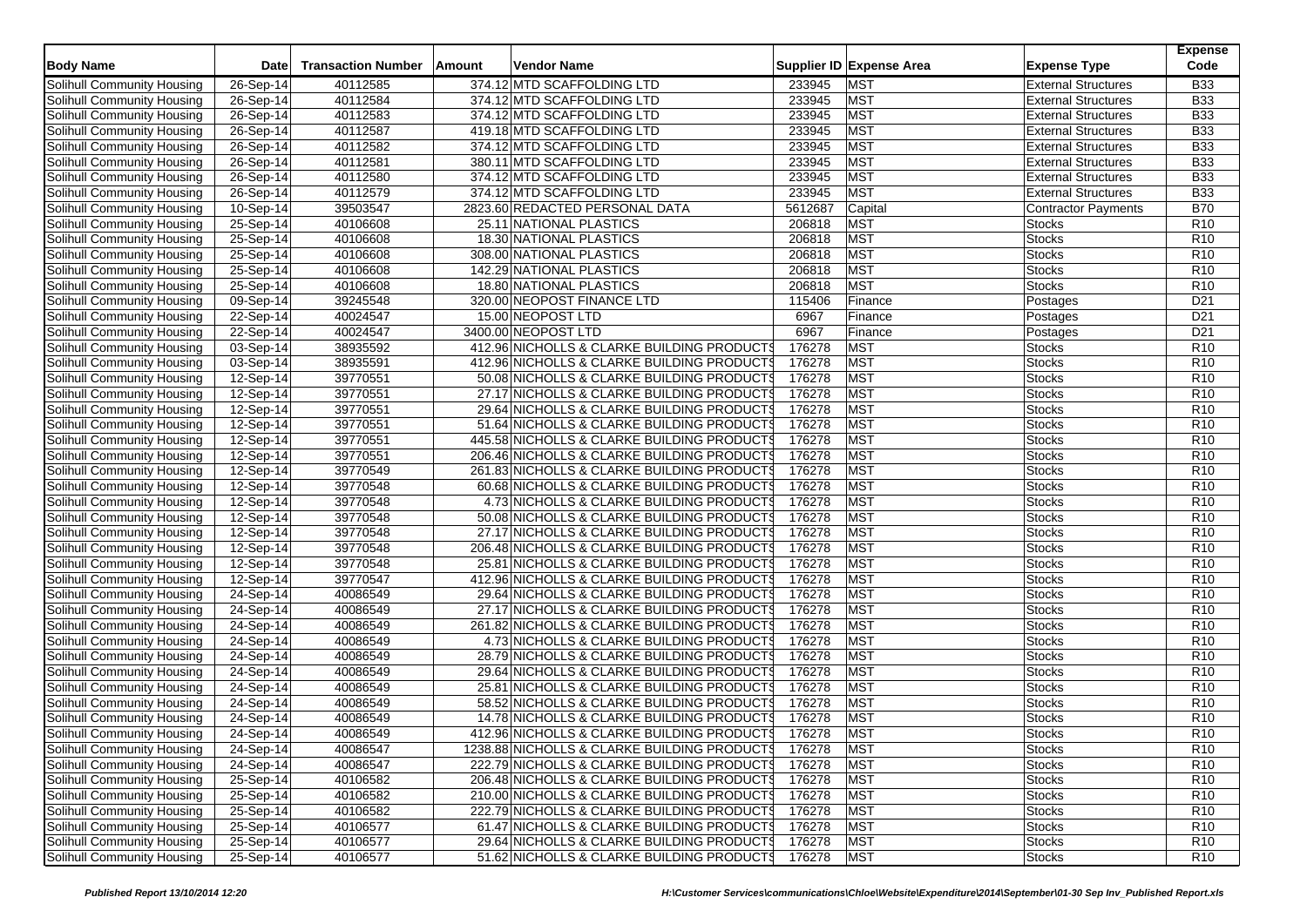| <b>Body Name</b>           | <b>Date</b> | <b>Transaction Number</b> | Amount | Vendor Name                                |               | Supplier ID Expense Area<br><b>Expense Type</b> | <b>Expense</b><br>Code |
|----------------------------|-------------|---------------------------|--------|--------------------------------------------|---------------|-------------------------------------------------|------------------------|
| Solihull Community Housing | 25-Sep-14   | 40106577                  |        | 206.48 NICHOLLS & CLARKE BUILDING PRODUCTS | 176278        | <b>MST</b><br><b>Stocks</b>                     | R <sub>10</sub>        |
| Solihull Community Housing | 25-Sep-14   | 40106576                  |        | 18.86 NICHOLLS & CLARKE BUILDING PRODUCTS  | 176278        | <b>MST</b><br><b>Stocks</b>                     | R <sub>10</sub>        |
| Solihull Community Housing | 25-Sep-14   | 40106576                  |        | 29.64 NICHOLLS & CLARKE BUILDING PRODUCTS  | 176278        | <b>MST</b><br><b>Stocks</b>                     | R <sub>10</sub>        |
| Solihull Community Housing | 25-Sep-14   | 40106576                  |        | 27.17 NICHOLLS & CLARKE BUILDING PRODUCTS  | 176278        | <b>MST</b><br>Stocks                            | R <sub>10</sub>        |
| Solihull Community Housing | 25-Sep-14   | 40106576                  |        | 222.79 NICHOLLS & CLARKE BUILDING PRODUCTS | 176278        | <b>MST</b><br><b>Stocks</b>                     | R <sub>10</sub>        |
| Solihull Community Housing | 25-Sep-14   | 40106576                  |        | 619.44 NICHOLLS & CLARKE BUILDING PRODUCTS | 176278        | <b>MST</b><br><b>Stocks</b>                     | R <sub>10</sub>        |
| Solihull Community Housing | 25-Sep-14   | 40106578                  |        | 261.83 NICHOLLS & CLARKE BUILDING PRODUCTS | 176278        | <b>MST</b><br><b>Stocks</b>                     | R <sub>10</sub>        |
| Solihull Community Housing | 05-Sep-14   | 39055589                  |        | 784.12 NIYAA PEOPLE                        | 1651616       | Capital<br><b>Contractor Payments</b>           | <b>B70</b>             |
| Solihull Community Housing | 05-Sep-14   | 39055590                  |        | 771.75 NIYAA PEOPLE                        | 1651616       | Investment, Planning & Service: Agency Staff    | A60                    |
| Solihull Community Housing | 05-Sep-14   | 39055591                  |        | 518.00 NIYAA PEOPLE                        | 1651616       | MST<br>Agency Staff                             | A60                    |
| Solihull Community Housing | 05-Sep-14   | 39055592                  |        | 518.00 NIYAA PEOPLE                        | 1651616       | <b>MST</b><br><b>Agency Staff</b>               | A60                    |
| Solihull Community Housing | 05-Sep-14   | 39055593                  |        | 518.00 NIYAA PEOPLE                        | 1651616       | <b>MST</b><br><b>Agency Staff</b>               | A60                    |
| Solihull Community Housing | 05-Sep-14   | 39055594                  |        | 518.00 NIYAA PEOPLE                        | 1651616       | <b>MST</b><br><b>Agency Staff</b>               | A60                    |
| Solihull Community Housing | $10-Sep-14$ | 39495548                  |        | 413.00 NIYAA PEOPLE                        | 1651616       | <b>MST</b><br><b>Agency Staff</b>               | A60                    |
| Solihull Community Housing | 10-Sep-14   | 39495549                  |        | 413.00 NIYAA PEOPLE                        | 1651616       | <b>MST</b><br><b>Agency Staff</b>               | A60                    |
| Solihull Community Housing | $15-Sep-14$ | 39868588                  |        | 898.35 NIYAA PEOPLE                        | 1651616       | Investment, Planning & Service: Agency Staff    | A60                    |
| Solihull Community Housing | $15-Sep-14$ | 39868589                  |        | 918.00 NIYAA PEOPLE                        | 1651616       | Capital<br><b>Contractor Payments</b>           | <b>B70</b>             |
| Solihull Community Housing | 18-Sep-14   | 39980720                  |        | 899.25 NIYAA PEOPLE                        | 1651616       | Investment, Planning & Service, Agency Staff    | A60                    |
| Solihull Community Housing | 25-Sep-14   | 40078204                  |        | 525.00 NIYAA PEOPLE                        | 1651616       | MST<br><b>Agency Staff</b>                      | A60                    |
| Solihull Community Housing | 25-Sep-14   | 40078205                  |        | 525.00 NIYAA PEOPLE                        | 1651616       | <b>MST</b><br><b>Agency Staff</b>               | A60                    |
| Solihull Community Housing | 25-Sep-14   | 40078206                  |        | 518.00 NIYAA PEOPLE                        | 1651616       | <b>MST</b><br><b>Agency Staff</b>               | A60                    |
| Solihull Community Housing | 25-Sep-14   | 40078208                  |        | 525.00 NIYAA PEOPLE                        | 1651616       | <b>MST</b><br><b>Agency Staff</b>               | A60                    |
| Solihull Community Housing | 25-Sep-14   | 40078209                  |        | 518.00 NIYAA PEOPLE                        | 1651616       | <b>MST</b><br><b>Agency Staff</b>               | A60                    |
| Solihull Community Housing | 25-Sep-14   | 40078210                  |        | 525.00 NIYAA PEOPLE                        | 1651616       | <b>MST</b><br><b>Agency Staff</b>               | A60                    |
| Solihull Community Housing | 25-Sep-14   | 40078212                  |        | 525.00 NIYAA PEOPLE                        | 1651616       | <b>MST</b><br><b>Agency Staff</b>               | A60                    |
| Solihull Community Housing | $25-Sep-14$ | 40078214                  |        | 518.00 NIYAA PEOPLE                        | 1651616       | <b>MST</b><br><b>Agency Staff</b>               | A60                    |
| Solihull Community Housing | 25-Sep-14   | 40078216                  |        | 518.00 NIYAA PEOPLE                        | 1651616       | <b>MST</b><br><b>Agency Staff</b>               | A60                    |
| Solihull Community Housing | 25-Sep-14   | 40078218                  |        | 518.00 NIYAA PEOPLE                        | 1651616       | <b>MST</b><br><b>Agency Staff</b>               | A60                    |
| Solihull Community Housing | 25-Sep-14   | 40078219                  |        | 518.00 NIYAA PEOPLE                        | 1651616       | <b>MST</b><br><b>Agency Staff</b>               | A60                    |
| Solihull Community Housing | 25-Sep-14   | 40078220                  |        | 413.00 NIYAA PEOPLE                        | 1651616       | <b>MST</b><br><b>Agency Staff</b>               | A60                    |
| Solihull Community Housing | 25-Sep-14   | 40078222                  |        | 518.00 NIYAA PEOPLE                        | 1651616       | <b>MST</b><br><b>Agency Staff</b>               | A60                    |
| Solihull Community Housing | 25-Sep-14   | 40078223                  |        | 518.00 NIYAA PEOPLE                        | 1651616       | <b>MST</b><br><b>Agency Staff</b>               | A60                    |
| Solihull Community Housing | 25-Sep-14   | 40078225                  |        | 518.00 NIYAA PEOPLE                        | 1651616       | <b>MST</b><br><b>Agency Staff</b>               | A60                    |
| Solihull Community Housing | 25-Sep-14   | 40078226                  |        | 518.00 NIYAA PEOPLE                        | 1651616       | <b>MST</b><br><b>Agency Staff</b>               | A60                    |
| Solihull Community Housing | 25-Sep-14   | 40078229                  |        | 525.00 NIYAA PEOPLE                        | 1651616       | <b>MST</b><br><b>Agency Staff</b>               | A60                    |
| Solihull Community Housing | 25-Sep-14   | 40078230                  |        | 518.00 NIYAA PEOPLE                        | 1651616       | <b>MST</b><br><b>Agency Staff</b>               | A60                    |
| Solihull Community Housing | 25-Sep-14   | 40078231                  |        | 525.00 NIYAA PEOPLE                        | 1651616       | <b>MST</b><br><b>Agency Staff</b>               | A60                    |
| Solihull Community Housing | 25-Sep-14   | 40078232                  |        | 518.00 NIYAA PEOPLE                        | 1651616       | <b>MST</b><br><b>Agency Staff</b>               | A60                    |
| Solihull Community Housing | 25-Sep-14   | 40078233                  |        | 525.00 NIYAA PEOPLE                        | 1651616       | <b>MST</b><br><b>Agency Staff</b>               | A60                    |
| Solihull Community Housing | 25-Sep-14   | 40078235                  |        | 518.00 NIYAA PEOPLE                        | 1651616       | <b>MST</b><br><b>Agency Staff</b>               | A60                    |
| Solihull Community Housing | 25-Sep-14   | 40078236                  |        | 518.00 NIYAA PEOPLE                        | 1651616       | MST<br><b>Agency Staff</b>                      | A60                    |
| Solihull Community Housing | 25-Sep-14   | 40104549                  |        | 518.00 NIYAA PEOPLE                        | 1651616       | <b>MST</b><br><b>Agency Staff</b>               | A60                    |
| Solihull Community Housing | 25-Sep-14   | 40104550                  |        | 425.50 NIYAA PEOPLE                        | 1651616 MST   | <b>Agency Staff</b>                             | A60                    |
| Solihull Community Housing | 25-Sep-14   | 40104551                  |        | 241.50 NIYAA PEOPLE                        | 1651616 MST   | Agency Staff                                    | A60                    |
| Solihull Community Housing | 25-Sep-14   | 40104554                  |        | 518.00 NIYAA PEOPLE                        | 1651616 MST   | <b>Agency Staff</b>                             | A60                    |
| Solihull Community Housing | 25-Sep-14   | 40104602                  |        | 518.00 NIYAA PEOPLE                        | 1651616   MST | Agency Staff                                    | A60                    |
| Solihull Community Housing | 25-Sep-14   | 40104659                  |        | 425.50 NIYAA PEOPLE                        | 1651616 MST   | <b>Agency Staff</b>                             | A60                    |
| Solihull Community Housing | 25-Sep-14   | 40104660                  |        | 462.00 NIYAA PEOPLE                        | 1651616 MST   | Agency Staff                                    | A60                    |
| Solihull Community Housing | 25-Sep-14   | 40104661                  |        | 518.00 NIYAA PEOPLE                        | 1651616 MST   | <b>Agency Staff</b>                             | A60                    |
| Solihull Community Housing | 25-Sep-14   | 40104662                  |        | 518.00 NIYAA PEOPLE                        | 1651616 MST   | <b>Agency Staff</b>                             | A60                    |
| Solihull Community Housing | 25-Sep-14   | 40104663                  |        | 425.50 NIYAA PEOPLE                        | 1651616 MST   | Agency Staff                                    | A60                    |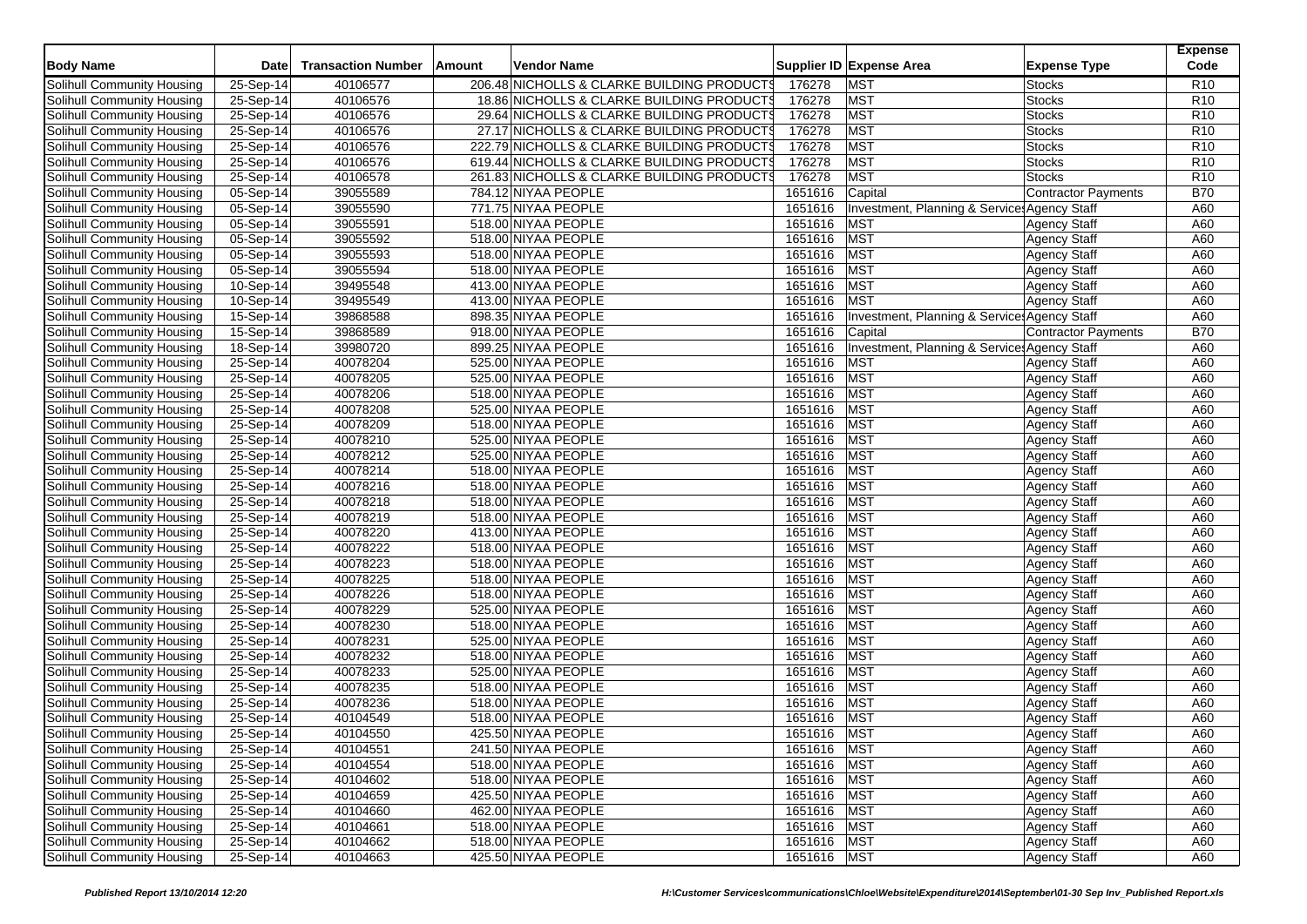|                            |             |                           |        |                                   |                                            |             |                                                       |                            | <b>Expense</b> |
|----------------------------|-------------|---------------------------|--------|-----------------------------------|--------------------------------------------|-------------|-------------------------------------------------------|----------------------------|----------------|
| <b>Body Name</b>           | <b>Date</b> | <b>Transaction Number</b> | Amount | Vendor Name                       |                                            |             | Supplier ID Expense Area                              | <b>Expense Type</b>        | Code           |
| Solihull Community Housing | 25-Sep-14   | 40104664                  |        | 425.50 NIYAA PEOPLE               |                                            | 1651616 MST |                                                       | <b>Agency Staff</b>        | A60            |
| Solihull Community Housing | 25-Sep-14   | 40104665                  |        | 518.00 NIYAA PEOPLE               |                                            | 1651616     | <b>MST</b>                                            | <b>Agency Staff</b>        | A60            |
| Solihull Community Housing | 25-Sep-14   | 40104666                  |        | 425.50 NIYAA PEOPLE               |                                            | 1651616     | <b>MST</b>                                            | <b>Agency Staff</b>        | A60            |
| Solihull Community Housing | $25-Sep-14$ | 40104667                  |        | 125.43 NIYAA PEOPLE               |                                            | 1651616     | <b>MST</b>                                            | <b>Agency Staff</b>        | A60            |
| Solihull Community Housing | 25-Sep-14   | 40104667                  |        | 125.43 NIYAA PEOPLE               |                                            | 1651616     | <b>MST</b>                                            | <b>Agency Staff</b>        | A60            |
| Solihull Community Housing | 25-Sep-14   | 40104667                  |        | 219.50 NIYAA PEOPLE               |                                            | 1651616     | <b>MST</b>                                            | <b>Agency Staff</b>        | A60            |
| Solihull Community Housing | $25-Sep-14$ | 40104667                  |        | 156.79 NIYAA PEOPLE               |                                            | 1651616     | <b>MST</b>                                            | <b>Agency Staff</b>        | A60            |
| Solihull Community Housing | 25-Sep-14   | 40104668                  |        | 50.85 NIYAA PEOPLE                |                                            | 1651616     | <b>MST</b>                                            | <b>Agency Staff</b>        | A60            |
| Solihull Community Housing | 25-Sep-14   | 40104668                  |        | 50.85 NIYAA PEOPLE                |                                            | 1651616     | <b>MST</b>                                            | <b>Agency Staff</b>        | A60            |
| Solihull Community Housing | 25-Sep-14   | 40104668                  |        | 88.99 NIYAA PEOPLE                |                                            | 1651616     | <b>MST</b>                                            | <b>Agency Staff</b>        | A60            |
| Solihull Community Housing | 25-Sep-14   | 40104668                  |        | 63.56 NIYAA PEOPLE                |                                            | 1651616     | <b>MST</b>                                            | <b>Agency Staff</b>        | A60            |
| Solihull Community Housing | 26-Sep-14   | 40109600                  |        | 956.10 NIYAA PEOPLE               |                                            | 1651616     | Investment, Planning & Service: Agency Staff          |                            | A60            |
| Solihull Community Housing | 03-Sep-14   | 38887642                  |        | 570.79 NOVUS PROPERTY SOLUTIONS   |                                            | 3522686     | <b>MST</b>                                            | Voids                      | <b>B38</b>     |
| Solihull Community Housing | 03-Sep-14   | 38887638                  |        | 898.28 NOVUS PROPERTY SOLUTIONS   |                                            | 3522686     | <b>MST</b>                                            | Voids                      | <b>B38</b>     |
| Solihull Community Housing | $10-Sep-14$ | 39496752                  |        | 403.94 NOVUS PROPERTY SOLUTIONS   |                                            | 3522686     | <b>MST</b>                                            | <b>Internal Works</b>      | <b>B31</b>     |
| Solihull Community Housing | 10-Sep-14   | 39496761                  |        | 547.76 NOVUS PROPERTY SOLUTIONS   |                                            | 3522686     | <b>MST</b>                                            | <b>Internal Works</b>      | <b>B31</b>     |
| Solihull Community Housing | 12-Sep-14   | 39740658                  |        | 209.78 NOVUS PROPERTY SOLUTIONS   |                                            | 3522686     | <b>MST</b>                                            | <b>Internal Works</b>      | <b>B31</b>     |
| Solihull Community Housing | 15-Sep-14   | 39868590                  |        | 26200.98 NOVUS PROPERTY SOLUTIONS |                                            | 3522686     | Capital                                               | <b>Contractor Payments</b> | <b>B70</b>     |
| Solihull Community Housing | 15-Sep-14   | 39868591                  |        | 1716.00 NOVUS PROPERTY SOLUTIONS  |                                            | 3522686     | <b>MST</b>                                            | <b>Internal Works</b>      | <b>B31</b>     |
| Solihull Community Housing | 15-Sep-14   | 39868592                  |        | 1716.00 NOVUS PROPERTY SOLUTIONS  |                                            | 3522686     | <b>MST</b>                                            | <b>Internal Works</b>      | <b>B31</b>     |
| Solihull Community Housing | 15-Sep-14   | 39868593                  |        | 1716.00 NOVUS PROPERTY SOLUTIONS  |                                            | 3522686     | <b>MST</b>                                            | <b>Internal Works</b>      | <b>B31</b>     |
| Solihull Community Housing | 15-Sep-14   | 39868594                  |        | 856.00 NOVUS PROPERTY SOLUTIONS   |                                            | 3522686     | <b>MST</b>                                            | <b>Internal Works</b>      | <b>B31</b>     |
| Solihull Community Housing | 15-Sep-14   | 39868594                  |        | 860.00 NOVUS PROPERTY SOLUTIONS   |                                            | 3522686     | <b>MST</b>                                            | <b>Internal Works</b>      | <b>B31</b>     |
| Solihull Community Housing | 15-Sep-14   | 39868596                  |        | 1716.00 NOVUS PROPERTY SOLUTIONS  |                                            | 3522686     | <b>MST</b>                                            | <b>Internal Works</b>      | <b>B31</b>     |
| Solihull Community Housing | 15-Sep-14   | 39868597                  |        | 1716.00 NOVUS PROPERTY SOLUTIONS  |                                            | 3522686     | <b>MST</b>                                            | <b>Internal Works</b>      | <b>B31</b>     |
| Solihull Community Housing | 15-Sep-14   | 39868598                  |        | 1716.00 NOVUS PROPERTY SOLUTIONS  |                                            | 3522686     | <b>MST</b>                                            | <b>Internal Works</b>      | <b>B31</b>     |
| Solihull Community Housing | 15-Sep-14   | 39868600                  |        | 1716.00 NOVUS PROPERTY SOLUTIONS  |                                            | 3522686     | <b>MST</b>                                            | <b>Internal Works</b>      | <b>B31</b>     |
| Solihull Community Housing | 16-Sep-14   | 39885606                  |        | 282.20 NOVUS PROPERTY SOLUTIONS   |                                            | 3522686     | <b>MST</b>                                            | <b>Internal Works</b>      | <b>B31</b>     |
| Solihull Community Housing | $16-Sep-14$ | 39885605                  |        | 525.56 NOVUS PROPERTY SOLUTIONS   |                                            | 3522686     | <b>MST</b>                                            | <b>Internal Works</b>      | <b>B31</b>     |
| Solihull Community Housing | 18-Sep-14   | 39994881                  |        | 630.61 NOVUS PROPERTY SOLUTIONS   |                                            | 3522686     | <b>MST</b>                                            | Voids                      | <b>B38</b>     |
| Solihull Community Housing | 18-Sep-14   | 39994875                  |        | 976.50 NOVUS PROPERTY SOLUTIONS   |                                            | 3522686     | <b>MST</b>                                            | Voids                      | <b>B38</b>     |
| Solihull Community Housing | 18-Sep-14   | 39994862                  |        | 999.14 NOVUS PROPERTY SOLUTIONS   |                                            | 3522686     | <b>MST</b>                                            | Voids                      | <b>B38</b>     |
| Solihull Community Housing | 18-Sep-14   | 39994880                  |        | 464.80 NOVUS PROPERTY SOLUTIONS   |                                            | 3522686     | <b>MST</b>                                            | <b>Internal Works</b>      | <b>B31</b>     |
| Solihull Community Housing | 18-Sep-14   | 39994874                  |        | 265.60 NOVUS PROPERTY SOLUTIONS   |                                            | 3522686     | <b>MST</b>                                            | <b>Internal Works</b>      | <b>B31</b>     |
| Solihull Community Housing | 18-Sep-14   | 39994871                  |        | 298.80 NOVUS PROPERTY SOLUTIONS   |                                            | 3522686     | <b>MST</b>                                            | <b>Internal Works</b>      | <b>B31</b>     |
| Solihull Community Housing | $18-Sep-14$ | 39994859                  |        | 309.44 NOVUS PROPERTY SOLUTIONS   |                                            | 3522686     | <b>MST</b>                                            | <b>Internal Works</b>      | <b>B31</b>     |
| Solihull Community Housing | 18-Sep-14   | 39994869                  |        | 208.72 NOVUS PROPERTY SOLUTIONS   |                                            | 3522686     | <b>MST</b>                                            | <b>Internal Works</b>      | <b>B31</b>     |
| Solihull Community Housing | 18-Sep-14   | 39994858                  |        | 309.44 NOVUS PROPERTY SOLUTIONS   |                                            | 3522686     | <b>MST</b>                                            | <b>Internal Works</b>      | <b>B31</b>     |
| Solihull Community Housing | 01-Sep-14   | 38803557                  |        |                                   | 2949.20 NPOWER BUSINESS & SOCIAL HOUSING L | 2846690     | Investment, Planning & Services Utility Related Works |                            | <b>B34</b>     |
| Solihull Community Housing | 01-Sep-14   | 38803560                  |        |                                   | 1401.60 NPOWER BUSINESS & SOCIAL HOUSING L | 2846690     | Investment, Planning & Service: Utility Related Works |                            | <b>B34</b>     |
| Solihull Community Housing | 01-Sep-14   | 38803562                  |        |                                   | 292.00 NPOWER BUSINESS & SOCIAL HOUSING LT | 2846690     | Investment, Planning & Services Utility Related Works |                            | <b>B34</b>     |
| Solihull Community Housing | 03-Sep-14   | 38887637                  |        |                                   | 29.18 NPOWER BUSINESS & SOCIAL HOUSING LT  | 2846690     | <b>MST</b>                                            | Voids                      | <b>B38</b>     |
| Solihull Community Housing | 03-Sep-14   | 38887637                  |        |                                   | 29.18 NPOWER BUSINESS & SOCIAL HOUSING LT  | 2846690     | <b>MST</b>                                            | Voids                      | <b>B38</b>     |
| Solihull Community Housing | 03-Sep-14   | 38887637                  |        |                                   | 29.18 NPOWER BUSINESS & SOCIAL HOUSING LT  | 2846690 MST |                                                       | Voids                      | <b>B38</b>     |
| Solihull Community Housing | $03-Sep-14$ | 38887637                  |        |                                   | 29.18 NPOWER BUSINESS & SOCIAL HOUSING LT  | 2846690 MST |                                                       | Voids                      | <b>B38</b>     |
| Solihull Community Housing | 03-Sep-14   | 38887637                  |        |                                   | 29.18 NPOWER BUSINESS & SOCIAL HOUSING LT  | 2846690     | <b>MST</b>                                            | Voids                      | <b>B38</b>     |
| Solihull Community Housing | 03-Sep-14   | 38887637                  |        |                                   | 29.18 NPOWER BUSINESS & SOCIAL HOUSING LT  | 2846690 MST |                                                       | Voids                      | <b>B38</b>     |
| Solihull Community Housing | 03-Sep-14   | 38887637                  |        |                                   | 29.18 NPOWER BUSINESS & SOCIAL HOUSING LT  | 2846690     | <b>MST</b>                                            | Voids                      | <b>B38</b>     |
| Solihull Community Housing | 03-Sep-14   | 38887637                  |        |                                   | 29.18 NPOWER BUSINESS & SOCIAL HOUSING L'  | 2846690     | <b>MST</b>                                            | Voids                      | <b>B38</b>     |
| Solihull Community Housing | 03-Sep-14   | 38887636                  |        |                                   | 33.17 NPOWER BUSINESS & SOCIAL HOUSING LT  | 2846690     | <b>MST</b>                                            | Voids                      | <b>B38</b>     |
| Solihull Community Housing | 03-Sep-14   | 38887636                  |        |                                   | 33.17 NPOWER BUSINESS & SOCIAL HOUSING LT  | 2846690 MST |                                                       | Voids                      | <b>B38</b>     |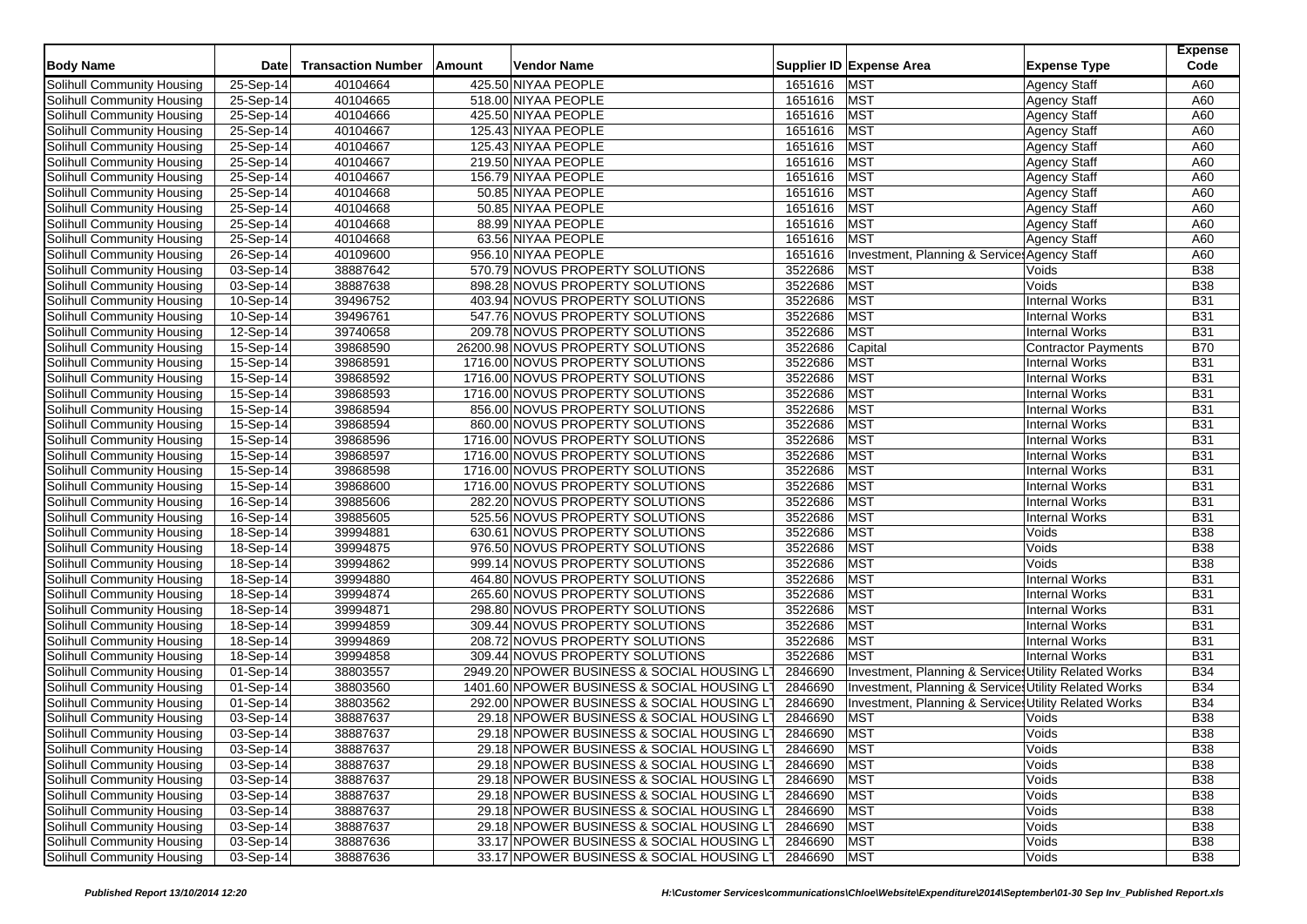|                                   |                         |                           |                                              |             |                                                       | <b>Expense</b> |
|-----------------------------------|-------------------------|---------------------------|----------------------------------------------|-------------|-------------------------------------------------------|----------------|
| <b>Body Name</b>                  | Date                    | <b>Transaction Number</b> | Amount<br>Vendor Name                        |             | Supplier ID Expense Area<br><b>Expense Type</b>       | Code           |
| Solihull Community Housing        | 03-Sep-14               | 38887636                  | 33.17 NPOWER BUSINESS & SOCIAL HOUSING L'    | 2846690     | <b>MST</b><br>Voids                                   | B38            |
| Solihull Community Housing        | 03-Sep-14               | 38887636                  | 33.17 NPOWER BUSINESS & SOCIAL HOUSING LT    | 2846690     | <b>MST</b><br>Voids                                   | <b>B38</b>     |
| Solihull Community Housing        | 03-Sep-14               | 38887636                  | 33.17 NPOWER BUSINESS & SOCIAL HOUSING LT    | 2846690     | <b>MST</b><br>Voids                                   | <b>B38</b>     |
| Solihull Community Housing        | 03-Sep-14               | 38887636                  | 33.17 NPOWER BUSINESS & SOCIAL HOUSING L     | 2846690     | <b>MST</b><br>Voids                                   | <b>B38</b>     |
| Solihull Community Housing        | 03-Sep-14               | 38887636                  | 33.17 NPOWER BUSINESS & SOCIAL HOUSING L     | 2846690     | <b>MST</b><br>Voids                                   | <b>B38</b>     |
| Solihull Community Housing        | 03-Sep-14               | 38887636                  | 33.17 NPOWER BUSINESS & SOCIAL HOUSING L     | 2846690     | <b>MST</b><br>Voids                                   | <b>B38</b>     |
| Solihull Community Housing        | 03-Sep-14               | 38887636                  | 33.17 NPOWER BUSINESS & SOCIAL HOUSING LT    | 2846690     | <b>MST</b><br>Voids                                   | <b>B38</b>     |
| Solihull Community Housing        | 03-Sep-14               | 38887636                  | 33.17 NPOWER BUSINESS & SOCIAL HOUSING L     | 2846690     | <b>MST</b><br>Voids                                   | <b>B38</b>     |
| Solihull Community Housing        | 03-Sep-14               | 38887636                  | 33.17 NPOWER BUSINESS & SOCIAL HOUSING LT    | 2846690     | <b>MST</b><br>Voids                                   | <b>B38</b>     |
| Solihull Community Housing        | 03-Sep-14               | 38887636                  | 33.17 NPOWER BUSINESS & SOCIAL HOUSING L     | 2846690     | <b>MST</b><br>Voids                                   | <b>B38</b>     |
| Solihull Community Housing        | 03-Sep-14               | 38887636                  | 33.17 NPOWER BUSINESS & SOCIAL HOUSING L     | 2846690     | <b>MST</b><br>Voids                                   | <b>B38</b>     |
| Solihull Community Housing        | 03-Sep-14               | 38887636                  | 33.17 NPOWER BUSINESS & SOCIAL HOUSING LT    | 2846690     | <b>MST</b><br>Voids                                   | <b>B38</b>     |
| Solihull Community Housing        | 03-Sep-14               | 38887636                  | 33.17 NPOWER BUSINESS & SOCIAL HOUSING LT    | 2846690     | <b>MST</b><br>Voids                                   | <b>B38</b>     |
| Solihull Community Housing        | 03-Sep-14               | 38887632                  | 383.99 NPOWER BUSINESS & SOCIAL HOUSING L'   | 2846690     | <b>MST</b><br><b>Internal Works</b>                   | <b>B31</b>     |
| Solihull Community Housing        | 10-Sep-14               | 39496746                  | 318.69 NPOWER BUSINESS & SOCIAL HOUSING L    | 2846690     | Investment, Planning & Service Utility Related Works  | <b>B34</b>     |
| Solihull Community Housing        | 10-Sep-14               | 39496749                  | 1759.79 NPOWER BUSINESS & SOCIAL HOUSING L   | 2846690     | <b>MST</b><br>Internal Works                          | <b>B31</b>     |
| Solihull Community Housing        | 10-Sep-14               | 39496742                  | 3558.80 NPOWER BUSINESS & SOCIAL HOUSING L   | 2846690     | <b>MST</b><br><b>Internal Works</b>                   | <b>B31</b>     |
| Solihull Community Housing        | 10-Sep-14               | 39496762                  | 350.40 NPOWER BUSINESS & SOCIAL HOUSING LT   | 2846690     | Investment, Planning & Services Utility Related Works | <b>B34</b>     |
| Solihull Community Housing        | 10-Sep-14               | 39496763                  | 3883.60 NPOWER BUSINESS & SOCIAL HOUSING L   | 2846690     | Investment, Planning & Services Utility Related Works | <b>B34</b>     |
| Solihull Community Housing        | 10-Sep-14               | 39496764                  | 2598.80 NPOWER BUSINESS & SOCIAL HOUSING L'  | 2846690     | Investment, Planning & Service: Utility Related Works | <b>B34</b>     |
| Solihull Community Housing        | 10-Sep-14               | 39496771                  | 239.00 NPOWER BUSINESS & SOCIAL HOUSING LT   | 2846690     | Investment, Planning & Services Utility Related Works | <b>B34</b>     |
| Solihull Community Housing        | 16-Sep-14               | 39885601                  | 29.18 NPOWER BUSINESS & SOCIAL HOUSING L     | 2846690     | <b>MST</b><br>Voids                                   | <b>B38</b>     |
| Solihull Community Housing        | $\overline{16}$ -Sep-14 | 39885601                  | 29.18 NPOWER BUSINESS & SOCIAL HOUSING L     | 2846690     | <b>MST</b><br>Voids                                   | B38            |
| Solihull Community Housing        | 16-Sep-14               | 39885601                  | 29.18 NPOWER BUSINESS & SOCIAL HOUSING LT    | 2846690     | <b>MST</b><br>Voids                                   | <b>B38</b>     |
| Solihull Community Housing        | 16-Sep-14               | 39885601                  | 82.30 NPOWER BUSINESS & SOCIAL HOUSING L     | 2846690     | <b>MST</b><br>Voids                                   | <b>B38</b>     |
| Solihull Community Housing        | 16-Sep-14               | 39885601                  | 29.18 NPOWER BUSINESS & SOCIAL HOUSING L     | 2846690     | <b>MST</b><br>Voids                                   | B38            |
| Solihull Community Housing        | 16-Sep-14               | 39885601                  | 29.18 NPOWER BUSINESS & SOCIAL HOUSING LT    | 2846690     | <b>MST</b><br>Voids                                   | <b>B38</b>     |
| Solihull Community Housing        | 16-Sep-14               | 39885601                  | 29.18 NPOWER BUSINESS & SOCIAL HOUSING L     | 2846690     | <b>MST</b><br>Voids                                   | <b>B38</b>     |
| Solihull Community Housing        | 16-Sep-14               | 39885601                  | 29.18 NPOWER BUSINESS & SOCIAL HOUSING L     | 2846690     | <b>MST</b><br>Voids                                   | B38            |
| Solihull Community Housing        | $16-$ Sep-14            | 39885601                  | 29.18 NPOWER BUSINESS & SOCIAL HOUSING L     | 2846690     | <b>MST</b><br>Voids                                   | <b>B38</b>     |
| Solihull Community Housing        | 16-Sep-14               | 39885599                  | 33.17 NPOWER BUSINESS & SOCIAL HOUSING LT    | 2846690     | <b>MST</b><br>Voids                                   | <b>B38</b>     |
| Solihull Community Housing        | 16-Sep-14               | 39885599                  | 33.17 NPOWER BUSINESS & SOCIAL HOUSING LT    | 2846690     | <b>MST</b><br>Voids                                   | B38            |
| Solihull Community Housing        | 16-Sep-14               | 39885599                  | 33.17 NPOWER BUSINESS & SOCIAL HOUSING LT    | 2846690     | <b>MST</b><br>Voids                                   | <b>B38</b>     |
| Solihull Community Housing        | 16-Sep-14               | 39885599                  | 33.17 NPOWER BUSINESS & SOCIAL HOUSING L     | 2846690     | <b>MST</b><br>Voids                                   | <b>B38</b>     |
| Solihull Community Housing        | 16-Sep-14               | 39885599                  | 33.17 NPOWER BUSINESS & SOCIAL HOUSING L     | 2846690     | <b>MST</b><br>Voids                                   | <b>B38</b>     |
| Solihull Community Housing        | 16-Sep-14               | 39885597                  | 3323.42 NPOWER BUSINESS & SOCIAL HOUSING L   | 2846690     | <b>MST</b><br>Voids                                   | <b>B38</b>     |
| Solihull Community Housing        | 16-Sep-14               | 39885601                  | 29.18 NPOWER BUSINESS & SOCIAL HOUSING L     | 2846690     | Investment, Planning & Service: Utility Related Works | <b>B34</b>     |
| Solihull Community Housing        | 16-Sep-14               | 39885599                  | 33.17 NPOWER BUSINESS & SOCIAL HOUSING L     | 2846690     | Investment, Planning & Services Utility Related Works | <b>B34</b>     |
| Solihull Community Housing        | 16-Sep-14               | 39885599                  | 33.17 NPOWER BUSINESS & SOCIAL HOUSING LT    | 2846690     | Investment, Planning & Services Utility Related Works | <b>B34</b>     |
| Solihull Community Housing        | 16-Sep-14               | 39885594                  | 396.24 NPOWER BUSINESS & SOCIAL HOUSING L    | 2846690     | Investment, Planning & Service: Utility Related Works | <b>B34</b>     |
| Solihull Community Housing        | 16-Sep-14               | 39885592                  | 288.01 NPOWER BUSINESS & SOCIAL HOUSING L    | 2846690     | Investment, Planning & Service: Utility Related Works | <b>B34</b>     |
| Solihull Community Housing        | 17-Sep-14               | 39913551                  | 963.60 NPOWER BUSINESS & SOCIAL HOUSING LT   | 2846690     | Investment, Planning & Services Utility Related Works | <b>B34</b>     |
| Solihull Community Housing        | 17-Sep-14               | 39913553                  | 1131.13 NPOWER BUSINESS & SOCIAL HOUSING LT  | 2846690     | Investment, Planning & Services Utility Related Works | <b>B34</b>     |
| Solihull Community Housing        | 17-Sep-14               | 39913555                  | 671.60 NPOWER BUSINESS & SOCIAL HOUSING LT   | 2846690     | Investment, Planning & Service: Utility Related Works | <b>B34</b>     |
| Solihull Community Housing        | 17-Sep-14               | 39913557                  | 5792.50 NPOWER BUSINESS & SOCIAL HOUSING LT  | 2846690     | Investment, Planning & Services Utility Related Works | <b>B34</b>     |
| Solihull Community Housing        | 17-Sep-14               | 39913561                  | 48208.05 NPOWER BUSINESS & SOCIAL HOUSING LT | 2846690     | Investment, Planning & Services Utility Related Works | B34            |
| Solihull Community Housing        | 18-Sep-14               | 39994857                  | 29.18 NPOWER BUSINESS & SOCIAL HOUSING L'    | 2846690     | <b>MST</b><br>Voids                                   | <b>B38</b>     |
| Solihull Community Housing        | 18-Sep-14               | 39994857                  | 82.30 NPOWER BUSINESS & SOCIAL HOUSING LT    | 2846690     | <b>MST</b><br>Voids                                   | <b>B38</b>     |
| Solihull Community Housing        | 18-Sep-14               | 39994857                  | 29.18 NPOWER BUSINESS & SOCIAL HOUSING LT    | 2846690     | <b>MST</b><br>Voids                                   | <b>B38</b>     |
| <b>Solihull Community Housing</b> | 18-Sep-14               | 39994857                  | 82.30 NPOWER BUSINESS & SOCIAL HOUSING LT    | 2846690 MST | Voids                                                 | <b>B38</b>     |
| Solihull Community Housing        | 18-Sep-14               | 39994857                  | 29.18 NPOWER BUSINESS & SOCIAL HOUSING LT    | 2846690 MST | Voids                                                 | <b>B38</b>     |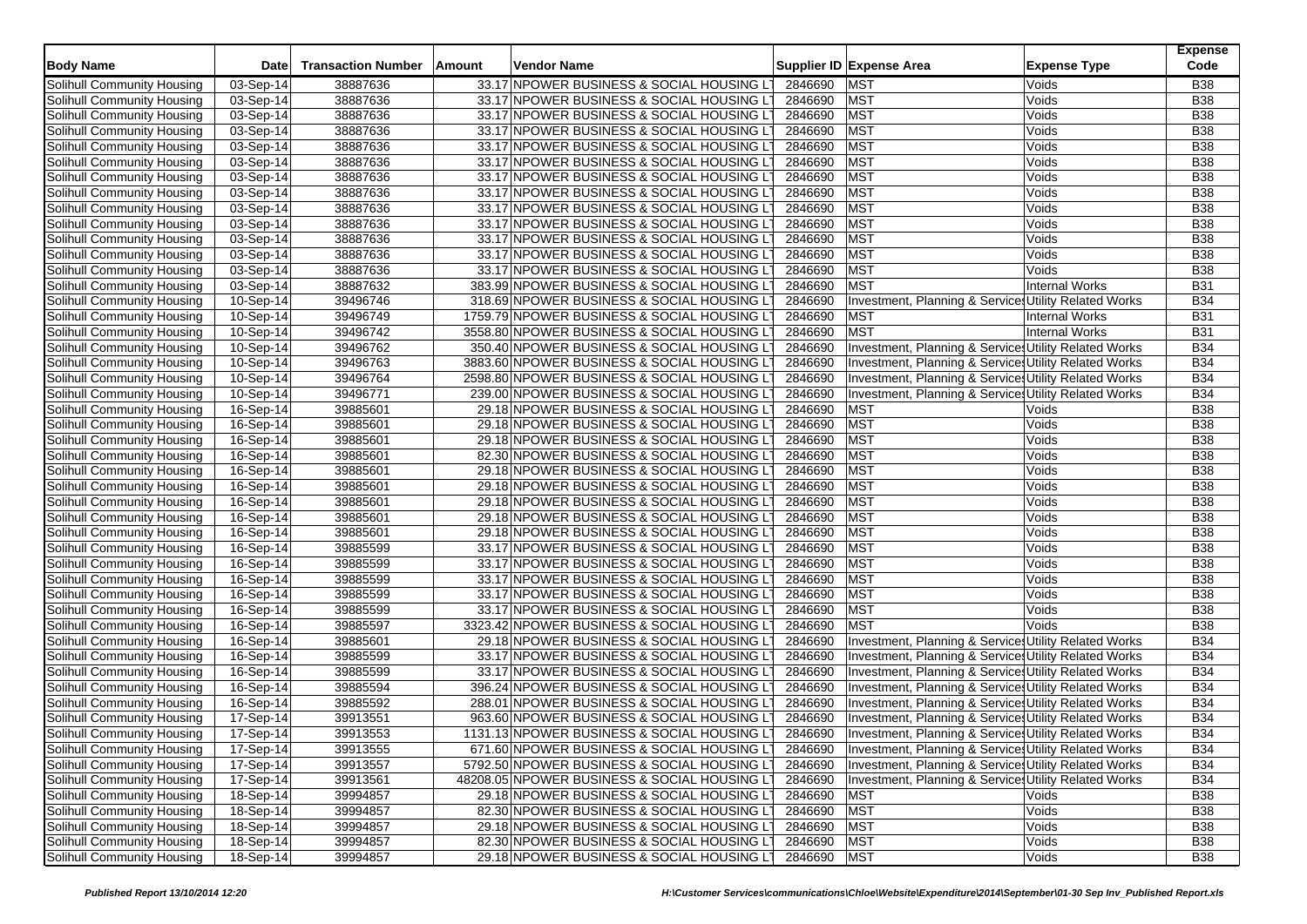| <b>Body Name</b>                  | Date                    | <b>Transaction Number</b> | Amount | Vendor Name                                                                      |         | Supplier ID Expense Area                              | <b>Expense Type</b>         | <b>Expense</b><br>Code   |
|-----------------------------------|-------------------------|---------------------------|--------|----------------------------------------------------------------------------------|---------|-------------------------------------------------------|-----------------------------|--------------------------|
| Solihull Community Housing        | 18-Sep-14               | 39994857                  |        | 29.18 NPOWER BUSINESS & SOCIAL HOUSING LT                                        | 2846690 | <b>MST</b>                                            | Voids                       | <b>B38</b>               |
| Solihull Community Housing        | 18-Sep-14               | 39994857                  |        | 29.18 NPOWER BUSINESS & SOCIAL HOUSING LT                                        | 2846690 | <b>MST</b>                                            | Voids                       | <b>B38</b>               |
| Solihull Community Housing        | 18-Sep-14               | 39994857                  |        | 29.18 NPOWER BUSINESS & SOCIAL HOUSING LT                                        | 2846690 | <b>MST</b>                                            | Voids                       | <b>B38</b>               |
| Solihull Community Housing        | 18-Sep-14               | 39994856                  |        | 1421.88 NPOWER BUSINESS & SOCIAL HOUSING L'                                      | 2846690 | <b>MST</b>                                            | Voids                       | <b>B38</b>               |
| Solihull Community Housing        | 18-Sep-14               | 39994857                  |        | 29.18 NPOWER BUSINESS & SOCIAL HOUSING LT                                        | 2846690 | Investment, Planning & Service: Utility Related Works |                             | <b>B34</b>               |
| Solihull Community Housing        | 18-Sep-14               | 39994857                  |        | 29.18 NPOWER BUSINESS & SOCIAL HOUSING LT                                        | 2846690 | Investment, Planning & Service Utility Related Works  |                             | <b>B34</b>               |
| Solihull Community Housing        | 18-Sep-14               | 39994857                  |        | 29.18 NPOWER BUSINESS & SOCIAL HOUSING LT                                        | 2846690 | Investment, Planning & Services Utility Related Works |                             | <b>B34</b>               |
| Solihull Community Housing        | 18-Sep-14               | 39994857                  |        | 82.30 NPOWER BUSINESS & SOCIAL HOUSING LT                                        | 2846690 | Investment, Planning & Services Utility Related Works |                             | <b>B34</b>               |
| Solihull Community Housing        | 26-Sep-14               | 40109615                  |        | 1773.53 NPOWER BUSINESS & SOCIAL HOUSING LT                                      | 2846690 | Investment, Planning & Services Utility Related Works |                             | <b>B34</b>               |
| Solihull Community Housing        | 26-Sep-14               | 40109616                  |        | 4313.93 NPOWER BUSINESS & SOCIAL HOUSING L                                       | 2846690 | Investment, Planning & Service: Utility Related Works |                             | <b>B34</b>               |
| Solihull Community Housing        | $\overline{05}$ -Sep-14 | 39053554                  |        | 976.50 OAKLEAF COMMERCIAL SERVICES LTD                                           | 5136686 | Capital                                               | <b>Contractor Payments</b>  | <b>B70</b>               |
| Solihull Community Housing        | 16-Sep-14               | 39885611                  |        | 2763.86 OAKLEAF COMMERCIAL SERVICES LTD                                          | 5136686 | Capital                                               |                             | <b>B70</b>               |
| Solihull Community Housing        |                         | 39885610                  |        | 2897.68 OAKLEAF COMMERCIAL SERVICES LTD                                          | 5136686 |                                                       | <b>Contractor Payments</b>  | <b>B70</b>               |
|                                   | 16-Sep-14               |                           |        |                                                                                  |         | Capital                                               | Contractor Payments         | <b>B70</b>               |
| Solihull Community Housing        | 16-Sep-14               | 39885609                  |        | 3306.27 OAKLEAF COMMERCIAL SERVICES LTD                                          | 5136686 | Capital                                               | <b>Contractor Payments</b>  | <b>B70</b>               |
| Solihull Community Housing        | 16-Sep-14               | 39885607                  |        | 2641.56 OAKLEAF COMMERCIAL SERVICES LTD                                          | 5136686 | Capital                                               | <b>Contractor Payments</b>  | <b>B70</b>               |
| Solihull Community Housing        | 16-Sep-14               | 39885608                  |        | 2408.98 OAKLEAF COMMERCIAL SERVICES LTD                                          | 5136686 | Capital                                               | Contractor Payments         |                          |
| Solihull Community Housing        | $03-Sep-14$             | 38887585                  |        | 841.89 OPENVIEW SECURITY SOLUTIONS LTD<br>324.34 OPENVIEW SECURITY SOLUTIONS LTD | 2385686 | Investment, Planning & Services Utility Related Works |                             | <b>B34</b><br><b>B34</b> |
| Solihull Community Housing        | 05-Sep-14               | 39101570                  |        |                                                                                  | 2385686 | Investment, Planning & Services Utility Related Works |                             |                          |
| Solihull Community Housing        | 05-Sep-14               | 39101569                  |        | 734.71 OPENVIEW SECURITY SOLUTIONS LTD                                           | 2385686 | Investment, Planning & Services Utility Related Works |                             | <b>B34</b>               |
| Solihull Community Housing        | 16-Sep-14               | 39885584                  |        | 324.34 OPENVIEW SECURITY SOLUTIONS LTD                                           | 2385686 | Investment, Planning & Services Utility Related Works |                             | <b>B34</b>               |
| Solihull Community Housing        | 17-Sep-14               | 39906547                  |        | 634.21 OPENVIEW SECURITY SOLUTIONS LTD                                           | 2385686 | Investment, Planning & Service: Utility Related Works |                             | <b>B34</b>               |
| Solihull Community Housing        | 18-Sep-14               | 39994836                  |        | 898.76 OPENVIEW SECURITY SOLUTIONS LTD                                           | 2385686 | Investment, Planning & Services Utility Related Works |                             | <b>B34</b>               |
| Solihull Community Housing        | 18-Sep-14               | 39994831                  |        | 861.25 OPENVIEW SECURITY SOLUTIONS LTD                                           | 2385686 | Investment, Planning & Services Utility Related Works |                             | <b>B34</b>               |
| Solihull Community Housing        | 18-Sep-14               | 39994784                  |        | 500.64 OPENVIEW SECURITY SOLUTIONS LTD                                           | 2385686 | Investment, Planning & Services Utility Related Works |                             | <b>B34</b>               |
| Solihull Community Housing        | 18-Sep-14               | 39994757                  |        | 324.34 OPENVIEW SECURITY SOLUTIONS LTD                                           | 2385686 | Investment, Planning & Services Utility Related Works |                             | <b>B34</b>               |
| Solihull Community Housing        | 18-Sep-14               | 39994816                  |        | 829.98 OPENVIEW SECURITY SOLUTIONS LTD                                           | 2385686 | Investment, Planning & Services Utility Related Works |                             | <b>B34</b>               |
| Solihull Community Housing        | 18-Sep-14               | 39994798                  |        | 326.73 OPENVIEW SECURITY SOLUTIONS LTD                                           | 2385686 | Investment, Planning & Services Utility Related Works |                             | <b>B34</b>               |
| Solihull Community Housing        | 05-Sep-14               | 39055597                  |        | 2350.00 ORBIS PROTECT LIMITED                                                    | 6049687 | <b>Customer Services</b>                              | Other Fees and Charges      | D <sub>59</sub>          |
| Solihull Community Housing        | 05-Sep-14               | 39055597                  |        | 308.33 ORBIS PROTECT LIMITED                                                     | 6049687 | <b>Customer Services</b>                              | Other Fees and Charges      | D <sub>59</sub>          |
| Solihull Community Housing        | 09-Sep-14               | 39248548                  |        | 741.38 PENNINGTON CHOICE LTD                                                     | 227134  | Investment, Planning & Service Other Fees and Charges |                             | D <sub>59</sub>          |
| Solihull Community Housing        | 26-Sep-14               | 40109598                  |        | 2850.00 PERRYS GARDEN SERVICE                                                    | 158238  | Capital                                               | <b>Contractor Payments</b>  | <b>B70</b>               |
| Solihull Community Housing        | 10-Sep-14               | 39496788                  |        | 330.40 PHS GROUP PLC                                                             | 82208   | Finance                                               | <b>Other Premises Costs</b> | <b>B90</b>               |
| Solihull Community Housing        | 01-Sep-14               | 38803563                  |        | 1326.93 PINNACLE HOUSING LTD                                                     | 280244  | <b>MST</b>                                            | Voids                       | <b>B38</b>               |
| Solihull Community Housing        | 01-Sep-14               | 38803563                  |        | 16173.81 PINNACLE HOUSING LTD                                                    | 280244  | <b>MST</b>                                            | Voids                       | <b>B38</b>               |
| Solihull Community Housing        | 01-Sep-14               | 38803565                  |        | 1314.72 PINNACLE HOUSING LTD                                                     | 280244  | <b>MST</b>                                            | Voids                       | <b>B38</b>               |
| Solihull Community Housing        | 10-Sep-14               | 39496787                  |        | 3601.96 PINNACLE HOUSING LTD                                                     | 280244  | Finance                                               | Cleaning                    | <b>B50</b>               |
| Solihull Community Housing        | 17-Sep-14               | 39913583                  |        | 390.00 PINNACLE HOUSING LTD                                                      | 280244  | <b>Balance Sheet</b>                                  | Creditors                   | <b>S08</b>               |
| Solihull Community Housing        | 17-Sep-14               | 39913586                  |        | 57464.02 PINNACLE HOUSING LTD                                                    | 280244  | <b>Balance Sheet</b>                                  | Creditors                   | <b>S08</b>               |
| Solihull Community Housing        | 17-Sep-14               | 39913590                  |        | 7522.10 PINNACLE HOUSING LTD                                                     | 280244  | <b>Balance Sheet</b>                                  | Creditors                   | S08                      |
| Solihull Community Housing        | 24-Sep-14               | 40076570                  |        | 350.00 PINNACLE HOUSING LTD                                                      | 280244  | <b>Balance Sheet</b>                                  | Creditors                   | <b>S08</b>               |
| Solihull Community Housing        | 01-Sep-14               | 38803566                  |        | 2047.00 QUALITY GAS AUDIT SERVICES LTD                                           | 118053  | Investment, Planning & Services Utility Related Works |                             | <b>B34</b>               |
| Solihull Community Housing        | 10-Sep-14               | 39502547                  |        | 2168.40 REDACTED PERSONAL DATA                                                   | 6390686 | Capital                                               | <b>Contractor Payments</b>  | <b>B70</b>               |
| Solihull Community Housing        | 01-Sep-14               | 38803568                  |        | 425.50 RANDSTAD EMPLOYMENT BUREAU LTD                                            | 54515   | Finance                                               | Agency Staff                | A60                      |
| Solihull Community Housing        | 17-Sep-14               | 39913597                  |        | 408.25 RANDSTAD EMPLOYMENT BUREAU LTD                                            | 54515   | <b>Housing Management</b>                             | Agency Staff                | A60                      |
| Solihull Community Housing        | 17-Sep-14               | 39913598                  |        | 327.75 RANDSTAD EMPLOYMENT BUREAU LTD                                            | 54515   | <b>Housing Management</b>                             | <b>Agency Staff</b>         | A60                      |
| Solihull Community Housing        | 25-Sep-14               | 40104672                  |        | 385.25 RANDSTAD EMPLOYMENT BUREAU LTD                                            | 54515   | <b>Housing Management</b>                             | Agency Staff                | A60                      |
| Solihull Community Housing        | 15-Sep-14               | 39868607                  |        | 318.74 RAPIDE COMMUNICATION LIMITED                                              | 219590  | <b>MST</b>                                            | Telephones                  | D40                      |
| Solihull Community Housing        | 01-Sep-14               | 38803574                  |        | 420.91 REED                                                                      | 260459  | <b>Customer Services</b>                              | <b>Agency Staff</b>         | A60                      |
| Solihull Community Housing        | 01-Sep-14               | 38803576                  |        | 436.23 REED                                                                      | 260459  | <b>Housing Management</b>                             | <b>Agency Staff</b>         | A60                      |
| <b>Solihull Community Housing</b> | 09-Sep-14               | 39270547                  |        | 436.23 REED                                                                      | 260459  | Central Administration                                | <b>Agency Staff</b>         | A60                      |
| Solihull Community Housing        | 09-Sep-14               | 39272547                  |        | 359.40 REED                                                                      | 260459  | Central Administration                                | Agency Staff                | A60                      |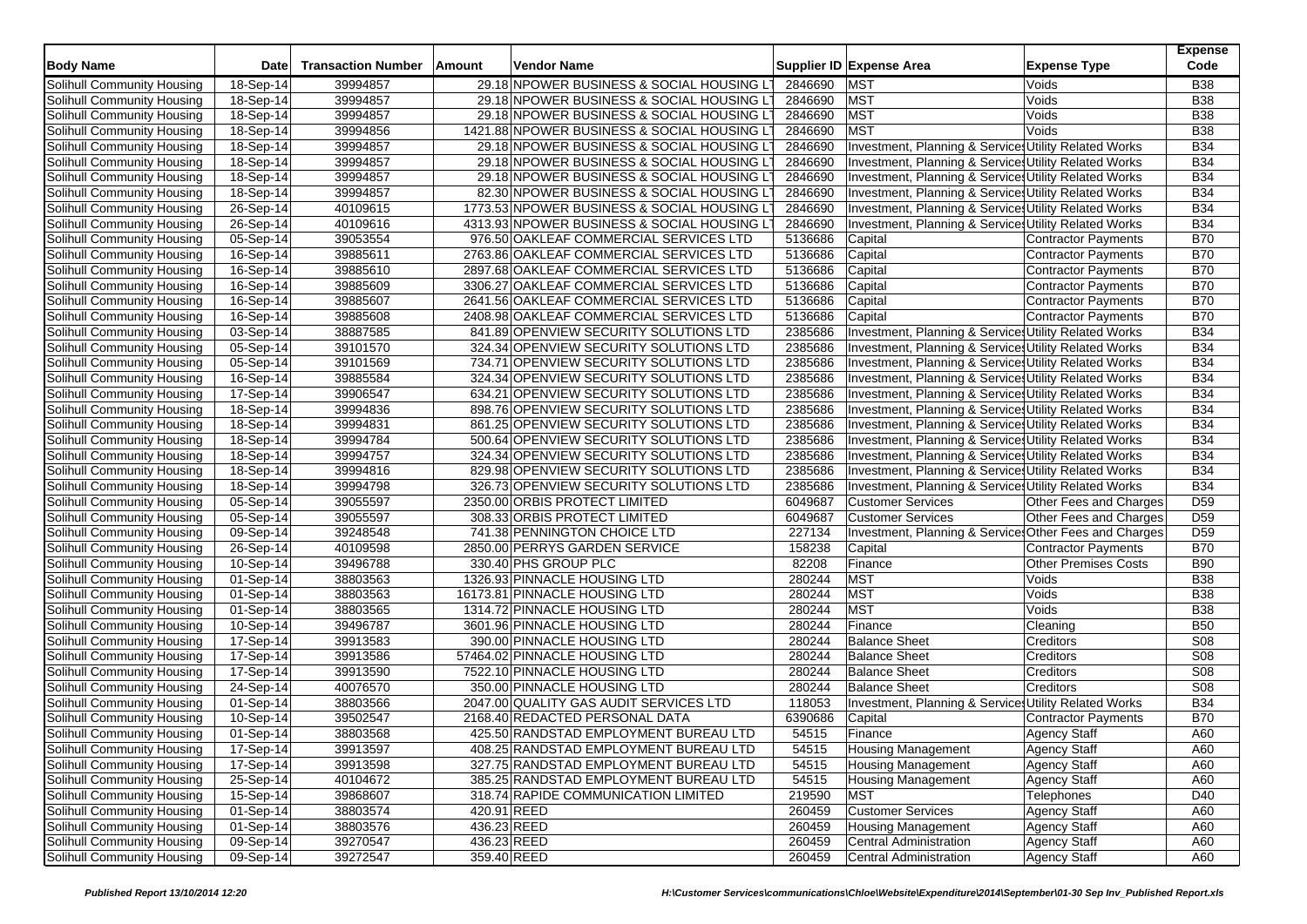| <b>Body Name</b>                                         | Date                    | <b>Transaction Number</b> | Amount      | Vendor Name                               |         | Supplier ID Expense Area                     | <b>Expense Type</b>         | <b>Expense</b><br>Code |
|----------------------------------------------------------|-------------------------|---------------------------|-------------|-------------------------------------------|---------|----------------------------------------------|-----------------------------|------------------------|
|                                                          |                         |                           |             |                                           |         |                                              |                             |                        |
| Solihull Community Housing                               | 09-Sep-14               | 39282547                  | 332.45 REED |                                           | 260459  | <b>Central Administration</b>                | <b>Agency Staff</b>         | A60                    |
| Solihull Community Housing                               | 10-Sep-14               | 39496789                  | 409.76 REED |                                           | 260459  | <b>Customer Services</b>                     | <b>Agency Staff</b>         | A60                    |
| Solihull Community Housing                               | 17-Sep-14               | 39913600                  | 377.37 REED |                                           | 260459  | <b>Housing Management</b>                    | <b>Agency Staff</b>         | A60                    |
| Solihull Community Housing                               | 17-Sep-14               | 39913601                  | 353.64 REED |                                           | 260459  | <b>Housing Management</b>                    | <b>Agency Staff</b>         | A60                    |
| Solihull Community Housing                               | 17-Sep-14               | 39913603                  | 347.81 REED |                                           | 260459  | <b>Housing Management</b>                    | <b>Agency Staff</b>         | A60                    |
| Solihull Community Housing                               | 18-Sep-14               | 39980722                  | 406.98 REED |                                           | 260459  | <b>Customer Services</b>                     | <b>Agency Staff</b>         | A60                    |
| Solihull Community Housing                               | 24-Sep-14               | 40076573                  | 418.13 REED |                                           | 260459  | <b>Customer Services</b>                     | <b>Agency Staff</b>         | A60                    |
| Solihull Community Housing                               | 25-Sep-14               | 40101577                  | 623.08 REED |                                           | 260459  | <b>Housing Management</b>                    | <b>Agency Staff</b>         | A60                    |
| Solihull Community Housing                               | 25-Sep-14               | 40101578                  | 639.92 REED |                                           | 260459  | <b>Housing Management</b>                    | <b>Agency Staff</b>         | A60                    |
| Solihull Community Housing                               | 25-Sep-14               | 40101579                  | 436.23 REED |                                           | 260459  | <b>Housing Management</b>                    | <b>Agency Staff</b>         | A60                    |
| Solihull Community Housing                               | 29-Sep-14               | 40118557                  | 436.23 REED |                                           | 260459  | <b>Housing Management</b>                    | <b>Agency Staff</b>         | A60                    |
| Solihull Community Housing                               | 29-Sep-14               | 40118559                  | 305.49 REED |                                           | 260459  | <b>Central Administration</b>                | <b>Agency Staff</b>         | A60                    |
| Solihull Community Housing                               | 15-Sep-14               | 39868610                  |             | 1003.13 RESOURCING GROUP                  | 131156  | Investment, Planning & Service: Agency Staff |                             | A60                    |
| Solihull Community Housing                               | 15-Sep-14               | 39868615                  |             | 779.00 RESOURCING GROUP                   | 131156  | Investment, Planning & Service: Agency Staff |                             | A60                    |
| Solihull Community Housing                               | 15-Sep-14               | 39868617                  |             | 777.25 RESOURCING GROUP                   | 131156  | Investment, Planning & Service: Agency Staff |                             | A60                    |
| Solihull Community Housing                               | 15-Sep-14               | 39868618                  |             | 777.25 RESOURCING GROUP                   | 131156  | Investment, Planning & Service: Agency Staff |                             | A60                    |
| Solihull Community Housing                               | $\overline{15}$ -Sep-14 | 39868620                  |             | 918.25 RESOURCING GROUP                   | 131156  | Investment, Planning & Service: Agency Staff |                             | A60                    |
| Solihull Community Housing                               | 15-Sep-14               | 39868622                  |             | 918.25 RESOURCING GROUP                   | 131156  | Investment, Planning & Service: Agency Staff |                             | A60                    |
| Solihull Community Housing                               | 15-Sep-14               | 39868623                  |             | 918.25 RESOURCING GROUP                   | 131156  | Investment, Planning & Service: Agency Staff |                             | A60                    |
| Solihull Community Housing                               | 15-Sep-14               | 39868624                  |             | 918.25 RESOURCING GROUP                   | 131156  | Investment, Planning & Service: Agency Staff |                             | A60                    |
| Solihull Community Housing                               | 15-Sep-14               | 39868626                  |             | 929.13 RESOURCING GROUP                   | 131156  | Investment, Planning & Service: Agency Staff |                             | A60                    |
| Solihull Community Housing                               | 15-Sep-14               | 39868628                  |             | 885.63 RESOURCING GROUP                   | 131156  | Investment, Planning & Service: Agency Staff |                             | A60                    |
| Solihull Community Housing                               | 15-Sep-14               | 39868630                  |             | 698.33 RESOURCING GROUP                   | 131156  | Investment, Planning & Service: Agency Staff |                             | A60                    |
| Solihull Community Housing                               | 15-Sep-14               | 39868631                  |             | 774.10 RESOURCING GROUP                   | 131156  | Investment, Planning & Service: Agency Staff |                             | A60                    |
| Solihull Community Housing                               | 15-Sep-14               | 39868633                  |             | 929.13 RESOURCING GROUP                   | 131156  | Investment, Planning & Service: Agency Staff |                             | A60                    |
| Solihull Community Housing                               | 15-Sep-14               | 39868634                  |             | 920.00 RESOURCING GROUP                   | 131156  | Investment, Planning & Service: Agency Staff |                             | A60                    |
| Solihull Community Housing                               | 24-Sep-14               | 40076574                  |             | 925.25 RESOURCING GROUP                   | 131156  | Investment, Planning & Service: Agency Staff |                             | A60                    |
| Solihull Community Housing                               | 24-Sep-14               | 40076575                  |             | 574.88 RESOURCING GROUP                   | 131156  | Investment, Planning & Service: Agency Staff |                             | A60                    |
| Solihull Community Housing                               | 26-Sep-14               | 40109617                  |             | 1110.00 RESOURCING GROUP                  | 131156  | Investment, Planning & Service: Agency Staff |                             | A60                    |
| Solihull Community Housing                               | $26-Sep-14$             | 40109618                  |             | 1050.00 RESOURCING GROUP                  | 131156  | Investment, Planning & Service: Agency Staff |                             | A60                    |
| Solihull Community Housing                               | 26-Sep-14               | 40109620                  |             | 1110.00 RESOURCING GROUP                  | 131156  | Investment, Planning & Service: Agency Staff |                             | A60                    |
| Solihull Community Housing                               | 26-Sep-14               | 40109621                  |             | 1110.00 RESOURCING GROUP                  | 131156  | Investment, Planning & Service: Agency Staff |                             | A60                    |
| Solihull Community Housing                               | 26-Sep-14               | 40109622                  |             | 1110.00 RESOURCING GROUP                  | 131156  | Investment, Planning & Service: Agency Staff |                             | A60                    |
| Solihull Community Housing                               | 26-Sep-14               | 40109623                  |             | 1110.00 RESOURCING GROUP                  | 131156  | Investment, Planning & Service: Agency Staff |                             | A60                    |
| Solihull Community Housing                               | 26-Sep-14               | 40109624                  |             | 1110.00 RESOURCING GROUP                  | 131156  | Investment, Planning & Service: Agency Staff |                             | A60                    |
| Solihull Community Housing                               | 26-Sep-14               | 40109625                  |             | 1110.00 RESOURCING GROUP                  | 131156  | Investment, Planning & Service: Agency Staff |                             | A60                    |
| Solihull Community Housing                               | 26-Sep-14               | 40109626                  |             | 1110.00 RESOURCING GROUP                  | 131156  | Investment, Planning & Service: Agency Staff |                             | A60                    |
| Solihull Community Housing                               | 26-Sep-14               | 40109627                  |             | 1110.00 RESOURCING GROUP                  | 131156  | Investment, Planning & Service: Agency Staff |                             | A60                    |
| Solihull Community Housing                               | 26-Sep-14               | 40109628                  |             | 888.00 RESOURCING GROUP                   | 131156  | Investment, Planning & Service: Agency Staff |                             | A60                    |
| Solihull Community Housing                               | 26-Sep-14               | 40109629                  |             | 888.00 RESOURCING GROUP                   | 131156  | Investment, Planning & Service: Agency Staff |                             | A60                    |
| Solihull Community Housing                               | 26-Sep-14               | 40109631                  |             | 855.00 RESOURCING GROUP                   | 131156  | Investment, Planning & Service: Agency Staff |                             | A60                    |
|                                                          | 26-Sep-14               | 40109631                  |             | 33.00 RESOURCING GROUP                    | 131156  |                                              |                             | A60                    |
| Solihull Community Housing<br>Solihull Community Housing |                         | 40109633                  |             |                                           |         | Investment, Planning & Service: Agency Staff |                             | A60                    |
|                                                          | 26-Sep-14               |                           |             | 888.00 RESOURCING GROUP                   | 131156  | Investment, Planning & Services Agency Staff |                             |                        |
| Solihull Community Housing                               | 26-Sep-14               | 40109635                  |             | 888.00 RESOURCING GROUP                   | 131156  | Investment, Planning & Service: Agency Staff |                             | A60                    |
| Solihull Community Housing                               | 22-Sep-14               | 40028563                  |             | 459.74 RICOH UK LTD                       | 54723   | Finance                                      | <b>ICT Consumables</b>      | D33                    |
| Solihull Community Housing                               | 22-Sep-14               | 40028564                  |             | 1236.22 RICOH UK LTD                      | 54723   | Finance                                      | <b>ICT Consumables</b>      | D33                    |
| Solihull Community Housing                               | 22-Sep-14               | 40028566                  |             | 487.73 RICOH UK LTD                       | 54723   | Finance                                      | <b>ICT Consumables</b>      | D33                    |
| Solihull Community Housing                               | 22-Sep-14               | 40028567                  |             | 348.42 RICOH UK LTD                       | 54723   | Finance                                      | <b>ICT Consumables</b>      | D33                    |
| Solihull Community Housing                               | 05-Sep-14               | 39055595                  |             | 2628.00 RIO ASPHALT & PAVING CO LTD       | 7547    | <b>MST</b>                                   | Tools                       | D <sub>16</sub>        |
| <b>Solihull Community Housing</b>                        | 22-Sep-14               | 40028570                  |             | 1156.27 SANDELL GROUP UK LTD              | 3723687 | <b>Customer Services</b>                     | <b>Other Premises Costs</b> | <b>B90</b>             |
| Solihull Community Housing                               | 03-Sep-14               | 38883549                  |             | 459.00 SAPPHIRE MANAGEMENT SERVICES UK LT | 209446  | <b>Housing Management</b>                    | Agency Staff                | A60                    |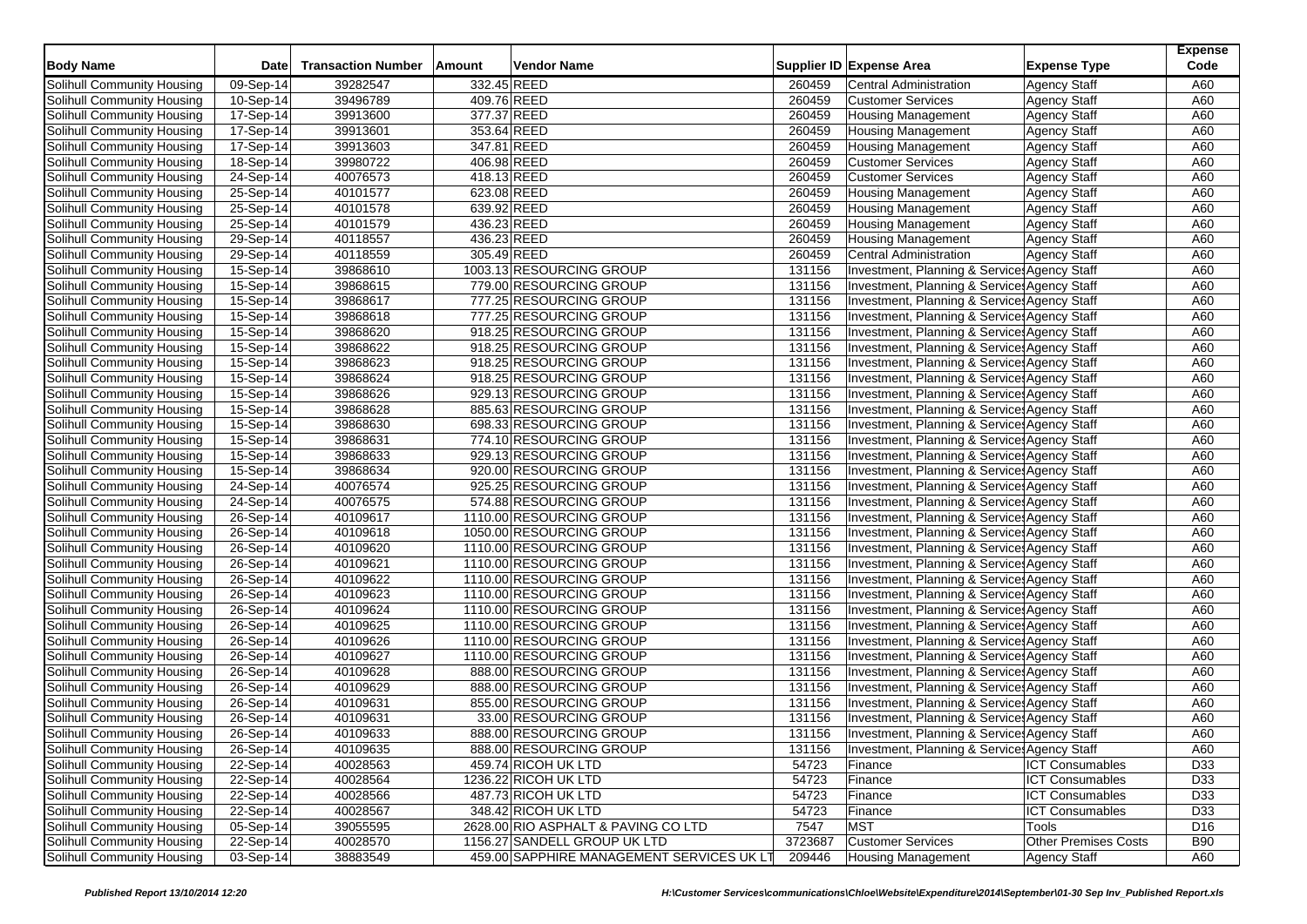| <b>Body Name</b>           | Date      | <b>Transaction Number</b> | Amount | <b>Vendor Name</b>                  |         | Supplier ID Expense Area                              | <b>Expense Type</b>             | <b>Expense</b><br>Code |
|----------------------------|-----------|---------------------------|--------|-------------------------------------|---------|-------------------------------------------------------|---------------------------------|------------------------|
| Solihull Community Housing | 17-Sep-14 | 39914547                  |        | 1519.12 SCCI ALPHATRACK LTD         | 2490687 | Investment, Planning & Services Utility Related Works |                                 | <b>B34</b>             |
| Solihull Community Housing | 18-Sep-14 | 39980725                  |        | 1733.00 SECURITY DESIGN CENTRE LTD  | 7723    | <b>MST</b>                                            | <b>Other Premises Costs</b>     | <b>B90</b>             |
| Solihull Community Housing | 24-Sep-14 | 40076549                  |        | 126.83 SEVERN TRENT WATER LTD       | 7745    | <b>Housing Management</b>                             | Water                           | <b>B12</b>             |
| Solihull Community Housing | 24-Sep-14 | 40076549                  |        | 114.16 SEVERN TRENT WATER LTD       | 7745    | Housing Management                                    | Water                           | <b>B12</b>             |
| Solihull Community Housing | 24-Sep-14 | 40076564                  |        | 536.77 SEVERN TRENT WATER LTD       | 7745    | Investment, Planning & Service: Water                 |                                 | <b>B12</b>             |
| Solihull Community Housing | 18-Sep-14 | 39980730                  |        | 9000.00 SKYWELL LTD                 | 247090  | <b>Customer Services</b>                              | <b>ICT Software</b>             | D31                    |
| Solihull Community Housing | 03-Sep-14 | 38883550                  |        | 385.00 SMITHYS HOTEL UK LTD         | 4075686 | <b>Housing Management</b>                             | <b>B&amp;B</b> Accommodation    | <b>B23</b>             |
| Solihull Community Housing | 03-Sep-14 | 38883552                  |        | 385.00 SMITHYS HOTEL UK LTD         | 4075686 | <b>Housing Management</b>                             | <b>B&amp;B Accommodation</b>    | <b>B23</b>             |
| Solihull Community Housing | 17-Sep-14 | 39914548                  |        | 2170.00 SMITHYS HOTEL UK LTD        | 4075686 | <b>Housing Management</b>                             | <b>B&amp;B Accommodation</b>    | <b>B23</b>             |
| Solihull Community Housing | 01-Sep-14 | 38786547                  |        | 4.17 SOLIHULL COMMUNITY HOUSING     | 102685  | <b>Housing Management</b>                             | Other Supplies And Serv         | D90                    |
| Solihull Community Housing | 01-Sep-14 | 38786547                  |        | 436.00 SOLIHULL COMMUNITY HOUSING   | 102685  | <b>Housing Management</b>                             | Electricity                     | <b>B11</b>             |
| Solihull Community Housing | 08-Sep-14 | 39110547                  |        | 1.67 SOLIHULL COMMUNITY HOUSING     | 102685  | <b>Housing Management</b>                             | Other Supplies And Serv         | D90                    |
| Solihull Community Housing | 08-Sep-14 | 39110547                  |        | 11.99 SOLIHULL COMMUNITY HOUSING    | 102685  | <b>Housing Management</b>                             | Other Supplies And Serv         | D90                    |
| Solihull Community Housing | 08-Sep-14 | 39110547                  |        | 20.00 SOLIHULL COMMUNITY HOUSING    | 102685  | <b>Housing Management</b>                             | Officer Expenses                | D60                    |
| Solihull Community Housing | 08-Sep-14 | 39110547                  |        | 241.00 SOLIHULL COMMUNITY HOUSING   | 102685  | <b>Housing Management</b>                             | Electricity                     | <b>B11</b>             |
| Solihull Community Housing | 08-Sep-14 | 39110547                  |        | 11.80 SOLIHULL COMMUNITY HOUSING    | 102685  | <b>Housing Management</b>                             | Public Transport                | C <sub>20</sub>        |
| Solihull Community Housing | 08-Sep-14 | 39110547                  |        | 12.00 SOLIHULL COMMUNITY HOUSING    | 102685  | <b>Housing Management</b>                             | <b>Public Transport</b>         | C <sub>20</sub>        |
| Solihull Community Housing | 15-Sep-14 | 39868552                  |        | 8.08 SOLIHULL COMMUNITY HOUSING     | 102685  | <b>Housing Management</b>                             | Other Supplies And Serv         | D90                    |
| Solihull Community Housing | 15-Sep-14 | 39868552                  |        | 83.93 SOLIHULL COMMUNITY HOUSING    | 102685  | <b>Housing Management</b>                             | Other Supplies And Servi        | D90                    |
| Solihull Community Housing | 15-Sep-14 | 39868552                  |        | 273.00 SOLIHULL COMMUNITY HOUSING   | 102685  | <b>Housing Management</b>                             | Electricity                     | <b>B11</b>             |
| Solihull Community Housing | 22-Sep-14 | 40014548                  |        | 5.25 SOLIHULL COMMUNITY HOUSING     | 102685  | <b>MST</b>                                            | Tools                           | D <sub>16</sub>        |
| Solihull Community Housing | 22-Sep-14 | 40014548                  |        | 31.08 SOLIHULL COMMUNITY HOUSING    | 102685  | <b>MST</b>                                            | Materials                       | D <sub>13</sub>        |
| Solihull Community Housing | 22-Sep-14 | 40014548                  |        | 118.00 SOLIHULL COMMUNITY HOUSING   | 102685  | <b>MST</b>                                            | Materials                       | D <sub>13</sub>        |
| Solihull Community Housing | 22-Sep-14 | 40014548                  |        | 18.00 SOLIHULL COMMUNITY HOUSING    | 102685  | <b>MST</b>                                            | Waste Disposal                  | E20                    |
| Solihull Community Housing | 22-Sep-14 | 40014548                  |        | 115.61 SOLIHULL COMMUNITY HOUSING   | 102685  | <b>MST</b>                                            | Other Fees and Charges          | D <sub>59</sub>        |
| Solihull Community Housing | 22-Sep-14 | 40014548                  |        | 6.00 SOLIHULL COMMUNITY HOUSING     | 102685  | <b>MST</b>                                            | Tools                           | D <sub>16</sub>        |
| Solihull Community Housing | 22-Sep-14 | 40014548                  |        | 14.18 SOLIHULL COMMUNITY HOUSING    | 102685  | <b>MST</b>                                            | Fuel                            | C40                    |
| Solihull Community Housing | 22-Sep-14 | 40014548                  |        | 16.58 SOLIHULL COMMUNITY HOUSING    | 102685  | <b>MST</b>                                            | <b>Materials</b>                | D <sub>13</sub>        |
| Solihull Community Housing | 08-Sep-14 | 39110549                  |        | 809.34 SOLIHULL MBC                 | 80026   | <b>Balance Sheet</b>                                  | Movement Incentive Sche         | U32                    |
| Solihull Community Housing | 25-Sep-14 | 40097550                  |        | 1249.27 SOLIHULL MBC                | 80026   | <b>Balance Sheet</b>                                  | Movement Incentive Sche         | U32                    |
| Solihull Community Housing | 05-Sep-14 | 39106627                  |        | 318.50 SOLIHULL MBC                 | 69188   | <b>Housing Management</b>                             | Council Tax                     | <b>B21</b>             |
| Solihull Community Housing | 05-Sep-14 | 39106614                  |        | 318.50 SOLIHULL MBC                 | 69188   | <b>Housing Management</b>                             | Council Tax                     | <b>B21</b>             |
| Solihull Community Housing | 19-Sep-14 | 40001558                  |        | 306.51 SOLIHULL MBC                 | 69188   | <b>Housing Management</b>                             | <b>Council Tax</b>              | <b>B21</b>             |
| Solihull Community Housing | 05-Sep-14 | 39053555                  |        | 10000.00 SOLIHULL MBC               | 9466    | <b>Housing Management</b>                             | <b>Grants and Subscriptions</b> | D92                    |
| Solihull Community Housing | 12-Sep-14 | 39738547                  |        | 19470.53 SOUTHERN ELECTRIC PLC      | 76903   | <b>Balance Sheet</b>                                  | Creditors                       | <b>S08</b>             |
| Solihull Community Housing | 12-Sep-14 | 39738548                  |        | 18819.55 SOUTHERN ELECTRIC PLC      | 76903   | <b>Balance Sheet</b>                                  | Creditors                       | S08                    |
| Solihull Community Housing | 11-Sep-14 | 39544547                  |        | 16250.00 STEVEN J BAKER CLIENTS A/C | 165418  | Investment, Planning & Service: Rents                 |                                 | <b>B22</b>             |
| Solihull Community Housing | 03-Sep-14 | 38935668                  |        | 2427.57 SUPRA UK LTD                | 73055   | <b>MST</b>                                            | <b>Stocks</b>                   | R <sub>10</sub>        |
| Solihull Community Housing | 12-Sep-14 | 39770710                  |        | 2427.57 SUPRA UK LTD                | 73055   | <b>MST</b>                                            | <b>Stocks</b>                   | R <sub>10</sub>        |
| Solihull Community Housing | 24-Sep-14 | 40086589                  |        | 2277.14 SUPRA UK LTD                | 73055   | <b>MST</b>                                            | <b>Stocks</b>                   | R <sub>10</sub>        |
| Solihull Community Housing | 09-Sep-14 | 39308549                  |        | 800.00 T C TRAINING LTD             | 138898  | <b>Customer Services</b>                              | Training                        | A80                    |
| Solihull Community Housing | 10-Sep-14 | 39500547                  |        | 7500.00 REDACTED PERSONAL DATA      | 6269686 | Capital                                               | <b>Contractor Payments</b>      | <b>B70</b>             |
| Solihull Community Housing | 12-Sep-14 | 39770663                  |        | 7464.80 TATE FUEL OILS LTD          | 4158688 | <b>MST</b>                                            | Stocks                          | R <sub>10</sub>        |
| Solihull Community Housing | 25-Sep-14 | 40106653                  |        | 7440.06 TATE FUEL OILS LTD          | 4158688 | <b>MST</b>                                            | <b>Stocks</b>                   | R <sub>10</sub>        |
| Solihull Community Housing | 03-Sep-14 | 38935666                  |        | 208.60 THE BECK CO LTD              | 8207    | <b>MST</b>                                            | <b>Stocks</b>                   | R <sub>10</sub>        |
| Solihull Community Housing | 03-Sep-14 | 38935666                  |        | 208.60 THE BECK CO LTD              | 8207    | <b>MST</b>                                            | <b>Stocks</b>                   | R <sub>10</sub>        |
| Solihull Community Housing | 03-Sep-14 | 38935665                  |        | 20.70 THE BECK CO LTD               | 8207    | <b>MST</b>                                            | <b>Stocks</b>                   | R <sub>10</sub>        |
| Solihull Community Housing | 03-Sep-14 | 38935665                  |        | 183.00 THE BECK CO LTD              | 8207    | <b>MST</b>                                            | <b>Stocks</b>                   | R <sub>10</sub>        |
| Solihull Community Housing | 03-Sep-14 | 38935665                  |        | 87.00 THE BECK CO LTD               | 8207    | <b>MST</b>                                            | <b>Stocks</b>                   | R <sub>10</sub>        |
| Solihull Community Housing | 03-Sep-14 | 38935665                  |        | 118.00 THE BECK CO LTD              | 8207    | <b>MST</b>                                            | <b>Stocks</b>                   | R <sub>10</sub>        |
| Solihull Community Housing | 03-Sep-14 | 38935665                  |        | 16.00 THE BECK CO LTD               | 8207    | <b>MST</b>                                            | <b>Stocks</b>                   | R <sub>10</sub>        |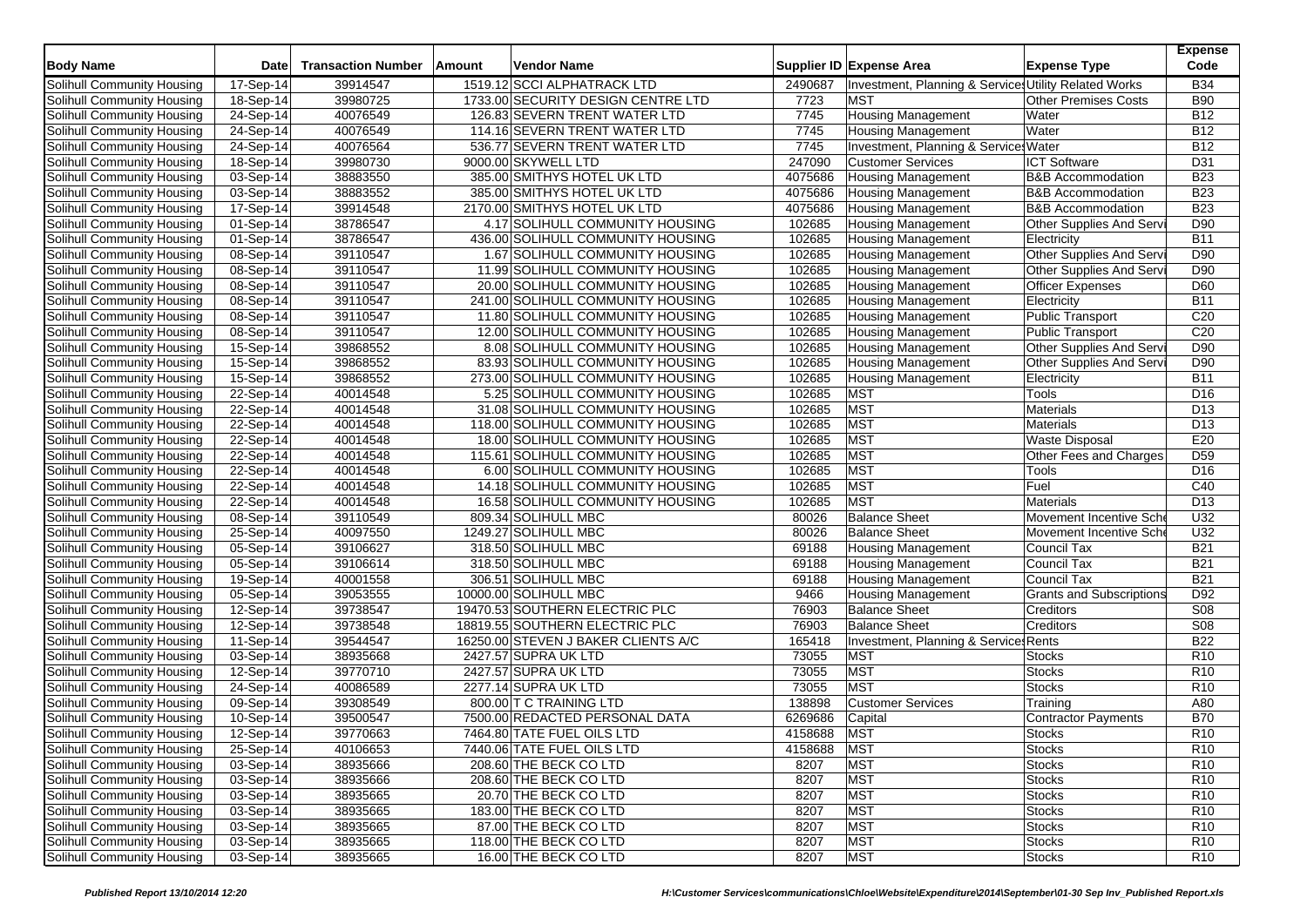|                                   |             |                           |                        |      |                          |                     | <b>Expense</b><br>Code |
|-----------------------------------|-------------|---------------------------|------------------------|------|--------------------------|---------------------|------------------------|
| <b>Body Name</b>                  | <b>Date</b> | <b>Transaction Number</b> | Amount<br>Vendor Name  |      | Supplier ID Expense Area | <b>Expense Type</b> |                        |
| Solihull Community Housing        | 03-Sep-14   | 38935665                  | 121.50 THE BECK CO LTD | 8207 | <b>MST</b>               | <b>Stocks</b>       | R <sub>10</sub>        |
| Solihull Community Housing        | 03-Sep-14   | 38935665                  | 153.00 THE BECK CO LTD | 8207 | <b>MST</b>               | <b>Stocks</b>       | R <sub>10</sub>        |
| <b>Solihull Community Housing</b> | 03-Sep-14   | 38935665                  | 18.60 THE BECK CO LTD  | 8207 | <b>MST</b>               | <b>Stocks</b>       | R <sub>10</sub>        |
| Solihull Community Housing        | 03-Sep-14   | 38935665                  | 0.36 THE BECK CO LTD   | 8207 | <b>MST</b>               | <b>Stocks</b>       | R <sub>10</sub>        |
| Solihull Community Housing        | 03-Sep-14   | 38935665                  | 2.40 THE BECK CO LTD   | 8207 | <b>MST</b>               | <b>Stocks</b>       | R <sub>10</sub>        |
| Solihull Community Housing        | 03-Sep-14   | 38935665                  | 68.50 THE BECK CO LTD  | 8207 | <b>MST</b>               | <b>Stocks</b>       | R <sub>10</sub>        |
| Solihull Community Housing        | 03-Sep-14   | 38935665                  | 45.50 THE BECK CO LTD  | 8207 | <b>MST</b>               | <b>Stocks</b>       | R <sub>10</sub>        |
| Solihull Community Housing        | 03-Sep-14   | 38935665                  | 43.50 THE BECK CO LTD  | 8207 | <b>MST</b>               | <b>Stocks</b>       | R <sub>10</sub>        |
| Solihull Community Housing        | 03-Sep-14   | 38935665                  | 60.00 THE BECK CO LTD  | 8207 | <b>MST</b>               | <b>Stocks</b>       | R <sub>10</sub>        |
| Solihull Community Housing        | 03-Sep-14   | 38935665                  | 26.50 THE BECK CO LTD  | 8207 | <b>MST</b>               | <b>Stocks</b>       | R <sub>10</sub>        |
| Solihull Community Housing        | 03-Sep-14   | 38935665                  | 16.20 THE BECK CO LTD  | 8207 | <b>MST</b>               | <b>Stocks</b>       | R <sub>10</sub>        |
| Solihull Community Housing        | 03-Sep-14   | 38935665                  | 34.00 THE BECK CO LTD  | 8207 | <b>MST</b>               | <b>Stocks</b>       | R <sub>10</sub>        |
| Solihull Community Housing        | 03-Sep-14   | 38935665                  | 7.60 THE BECK CO LTD   | 8207 | <b>MST</b>               | <b>Stocks</b>       | R <sub>10</sub>        |
| Solihull Community Housing        | 03-Sep-14   | 38935662                  | 99.40 THE BECK CO LTD  | 8207 | <b>MST</b>               | <b>Stocks</b>       | R <sub>10</sub>        |
| Solihull Community Housing        | 03-Sep-14   | 38935662                  | 122.00 THE BECK CO LTD | 8207 | <b>MST</b>               | <b>Stocks</b>       | R <sub>10</sub>        |
| Solihull Community Housing        | 03-Sep-14   | 38935662                  | 87.00 THE BECK CO LTD  | 8207 | <b>MST</b>               | <b>Stocks</b>       | R <sub>10</sub>        |
| Solihull Community Housing        | 03-Sep-14   | 38935662                  | 122.40 THE BECK CO LTD | 8207 | <b>MST</b>               | <b>Stocks</b>       | R <sub>10</sub>        |
| Solihull Community Housing        | 03-Sep-14   | 38935662                  | 14.20 THE BECK CO LTD  | 8207 | <b>MST</b>               | <b>Stocks</b>       | R <sub>10</sub>        |
| Solihull Community Housing        | 03-Sep-14   | 38935662                  | 36.72 THE BECK CO LTD  | 8207 | <b>MST</b>               | <b>Stocks</b>       | R <sub>10</sub>        |
| Solihull Community Housing        | 03-Sep-14   | 38935662                  | 34.60 THE BECK CO LTD  | 8207 | <b>MST</b>               | <b>Stocks</b>       | R <sub>10</sub>        |
| Solihull Community Housing        | 03-Sep-14   | 38935662                  | 39.20 THE BECK CO LTD  | 8207 | <b>MST</b>               | <b>Stocks</b>       | R <sub>10</sub>        |
| Solihull Community Housing        | 03-Sep-14   | 38935662                  | 18.60 THE BECK CO LTD  | 8207 | <b>MST</b>               | <b>Stocks</b>       | R <sub>10</sub>        |
| Solihull Community Housing        | 03-Sep-14   | 38935662                  | 38.50 THE BECK CO LTD  | 8207 | <b>MST</b>               | <b>Stocks</b>       | R <sub>10</sub>        |
| Solihull Community Housing        | 03-Sep-14   | 38935662                  | 129.00 THE BECK CO LTD | 8207 | <b>MST</b>               | <b>Stocks</b>       | R <sub>10</sub>        |
| Solihull Community Housing        | 03-Sep-14   | 38935662                  | 4.15 THE BECK CO LTD   | 8207 | <b>MST</b>               | <b>Stocks</b>       | R <sub>10</sub>        |
| Solihull Community Housing        | 03-Sep-14   | 38935662                  | 8.15 THE BECK CO LTD   | 8207 | <b>MST</b>               | <b>Stocks</b>       | R <sub>10</sub>        |
| Solihull Community Housing        | 03-Sep-14   | 38935662                  | 31.95 THE BECK CO LTD  | 8207 | <b>MST</b>               | <b>Stocks</b>       | R <sub>10</sub>        |
| Solihull Community Housing        | 12-Sep-14   | 39770709                  | 163.40 THE BECK CO LTD | 8207 | <b>MST</b>               | <b>Stocks</b>       | R <sub>10</sub>        |
| Solihull Community Housing        | 12-Sep-14   | 39770709                  | 244.00 THE BECK CO LTD | 8207 | <b>MST</b>               | <b>Stocks</b>       | R <sub>10</sub>        |
| Solihull Community Housing        | $12-Sep-14$ | 39770709                  | 143.00 THE BECK CO LTD | 8207 | <b>MST</b>               | <b>Stocks</b>       | R <sub>10</sub>        |
| Solihull Community Housing        | 12-Sep-14   | 39770709                  | 14.20 THE BECK CO LTD  | 8207 | <b>MST</b>               | <b>Stocks</b>       | R <sub>10</sub>        |
| Solihull Community Housing        | 12-Sep-14   | 39770709                  | 76.50 THE BECK CO LTD  | 8207 | <b>MST</b>               | <b>Stocks</b>       | R <sub>10</sub>        |
| Solihull Community Housing        | 12-Sep-14   | 39770709                  | 36.00 THE BECK CO LTD  | 8207 | <b>MST</b>               | <b>Stocks</b>       | R <sub>10</sub>        |
| Solihull Community Housing        | 12-Sep-14   | 39770709                  | 15.40 THE BECK CO LTD  | 8207 | <b>MST</b>               | <b>Stocks</b>       | R10                    |
| Solihull Community Housing        | 12-Sep-14   | 39770709                  | 138.60 THE BECK CO LTD | 8207 | <b>MST</b>               | <b>Stocks</b>       | R <sub>10</sub>        |
| Solihull Community Housing        | 12-Sep-14   | 39770709                  | 10.40 THE BECK CO LTD  | 8207 | <b>MST</b>               | <b>Stocks</b>       | R <sub>10</sub>        |
| Solihull Community Housing        | 12-Sep-14   | 39770709                  | 129.00 THE BECK CO LTD | 8207 | <b>MST</b>               | <b>Stocks</b>       | R <sub>10</sub>        |
| Solihull Community Housing        | 12-Sep-14   | 39770709                  | 20.00 THE BECK CO LTD  | 8207 | <b>MST</b>               | <b>Stocks</b>       | R <sub>10</sub>        |
| Solihull Community Housing        | 12-Sep-14   | 39770709                  | 26.50 THE BECK CO LTD  | 8207 | <b>MST</b>               | <b>Stocks</b>       | R <sub>10</sub>        |
| Solihull Community Housing        | 12-Sep-14   | 39770709                  | 63.50 THE BECK CO LTD  | 8207 | <b>MST</b>               | <b>Stocks</b>       | R <sub>10</sub>        |
| Solihull Community Housing        | 12-Sep-14   | 39770709                  | 34.00 THE BECK CO LTD  | 8207 | <b>MST</b>               | <b>Stocks</b>       | R <sub>10</sub>        |
| Solihull Community Housing        | 12-Sep-14   | 39770709                  | 24.00 THE BECK CO LTD  | 8207 | <b>MST</b>               | <b>Stocks</b>       | R <sub>10</sub>        |
| Solihull Community Housing        | 12-Sep-14   | 39770709                  | 24.00 THE BECK CO LTD  | 8207 | <b>MST</b>               | <b>Stocks</b>       | R <sub>10</sub>        |
| Solihull Community Housing        | 12-Sep-14   | 39770709                  | 16.20 THE BECK CO LTD  | 8207 | <b>MST</b>               | <b>Stocks</b>       | R <sub>10</sub>        |
| Solihull Community Housing        | $12-Sep-14$ | 39770708                  | 33.99 THE BECK CO LTD  | 8207 | <b>MST</b>               | <b>Stocks</b>       | R <sub>10</sub>        |
| Solihull Community Housing        | 12-Sep-14   | 39770708                  | 12.60 THE BECK CO LTD  | 8207 | <b>MST</b>               | <b>Stocks</b>       | R <sub>10</sub>        |
| Solihull Community Housing        | 12-Sep-14   | 39770708                  | 27.40 THE BECK CO LTD  | 8207 | <b>MST</b>               | <b>Stocks</b>       | R <sub>10</sub>        |
| Solihull Community Housing        | 12-Sep-14   | 39770708                  | 9.60 THE BECK CO LTD   | 8207 | <b>MST</b>               | <b>Stocks</b>       | R <sub>10</sub>        |
| Solihull Community Housing        | 12-Sep-14   | 39770708                  | 80.00 THE BECK CO LTD  | 8207 | <b>MST</b>               | <b>Stocks</b>       | R <sub>10</sub>        |
| <b>Solihull Community Housing</b> | 12-Sep-14   | 39770708                  | 2.34 THE BECK CO LTD   | 8207 | <b>MST</b>               | <b>Stocks</b>       | R <sub>10</sub>        |
| Solihull Community Housing        | 12-Sep-14   | 39770708                  | 9.81 THE BECK CO LTD   | 8207 | <b>MST</b>               | <b>Stocks</b>       | R <sub>10</sub>        |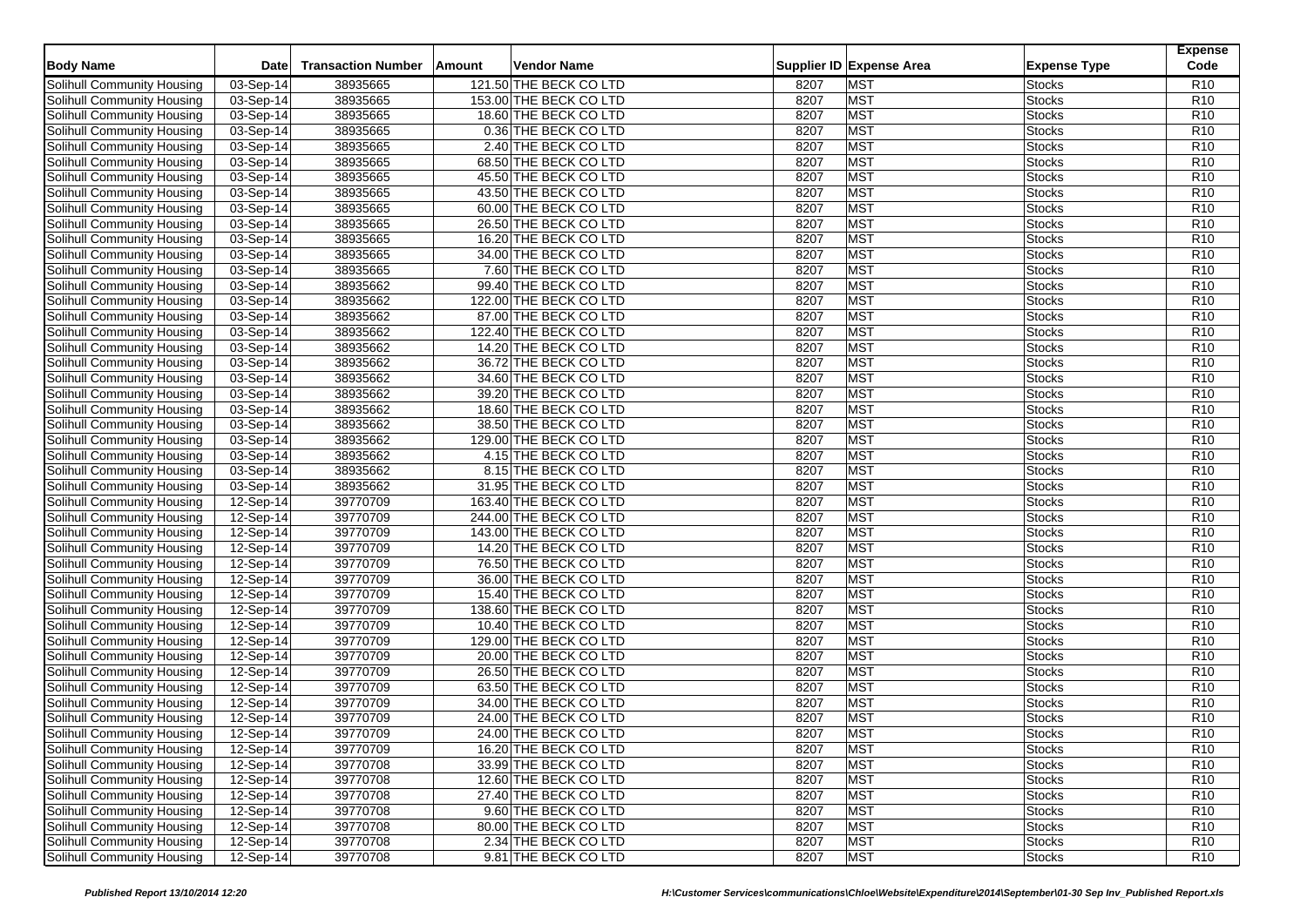| <b>Body Name</b>                                         | <b>Date</b>            | <b>Transaction Number</b> | Vendor Name<br>Amount                            |      | Supplier ID Expense Area | <b>Expense Type</b>            | <b>Expense</b><br>Code |
|----------------------------------------------------------|------------------------|---------------------------|--------------------------------------------------|------|--------------------------|--------------------------------|------------------------|
| Solihull Community Housing                               | 12-Sep-14              | 39770708                  | 5.50 THE BECK CO LTD                             | 8207 | <b>MST</b>               | <b>Stocks</b>                  | R <sub>10</sub>        |
| Solihull Community Housing                               | 12-Sep-14              | 39770708                  | 15.20 THE BECK CO LTD                            | 8207 | <b>MST</b>               | <b>Stocks</b>                  | R <sub>10</sub>        |
| Solihull Community Housing                               | 12-Sep-14              | 39770708                  | 122.56 THE BECK CO LTD                           | 8207 | <b>MST</b>               | <b>Stocks</b>                  | R <sub>10</sub>        |
| Solihull Community Housing                               | 12-Sep-14              | 39770705                  | 2.31 THE BECK CO LTD                             | 8207 | <b>MST</b>               | Stocks                         | R <sub>10</sub>        |
|                                                          |                        | 39770705                  |                                                  | 8207 | <b>MST</b>               |                                | R <sub>10</sub>        |
| Solihull Community Housing<br>Solihull Community Housing | 12-Sep-14<br>12-Sep-14 | 39770705                  | 228.76 THE BECK CO LTD<br>122.00 THE BECK CO LTD | 8207 | <b>MST</b>               | <b>Stocks</b><br><b>Stocks</b> | R <sub>10</sub>        |
| Solihull Community Housing                               |                        | 39770705                  |                                                  | 8207 | <b>MST</b>               |                                | R <sub>10</sub>        |
| Solihull Community Housing                               | 12-Sep-14<br>12-Sep-14 | 39770705                  | 77.80 THE BECK CO LTD<br>143.00 THE BECK CO LTD  | 8207 | <b>MST</b>               | Stocks<br><b>Stocks</b>        | R <sub>10</sub>        |
| Solihull Community Housing                               |                        | 39770705                  |                                                  |      | <b>MST</b>               | <b>Stocks</b>                  | R <sub>10</sub>        |
|                                                          | 12-Sep-14              |                           | 3.92 THE BECK CO LTD                             | 8207 |                          |                                |                        |
| Solihull Community Housing                               | 12-Sep-14              | 39770705                  | 36.00 THE BECK CO LTD                            | 8207 | <b>MST</b><br><b>MST</b> | Stocks                         | R <sub>10</sub>        |
| Solihull Community Housing                               | 12-Sep-14              | 39770705                  | 36.00 THE BECK CO LTD                            | 8207 |                          | <b>Stocks</b>                  | R <sub>10</sub>        |
| Solihull Community Housing                               | 12-Sep-14              | 39770705                  | 18.60 THE BECK CO LTD                            | 8207 | <b>MST</b>               | <b>Stocks</b>                  | R <sub>10</sub>        |
| Solihull Community Housing                               | 12-Sep-14              | 39770705                  | 118.00 THE BECK CO LTD                           | 8207 | <b>MST</b>               | Stocks                         | R10                    |
| <b>Solihull Community Housing</b>                        | 12-Sep-14              | 39770705                  | 93.00 THE BECK CO LTD                            | 8207 | <b>MST</b>               | <b>Stocks</b>                  | R <sub>10</sub>        |
| Solihull Community Housing                               | 12-Sep-14              | 39770705                  | 104.30 THE BECK CO LTD                           | 8207 | <b>MST</b>               | <b>Stocks</b>                  | R <sub>10</sub>        |
| Solihull Community Housing                               | 12-Sep-14              | 39770705                  | 104.30 THE BECK CO LTD                           | 8207 | <b>MST</b>               | Stocks                         | R <sub>10</sub>        |
| Solihull Community Housing                               | 12-Sep-14              | 39770705                  | 13.09 THE BECK CO LTD                            | 8207 | <b>MST</b>               | <b>Stocks</b>                  | R <sub>10</sub>        |
| Solihull Community Housing                               | 12-Sep-14              | 39770705                  | 18.20 THE BECK CO LTD                            | 8207 | <b>MST</b>               | Stocks                         | R <sub>10</sub>        |
| Solihull Community Housing                               | 12-Sep-14              | 39770705                  | 106.80 THE BECK CO LTD                           | 8207 | <b>MST</b>               | Stocks                         | R <sub>10</sub>        |
| Solihull Community Housing                               | 12-Sep-14              | 39770705                  | 44.30 THE BECK CO LTD                            | 8207 | <b>MST</b>               | Stocks                         | R <sub>10</sub>        |
| Solihull Community Housing                               | 12-Sep-14              | 39770705                  | 138.60 THE BECK CO LTD                           | 8207 | <b>MST</b>               | <b>Stocks</b>                  | R <sub>10</sub>        |
| Solihull Community Housing                               | 12-Sep-14              | 39770705                  | 68.60 THE BECK CO LTD                            | 8207 | <b>MST</b>               | <b>Stocks</b>                  | R <sub>10</sub>        |
| Solihull Community Housing                               | 12-Sep-14              | 39770705                  | 45.50 THE BECK CO LTD                            | 8207 | <b>MST</b>               | Stocks                         | R <sub>10</sub>        |
| Solihull Community Housing                               | 12-Sep-14              | 39770705                  | 402.00 THE BECK CO LTD                           | 8207 | <b>MST</b>               | Stocks                         | R <sub>10</sub>        |
| Solihull Community Housing                               | 12-Sep-14              | 39770705                  | 7.74 THE BECK CO LTD                             | 8207 | <b>MST</b>               | <b>Stocks</b>                  | R <sub>10</sub>        |
| Solihull Community Housing                               | 12-Sep-14              | 39770705                  | 39.40 THE BECK CO LTD                            | 8207 | <b>MST</b>               | Stocks                         | R <sub>10</sub>        |
| Solihull Community Housing                               | $12-Sep-14$            | 39770705                  | 3.30 THE BECK CO LTD                             | 8207 | <b>MST</b>               | Stocks                         | R <sub>10</sub>        |
| Solihull Community Housing                               | 12-Sep-14              | 39770705                  | 10.75 THE BECK CO LTD                            | 8207 | <b>MST</b>               | Stocks                         | R <sub>10</sub>        |
| Solihull Community Housing                               | 12-Sep-14              | 39770705                  | 12.40 THE BECK CO LTD                            | 8207 | <b>MST</b>               | Stocks                         | R <sub>10</sub>        |
| Solihull Community Housing                               | $12-Sep-14$            | 39770705                  | 6.80 THE BECK CO LTD                             | 8207 | <b>MST</b>               | Stocks                         | R <sub>10</sub>        |
| Solihull Community Housing                               | 12-Sep-14              | 39770705                  | 4.40 THE BECK CO LTD                             | 8207 | <b>MST</b>               | <b>Stocks</b>                  | R <sub>10</sub>        |
| Solihull Community Housing                               | 12-Sep-14              | 39770705                  | 8.10 THE BECK CO LTD                             | 8207 | <b>MST</b>               | Stocks                         | R <sub>10</sub>        |
| Solihull Community Housing                               | 12-Sep-14              | 39770705                  | 10.00 THE BECK CO LTD                            | 8207 | <b>MST</b>               | Stocks                         | R <sub>10</sub>        |
| Solihull Community Housing                               | 12-Sep-14              | 39770705                  | 19.20 THE BECK CO LTD                            | 8207 | <b>MST</b>               | <b>Stocks</b>                  | R <sub>10</sub>        |
| Solihull Community Housing                               | 12-Sep-14              | 39770705                  | 26.50 THE BECK CO LTD                            | 8207 | <b>MST</b>               | Stocks                         | R <sub>10</sub>        |
| Solihull Community Housing                               | 12-Sep-14              | 39770705                  | 3.00 THE BECK CO LTD                             | 8207 | <b>MST</b>               | <b>Stocks</b>                  | R <sub>10</sub>        |
| Solihull Community Housing                               | 12-Sep-14              | 39770705                  | 2.00 THE BECK CO LTD                             | 8207 | <b>MST</b>               | Stocks                         | R <sub>10</sub>        |
| Solihull Community Housing                               | 12-Sep-14              | 39770705                  | 22.20 THE BECK CO LTD                            | 8207 | <b>MST</b>               | Stocks                         | R <sub>10</sub>        |
| Solihull Community Housing                               | 12-Sep-14              | 39770705                  | 16.20 THE BECK CO LTD                            | 8207 | <b>MST</b>               | Stocks                         | R <sub>10</sub>        |
| Solihull Community Housing                               | 12-Sep-14              | 39770705                  | 18.40 THE BECK CO LTD                            | 8207 | <b>MST</b>               | <b>Stocks</b>                  | R <sub>10</sub>        |
| Solihull Community Housing                               | 12-Sep-14              | 39770705                  | 17.40 THE BECK CO LTD                            | 8207 | <b>MST</b>               | Stocks                         | R <sub>10</sub>        |
| Solihull Community Housing                               | 12-Sep-14              | 39770705                  | 34.20 THE BECK CO LTD                            | 8207 | <b>MST</b>               | <b>Stocks</b>                  | R <sub>10</sub>        |
| <b>Solihull Community Housing</b>                        | 12-Sep-14              | 39770705                  | 34.00 THE BECK CO LTD                            | 8207 | <b>MST</b>               | <b>Stocks</b>                  | R <sub>10</sub>        |
| Solihull Community Housing                               | 12-Sep-14              | 39770705                  | 9.60 THE BECK CO LTD                             | 8207 | <b>MST</b>               | <b>Stocks</b>                  | R <sub>10</sub>        |
| Solihull Community Housing                               | $12$ -Sep-14           | 39770705                  | 6.80 THE BECK CO LTD                             | 8207 | <b>MST</b>               | <b>Stocks</b>                  | R <sub>10</sub>        |
| Solihull Community Housing                               | 12-Sep-14              | 39770705                  | 9.70 THE BECK CO LTD                             | 8207 | <b>MST</b>               | <b>Stocks</b>                  | R <sub>10</sub>        |
| Solihull Community Housing                               | 12-Sep-14              | 39770702                  | 12.50 THE BECK CO LTD                            | 8207 | <b>MST</b>               | <b>Stocks</b>                  | R <sub>10</sub>        |
| Solihull Community Housing                               | 12-Sep-14              | 39770702                  | 19.50 THE BECK CO LTD                            | 8207 | <b>MST</b>               | <b>Stocks</b>                  | R <sub>10</sub>        |
| Solihull Community Housing                               | 12-Sep-14              | 39770702                  | 19.35 THE BECK CO LTD                            | 8207 | <b>MST</b>               | <b>Stocks</b>                  | R <sub>10</sub>        |
| Solihull Community Housing                               | 12-Sep-14              | 39770702                  | 9.60 THE BECK CO LTD                             | 8207 | <b>MST</b>               | <b>Stocks</b>                  | R <sub>10</sub>        |
| Solihull Community Housing                               | 12-Sep-14              | 39770702                  | 3.02 THE BECK CO LTD                             | 8207 | <b>MST</b>               | <b>Stocks</b>                  | R <sub>10</sub>        |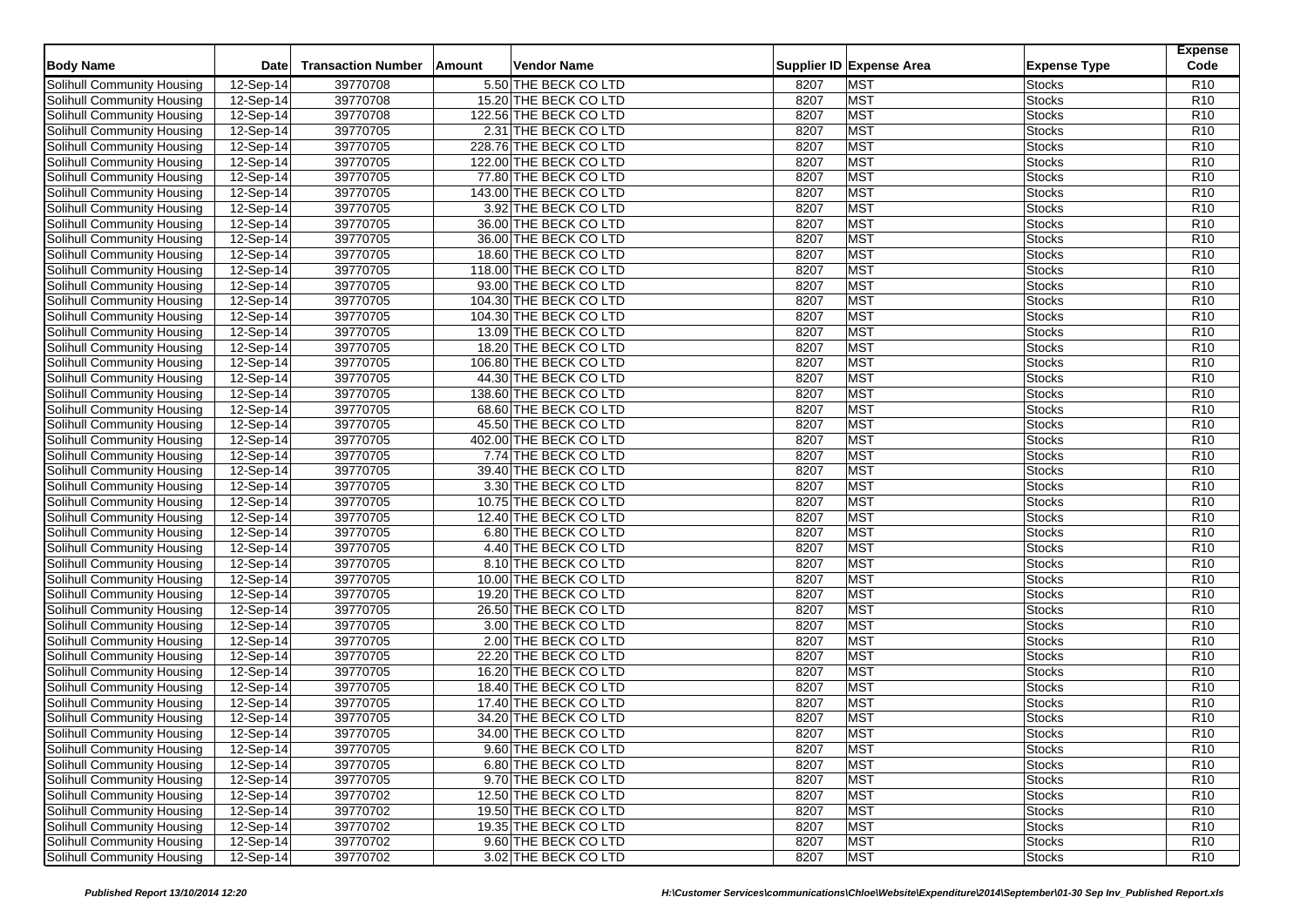| <b>Body Name</b>                  | <b>Date</b> | <b>Transaction Number</b> | <b>Vendor Name</b><br><b>Amount</b> |      | Supplier ID Expense Area | <b>Expense Type</b> | <b>Expense</b><br>Code |
|-----------------------------------|-------------|---------------------------|-------------------------------------|------|--------------------------|---------------------|------------------------|
| Solihull Community Housing        | 12-Sep-14   | 39770702                  | 8.77 THE BECK CO LTD                | 8207 | <b>MST</b>               | <b>Stocks</b>       | R <sub>10</sub>        |
| Solihull Community Housing        | 12-Sep-14   | 39770702                  | 66.00 THE BECK CO LTD               | 8207 | <b>MST</b>               | <b>Stocks</b>       | R <sub>10</sub>        |
| Solihull Community Housing        | 12-Sep-14   | 39770702                  | 143.00 THE BECK CO LTD              | 8207 | MST                      | <b>Stocks</b>       | R <sub>10</sub>        |
| Solihull Community Housing        | 12-Sep-14   | 39770702                  | 9.72 THE BECK CO LTD                | 8207 | <b>MST</b>               | Stocks              | R <sub>10</sub>        |
| Solihull Community Housing        | 12-Sep-14   | 39770702                  | 7.23 THE BECK CO LTD                | 8207 | <b>MST</b>               | Stocks              | R <sub>10</sub>        |
| Solihull Community Housing        | 12-Sep-14   | 39770702                  | 9.72 THE BECK CO LTD                | 8207 | <b>MST</b>               | <b>Stocks</b>       | R <sub>10</sub>        |
| Solihull Community Housing        | 12-Sep-14   | 39770702                  | 8.03 THE BECK CO LTD                | 8207 | <b>MST</b>               | <b>Stocks</b>       | R <sub>10</sub>        |
| Solihull Community Housing        | 12-Sep-14   | 39770702                  | 1.72 THE BECK CO LTD                | 8207 | MST                      | Stocks              | R <sub>10</sub>        |
| Solihull Community Housing        | 12-Sep-14   | 39770702                  | 1.56 THE BECK CO LTD                | 8207 | <b>MST</b>               | Stocks              | R <sub>10</sub>        |
| Solihull Community Housing        | 12-Sep-14   | 39770702                  | 20.62 THE BECK CO LTD               | 8207 | <b>MST</b>               | Stocks              | R <sub>10</sub>        |
| Solihull Community Housing        | 12-Sep-14   | 39770702                  | 5.78 THE BECK CO LTD                | 8207 | <b>MST</b>               | Stocks              | R <sub>10</sub>        |
| Solihull Community Housing        | 12-Sep-14   | 39770702                  | 18.43 THE BECK CO LTD               | 8207 | <b>MST</b>               | <b>Stocks</b>       | R <sub>10</sub>        |
| Solihull Community Housing        | 12-Sep-14   | 39770702                  | 9.96 THE BECK CO LTD                | 8207 | <b>MST</b>               | Stocks              | R <sub>10</sub>        |
| Solihull Community Housing        | $12-Sep-14$ | 39770702                  | 4.81 THE BECK CO LTD                | 8207 | <b>MST</b>               | Stocks              | R <sub>10</sub>        |
| <b>Solihull Community Housing</b> | 12-Sep-14   | 39770702                  | 4.70 THE BECK CO LTD                | 8207 | <b>MST</b>               | <b>Stocks</b>       | R <sub>10</sub>        |
| Solihull Community Housing        | 12-Sep-14   | 39770702                  | 18.49 THE BECK CO LTD               | 8207 | <b>MST</b>               | Stocks              | R <sub>10</sub>        |
| Solihull Community Housing        | 12-Sep-14   | 39770702                  | 65.48 THE BECK CO LTD               | 8207 | <b>MST</b>               | <b>Stocks</b>       | R <sub>10</sub>        |
| Solihull Community Housing        | 12-Sep-14   | 39770702                  | 30.28 THE BECK CO LTD               | 8207 | <b>MST</b>               | <b>Stocks</b>       | R <sub>10</sub>        |
| Solihull Community Housing        | 12-Sep-14   | 39770702                  | 34.37 THE BECK CO LTD               | 8207 | <b>MST</b>               | Stocks              | R <sub>10</sub>        |
| Solihull Community Housing        | 12-Sep-14   | 39770702                  | 189.20 THE BECK CO LTD              | 8207 | <b>MST</b>               | Stocks              | R <sub>10</sub>        |
| Solihull Community Housing        | 12-Sep-14   | 39770702                  | 368.10 THE BECK CO LTD              | 8207 | <b>MST</b>               | <b>Stocks</b>       | R <sub>10</sub>        |
| Solihull Community Housing        | 12-Sep-14   | 39770702                  | 38.10 THE BECK CO LTD               | 8207 | <b>MST</b>               | <b>Stocks</b>       | R <sub>10</sub>        |
| Solihull Community Housing        | 12-Sep-14   | 39770701                  | 574.40 THE BECK CO LTD              | 8207 | <b>MST</b>               | <b>Stocks</b>       | R <sub>10</sub>        |
| Solihull Community Housing        | 12-Sep-14   | 39770701                  | 122.20 THE BECK CO LTD              | 8207 | <b>MST</b>               | <b>Stocks</b>       | R <sub>10</sub>        |
| Solihull Community Housing        | 12-Sep-14   | 39770704                  | 8.00 THE BECK CO LTD                | 8207 | <b>MST</b>               | <b>Stocks</b>       | R <sub>10</sub>        |
| Solihull Community Housing        | 12-Sep-14   | 39770704                  | 3.00 THE BECK CO LTD                | 8207 | <b>MST</b>               | Stocks              | R <sub>10</sub>        |
| Solihull Community Housing        | 12-Sep-14   | 39770704                  | 55.80 THE BECK CO LTD               | 8207 | <b>MST</b>               | Stocks              | R <sub>10</sub>        |
| Solihull Community Housing        | $12-Sep-14$ | 39770704                  | 766.26 THE BECK CO LTD              | 8207 | <b>MST</b>               | Stocks              | R <sub>10</sub>        |
| Solihull Community Housing        | 12-Sep-14   | 39770704                  | 80.00 THE BECK CO LTD               | 8207 | <b>MST</b>               | Stocks              | R <sub>10</sub>        |
| Solihull Community Housing        | 12-Sep-14   | 39770704                  | 338.22 THE BECK CO LTD              | 8207 | <b>MST</b>               | <b>Stocks</b>       | R <sub>10</sub>        |
| Solihull Community Housing        | 12-Sep-14   | 39770704                  | 122.56 THE BECK CO LTD              | 8207 | <b>MST</b>               | Stocks              | R <sub>10</sub>        |
| Solihull Community Housing        | 12-Sep-14   | 39770704                  | 71.50 THE BECK CO LTD               | 8207 | <b>MST</b>               | Stocks              | R <sub>10</sub>        |
| Solihull Community Housing        | 12-Sep-14   | 39770704                  | 5.50 THE BECK CO LTD                | 8207 | <b>MST</b>               | Stocks              | R <sub>10</sub>        |
| Solihull Community Housing        | 12-Sep-14   | 39770704                  | 17.00 THE BECK CO LTD               | 8207 | <b>MST</b>               | <b>Stocks</b>       | R <sub>10</sub>        |
| Solihull Community Housing        | 12-Sep-14   | 39770704                  | 6.55 THE BECK CO LTD                | 8207 | <b>MST</b>               | Stocks              | R <sub>10</sub>        |
| Solihull Community Housing        | 12-Sep-14   | 39770704                  | 9.20 THE BECK CO LTD                | 8207 | <b>MST</b>               | Stocks              | R <sub>10</sub>        |
| Solihull Community Housing        | 12-Sep-14   | 39770704                  | 23.00 THE BECK CO LTD               | 8207 | <b>MST</b>               | Stocks              | R <sub>10</sub>        |
| Solihull Community Housing        | 12-Sep-14   | 39770704                  | 122.20 THE BECK CO LTD              | 8207 | <b>MST</b>               | Stocks              | R <sub>10</sub>        |
| Solihull Community Housing        | $12-Sep-14$ | 39770704                  | 189.20 THE BECK CO LTD              | 8207 | <b>MST</b>               | Stocks              | R <sub>10</sub>        |
| Solihull Community Housing        | 12-Sep-14   | 39770704                  | 368.48 THE BECK CO LTD              | 8207 | <b>MST</b>               | <b>Stocks</b>       | R <sub>10</sub>        |
| Solihull Community Housing        | 12-Sep-14   | 39770704                  | 9.20 THE BECK CO LTD                | 8207 | <b>MST</b>               | Stocks              | R <sub>10</sub>        |
| Solihull Community Housing        | 12-Sep-14   | 39770700                  | 8.60 THE BECK CO LTD                | 8207 | <b>MST</b>               | Stocks              | R <sub>10</sub>        |
| Solihull Community Housing        | 12-Sep-14   | 39770700                  | 24.80 THE BECK CO LTD               | 8207 | <b>MST</b>               | <b>Stocks</b>       | R <sub>10</sub>        |
| Solihull Community Housing        | 12-Sep-14   | 39770700                  | 20.93 THE BECK CO LTD               | 8207 | <b>MST</b>               | <b>Stocks</b>       | R <sub>10</sub>        |
| Solihull Community Housing        | 12-Sep-14   | 39770700                  | 64.00 THE BECK CO LTD               | 8207 | <b>MST</b>               | Stocks              | R <sub>10</sub>        |
| Solihull Community Housing        | 12-Sep-14   | 39770700                  | 12.40 THE BECK CO LTD               | 8207 | <b>MST</b>               | <b>Stocks</b>       | R <sub>10</sub>        |
| Solihull Community Housing        | 12-Sep-14   | 39770700                  | 10.47 THE BECK CO LTD               | 8207 | <b>MST</b>               | <b>Stocks</b>       | R <sub>10</sub>        |
| Solihull Community Housing        | 12-Sep-14   | 39770700                  | 425.70 THE BECK CO LTD              | 8207 | <b>MST</b>               | <b>Stocks</b>       | R <sub>10</sub>        |
| Solihull Community Housing        | 12-Sep-14   | 39770700                  | 27.40 THE BECK CO LTD               | 8207 | <b>MST</b>               | <b>Stocks</b>       | R <sub>10</sub>        |
| Solihull Community Housing        | 12-Sep-14   | 39770700                  | 31.30 THE BECK CO LTD               | 8207 | <b>MST</b>               | <b>Stocks</b>       | R <sub>10</sub>        |
| Solihull Community Housing        | 12-Sep-14   | 39770700                  | 9.50 THE BECK CO LTD                | 8207 | <b>MST</b>               | <b>Stocks</b>       | R <sub>10</sub>        |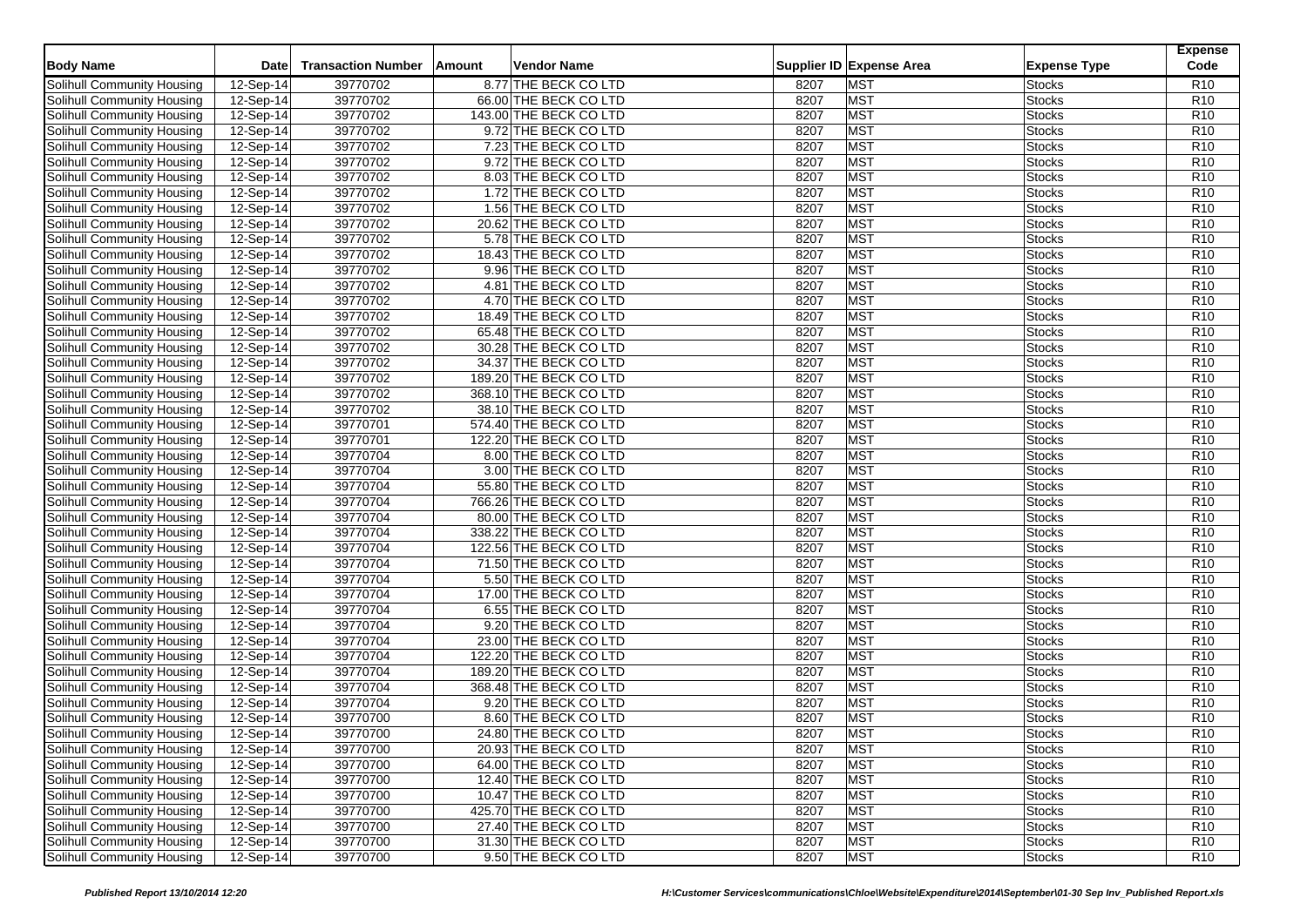|                                   |                         | <b>Transaction Number</b> |                              |      |                          |                     | <b>Expense</b><br>Code |
|-----------------------------------|-------------------------|---------------------------|------------------------------|------|--------------------------|---------------------|------------------------|
| <b>Body Name</b>                  | Date                    |                           | Vendor Name<br><b>Amount</b> |      | Supplier ID Expense Area | <b>Expense Type</b> |                        |
| Solihull Community Housing        | $\overline{12}$ -Sep-14 | 39770700                  | 5.45 THE BECK CO LTD         | 8207 | <b>MST</b>               | <b>Stocks</b>       | R <sub>10</sub>        |
| Solihull Community Housing        | 12-Sep-14               | 39770700                  | 7.38 THE BECK CO LTD         | 8207 | <b>MST</b>               | <b>Stocks</b>       | R <sub>10</sub>        |
| Solihull Community Housing        | 12-Sep-14               | 39770700                  | 8.88 THE BECK CO LTD         | 8207 | <b>MST</b>               | <b>Stocks</b>       | R <sub>10</sub>        |
| Solihull Community Housing        | 12-Sep-14               | 39770700                  | 65.40 THE BECK CO LTD        | 8207 | <b>MST</b>               | <b>Stocks</b>       | R <sub>10</sub>        |
| Solihull Community Housing        | 12-Sep-14               | 39770700                  | 189.20 THE BECK CO LTD       | 8207 | <b>MST</b>               | <b>Stocks</b>       | R <sub>10</sub>        |
| Solihull Community Housing        | 12-Sep-14               | 39770700                  | 367.56 THE BECK CO LTD       | 8207 | <b>MST</b>               | <b>Stocks</b>       | R <sub>10</sub>        |
| Solihull Community Housing        | 12-Sep-14               | 39770700                  | 9.20 THE BECK CO LTD         | 8207 | <b>MST</b>               | <b>Stocks</b>       | R <sub>10</sub>        |
| Solihull Community Housing        | 12-Sep-14               | 39770698                  | 450.96 THE BECK CO LTD       | 8207 | <b>MST</b>               | <b>Stocks</b>       | R <sub>10</sub>        |
| Solihull Community Housing        | 12-Sep-14               | 39770698                  | 153.20 THE BECK CO LTD       | 8207 | <b>MST</b>               | <b>Stocks</b>       | R <sub>10</sub>        |
| Solihull Community Housing        | 12-Sep-14               | 39770698                  | 65.40 THE BECK CO LTD        | 8207 | <b>MST</b>               | <b>Stocks</b>       | R <sub>10</sub>        |
| Solihull Community Housing        | $12-Sep-14$             | 39770698                  | 368.18 THE BECK CO LTD       | 8207 | <b>MST</b>               | <b>Stocks</b>       | R <sub>10</sub>        |
| Solihull Community Housing        | 12-Sep-14               | 39770697                  | 163.40 THE BECK CO LTD       | 8207 | <b>MST</b>               | <b>Stocks</b>       | R <sub>10</sub>        |
| Solihull Community Housing        | 12-Sep-14               | 39770697                  | 99.40 THE BECK CO LTD        | 8207 | <b>MST</b>               | <b>Stocks</b>       | R <sub>10</sub>        |
| Solihull Community Housing        | $12-Sep-14$             | 39770697                  | 122.00 THE BECK CO LTD       | 8207 | <b>MST</b>               | <b>Stocks</b>       | R <sub>10</sub>        |
| <b>Solihull Community Housing</b> | 12-Sep-14               | 39770697                  | 87.00 THE BECK CO LTD        | 8207 | <b>MST</b>               | <b>Stocks</b>       | R <sub>10</sub>        |
| Solihull Community Housing        | 12-Sep-14               | 39770697                  | 78.00 THE BECK CO LTD        | 8207 | <b>MST</b>               | <b>Stocks</b>       | R <sub>10</sub>        |
| Solihull Community Housing        | $12-Sep-14$             | 39770697                  | 36.40 THE BECK CO LTD        | 8207 | <b>MST</b>               | <b>Stocks</b>       | R <sub>10</sub>        |
| Solihull Community Housing        | 12-Sep-14               | 39770697                  | 208.60 THE BECK CO LTD       | 8207 | <b>MST</b>               | <b>Stocks</b>       | R <sub>10</sub>        |
| Solihull Community Housing        | $\overline{12}$ -Sep-14 | 39770697                  | 45.50 THE BECK CO LTD        | 8207 | <b>MST</b>               | <b>Stocks</b>       | R <sub>10</sub>        |
| Solihull Community Housing        | 12-Sep-14               | 39770697                  | 17.40 THE BECK CO LTD        | 8207 | <b>MST</b>               | <b>Stocks</b>       | R <sub>10</sub>        |
| Solihull Community Housing        | $\overline{12}$ -Sep-14 | 39770697                  | 52.80 THE BECK CO LTD        | 8207 | <b>MST</b>               | <b>Stocks</b>       | R <sub>10</sub>        |
| Solihull Community Housing        | 12-Sep-14               | 39770697                  | 106.80 THE BECK CO LTD       | 8207 | <b>MST</b>               | <b>Stocks</b>       | R <sub>10</sub>        |
| Solihull Community Housing        | 12-Sep-14               | 39770697                  | 207.90 THE BECK CO LTD       | 8207 | <b>MST</b>               | <b>Stocks</b>       | R <sub>10</sub>        |
| Solihull Community Housing        | 12-Sep-14               | 39770697                  | 34.90 THE BECK CO LTD        | 8207 | <b>MST</b>               | <b>Stocks</b>       | R <sub>10</sub>        |
| Solihull Community Housing        | 12-Sep-14               | 39770697                  | 26.50 THE BECK CO LTD        | 8207 | <b>MST</b>               | <b>Stocks</b>       | R <sub>10</sub>        |
| Solihull Community Housing        | 12-Sep-14               | 39770697                  | 34.00 THE BECK CO LTD        | 8207 | <b>MST</b>               | <b>Stocks</b>       | R <sub>10</sub>        |
| Solihull Community Housing        | 12-Sep-14               | 39770697                  | 24.00 THE BECK CO LTD        | 8207 | <b>MST</b>               | <b>Stocks</b>       | R <sub>10</sub>        |
| Solihull Community Housing        | 12-Sep-14               | 39770699                  | 9.80 THE BECK CO LTD         | 8207 | <b>MST</b>               | <b>Stocks</b>       | R <sub>10</sub>        |
| Solihull Community Housing        | 12-Sep-14               | 39770699                  | 3.00 THE BECK CO LTD         | 8207 | <b>MST</b>               | <b>Stocks</b>       | R <sub>10</sub>        |
| Solihull Community Housing        | 12-Sep-14               | 39770699                  | 18.40 THE BECK CO LTD        | 8207 | <b>MST</b>               | <b>Stocks</b>       | R <sub>10</sub>        |
| Solihull Community Housing        | 12-Sep-14               | 39770699                  | 149.10 THE BECK CO LTD       | 8207 | <b>MST</b>               | <b>Stocks</b>       | R <sub>10</sub>        |
| Solihull Community Housing        | 12-Sep-14               | 39770699                  | 4.80 THE BECK CO LTD         | 8207 | <b>MST</b>               | <b>Stocks</b>       | R <sub>10</sub>        |
| Solihull Community Housing        | 12-Sep-14               | 39770699                  | 9.20 THE BECK CO LTD         | 8207 | <b>MST</b>               | <b>Stocks</b>       | R <sub>10</sub>        |
| Solihull Community Housing        | 12-Sep-14               | 39770699                  | 15.20 THE BECK CO LTD        | 8207 | <b>MST</b>               | <b>Stocks</b>       | R <sub>10</sub>        |
| Solihull Community Housing        | 12-Sep-14               | 39770699                  | 15.10 THE BECK CO LTD        | 8207 | <b>MST</b>               | <b>Stocks</b>       | R <sub>10</sub>        |
| Solihull Community Housing        | 12-Sep-14               | 39770699                  | 34.40 THE BECK CO LTD        | 8207 | <b>MST</b>               | <b>Stocks</b>       | R <sub>10</sub>        |
| Solihull Community Housing        | 24-Sep-14               | 40086587                  | 58.94 THE BECK CO LTD        | 8207 | <b>MST</b>               | <b>Stocks</b>       | R <sub>10</sub>        |
| Solihull Community Housing        | 24-Sep-14               | 40086587                  | 574.40 THE BECK CO LTD       | 8207 | <b>MST</b>               | <b>Stocks</b>       | R <sub>10</sub>        |
| Solihull Community Housing        | $\overline{24}$ -Sep-14 | 40086587                  | 425.70 THE BECK CO LTD       | 8207 | <b>MST</b>               | <b>Stocks</b>       | R <sub>10</sub>        |
| Solihull Community Housing        | 24-Sep-14               | 40086587                  | 231.30 THE BECK CO LTD       | 8207 | <b>MST</b>               | <b>Stocks</b>       | R <sub>10</sub>        |
| Solihull Community Housing        | 24-Sep-14               | 40086587                  | 21.33 THE BECK CO LTD        | 8207 | <b>MST</b>               | <b>Stocks</b>       | R <sub>10</sub>        |
| Solihull Community Housing        | 24-Sep-14               | 40086587                  | 8.56 THE BECK CO LTD         | 8207 | <b>MST</b>               | <b>Stocks</b>       | R <sub>10</sub>        |
| Solihull Community Housing        | 24-Sep-14               | 40086587                  | 17.07 THE BECK CO LTD        | 8207 | <b>MST</b>               | <b>Stocks</b>       | R10                    |
| Solihull Community Housing        | 24-Sep-14               | 40086587                  | 9.24 THE BECK CO LTD         | 8207 | <b>MST</b>               | <b>Stocks</b>       | R <sub>10</sub>        |
| Solihull Community Housing        | 24-Sep-14               | 40086587                  | 15.23 THE BECK CO LTD        | 8207 | <b>MST</b>               | <b>Stocks</b>       | R <sub>10</sub>        |
| Solihull Community Housing        | 24-Sep-14               | 40086587                  | 6.54 THE BECK CO LTD         | 8207 | <b>MST</b>               | <b>Stocks</b>       | R <sub>10</sub>        |
| Solihull Community Housing        | 24-Sep-14               | 40086587                  | 34.37 THE BECK CO LTD        | 8207 | <b>MST</b>               | <b>Stocks</b>       | R <sub>10</sub>        |
| Solihull Community Housing        | 24-Sep-14               | 40086587                  | 368.10 THE BECK CO LTD       | 8207 | <b>MST</b>               | <b>Stocks</b>       | R <sub>10</sub>        |
| Solihull Community Housing        | 24-Sep-14               | 40086586                  | 518.00 THE BECK CO LTD       | 8207 | <b>MST</b>               | <b>Stocks</b>       | R <sub>10</sub>        |
| <b>Solihull Community Housing</b> | 25-Sep-14               | 40106682                  | 8.60 THE BECK CO LTD         | 8207 | <b>MST</b>               | <b>Stocks</b>       | R <sub>10</sub>        |
| Solihull Community Housing        | 25-Sep-14               | 40106682                  | 21.50 THE BECK CO LTD        | 8207 | <b>MST</b>               | <b>Stocks</b>       | R <sub>10</sub>        |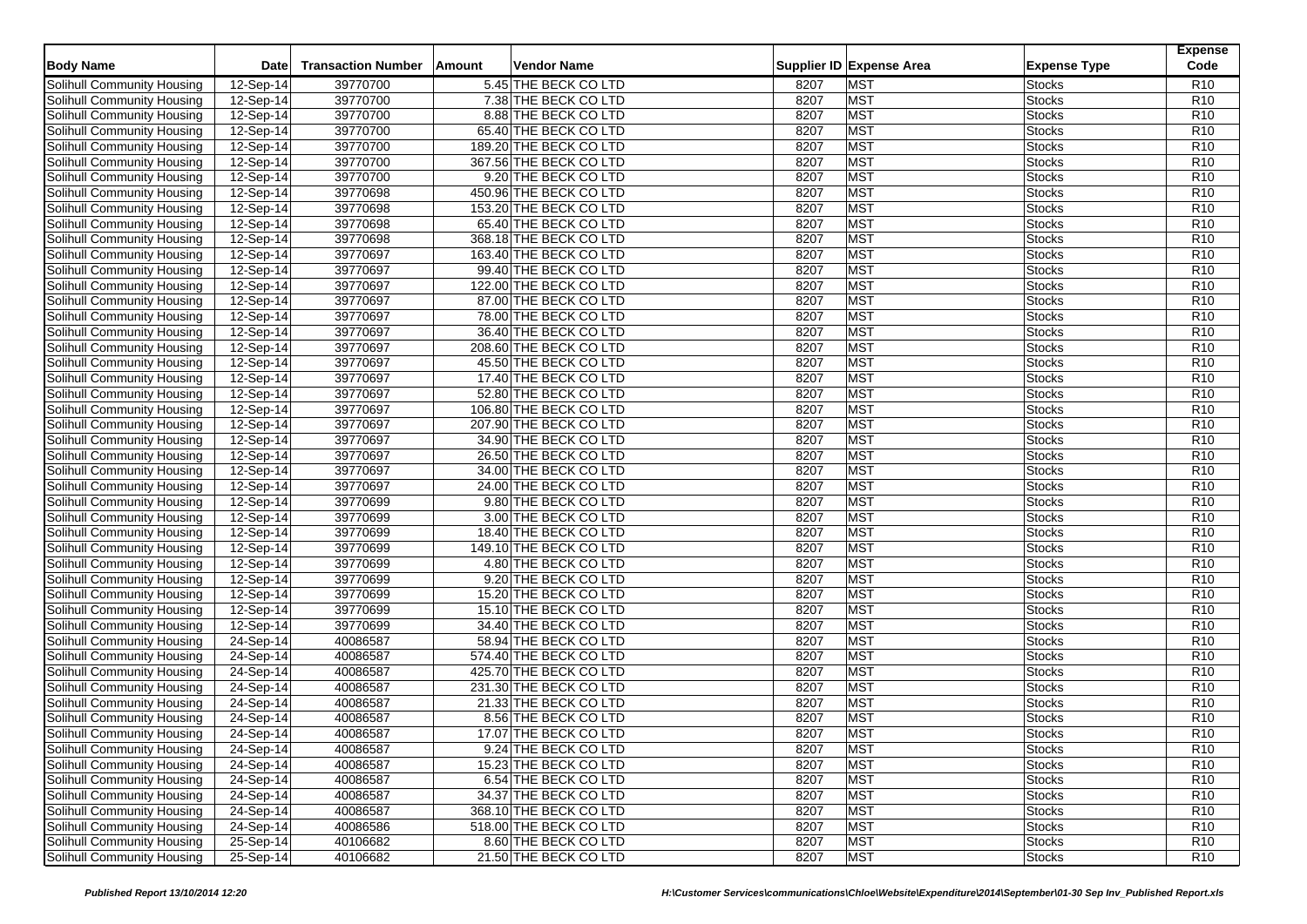| <b>Body Name</b>                  | <b>Date</b> | <b>Transaction Number</b> | Amount<br>Vendor Name  |      | Supplier ID Expense Area |                     | <b>Expense</b><br>Code |
|-----------------------------------|-------------|---------------------------|------------------------|------|--------------------------|---------------------|------------------------|
|                                   |             |                           |                        |      |                          | <b>Expense Type</b> |                        |
| Solihull Community Housing        | 25-Sep-14   | 40106682                  | 24.30 THE BECK CO LTD  | 8207 | <b>MST</b>               | <b>Stocks</b>       | R <sub>10</sub>        |
| Solihull Community Housing        | 25-Sep-14   | 40106682                  | 18.40 THE BECK CO LTD  | 8207 | <b>MST</b>               | <b>Stocks</b>       | R <sub>10</sub>        |
| <b>Solihull Community Housing</b> | 25-Sep-14   | 40106682                  | 24.00 THE BECK CO LTD  | 8207 | <b>MST</b>               | <b>Stocks</b>       | R <sub>10</sub>        |
| Solihull Community Housing        | 25-Sep-14   | 40106682                  | 252.00 THE BECK CO LTD | 8207 | <b>MST</b>               | <b>Stocks</b>       | R <sub>10</sub>        |
| Solihull Community Housing        | 25-Sep-14   | 40106682                  | 126.00 THE BECK CO LTD | 8207 | <b>MST</b>               | <b>Stocks</b>       | R <sub>10</sub>        |
| Solihull Community Housing        | $25-Sep-14$ | 40106682                  | 153.00 THE BECK CO LTD | 8207 | <b>MST</b>               | <b>Stocks</b>       | R <sub>10</sub>        |
| Solihull Community Housing        | 25-Sep-14   | 40106682                  | 6.00 THE BECK CO LTD   | 8207 | <b>MST</b>               | <b>Stocks</b>       | R <sub>10</sub>        |
| Solihull Community Housing        | 25-Sep-14   | 40106682                  | 68.50 THE BECK CO LTD  | 8207 | <b>MST</b>               | <b>Stocks</b>       | R <sub>10</sub>        |
| Solihull Community Housing        | 25-Sep-14   | 40106682                  | 44.40 THE BECK CO LTD  | 8207 | <b>MST</b>               | <b>Stocks</b>       | R <sub>10</sub>        |
| Solihull Community Housing        | 25-Sep-14   | 40106682                  | 45.50 THE BECK CO LTD  | 8207 | <b>MST</b>               | <b>Stocks</b>       | R <sub>10</sub>        |
| Solihull Community Housing        | 25-Sep-14   | 40106682                  | 43.50 THE BECK CO LTD  | 8207 | <b>MST</b>               | <b>Stocks</b>       | R <sub>10</sub>        |
| Solihull Community Housing        | 25-Sep-14   | 40106682                  | 346.50 THE BECK CO LTD | 8207 | <b>MST</b>               | <b>Stocks</b>       | R <sub>10</sub>        |
| Solihull Community Housing        | 25-Sep-14   | 40106681                  | 65.36 THE BECK CO LTD  | 8207 | <b>MST</b>               | <b>Stocks</b>       | R <sub>10</sub>        |
| Solihull Community Housing        | 25-Sep-14   | 40106681                  | 139.20 THE BECK CO LTD | 8207 | <b>MST</b>               | <b>Stocks</b>       | R <sub>10</sub>        |
| Solihull Community Housing        | 25-Sep-14   | 40106681                  | 34.60 THE BECK CO LTD  | 8207 | <b>MST</b>               | <b>Stocks</b>       | R <sub>10</sub>        |
| Solihull Community Housing        | 25-Sep-14   | 40106680                  | 174.00 THE BECK CO LTD | 8207 | <b>MST</b>               | <b>Stocks</b>       | R <sub>10</sub>        |
| Solihull Community Housing        | 25-Sep-14   | 40106680                  | 29.41 THE BECK CO LTD  | 8207 | <b>MST</b>               | Stocks              | R <sub>10</sub>        |
| Solihull Community Housing        | 25-Sep-14   | 40106680                  | 245.10 THE BECK CO LTD | 8207 | <b>MST</b>               | <b>Stocks</b>       | R <sub>10</sub>        |
| Solihull Community Housing        | 25-Sep-14   | 40106680                  | 198.80 THE BECK CO LTD | 8207 | <b>MST</b>               | <b>Stocks</b>       | R <sub>10</sub>        |
| Solihull Community Housing        | 25-Sep-14   | 40106680                  | 244.00 THE BECK CO LTD | 8207 | <b>MST</b>               | <b>Stocks</b>       | R <sub>10</sub>        |
| Solihull Community Housing        | 25-Sep-14   | 40106680                  | 118.00 THE BECK CO LTD | 8207 | <b>MST</b>               | <b>Stocks</b>       | R <sub>10</sub>        |
| Solihull Community Housing        | 25-Sep-14   | 40106680                  | 18.60 THE BECK CO LTD  | 8207 | <b>MST</b>               | <b>Stocks</b>       | R <sub>10</sub>        |
| Solihull Community Housing        | 25-Sep-14   | 40106680                  | 11.60 THE BECK CO LTD  | 8207 | <b>MST</b>               | <b>Stocks</b>       | R <sub>10</sub>        |
| Solihull Community Housing        | 25-Sep-14   | 40106680                  | 10.40 THE BECK CO LTD  | 8207 | <b>MST</b>               | <b>Stocks</b>       | R <sub>10</sub>        |
| Solihull Community Housing        | 25-Sep-14   | 40106680                  | 129.00 THE BECK CO LTD | 8207 | <b>MST</b>               | <b>Stocks</b>       | R <sub>10</sub>        |
| Solihull Community Housing        | 25-Sep-14   | 40106680                  | 19.70 THE BECK CO LTD  | 8207 | <b>MST</b>               | <b>Stocks</b>       | R <sub>10</sub>        |
| Solihull Community Housing        | 25-Sep-14   | 40106680                  | 8.15 THE BECK CO LTD   | 8207 | <b>MST</b>               | <b>Stocks</b>       | R <sub>10</sub>        |
| Solihull Community Housing        | 25-Sep-14   | 40106680                  | 18.60 THE BECK CO LTD  | 8207 | <b>MST</b>               | <b>Stocks</b>       | R <sub>10</sub>        |
| Solihull Community Housing        | 25-Sep-14   | 40106680                  | 30.20 THE BECK CO LTD  | 8207 | <b>MST</b>               | <b>Stocks</b>       | R <sub>10</sub>        |
| Solihull Community Housing        | $25-Sep-14$ | 40106680                  | 19.20 THE BECK CO LTD  | 8207 | <b>MST</b>               | <b>Stocks</b>       | R <sub>10</sub>        |
| Solihull Community Housing        | 25-Sep-14   | 40106680                  | 53.00 THE BECK CO LTD  | 8207 | <b>MST</b>               | <b>Stocks</b>       | R <sub>10</sub>        |
| Solihull Community Housing        | 25-Sep-14   | 40106680                  | 19.40 THE BECK CO LTD  | 8207 | <b>MST</b>               | <b>Stocks</b>       | R <sub>10</sub>        |
| Solihull Community Housing        | 25-Sep-14   | 40106680                  | 68.00 THE BECK CO LTD  | 8207 | <b>MST</b>               | <b>Stocks</b>       | R <sub>10</sub>        |
| Solihull Community Housing        | 25-Sep-14   | 40106680                  | 24.00 THE BECK CO LTD  | 8207 | <b>MST</b>               | <b>Stocks</b>       | R10                    |
| Solihull Community Housing        | 25-Sep-14   | 40106680                  | 13.60 THE BECK CO LTD  | 8207 | <b>MST</b>               | <b>Stocks</b>       | R <sub>10</sub>        |
| Solihull Community Housing        | 25-Sep-14   | 40106680                  | 17.40 THE BECK CO LTD  | 8207 | <b>MST</b>               | <b>Stocks</b>       | R <sub>10</sub>        |
| Solihull Community Housing        | 25-Sep-14   | 40106679                  | 425.70 THE BECK CO LTD | 8207 | <b>MST</b>               | <b>Stocks</b>       | R <sub>10</sub>        |
| Solihull Community Housing        | 25-Sep-14   | 40106679                  | 12.60 THE BECK CO LTD  | 8207 | <b>MST</b>               | <b>Stocks</b>       | R <sub>10</sub>        |
| Solihull Community Housing        | 25-Sep-14   | 40106679                  | 14.30 THE BECK CO LTD  | 8207 | <b>MST</b>               | <b>Stocks</b>       | R <sub>10</sub>        |
| Solihull Community Housing        | 25-Sep-14   | 40106679                  | 9.50 THE BECK CO LTD   | 8207 | <b>MST</b>               | <b>Stocks</b>       | R <sub>10</sub>        |
| Solihull Community Housing        | 25-Sep-14   | 40106679                  | 55.80 THE BECK CO LTD  | 8207 | <b>MST</b>               | <b>Stocks</b>       | R <sub>10</sub>        |
| Solihull Community Housing        | 25-Sep-14   | 40106679                  | 11.00 THE BECK CO LTD  | 8207 | <b>MST</b>               | <b>Stocks</b>       | R <sub>10</sub>        |
| Solihull Community Housing        | 25-Sep-14   | 40106679                  | 9.20 THE BECK CO LTD   | 8207 | <b>MST</b>               | <b>Stocks</b>       | R <sub>10</sub>        |
| Solihull Community Housing        | 25-Sep-14   | 40106679                  | 65.40 THE BECK CO LTD  | 8207 | <b>MST</b>               | <b>Stocks</b>       | R <sub>10</sub>        |
| Solihull Community Housing        | $25-Sep-14$ | 40106679                  | 20.00 THE BECK CO LTD  | 8207 | <b>MST</b>               | <b>Stocks</b>       | R <sub>10</sub>        |
| Solihull Community Housing        | 25-Sep-14   | 40106679                  | 122.20 THE BECK CO LTD | 8207 | <b>MST</b>               | <b>Stocks</b>       | R <sub>10</sub>        |
| Solihull Community Housing        | 25-Sep-14   | 40106679                  | 189.20 THE BECK CO LTD | 8207 | <b>MST</b>               | <b>Stocks</b>       | R <sub>10</sub>        |
| Solihull Community Housing        | 25-Sep-14   | 40106679                  | 368.10 THE BECK CO LTD | 8207 | <b>MST</b>               | <b>Stocks</b>       | R <sub>10</sub>        |
| Solihull Community Housing        | 25-Sep-14   | 40106678                  | 187.04 THE BECK CO LTD | 8207 | <b>MST</b>               | <b>Stocks</b>       | R <sub>10</sub>        |
| <b>Solihull Community Housing</b> | 25-Sep-14   | 40106678                  | 425.70 THE BECK CO LTD | 8207 | <b>MST</b>               | <b>Stocks</b>       | R <sub>10</sub>        |
| Solihull Community Housing        | 25-Sep-14   | 40106677                  | 287.20 THE BECK CO LTD | 8207 | <b>MST</b>               | <b>Stocks</b>       | R <sub>10</sub>        |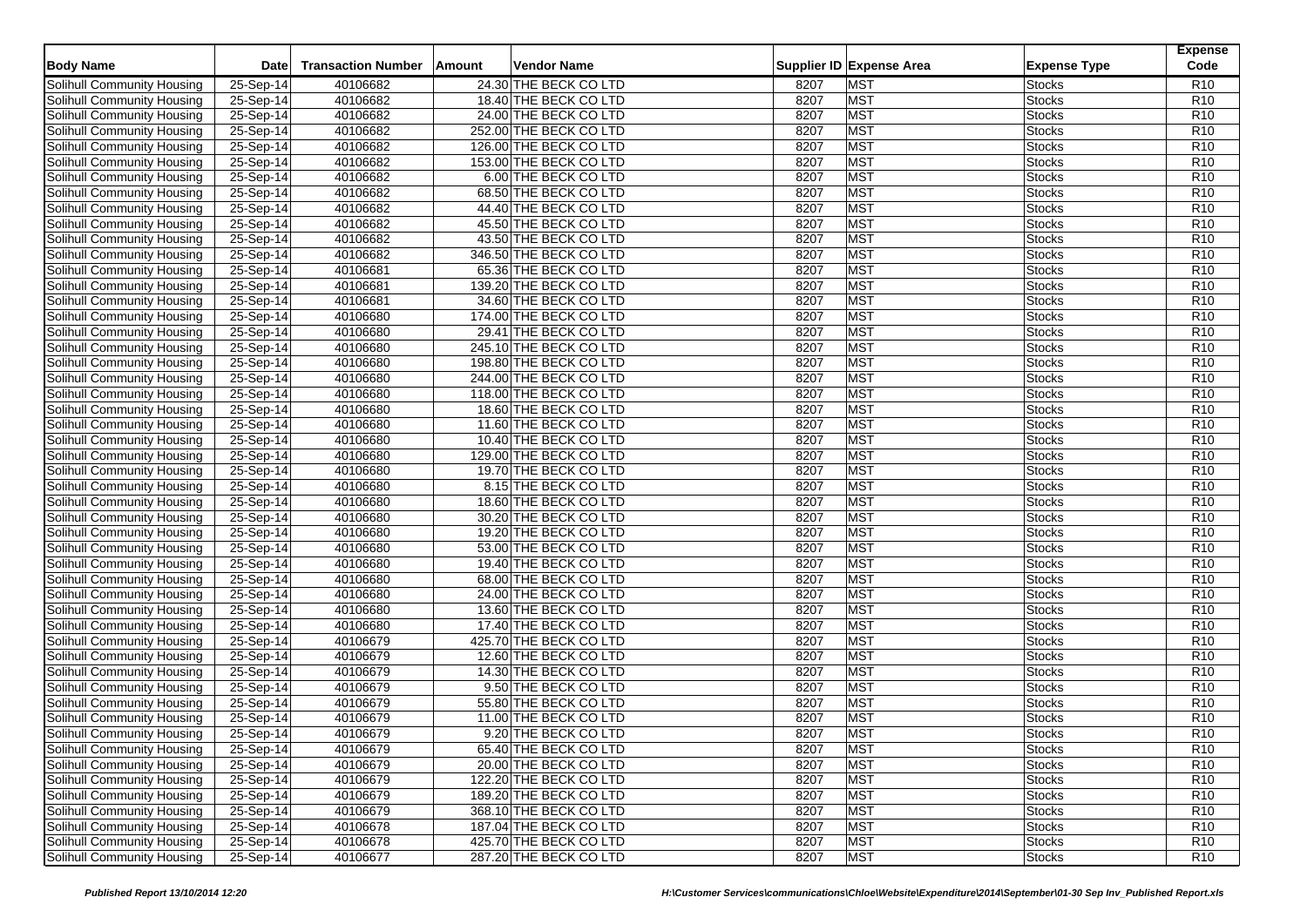|                            | Date        | <b>Transaction Number</b> | Amount | Vendor Name                           |         | Supplier ID Expense Area  |                            | <b>Expense</b><br>Code |
|----------------------------|-------------|---------------------------|--------|---------------------------------------|---------|---------------------------|----------------------------|------------------------|
| <b>Body Name</b>           |             |                           |        |                                       |         |                           | <b>Expense Type</b>        |                        |
| Solihull Community Housing | 25-Sep-14   | 40106677                  |        | 467.60 THE BECK CO LTD                | 8207    | <b>MST</b>                | <b>Stocks</b>              | R <sub>10</sub>        |
| Solihull Community Housing | 25-Sep-14   | 40106677                  |        | 80.00 THE BECK CO LTD                 | 8207    | <b>MST</b>                | <b>Stocks</b>              | R <sub>10</sub>        |
| Solihull Community Housing | 25-Sep-14   | 40106677                  |        | 115.65 THE BECK CO LTD                | 8207    | <b>MST</b>                | <b>Stocks</b>              | R <sub>10</sub>        |
| Solihull Community Housing | 25-Sep-14   | 40106677                  |        | 368.10 THE BECK CO LTD                | 8207    | <b>MST</b>                | <b>Stocks</b>              | R <sub>10</sub>        |
| Solihull Community Housing | 25-Sep-14   | 40106675                  |        | 98.04 THE BECK CO LTD                 | 8207    | <b>MST</b>                | <b>Stocks</b>              | R <sub>10</sub>        |
| Solihull Community Housing | 25-Sep-14   | 40106675                  |        | 244.00 THE BECK CO LTD                | 8207    | <b>MST</b>                | <b>Stocks</b>              | R <sub>10</sub>        |
| Solihull Community Housing | $25-Sep-14$ | 40106675                  |        | 34.80 THE BECK CO LTD                 | 8207    | <b>MST</b>                | <b>Stocks</b>              | R <sub>10</sub>        |
| Solihull Community Housing | 25-Sep-14   | 40106675                  |        | 155.60 THE BECK CO LTD                | 8207    | <b>MST</b>                | <b>Stocks</b>              | R <sub>10</sub>        |
| Solihull Community Housing | 25-Sep-14   | 40106675                  |        | 286.00 THE BECK CO LTD                | 8207    | <b>MST</b>                | <b>Stocks</b>              | R <sub>10</sub>        |
| Solihull Community Housing | 25-Sep-14   | 40106675                  |        | 236.00 THE BECK CO LTD                | 8207    | <b>MST</b>                | <b>Stocks</b>              | R <sub>10</sub>        |
| Solihull Community Housing | 25-Sep-14   | 40106675                  |        | 17.04 THE BECK CO LTD                 | 8207    | <b>MST</b>                | <b>Stocks</b>              | R <sub>10</sub>        |
| Solihull Community Housing | 25-Sep-14   | 40106675                  |        | 16.00 THE BECK CO LTD                 | 8207    | <b>MST</b>                | <b>Stocks</b>              | R <sub>10</sub>        |
| Solihull Community Housing | 25-Sep-14   | 40106675                  |        | 126.00 THE BECK CO LTD                | 8207    | <b>MST</b>                | <b>Stocks</b>              | R <sub>10</sub>        |
| Solihull Community Housing | 25-Sep-14   | 40106675                  |        | 14.20 THE BECK CO LTD                 | 8207    | <b>MST</b>                | <b>Stocks</b>              | R <sub>10</sub>        |
| Solihull Community Housing | $25-Sep-14$ | 40106675                  |        | 153.00 THE BECK CO LTD                | 8207    | <b>MST</b>                | <b>Stocks</b>              | R <sub>10</sub>        |
| Solihull Community Housing | 25-Sep-14   | 40106675                  |        | 59.00 THE BECK CO LTD                 | 8207    | <b>MST</b>                | <b>Stocks</b>              | R <sub>10</sub>        |
| Solihull Community Housing | 25-Sep-14   | 40106675                  |        | 104.30 THE BECK CO LTD                | 8207    | <b>MST</b>                | <b>Stocks</b>              | R <sub>10</sub>        |
| Solihull Community Housing | 25-Sep-14   | 40106675                  |        | 104.30 THE BECK CO LTD                | 8207    | <b>MST</b>                | <b>Stocks</b>              | R <sub>10</sub>        |
| Solihull Community Housing | 25-Sep-14   | 40106675                  |        | 15.40 THE BECK CO LTD                 | 8207    | <b>MST</b>                | <b>Stocks</b>              | R <sub>10</sub>        |
| Solihull Community Housing | 25-Sep-14   | 40106675                  |        | 45.50 THE BECK CO LTD                 | 8207    | <b>MST</b>                | <b>Stocks</b>              | R <sub>10</sub>        |
| Solihull Community Housing | 25-Sep-14   | 40106675                  |        | 44.30 THE BECK CO LTD                 | 8207    | <b>MST</b>                | <b>Stocks</b>              | R <sub>10</sub>        |
| Solihull Community Housing | 25-Sep-14   | 40106675                  |        | 13.60 THE BECK CO LTD                 | 8207    | <b>MST</b>                | <b>Stocks</b>              | R <sub>10</sub>        |
| Solihull Community Housing | 25-Sep-14   | 40106675                  |        | 11.40 THE BECK CO LTD                 | 8207    | <b>MST</b>                | <b>Stocks</b>              | R <sub>10</sub>        |
| Solihull Community Housing | 25-Sep-14   | 40106675                  |        | 129.00 THE BECK CO LTD                | 8207    | <b>MST</b>                | <b>Stocks</b>              | R <sub>10</sub>        |
| Solihull Community Housing | 25-Sep-14   | 40106675                  |        | 19.70 THE BECK CO LTD                 | 8207    | <b>MST</b>                | <b>Stocks</b>              | R <sub>10</sub>        |
| Solihull Community Housing | 25-Sep-14   | 40106675                  |        | 5.50 THE BECK CO LTD                  | 8207    | <b>MST</b>                | <b>Stocks</b>              | R <sub>10</sub>        |
| Solihull Community Housing | 25-Sep-14   | 40106675                  |        | 16.20 THE BECK CO LTD                 | 8207    | <b>MST</b>                | <b>Stocks</b>              | R <sub>10</sub>        |
| Solihull Community Housing | 25-Sep-14   | 40106675                  |        | 26.50 THE BECK CO LTD                 | 8207    | <b>MST</b>                | <b>Stocks</b>              | R <sub>10</sub>        |
| Solihull Community Housing | 25-Sep-14   | 40106675                  |        | 34.00 THE BECK CO LTD                 | 8207    | <b>MST</b>                | <b>Stocks</b>              | R <sub>10</sub>        |
| Solihull Community Housing | 25-Sep-14   | 40106675                  |        | 17.45 THE BECK CO LTD                 | 8207    | <b>MST</b>                | <b>Stocks</b>              | R <sub>10</sub>        |
| Solihull Community Housing | 24-Sep-14   | 40076561                  |        | 1475.00 THE COLLEGE OF ANIMAL WELFARE | 79594   | <b>Housing Management</b> | <b>Professional Fees</b>   | D <sub>50</sub>        |
| Solihull Community Housing | 18-Sep-14   | 39988304                  |        | 2962.50 THE KNIGHT PARTNERSHIP        | 213344  | Capital                   | <b>Contractor Payments</b> | <b>B70</b>             |
| Solihull Community Housing | 26-Sep-14   | 40109593                  |        | 110951.51 THOMAS VALE CONSTRUCTION    | 4649686 | Capital                   | Contractor Payments        | <b>B70</b>             |
| Solihull Community Housing | 03-Sep-14   | 38887659                  |        | 14963.61 TYRER BUILDING CONTRACTORS   | 104269  | Capital                   | <b>Contractor Payments</b> | <b>B70</b>             |
| Solihull Community Housing | 03-Sep-14   | 38887658                  |        | 5325.34 TYRER BUILDING CONTRACTORS    | 104269  | Capital                   | <b>Contractor Payments</b> | <b>B70</b>             |
| Solihull Community Housing | 03-Sep-14   | 38887657                  |        | 3179.96 TYRER BUILDING CONTRACTORS    | 104269  | Capital                   | <b>Contractor Payments</b> | <b>B70</b>             |
| Solihull Community Housing | 03-Sep-14   | 38887656                  |        | 4000.14 TYRER BUILDING CONTRACTORS    | 104269  | Capital                   | <b>Contractor Payments</b> | <b>B70</b>             |
| Solihull Community Housing | 03-Sep-14   | 38887650                  |        | 1750.30 TYRER BUILDING CONTRACTORS    | 104269  | Capital                   | <b>Contractor Payments</b> | <b>B70</b>             |
| Solihull Community Housing | $03-Sep-14$ | 38887654                  |        | 1497.26 TYRER BUILDING CONTRACTORS    | 104269  | Capital                   | <b>Contractor Payments</b> | <b>B70</b>             |
| Solihull Community Housing | 03-Sep-14   | 38887649                  |        | 1464.56 TYRER BUILDING CONTRACTORS    | 104269  | Capital                   | <b>Contractor Payments</b> | <b>B70</b>             |
| Solihull Community Housing | 03-Sep-14   | 38887647                  |        | 411.46 TYRER BUILDING CONTRACTORS     | 104269  | Capital                   | <b>Contractor Payments</b> | <b>B70</b>             |
| Solihull Community Housing | 03-Sep-14   | 38887646                  |        | 608.83 TYRER BUILDING CONTRACTORS     | 104269  | Capital                   | <b>Contractor Payments</b> | <b>B70</b>             |
| Solihull Community Housing | 03-Sep-14   | 38887645                  |        | 383.82 TYRER BUILDING CONTRACTORS     | 104269  | Capital                   | <b>Contractor Payments</b> | <b>B70</b>             |
| Solihull Community Housing | 03-Sep-14   | 38887644                  |        | 354.46 TYRER BUILDING CONTRACTORS     | 104269  | Capital                   | <b>Contractor Payments</b> | <b>B70</b>             |
| Solihull Community Housing | $03-Sep-14$ | 38887643                  |        | 2424.61 TYRER BUILDING CONTRACTORS    | 104269  | Capital                   | <b>Contractor Payments</b> | <b>B70</b>             |
| Solihull Community Housing | 03-Sep-14   | 38887655                  |        | 1150.33 TYRER BUILDING CONTRACTORS    | 104269  | <b>MST</b>                | <b>Internal Works</b>      | <b>B31</b>             |
| Solihull Community Housing | 03-Sep-14   | 38887653                  |        | 743.99 TYRER BUILDING CONTRACTORS     | 104269  | <b>MST</b>                | <b>Internal Works</b>      | <b>B31</b>             |
| Solihull Community Housing | 03-Sep-14   | 38887652                  |        | 1063.91 TYRER BUILDING CONTRACTORS    | 104269  | <b>MST</b>                | <b>Internal Works</b>      | <b>B31</b>             |
| Solihull Community Housing | 03-Sep-14   | 38887648                  |        | 1507.00 TYRER BUILDING CONTRACTORS    | 104269  | <b>MST</b>                | <b>Internal Works</b>      | <b>B31</b>             |
| Solihull Community Housing | 26-Sep-14   | 40112710                  |        | 7589.64 TYRER BUILDING CONTRACTORS    | 104269  | Capital                   | <b>Contractor Payments</b> | <b>B70</b>             |
| Solihull Community Housing | 26-Sep-14   | 40112711                  |        | 2748.74 TYRER BUILDING CONTRACTORS    | 104269  | Capital                   | <b>Contractor Payments</b> | <b>B70</b>             |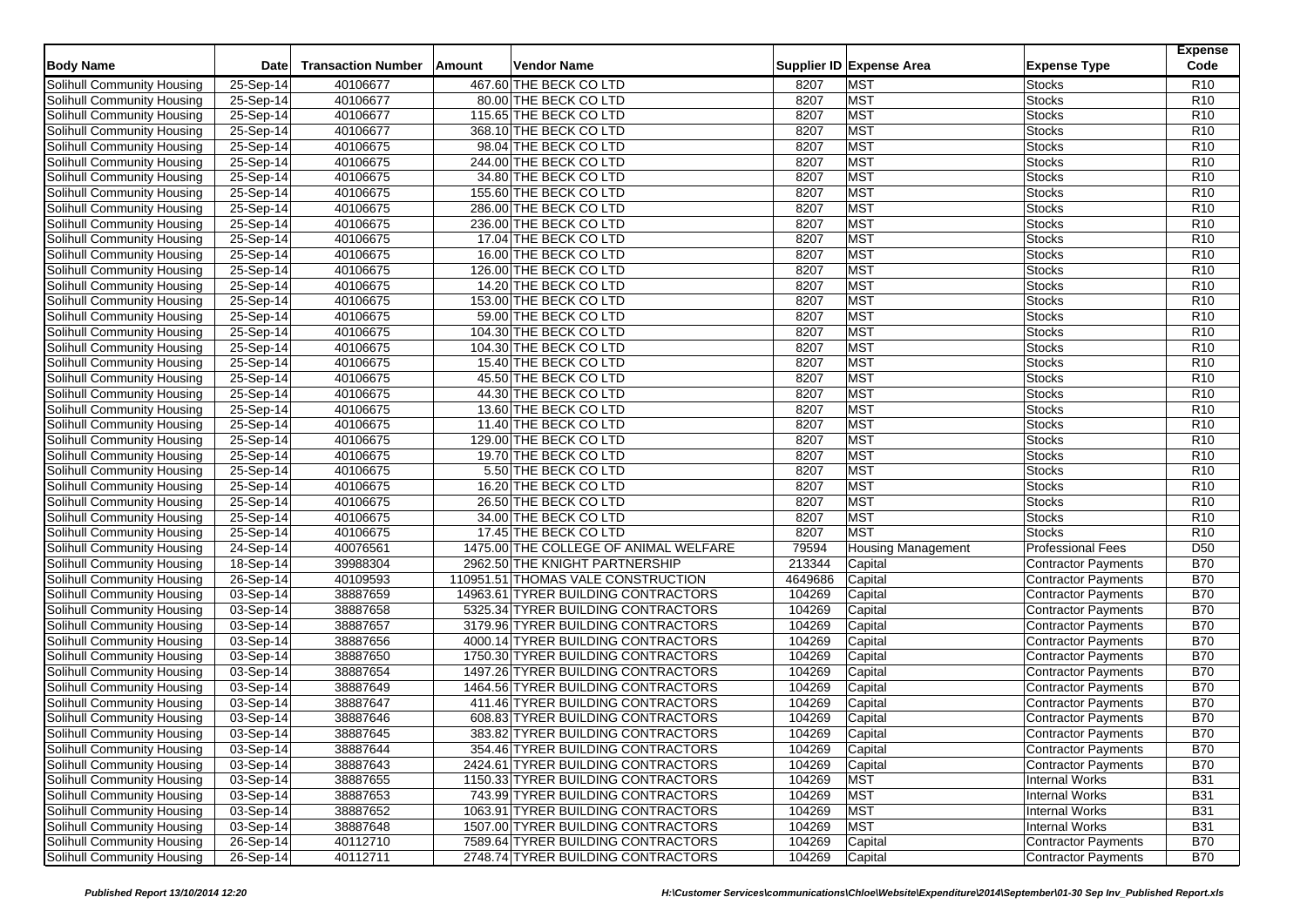| <b>Body Name</b>                                         | <b>Date</b>            | <b>Transaction Number</b> | <b>Amount</b> | Vendor Name                                                              |                  | Supplier ID Expense Area  | <b>Expense Type</b>        | <b>Expense</b><br>Code   |
|----------------------------------------------------------|------------------------|---------------------------|---------------|--------------------------------------------------------------------------|------------------|---------------------------|----------------------------|--------------------------|
| Solihull Community Housing                               | 26-Sep-14              | 40112697                  |               | 5363.57 TYRER BUILDING CONTRACTORS                                       | 104269           | Capital                   | <b>Contractor Payments</b> | <b>B70</b>               |
| Solihull Community Housing                               | 26-Sep-14              | 40112717                  |               | 3246.66 TYRER BUILDING CONTRACTORS                                       | 104269           | Capital                   | <b>Contractor Payments</b> | <b>B70</b>               |
| Solihull Community Housing                               | 26-Sep-14              | 40112709                  |               | 1942.15 TYRER BUILDING CONTRACTORS                                       | 104269           | <b>MST</b>                | Voids                      | <b>B38</b>               |
| Solihull Community Housing                               | 26-Sep-14              | 40112708                  |               | 2526.69 TYRER BUILDING CONTRACTORS                                       | 104269           | <b>MST</b>                | Voids                      | <b>B38</b>               |
| Solihull Community Housing                               | 26-Sep-14              | 40112707                  |               | 3034.72 TYRER BUILDING CONTRACTORS                                       | 104269           | <b>MST</b>                | Voids                      | <b>B38</b>               |
| Solihull Community Housing                               | 26-Sep-14              | 40112706                  |               | 6188.58 TYRER BUILDING CONTRACTORS                                       | 104269           | <b>MST</b>                | Voids                      | <b>B38</b>               |
| Solihull Community Housing                               | 26-Sep-14              | 40112705                  |               | 1195.00 TYRER BUILDING CONTRACTORS                                       | 104269           | <b>MST</b>                | Voids                      | <b>B38</b>               |
| Solihull Community Housing                               | 26-Sep-14              | 40112704                  |               | 1668.52 TYRER BUILDING CONTRACTORS                                       | 104269           | <b>MST</b>                | Voids                      | <b>B38</b>               |
| Solihull Community Housing                               | 26-Sep-14              | 40112703                  |               | 720.65 TYRER BUILDING CONTRACTORS                                        | 104269           | <b>MST</b>                | Voids                      | <b>B38</b>               |
| Solihull Community Housing                               | 26-Sep-14              | 40112702                  |               | 955.34 TYRER BUILDING CONTRACTORS                                        | 104269           | <b>MST</b>                | Voids                      | <b>B38</b>               |
| Solihull Community Housing                               | 26-Sep-14              | 40112701                  |               | 1353.98 TYRER BUILDING CONTRACTORS                                       | 104269           | <b>MST</b>                | Voids                      | <b>B38</b>               |
| Solihull Community Housing                               | $26-Sep-14$            | 40112700                  |               | 1790.29 TYRER BUILDING CONTRACTORS                                       | 104269           | <b>MST</b>                | Voids                      | <b>B38</b>               |
|                                                          |                        | 40112699                  |               | 2246.01 TYRER BUILDING CONTRACTORS                                       | 104269           | <b>MST</b>                | Voids                      | <b>B38</b>               |
| Solihull Community Housing                               | 26-Sep-14              |                           |               |                                                                          |                  | <b>MST</b>                |                            | <b>B38</b>               |
| Solihull Community Housing<br>Solihull Community Housing | 26-Sep-14<br>26-Sep-14 | 40112698<br>40112716      |               | 2007.35 TYRER BUILDING CONTRACTORS<br>6280.99 TYRER BUILDING CONTRACTORS | 104269<br>104269 | <b>MST</b>                | Voids<br>Voids             | <b>B38</b>               |
|                                                          |                        |                           |               |                                                                          |                  |                           |                            | <b>B38</b>               |
| Solihull Community Housing                               | 26-Sep-14              | 40112714                  |               | 2946.07 TYRER BUILDING CONTRACTORS                                       | 104269           | <b>MST</b>                | Voids                      |                          |
| Solihull Community Housing                               | 26-Sep-14<br>26-Sep-14 | 40112713                  |               | 742.40 TYRER BUILDING CONTRACTORS                                        | 104269           | <b>MST</b><br><b>MST</b>  | Voids<br>Voids             | <b>B38</b><br><b>B38</b> |
| Solihull Community Housing                               |                        | 40112712                  |               | 357.50 TYRER BUILDING CONTRACTORS                                        | 104269           |                           |                            |                          |
| Solihull Community Housing                               | 26-Sep-14              | 40112715                  |               | 3040.58 TYRER BUILDING CONTRACTORS                                       | 104269           | <b>MST</b>                | Voids                      | <b>B38</b>               |
| Solihull Community Housing                               | 22-Sep-14              | 40026559                  |               | 362.22 UK CARD SERVICES LTD                                              | 2614703          | <b>MST</b>                | Fuel                       | C40                      |
| Solihull Community Housing                               | 03-Sep-14              | 38895547                  |               | 851.00 VENNGROUP RECRUITMENT SOLUTIONS                                   | 120630           | <b>MST</b>                | <b>Agency Staff</b>        | A60                      |
| Solihull Community Housing                               | 03-Sep-14              | 38897547                  |               | 851.00 VENNGROUP RECRUITMENT SOLUTIONS                                   | 120630           | <b>MST</b>                | <b>Agency Staff</b>        | A60                      |
| Solihull Community Housing                               | 03-Sep-14              | 38899549                  |               | 851.00 VENNGROUP RECRUITMENT SOLUTIONS                                   | 120630           | <b>MST</b>                | <b>Agency Staff</b>        | A60                      |
| Solihull Community Housing                               | 03-Sep-14              | 38900547                  |               | 444.74 VENNGROUP RECRUITMENT SOLUTIONS                                   | 120630           | <b>MST</b>                | <b>Agency Staff</b>        | A60                      |
| Solihull Community Housing                               | 09-Sep-14              | 39311548                  |               | 828.00 VENNGROUP RECRUITMENT SOLUTIONS                                   | 120630           | <b>MST</b>                | <b>Agency Staff</b>        | A60                      |
| Solihull Community Housing                               | 09-Sep-14              | 39326548                  |               | 277.50 VENNGROUP RECRUITMENT SOLUTIONS                                   | 120630           | <b>MST</b>                | <b>Agency Staff</b>        | A60                      |
| Solihull Community Housing                               | 09-Sep-14              | 39328547                  |               | 378.63 VENNGROUP RECRUITMENT SOLUTIONS                                   | 120630           | <b>MST</b>                | <b>Agency Staff</b>        | A60                      |
| Solihull Community Housing                               | 17-Sep-14              | 39916550                  |               | 851.00 VENNGROUP RECRUITMENT SOLUTIONS                                   | 120630           | <b>MST</b>                | <b>Agency Staff</b>        | A60                      |
| Solihull Community Housing                               | 17-Sep-14              | 39916551                  |               | 410.70 VENNGROUP RECRUITMENT SOLUTIONS                                   | 120630           | <b>MST</b>                | <b>Agency Staff</b>        | A60                      |
| Solihull Community Housing                               | 17-Sep-14              | 39917547                  |               | 366.61 VENNGROUP RECRUITMENT SOLUTIONS                                   | 120630           | <b>MST</b>                | <b>Agency Staff</b>        | A60                      |
| Solihull Community Housing                               | 24-Sep-14              | 40076581                  |               | 851.00 VENNGROUP RECRUITMENT SOLUTIONS                                   | 120630           | <b>MST</b>                | <b>Agency Staff</b>        | A60                      |
| Solihull Community Housing                               | 24-Sep-14              | 40076582                  |               | 450.75 VENNGROUP RECRUITMENT SOLUTIONS                                   | 120630           | <b>MST</b>                | <b>Agency Staff</b>        | A60                      |
| Solihull Community Housing                               | 24-Sep-14              | 40076583                  |               | 405.15 VENNGROUP RECRUITMENT SOLUTIONS                                   | 120630           | <b>MST</b>                | <b>Agency Staff</b>        | A60                      |
| Solihull Community Housing                               | 10-Sep-14              | 39496792                  |               | 14463.52 VINSHIRE PLUMBING & HEATING LTD                                 | 2601688          | Capital                   | <b>Contractor Payments</b> | <b>B70</b>               |
| Solihull Community Housing                               | 25-Sep-14              | 40101558                  |               | 8800.00 VIRGIN MEDIA PAYMENTS LTD                                        | 172138           | <b>Housing Management</b> | Utility Related Works      | <b>B34</b>               |
| Solihull Community Housing                               | 10-Sep-14              | 39496793                  |               | 1405.94 WALKER COTTER                                                    | 3562686          | Capital                   | <b>Contractor Payments</b> | <b>B70</b>               |
| Solihull Community Housing                               | 15-Sep-14              | 39868636                  |               | 31554.68 WARRIOR DOORS                                                   | 2084858          | Capital                   | <b>Contractor Payments</b> | <b>B70</b>               |
| Solihull Community Housing                               | 15-Sep-14              | 39868637                  |               | 16365.78 WARRIOR DOORS                                                   | 2084858          | Capital                   | <b>Contractor Payments</b> | <b>B70</b>               |
| Solihull Community Housing                               | 09-Sep-14              | 39333548                  |               | 179653.05 WATES CONSTRUCTION LTD                                         | 272406           | Capital                   | <b>Contractor Payments</b> | <b>B70</b>               |
| Solihull Community Housing                               | 25-Sep-14              | 40101553                  |               | 418.20 WIRELESS INNOVATION LTD                                           | 2404686          | <b>Housing Management</b> | Telephones                 | D40                      |
| Solihull Community Housing                               | 25-Sep-14              | 40101554                  |               | 641.54 WIRELESS INNOVATION LTD                                           | 2404686          | <b>Housing Management</b> | <b>Telephones</b>          | D40                      |
| Solihull Community Housing                               | 03-Sep-14              | 38887553                  |               | 301.57 WOODHULL ROOFING LTD                                              | 221070           | <b>MST</b>                | <b>External Structures</b> | <b>B33</b>               |
| Solihull Community Housing                               | 10-Sep-14              | 39496646                  |               | 392.97 WOODHULL ROOFING LTD                                              | 221070           | <b>MST</b>                | <b>External Structures</b> | <b>B33</b>               |
| Solihull Community Housing                               | 10-Sep-14              | 39496645                  |               | 315.44 WOODHULL ROOFING LTD                                              | 221070           | <b>MST</b>                | <b>External Structures</b> | <b>B33</b>               |
| Solihull Community Housing                               | 10-Sep-14              | 39496644                  |               | 325.91 WOODHULL ROOFING LTD                                              | 221070           | <b>MST</b>                | <b>External Structures</b> | <b>B33</b>               |
| Solihull Community Housing                               | 10-Sep-14              | 39496641                  |               | 297.80 WOODHULL ROOFING LTD                                              | 221070           | <b>MST</b>                | <b>External Structures</b> | <b>B33</b>               |
| Solihull Community Housing                               | 10-Sep-14              | 39496640                  |               | 254.02 WOODHULL ROOFING LTD                                              | 221070           | <b>MST</b>                | <b>External Structures</b> | <b>B33</b>               |
| Solihull Community Housing                               | 10-Sep-14              | 39496639                  |               | 401.27 WOODHULL ROOFING LTD                                              | 221070           | <b>MST</b>                | <b>External Structures</b> | <b>B33</b>               |
| Solihull Community Housing                               | 10-Sep-14              | 39496638                  |               | 524.86 WOODHULL ROOFING LTD                                              | 221070           | <b>MST</b>                | <b>External Structures</b> | <b>B33</b>               |
| Solihull Community Housing                               | 10-Sep-14              | 39496637                  |               | 345.92 WOODHULL ROOFING LTD                                              | 221070           | <b>MST</b>                | <b>External Structures</b> | <b>B33</b>               |
| Solihull Community Housing                               | 10-Sep-14              | 39496636                  |               | 495.94 WOODHULL ROOFING LTD                                              | 221070           | <b>MST</b>                | <b>External Structures</b> | <b>B33</b>               |